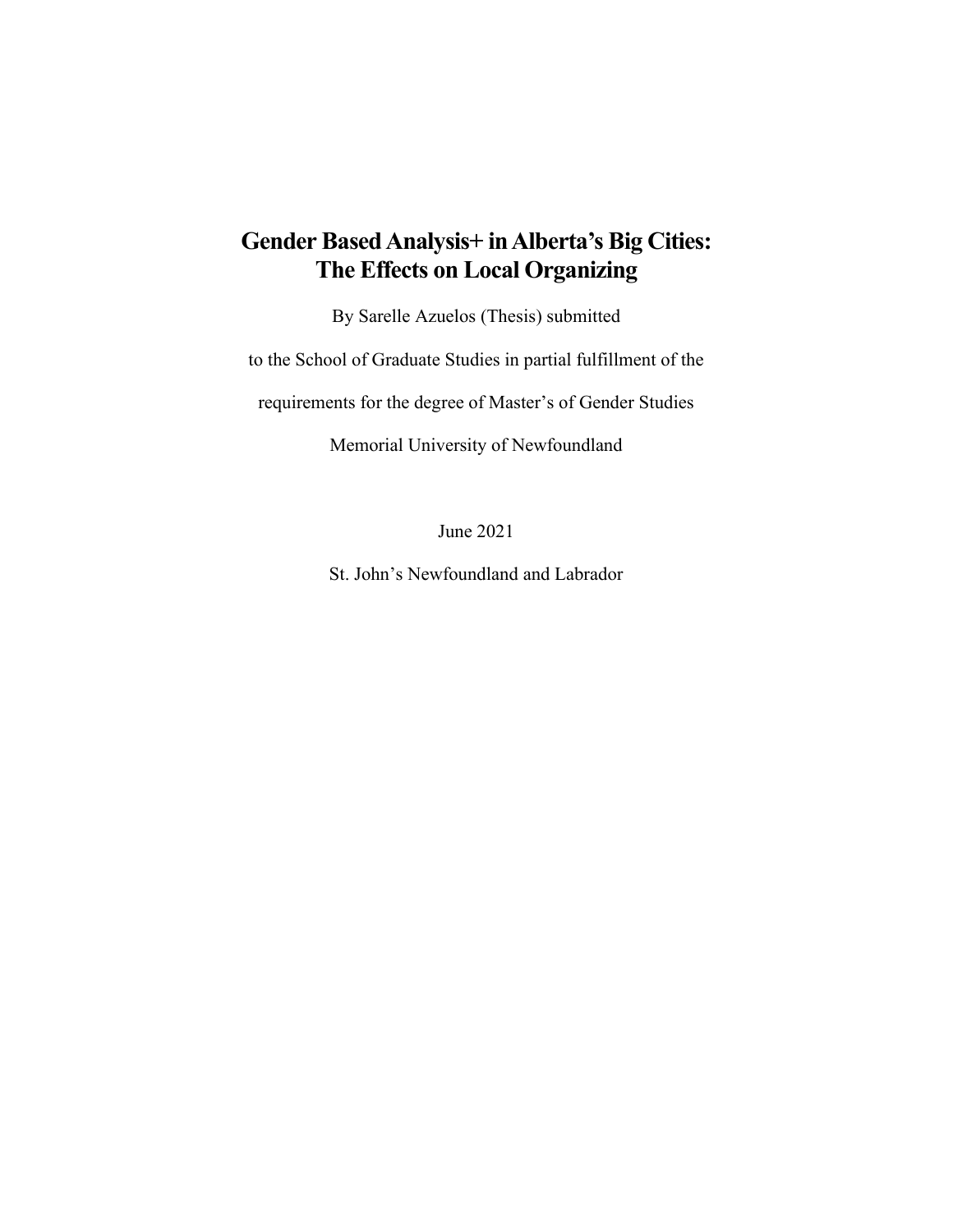### Abstract

Calgary and Edmonton have each launched strategies and initiatives to incorporate Gender Based Analysis Plus (GBA+) processes into their policy development in the last few years. Do these plans make a difference to grassroots organizers and non-profits working toward equity in these communities? Through seventeen semi-structured interviews with members of city administration, front line workers, grassroots organizers and heads of various non-profits, this thesis works to develop a better understanding of how and if municipal strategies have an impact on local organizing.

The majority of research on GBA+ examines the challenges of implementing GBA+ policy processes and the subsequent outcomes in international or Canadian federal contexts. This thesis will address gaps by focusing on gender-mainstreaming approaches in the municipalities of Calgary and Edmonton, and the impacts on local organizers outside of administration. Participants shared experiences of navigating bureaucratic structures to affect change and GBA+'s limited capacity for radical change. Furthermore, participants discussed the influence of private and public funding on equity-related organizing and links to extractive industries.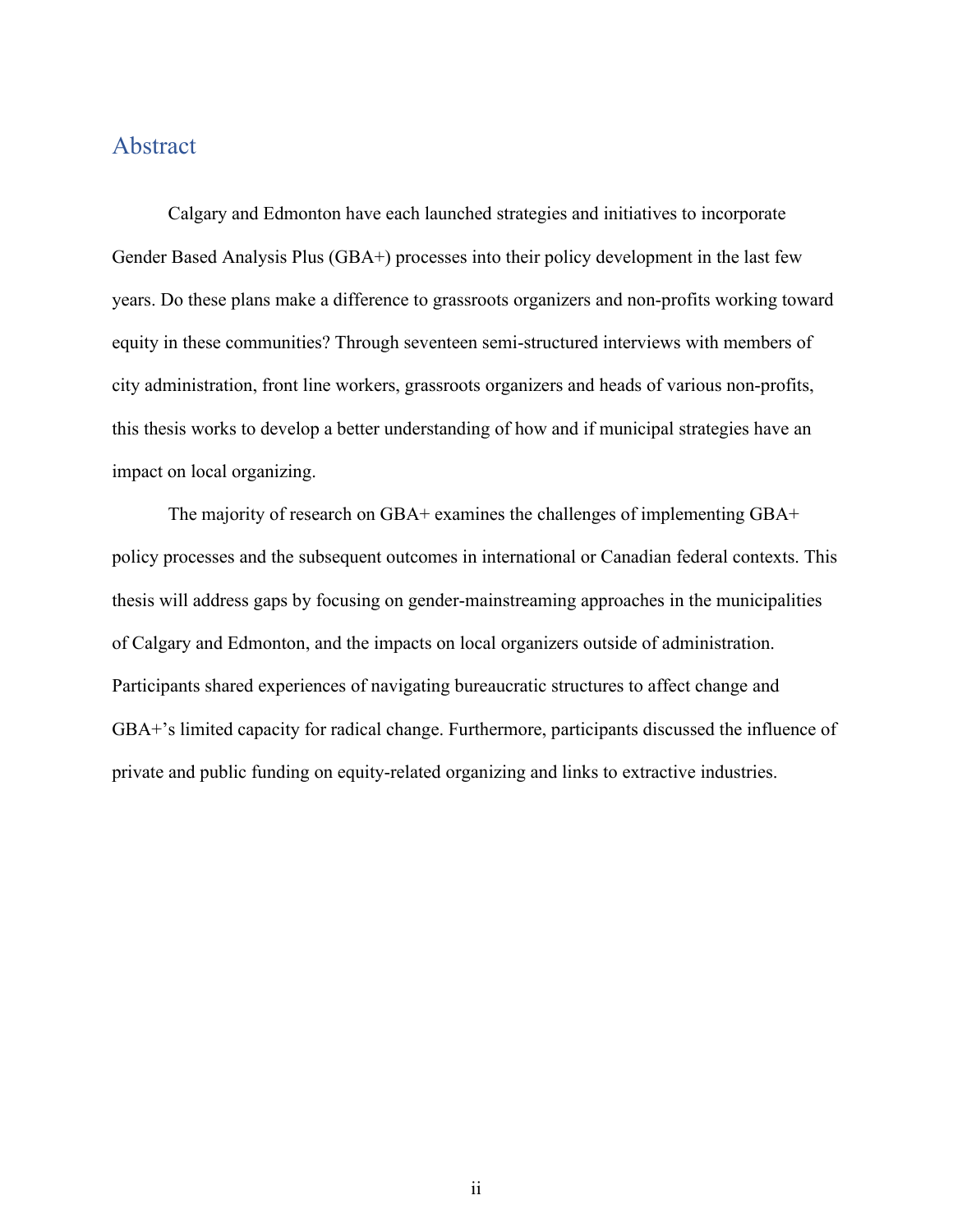## Acknowledgements

First off, thank you to all the faculty and staff at the MUN Gender Studies Department. It's been a chaotic year, and your guidance has been invaluable. I also owe thanks to my everencouraging supervisor Dr. Christina Doonan who has helped make this research project just the right combination of challenging, illuminating and rewarding. Another thanks to the Social Sciences Humanities Research Council of Canada for keeping me fed and sheltered.

Barbara Santos, my confidant and partner in excessive coffee consumption, thank you for all your emotional support. To all the humans who maintain the East Coast Trail, thanks for keeping me grounded.

And last but not least, thanks Geoff. There's no accurate way to capture how much you mean to me. We recommend you drink more water.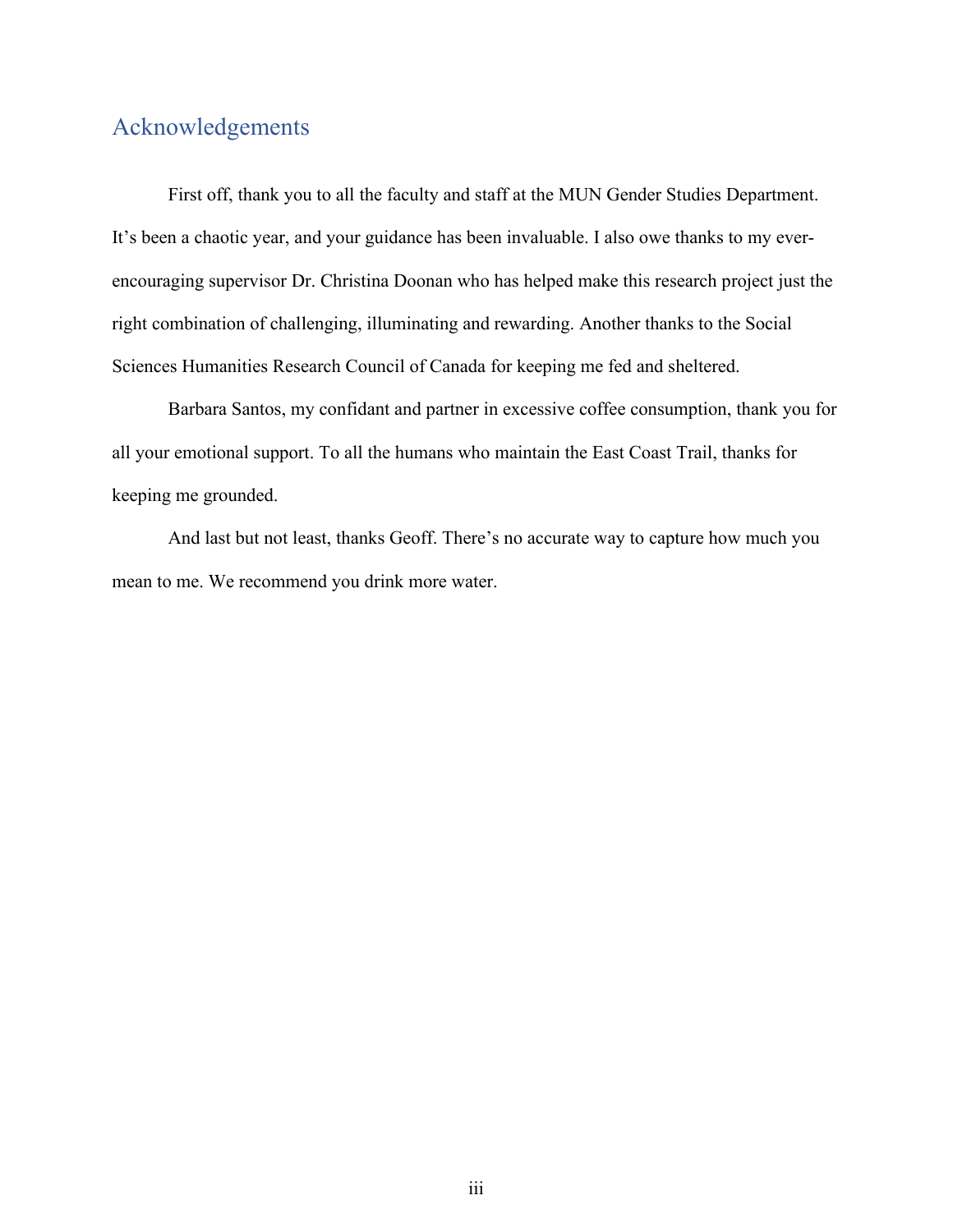# **Table of Contents**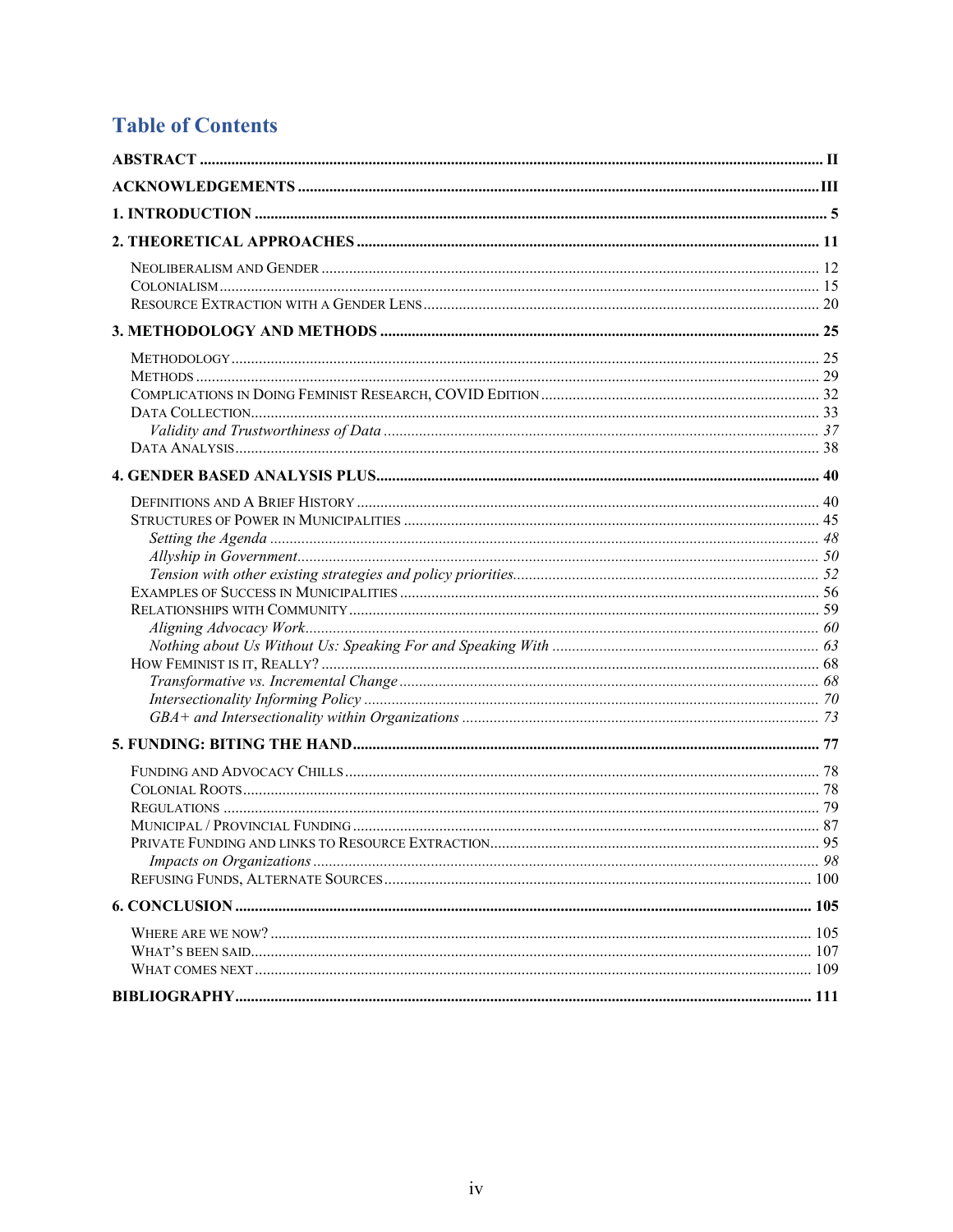## 1. Introduction

*The fact is, the policy isn't connected to people's lived realities most of the time, and so policymakers have to be reminded of who are we designing this for? Who is this policy going to impact?* – Crystal, Research Participant

*There was space for every bright shiny object, every possible political distraction. Kooky academic theories like intersectionality found their way into yesterday's throne speech.* – Alberta Premier Jason Kenney, Sept 24, 2020.

Does gender make a difference in how people experience snow removal? Or public transit? Or subsidized housing? Alberta is home to over 2 million women, including 130,000 Indigenous women, and 430,000 female immigrants. In a ranking of the top 26 cities to be a woman in Canada, Calgary ranked 21<sup>st</sup> and Edmonton 25<sup>th</sup> (Scott 2019). Women in Edmonton make an average of 64 cents for every dollar a man earns, and racialized women even less. In Calgary, women make up 3 of 15 elected positions at City Hall, in Edmonton its 2 out of 13. Violence against women is among the highest in Canada; in 2018, 23,247 women and children requesting admission to an emergency shelter in Alberta were turned away due to a lack of capacity (ACWS 2019). Alberta is a province of extremes, divided among gender, income, race, and urban and rural. In striving toward equity, policy development is just one piece of a complex puzzle with potential to level the playing field. Municipal governments in Edmonton and Calgary have made commitments to improve equity and taken steps to integrate a gender lens into their policies and programming. But how successful are new forms of policy analysis and development in municipalities with strong roots in colonialism, neoliberalism, and gendered oppression? This leads to my research question: *How has the implementation of GBA+ related municipal strategies/initiatives in Calgary and Edmonton, Alberta affected non-profit organizations and grassroots advocacy work toward gender equity?*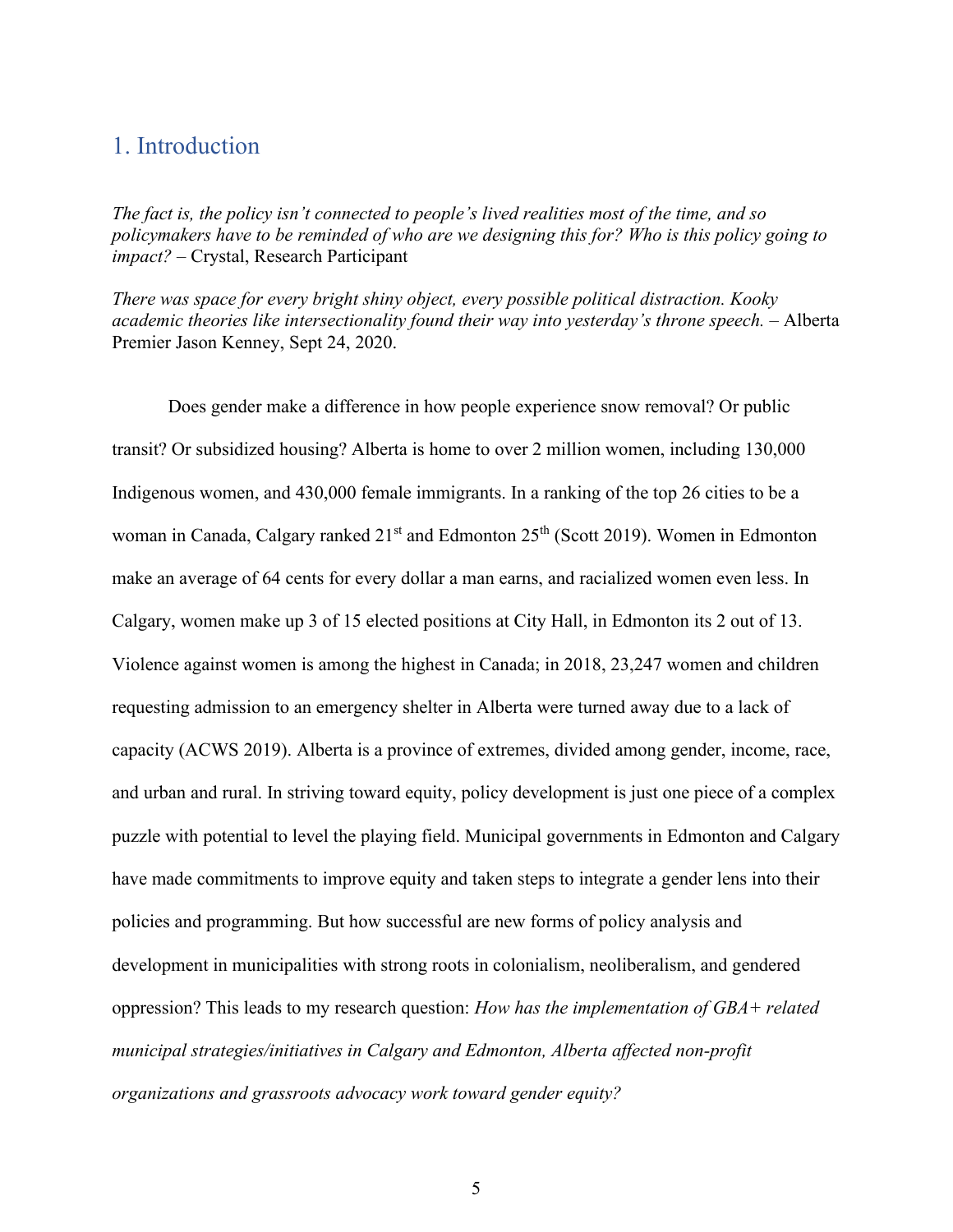My interest in this research grew from of my background in feminist organizing in Calgary, largely connected to my previous employment. I started working at the Women's Centre of Calgary in 2014 and wore several different hats, moving from communications and fundraising to community engagement and some advocacy. Over five years, I worked to build connections between women who came to the space looking for a sense of community and supports, and local groups organizing on a variety of topics like poverty reduction and access to family courts. Part of the goal was to ensure that women with lived experiences had their voices heard, and were able to become engaged in civic processes or advocate for the changes they would like to see. The open environment meant that every day I was interacting with dozens of women from all walks of life with a variety of interests and skills that they shared with peers to build a strong community. Together, we strived to think critically about how explicit and implicit power structures shaped how we worked together. The outreach work was extensive and highlighted to me the mixed levels of support or understanding for the benefits of feminism in public life. I also saw the influence that various public and private funders had on programming and limiting public calls to action, even when those limitations were never made explicit.

One avenue for change that we eyed hopefully was a potential shift in policy processes to implement Gender Based Analysis Plus (GBA+) or Gender Mainstreaming, two similar approaches that have continued to gain traction globally over the past several decades. A province or municipality taking up the mantle of GBA+ would, in theory, increase equitable outcomes and therefore reduce the pressure on community leaders and members to organize on certain issues. Edmonton and Calgary have each introduced women or gender-focused advisory groups and committees respectively in recent history, with mixed results. In 2019, thanks in part to work from groups like the Women's Centre of Calgary, the YWCA, Vibrant Communities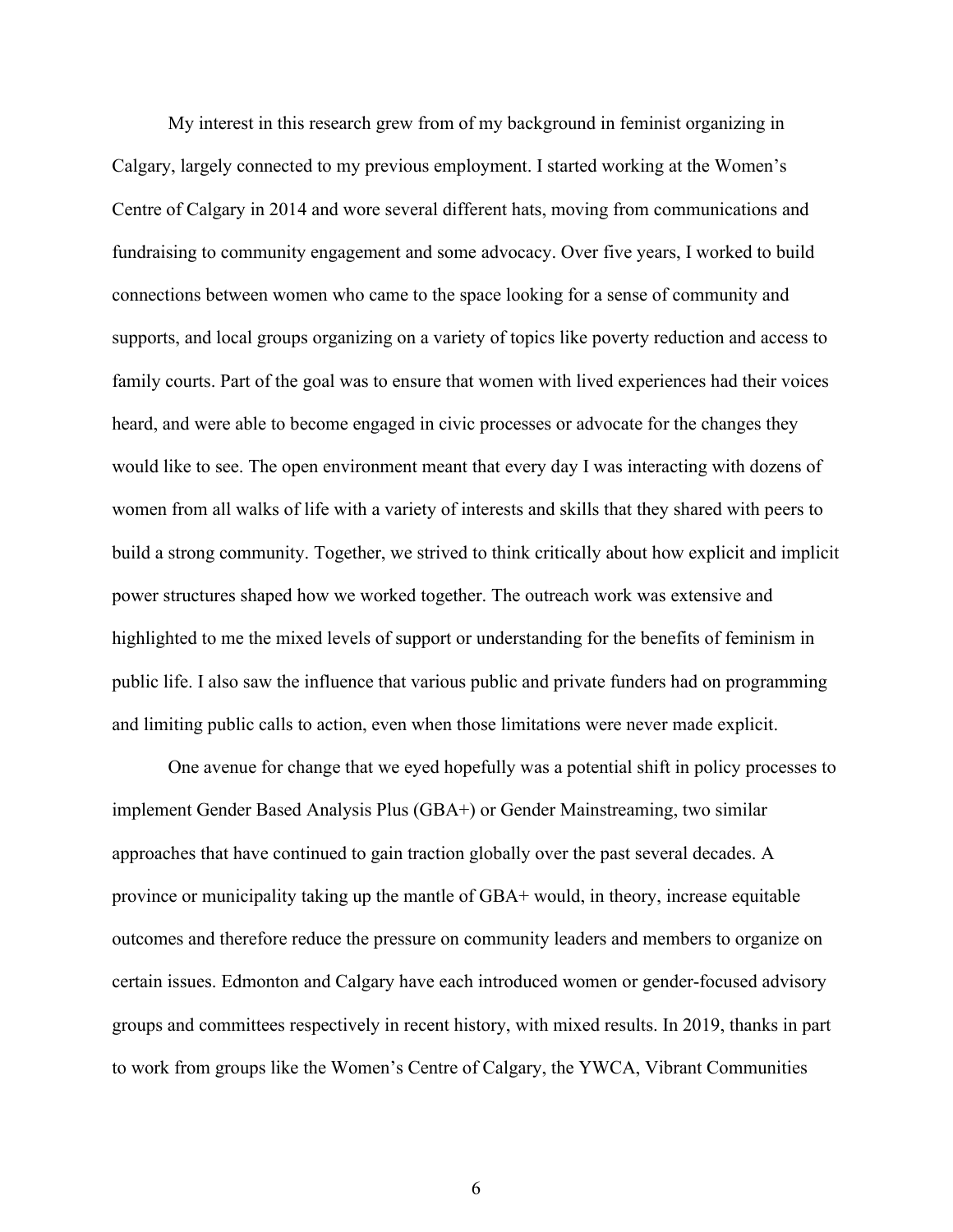Calgary, Momentum, Calgary Equal Voice and the success of the Notice of Motion, the City of Calgary launched a Gender Equity, Diversity and Inclusion Strategy with the mandate to provide Gender Based Analysis Plus (GBA+) on municipal programs and projects. It is unclear how much collaboration or communication there was with Edmonton, the capital of the province, which launched a Women's Initiative with a mandate to "ensure women's rights, issues, and opinions are represented fairly and equally from every background including social, cultural, physical and occupational" in 2013 [\(edmonton.ca](http://edmonton.ca/) 2020). Both cities established advisory groups to help shape the strategies moving forward: Calgary launched a Gender and Diversity Advisory Committee and Edmonton hosts the Women's Advocacy Voice of Edmonton Committee (WAVE) made up of community members tasked with informing city administration and council on gender mainstreaming.

As previous research and findings from this project have uncovered, GBA+ is not as transformative as would be necessary to challenge structural oppressions within patriarchal and colonial institutions. As I will explore further throughout the thesis, it is shaped by who holds political power, which limits acceptable kinds of change and the scope of discourse. Most research on the efficacy of GBA+ focuses on international policy, or implementation across federal levels of government. There is little written about GBA+ adoption by municipal governments, especially in North America. Research that captures impressions and experiences of GBA+ via interviews tended to focus on people working within government, not those potentially advocating for or impacted by policy changes in community. There is also a wealth of research on equity in municipalities examining urban design and planning, however less so with a lens on injustice and links to resource extraction industries, or the role of community organizing in urban planning in this context. Additionally, this research project explores the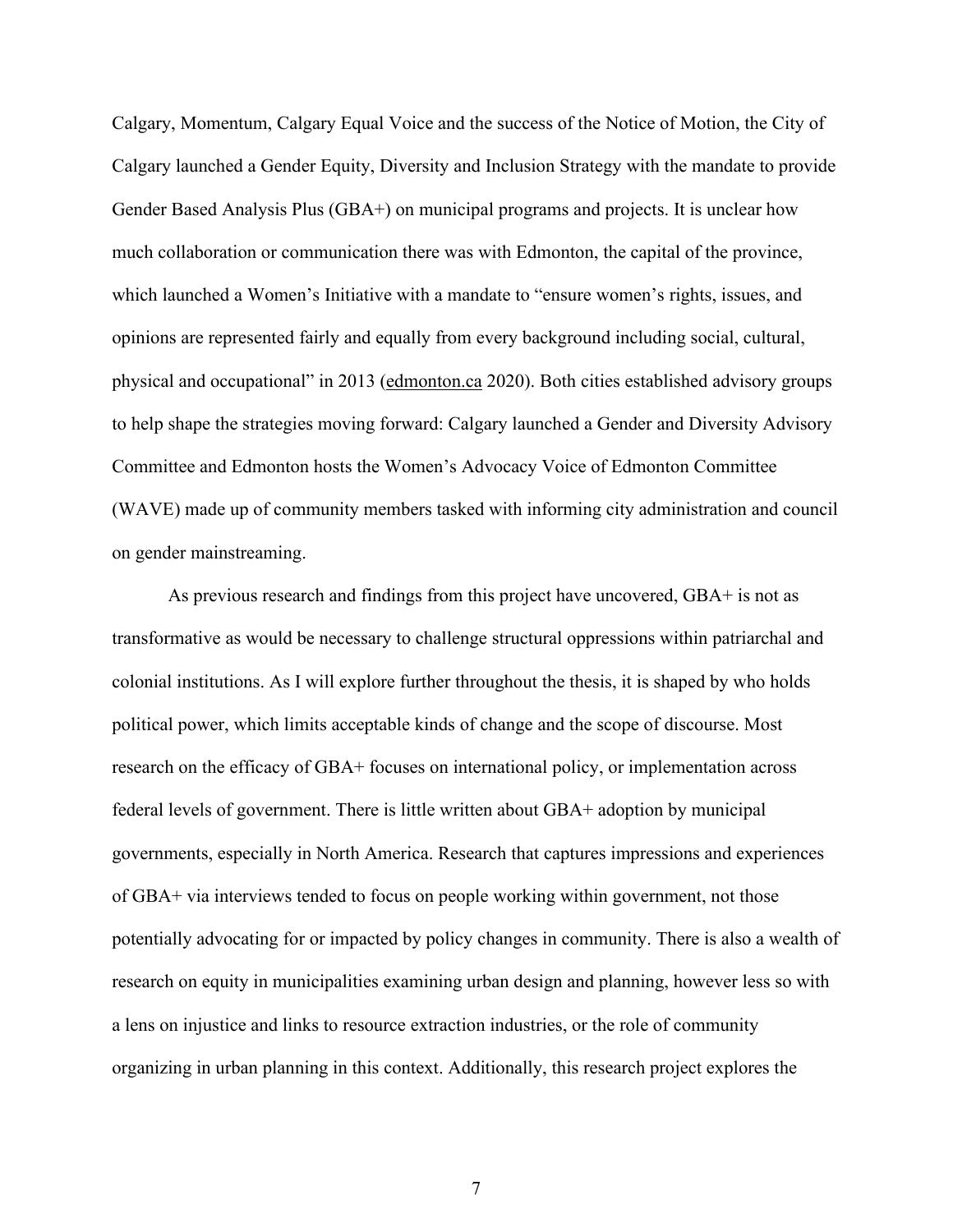challenges communities identified when working toward equity with a focus on gender, or toward equity with a broader, intersectional lens.

Over the course of this thesis, I will outline my theoretical approach and methodology, and I will analyze the data collected by weaving together lived experiences with references to existing literature. My theoretical approach is largely based on the writings of Leanne Betasamosake Simpson and David Harvey. Harvey's work informs a critical perspective on neoliberalism in Alberta's governance, while Simpson's writing about "Indigenous freedom through radical resistance" recognizes the ongoing impacts of colonialism and radical reimagining of governance that is not founded on "enclosure, authoritarian power, and hierarchy" (Simpson 2017, p. 22). Together, these thinkers provide a way to frame the existing political, economic and social environment of Calgary and Edmonton, and consider what comes next. The methodology, a combination of key points from feminist and Indigenous texts, focuses on the voices of community advocates and a commitment to challenging structural forms of oppression. To accomplish this, I gathered data through semi-structured one-on-one interviews with seventeen research participants that covered their day-to-day activities, the perceived benefits and challenges of advocacy work toward equity, and influence of different sources of funding. Interviews were transcribed and analyzed using an exploratory coding technique to uncover themes and trends.

Once this foundation is laid, this research project turns to the experiences of community advocates to evaluate the extent to which municipal governments' approach to policy development and relatively new commitments to a gender lens has an impact on various communities. There are two main areas of analysis: Gender-Based Analysis + and Funding. In the first, I outline the structures of advisory groups and committees which are used to introduce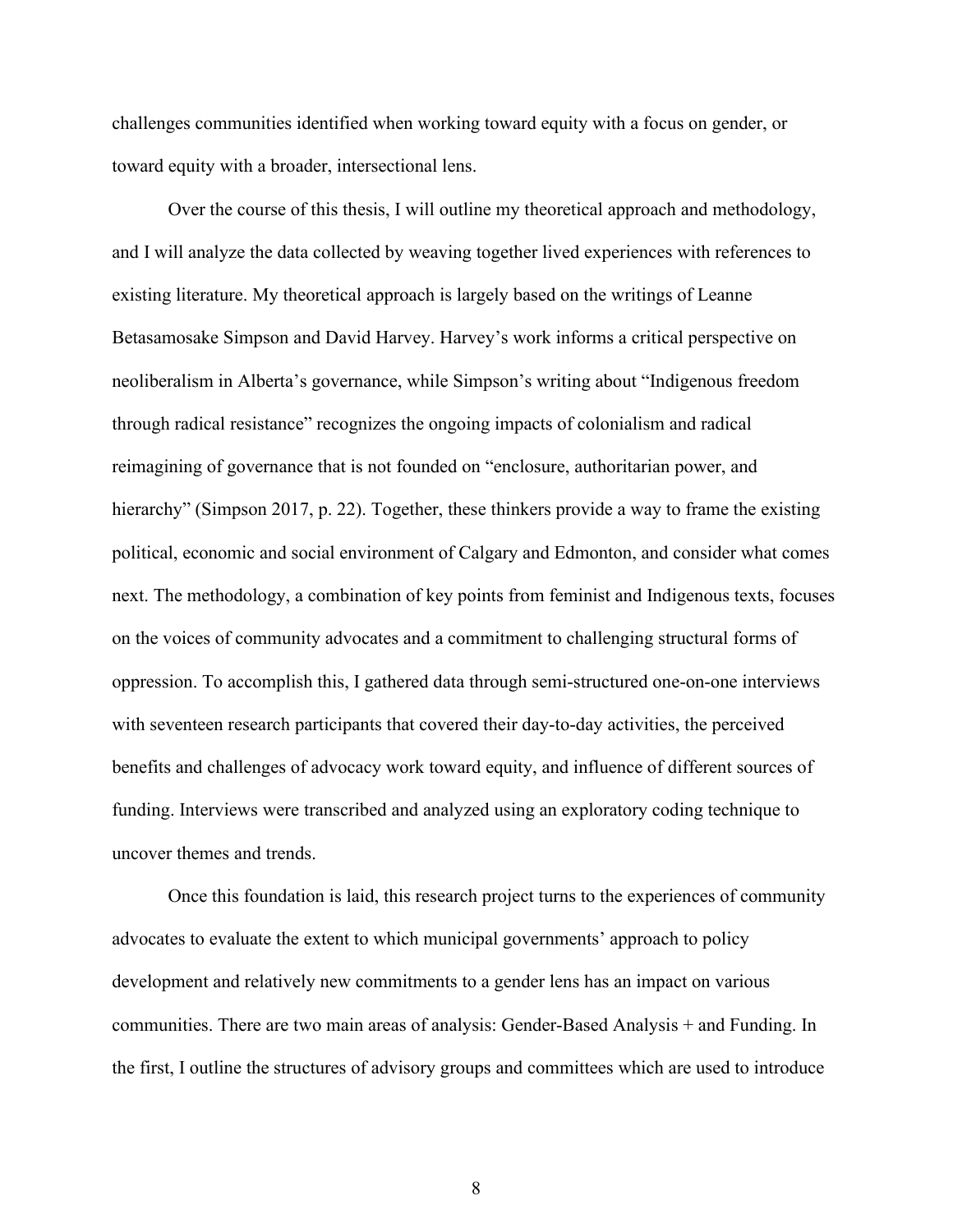and apply a gender lens that exist in Calgary and Edmonton. Then, I weave together existing research on the benefits and limits of GBA+ with the opinions and experiences of local advocates to better understand how this policy approach contributes to change in communities while upholding the restrictions built into municipalities' colonial and sexist foundations. A process that looks at outcomes or impacts of programming or policy on different groups can improve equity, however it is not designed to target the root causes of inequity or oppression. Like many municipal strategies or policies, GBA+'s power to lead to radical systems overhaul is limited, but many advocates and community organizers are still generally supportive of any movement toward justice and equity.

In the Funding chapter, I link the reliance on extractive industries for public and private funds, and the subsequent effects on charities, non-profits and grassroots groups. Many research participants shared how either their sources of funding shaped their advocacy strategy, or how the lack of funding limited their capacity and freed their scope. In some cases, refusing to accept certain funds can be framed as an act of resisting dominant colonial forces and imagining new futures. Refusing funds from resource extraction industries is one example. Oil and gas industry is practically omnipresent across the province; provincial budgets are reliant on revenue from the tar sands, they donate millions of dollars to support local charities, and they generate many social, economic and environmental inequities and injustices. Future research could take a closer look at the power within organizing people outside of non-profits and charities, and their contributions to increasing equity in their communities. This would also mean connecting more directly with people with lived experience who do not work for a non-profit or identify as a leader in a grassroots group.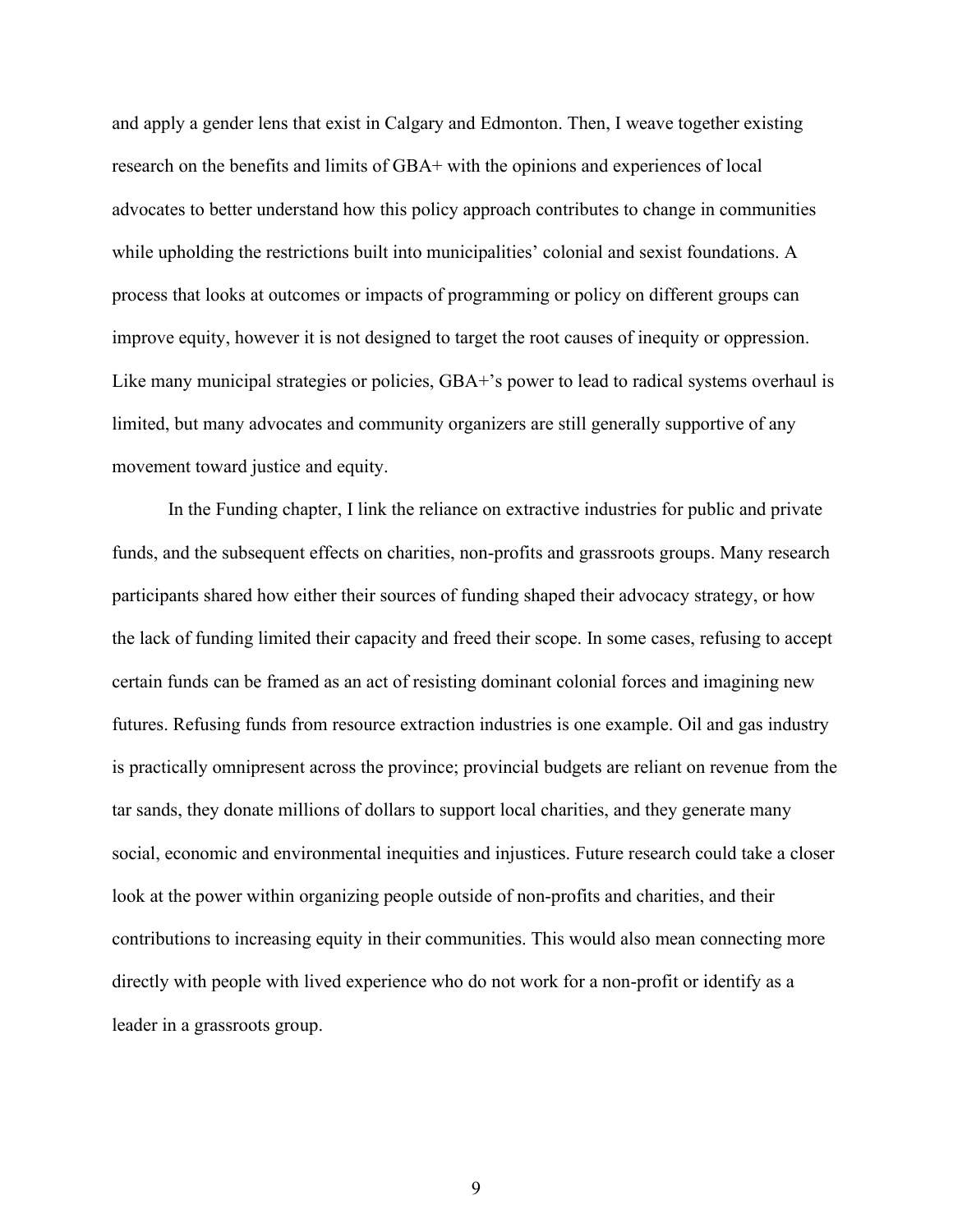Gender Based Analysis Plus has the potential to improve the status of women in many ways. It also has the potential to solidify and sustain some forms of oppression. How this manifests in Alberta's largest cities will make up the bulk of this thesis. Ultimately, this work may help inform other municipalities looking to establish similar approaches to examining policy with a gender lens. It can also aid advocates in determining whether this is the approach they want to promote in their own cities, and have realistic expectations for the kinds of outcomes that they may see. For the research participants of this project, I hope this writing will reaffirm a sense of solidarity between feminist advocates working in a political climate that, at the time of writing, is in opposition to many of their core values. There were more similarities in experiences, opinions and goals for change than there were differences. Gender Based Analysis Plus is just one piece of a complex puzzle when working toward social justice.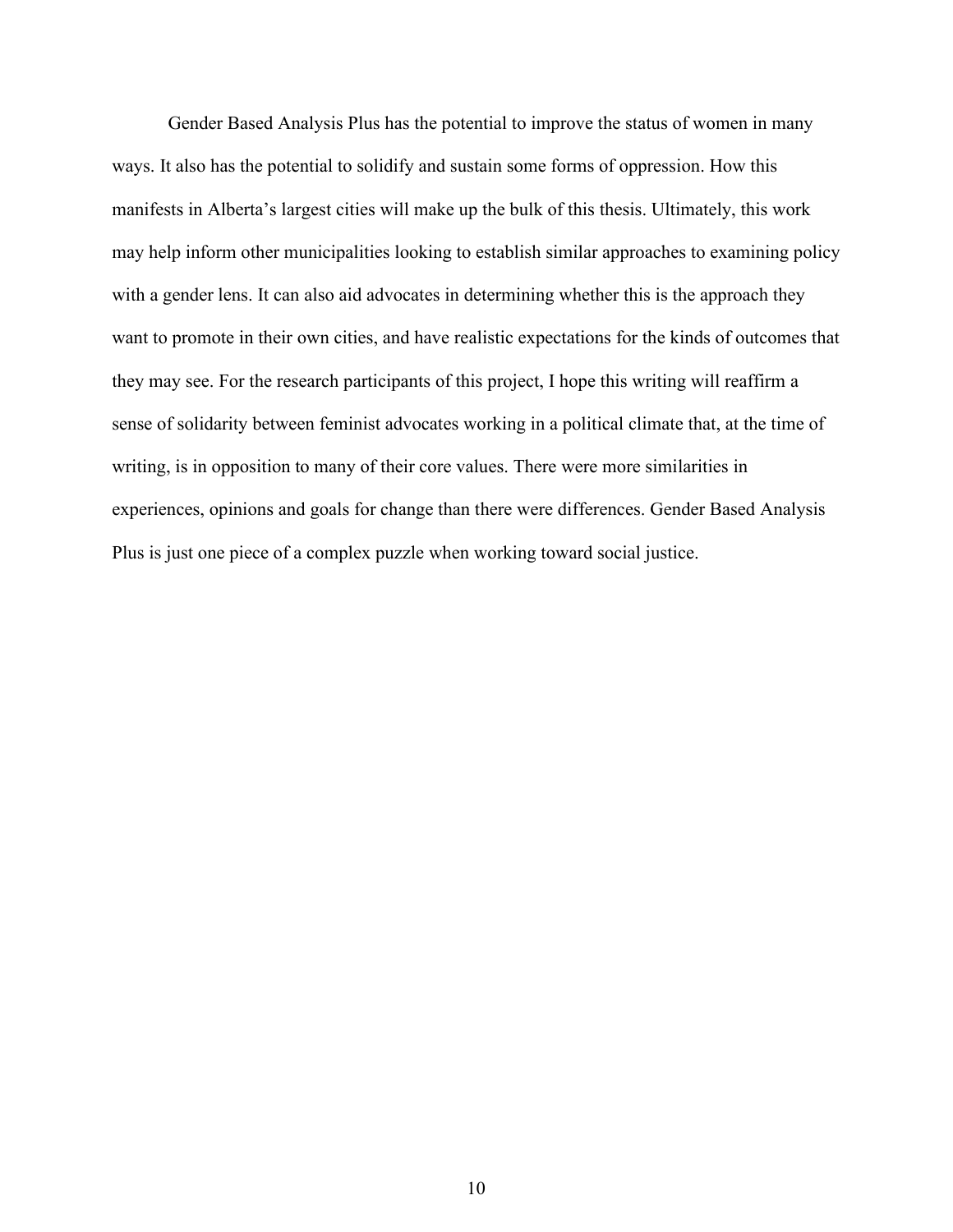## 2. Theoretical Approaches

When preparing for this research project and in the course of analyzing interview transcripts, I relied on a number of writers and texts to guide a theoretical framework which combines literature on colonialism and neoliberalism with links to gender and extractivism. I refer heavily to the work of Leanne Betasamosake Simpson, in particular *As We Have Always Done: Indigenous Freedom Through Radical Resistance* (2017), for linkages between colonialism and resource extraction, and Indigenous conceptions about resistance and imagined futures. By writing from a decolonial perspective, Simpson challenges the foundations of Canadian institutions like governments and their organizing principles. Before diving into Simpson's work in this chapter, I will lay out David Harvey's definitions of neoliberalism, make connections to the Alberta context, and outline the gendered impacts of this evolution of capitalism and its influence on governance. The goal is to provide a framework for understanding the neoliberal environment in which GBA+ work in municipalities is taking place, followed by a theoretical perspective that can inform *what comes next* with roots in decolonialism. In the words of Maile Arvin, Eve Tuck and Angie Morrill, Indigenous feminist theories "offer new and reclaimed ways of thinking" that not only impact Indigenous and settler communities, but "also how feminist theories can imagine and realize different modes of nationalism" and governance (2013, p. 9).

I would be remiss to cite these incredible scholars and thinkers throughout this chapter without recognising the support and knowledge I have gained from connecting to so many women and non-binary folks in my daily life. Some may be unpublished in the academic sense, but their knowledge should not be relegated to an acknowledgements section. Here is where I'd like to thank (in no particular order) Susan Gillies, Rhoda Mitchell, Pamela Beebe, Bobbi-Jo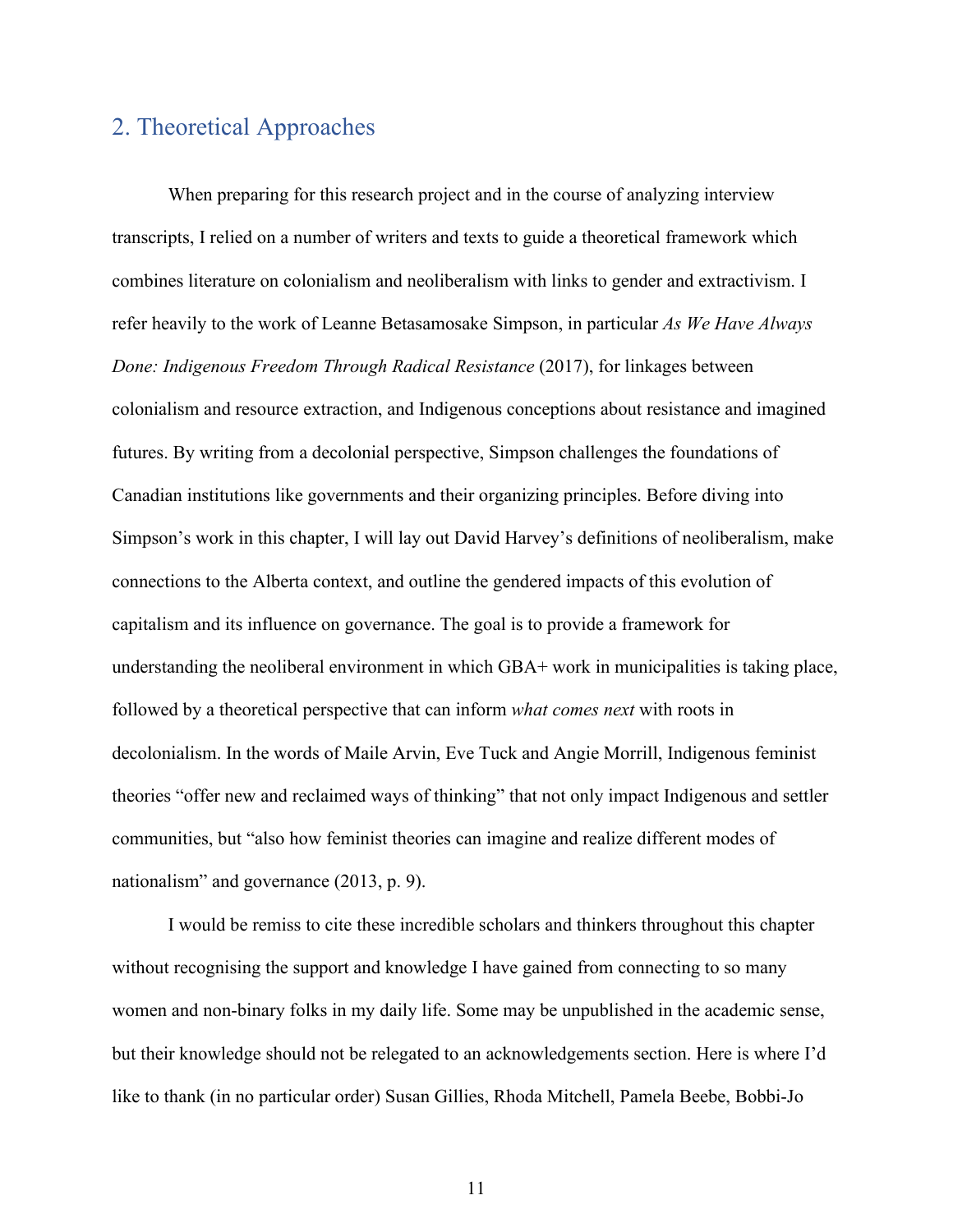Amos, Nevena Ivanovic, Barbara Santos, Jacie Alook, Olivia Golosky, Nicole Montford and Rachael Chaisson for introducing me to many of the concepts discussed below, and taking the time to talk through my countless questions and misunderstandings. Their knowledge has helped shape my worldview and exists in every sentence.

There is a trepidation that comes with using a theoretical framework developed by Indigenous and non-Indigenous scholars to think about the relationships between colonialism, neoliberalism and patriarchy. Many texts about colonialism are focused on land, people's relationship to land, and federal-level policies about the elimination of Indigenous people in order to access and extract from the land. In shifting this lens to examine municipal policy development processes that primarily examine gender, I, as a researcher and writer, will need to ensure that I am not appropriating these perspectives and pasting them onto a context for which they were not intended. Municipal policies do oversee land management and usage, but that did not emerge as a major theme or trend in conversations with research participants. As I will discuss in the Methodology section, I aim to participate in a conversation about the ongoing manifestations of colonialism without speaking for Indigenous peoples. In refusing colonial constructions of settler governments, Simpson is also rejecting the current form of neoliberalism that is especially popular in the context of Alberta.

#### Neoliberalism and Gender

Let us begin with a general definition of neoliberalism, specifically referring to aspects that are most relevant to the context of this thesis. David Harvey has an approachable summary of the characteristics of neoliberalism in theory: "the neoliberal state should favour strong individual private property rights, the rule of law, and the institutions of freely functioning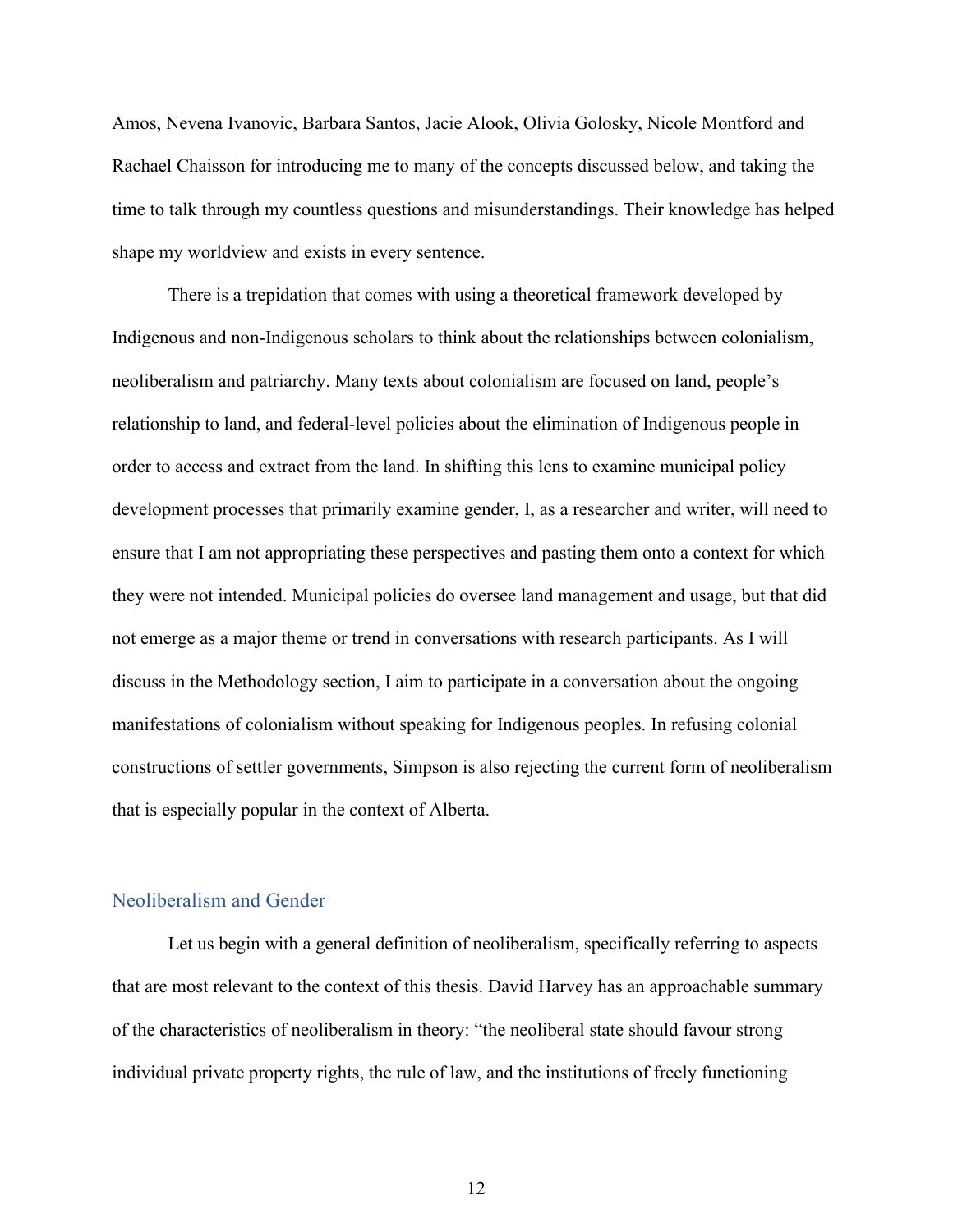markets and free trade" (2005, p. 64). In essence, the state largely exists to protect and promote the rights of individuals, private enterprise is key to growth and innovation, and as such, public sectors are best privatized and deregulated (Harvey 2005, pp. 64–66). In terms of governance, democracy is "suspicious," and instead leadership by experts and elites is preferred. In addition, Harvey (2005, p. 69) argues that neoliberal states prefer that citizens join voluntary charitable organizations instead of some form of collective organizing or labour union, as the former is less effective at challenging neoliberal norms.

These definitions are particularly useful for this thesis considering the political and economic climate of Alberta over the past few decades. Alberta has a long history of conservative governments at the provincial level, while city councils for Edmonton and Calgary are made up of a variety of political leanings. While Harvey is largely writing on a global scale in *A Brief History of Neoliberalism* (2005), many of these characteristics including austerity budgets turn up in provincial or municipal settings as well. When cuts to social services amount to a reduction in public services, the issue becomes explicitly gendered. I turn to writers like Nancy Fraser (1989), Marilyn Waring (1999) and their contemporaries to link Neoliberalism to patriarchal structures. Women rely on social services like child care or income supports more than their male counterparts. Women are more often employed by these sectors and therefore face significant job losses or wage losses when public services are cut or privatized (Horton 2019). And last but not least, women perform most of the unpaid care labour or reproductive labour that makes private enterprise on this scale possible. When public services are reduced, women's labour (especially that of racialized women) fills the ever-increasing gaps (Elson 2017, p. 54). Women's interests are "conflated with family interests" and society is dependent on their labour to continue this particular "model of social reproduction" (Brodie 2008, p. 150).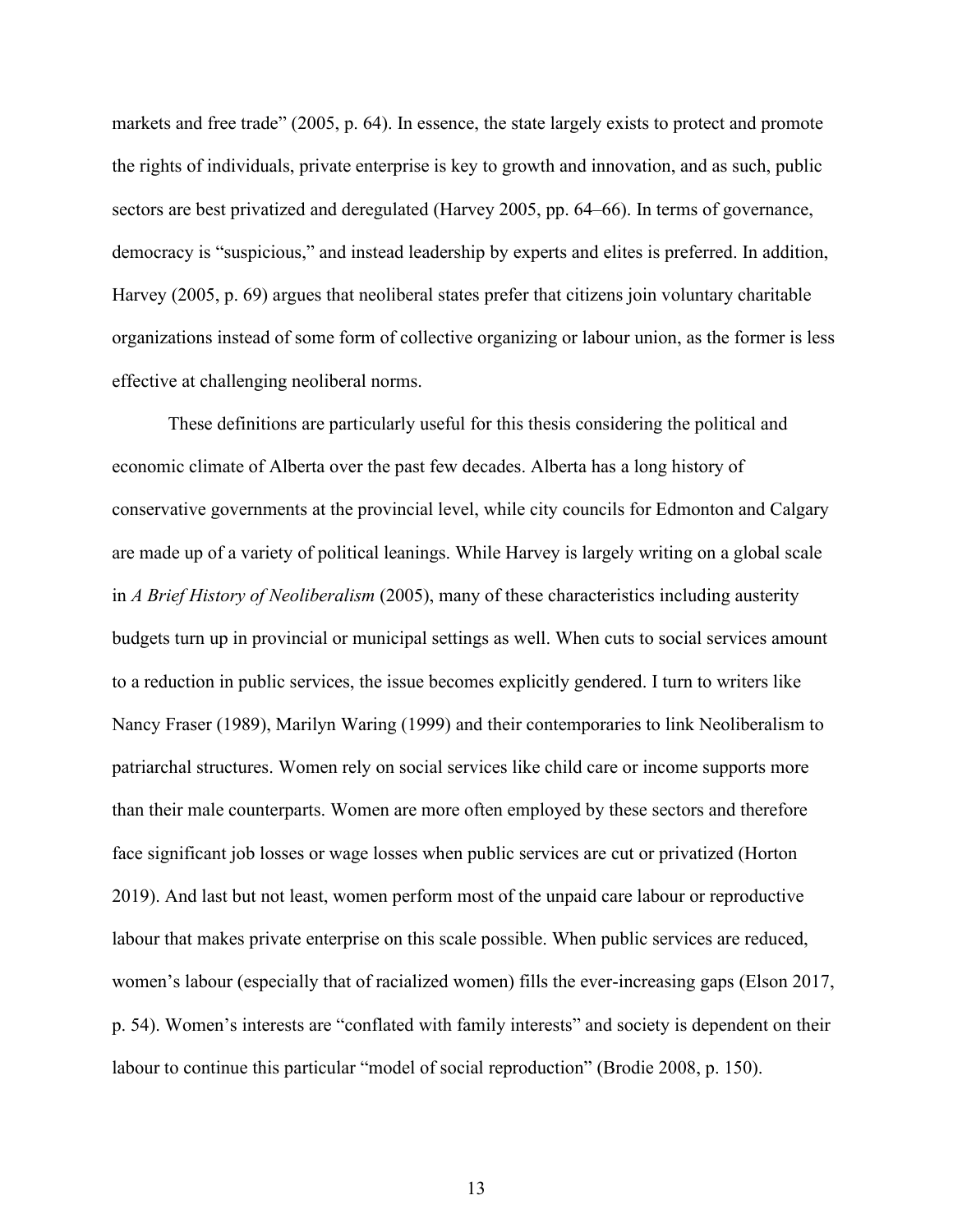Harvey (2005, p. 76) and Fraser (1989, p. 155) both describe neoliberalism as an ideology that shifts citizenship from the collective to the individual, with unique effects on women. Poverty is framed as a personal failing with blame falling on individuals and their "choices," rather than on structural forms of oppression including sexism, racism, and ablism. Women, people of colour, disabled people, low-income people, Indigenous peoples and others are disproportionately marginalized due to the ongoing effects of settler colonialism and neoliberalism, while also being categorized as special interest groups and villainized for accessing entitlements.<sup>[1](#page-13-0)</sup> As Brodie writes, this construction places women's interests "outside of and in opposition to the interests of 'ordinary Canadians'" (2008 p. 155). Albertan social programs, including a short-lived \$25/day childcare program, health care, and income supports for people with disabilities, have seen significant cuts or increasingly stringent qualifications in recent months despite an ongoing global pandemic.

At a municipal level, this manifests in long, invasive applications for everything from subsidized housing to subsidized transit passes. While the values of neoliberalism are often (but not always) in conflict with the guiding principles of many non-profits, the discourse does shape the ways in which these groups are able to function. Organizations with limited spaces and resources will refer to intake processes as a way to point people toward the most appropriate program, when in practice they can become tools for barring those who do not meet certain qualifications. Grants for non-profits tend to prioritize individual outcomes, not broad-scale advocacy work that addresses the root causes of social issues. Registered charities potentially have more access to funds but further limits on their advocacy work and political engagement.

<span id="page-13-0"></span> $<sup>1</sup>$  A note on language; the disability community increasingly uses 'disabled people' instead of people with</sup> disabilities or people-first language. I've chosen here to follow their lead.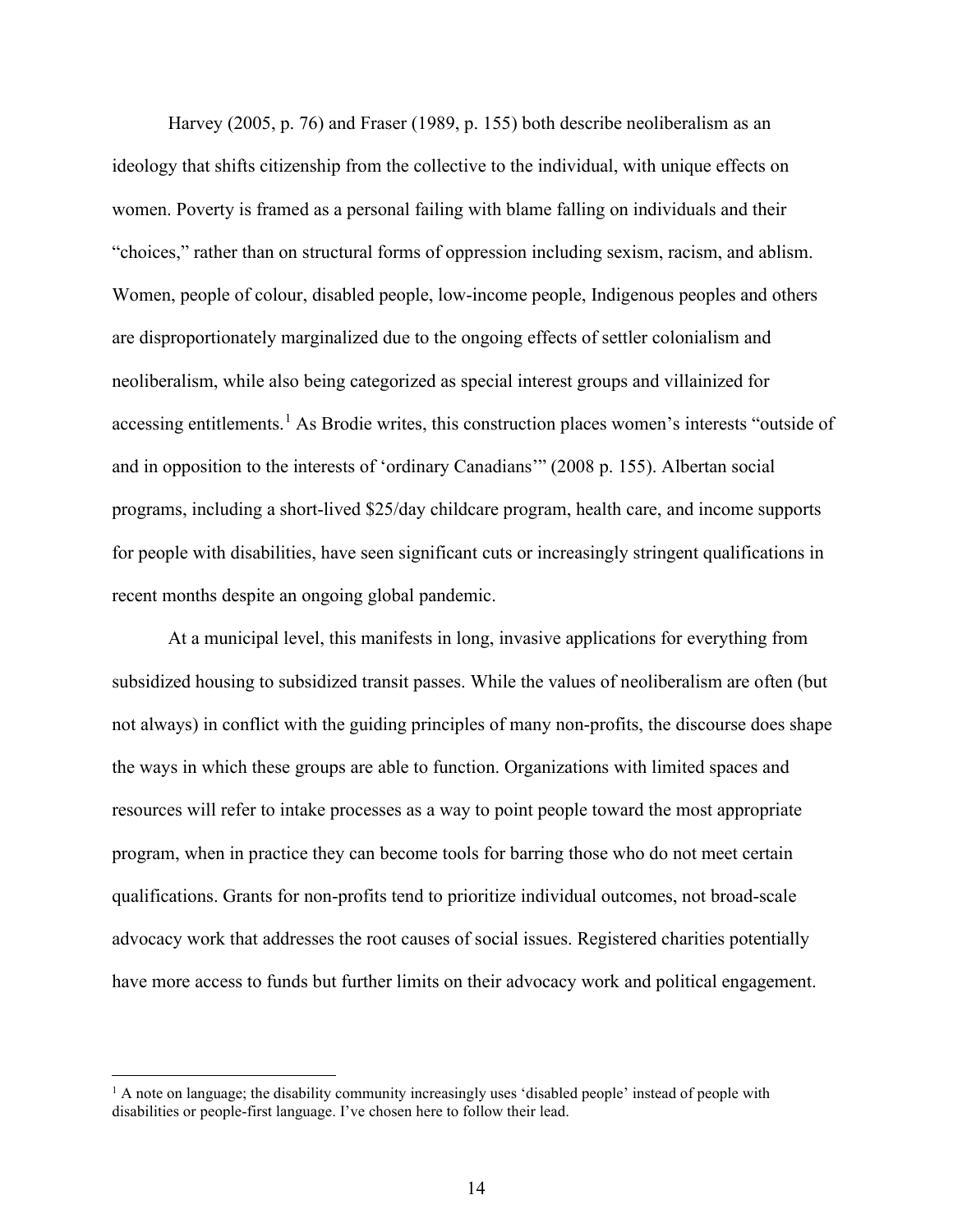This will be expanded on in chapter 5, which focuses on funding.<sup>[2](#page-14-0)</sup>

#### Colonialism

Leanne Betasamosake Simpson is a Michi Saagiig Nishnaabeg scholar, writer and artist who writes extensively about Nishnaabeg intellectual practices, politics and land. Her work spans theory, practice and occasionally storytelling to describe contemporary Indigenous ways of life and describe alternatives to settler colonial logics. While her work is not concentrated on neoliberalism, there are references to the governance style and the links between land, capitalism, and colonialism throughout her writing. When defining colonialism, she writes that land is central, and "everything else, whether it is legal or policy or economic or social, whether it was the Indian Act or residential schools or gender violence, was part of the machinery" (Simpson 2017, p. 15). Colonialism is the continued process of elimination, not assimilation, of Indigenous peoples in order to extract value from their traditional lands.

I find parallels between Simpson's work and Patrick Wolfe's (2006) popular description of colonialism as an ongoing structure (machinery) rather than a completed historical event. In more recent work with David Lloyd, Wolfe draws a link between colonialism and contemporary neoliberalism. Settler colonialism is "not some transitional phase that gives way to – or even provides a laboratory for – the emergent global order," but is instead foundational to that order (Lloyd and Wolfe 2016, p. 113). Simpson also overlaps with Wolfe in her own definition: "I certainly do not experience it as a historical incident that has unfortunate consequences for the

<span id="page-14-0"></span><sup>2</sup> Preparation for interviews included reviewing annual reports and Canada Revenue Agency filings to determine major funding sources. During the interviews, I asked participants if various funding sources (government, corporate grants or individual donors) had an influence on their advocacy work. When relevant, I also asked if CRA charity regulations had any influence on the scope or activities of advocacy work. While this made up a small number of the overall interview questions, several participants had much to say on the subject.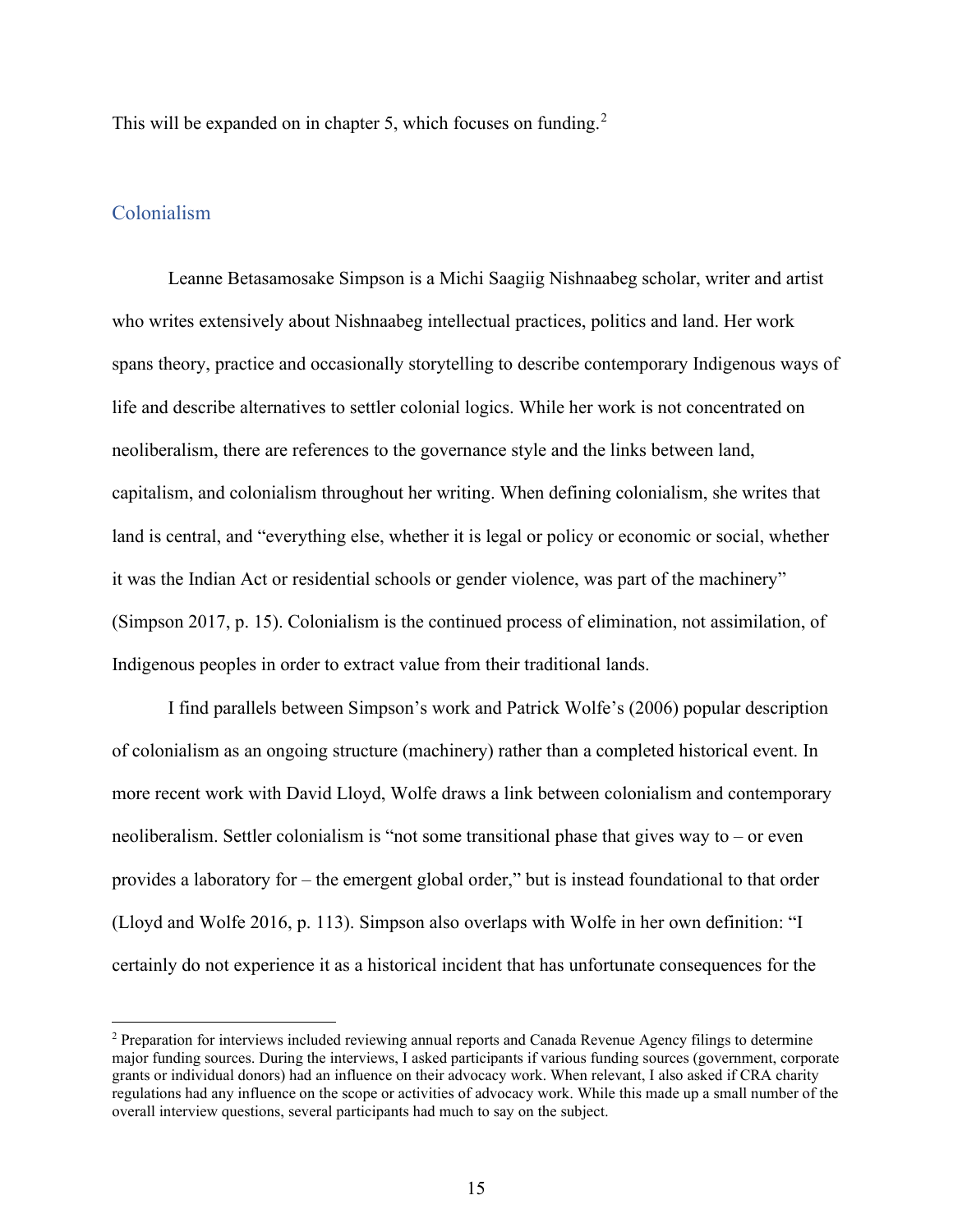present. I experience [colonialism] as a gendered structure and a series of complex and overlapping processes that work together as a cohort to maintain the structure" (Simpson 2017, p. 45). Colonialism lives on in the institutions and policies that continue to eliminate Indigenous cultures and peoples. The elimination of a people who have the earliest claims to this territory is driven by white supremacy, which in turn has roots in the quest for capital.

Neoliberalism produces, in part, the context that Indigenous peoples and allies are resisting. In *As We Have Always Done,* Leanne Betasamosake Simpson (2017) uses specific language to distinguish between resistance and resurgence: the former acts against an external force — like an immediate threat from a settler colonial structure — while the latter refers to strength and growth from within Indigenous communities. Resurgence has a slippery definition, she adds, "it is now used in all kinds of ways, some of which feed nicely into discourses around reconciliation and neoliberalism, and others that remain in critical opposition to both" (p. 48), but it ultimately is related to revolution from within (p. 49). I appreciate the use of 'resurgence' instead 'resilience,' which is easily co-opted to individualize systemic issues, placing responsibility on a single person for the problems created by settler colonial structures.<sup>[3](#page-15-0)</sup> Similarly, 'resurgence' is different from 'reconciliation' in that it does not concern building bridges with settlers in a manner that compromises both parties. The individualization of structural issues which 'resurgence' counters is similar to the process attributed to neoliberalism by Fraser and Harvey.

This distinction between terms also places settler feminist allies, who take up a disproportionate amount of space in gender-related activism in Alberta, in a unique role.

<span id="page-15-0"></span><sup>3</sup> Simpson adds that she is "strategic and deliberate" in using the word 'radical' in front of 'resurgence' (p. 49). References to cultural resurgence with a focus on healing, storytelling, art and dance are increasingly prevalent in "reconciliation discourse" and depoliticized, whereas Simpson argues radical and cultural resurgence are "inseparable," connected to land, and challenge settler colonialism (p. 49).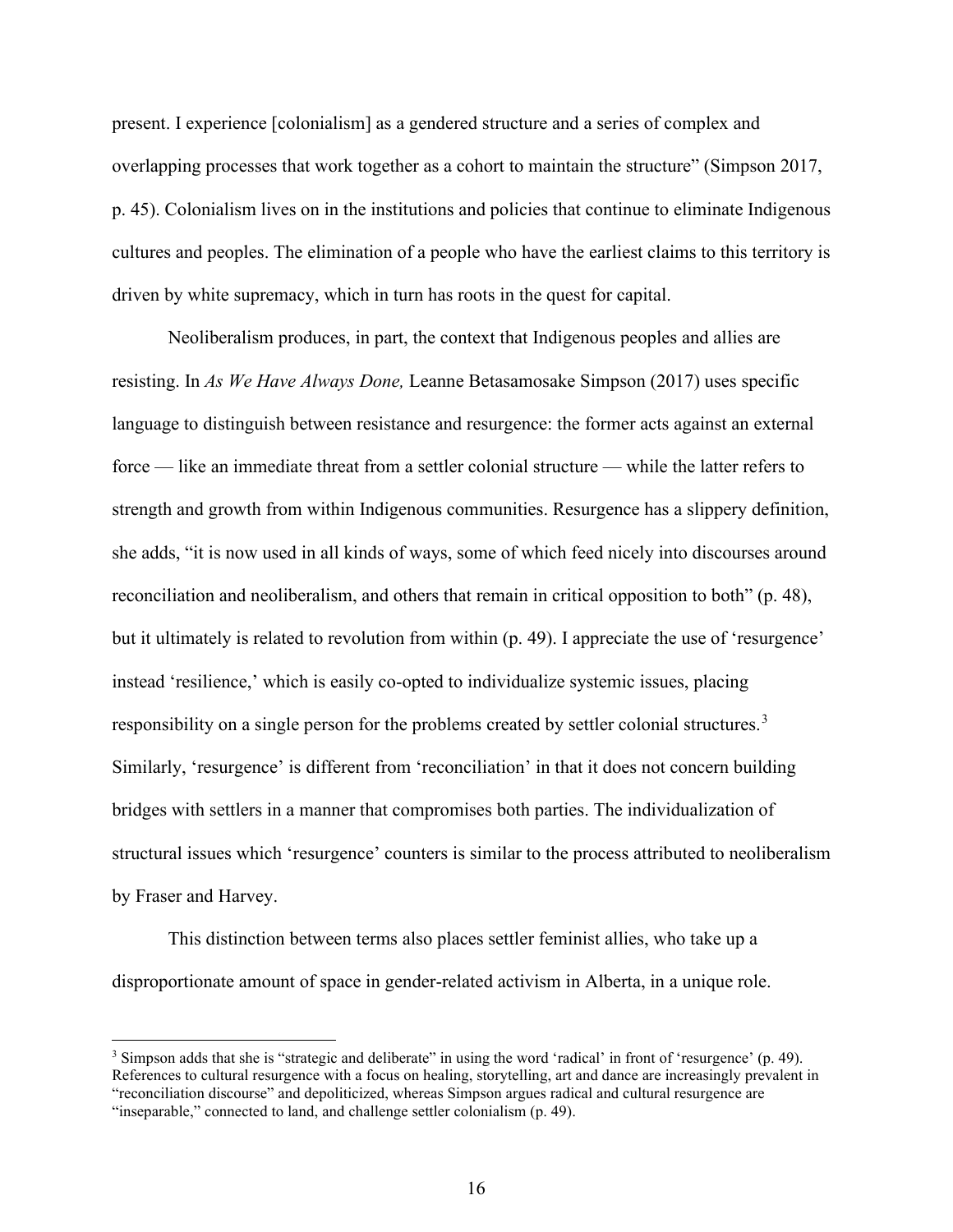Simpson does not write for a white reader, so here I venture on my own a bit. White feminists are not invited (for good reason) to be leaders in resurgence. However, we can learn from the foundational values outlined above to guide resistance work alongside and led by Indigenous Elders and activists. Simpson writes that by working with Nishnaabeg Elders, she learned about a worldview that "didn't recognize or endlessly accommodate whiteness, it didn't accept the inevitability of capitalism, and it was a disruption to the hierarchy of heteropatriarchy" (Simpson 2017, p. 17). She learned from her community leaders about the generative qualities of refusing settler colonialism.

Simpson regularly blurs the lines between theory, praxis, and story. She quotes poetry, includes traditional legends and in the same texts, writes that "practices are politics" and "processes are governance" (2017, p. 20). Simpson also refers to Glen Coulthard's concept of grounded normativity to describe the basis of Indigenous political systems and governance processes. Grounded normativity captures Indigenous practices connected to land, which then informs relationships with people and other living things. In early writings together, Simpson and Coulthard (2016, p. 254) describe grounded normativity as a method of deep reciprocity and way of living founded on "nonauthoritarian, nondominating, nonexploitive" manners. It "creates process-centered modes of living that generate profoundly different conceptualizations of nationhood and governmentality — ones that aren't based on enclosure, authoritarian power, and hierarchy" (Simpson 2017, p. 22). Grounded normativity supports continual forms of refusal and frames it as generative, as a "living alternative" (Simpson 2017, p. 33). Refusal of colonial oppression, refusal of heteropatriarchy, and refusal of structural racism opens up avenues for new ways of governing and new ways of recognizing the value of community over financial or political power.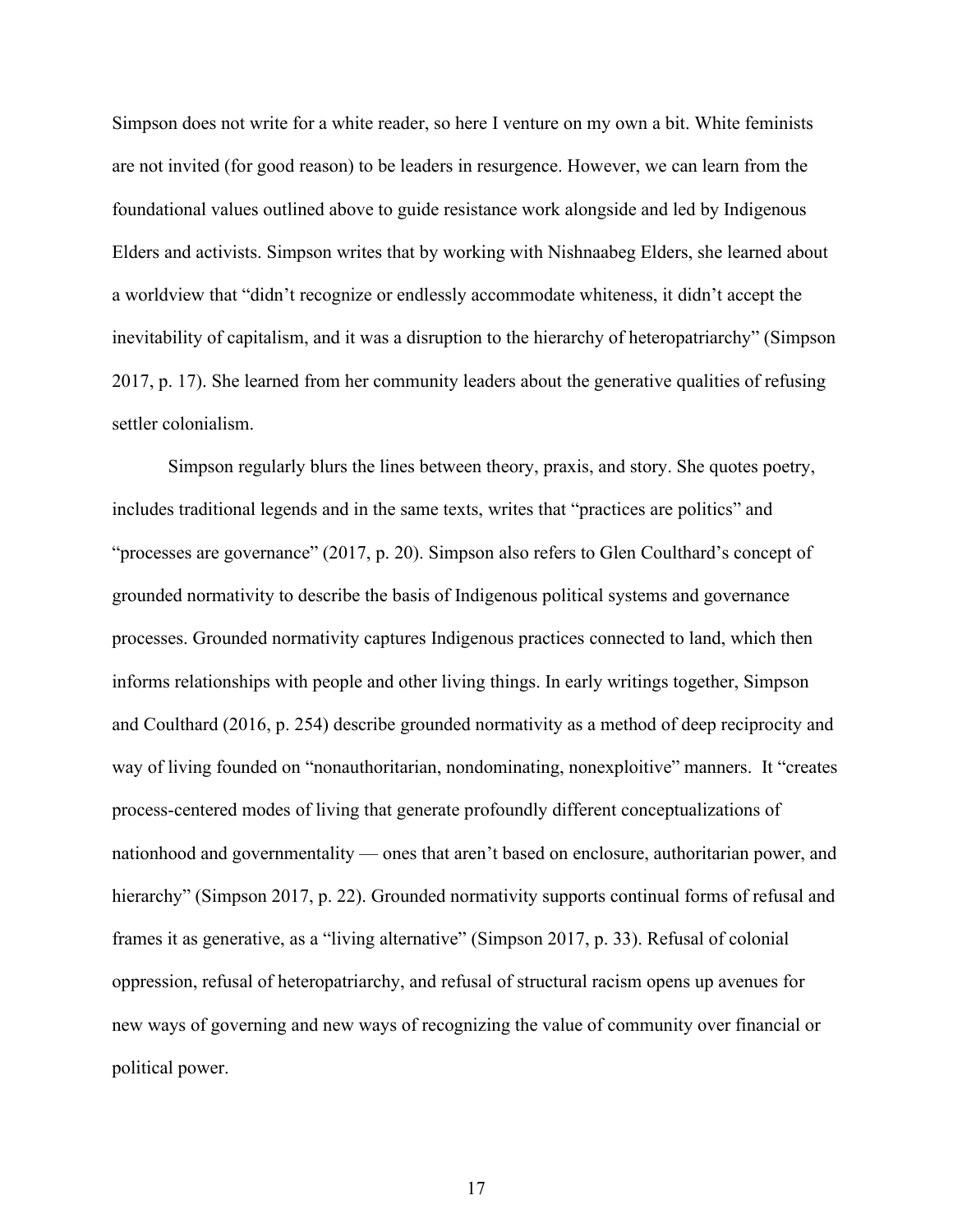How does this relate to the question of gender mainstreaming in a local context? Gender Based Analysis Plus is often referred to as a process, a practice, a lens, a strategy, and/or a tool. All considered, GBA+ is inherently political; when implemented effectively – and even when not – it becomes part of a governance structure. That said, it is also an inherently western approach to revising and developing policy that has very limited if completely non-existent connections to the land. In my personal experience reading through a variety of GBA+ toolkits and handbooks, there is at best a reflection on Indigenous cultural practices, but I have never seen a call to return lands or shift ownership of territories as part of the application or outcome of a gender lens. For example, in the free, online Status of Women GBA+ course, students work through applying GBA+ to a forestry case study. According to the course, "in Indigenous communities, the forest represents both a means of economic survival and a traditional source of spiritual well-being. If they are not considered, economic diversification strategies could jeopardize local traditions and traditional land management practices." The course then presents three options for outcomes, none of which recommend returning full ownership of territory to local Indigenous leaders. The framing of cultural practices as one of many aspects of intersectionality to consider may also paint Indigenous peoples as one of many 'others' in a checklist, instead of the original keepers of the land. I hope to reference Simpson and Coulthard's commitment to place-based, nonauthoritarian and anti-racist relationships and processes to consider how I can meaningfully complicate applications of GBA+ that exist in colonial municipal governance structures. GBA+, as I will explain in detail in later chapters, does not have the capacity to direct radical structural change. It is not decolonial. A reimagining of governance at its core can shift the discourse or realm of possibility in terms of equity in community settings.

"Fixing" the "social ills" without addressing the politics of land and body dispossession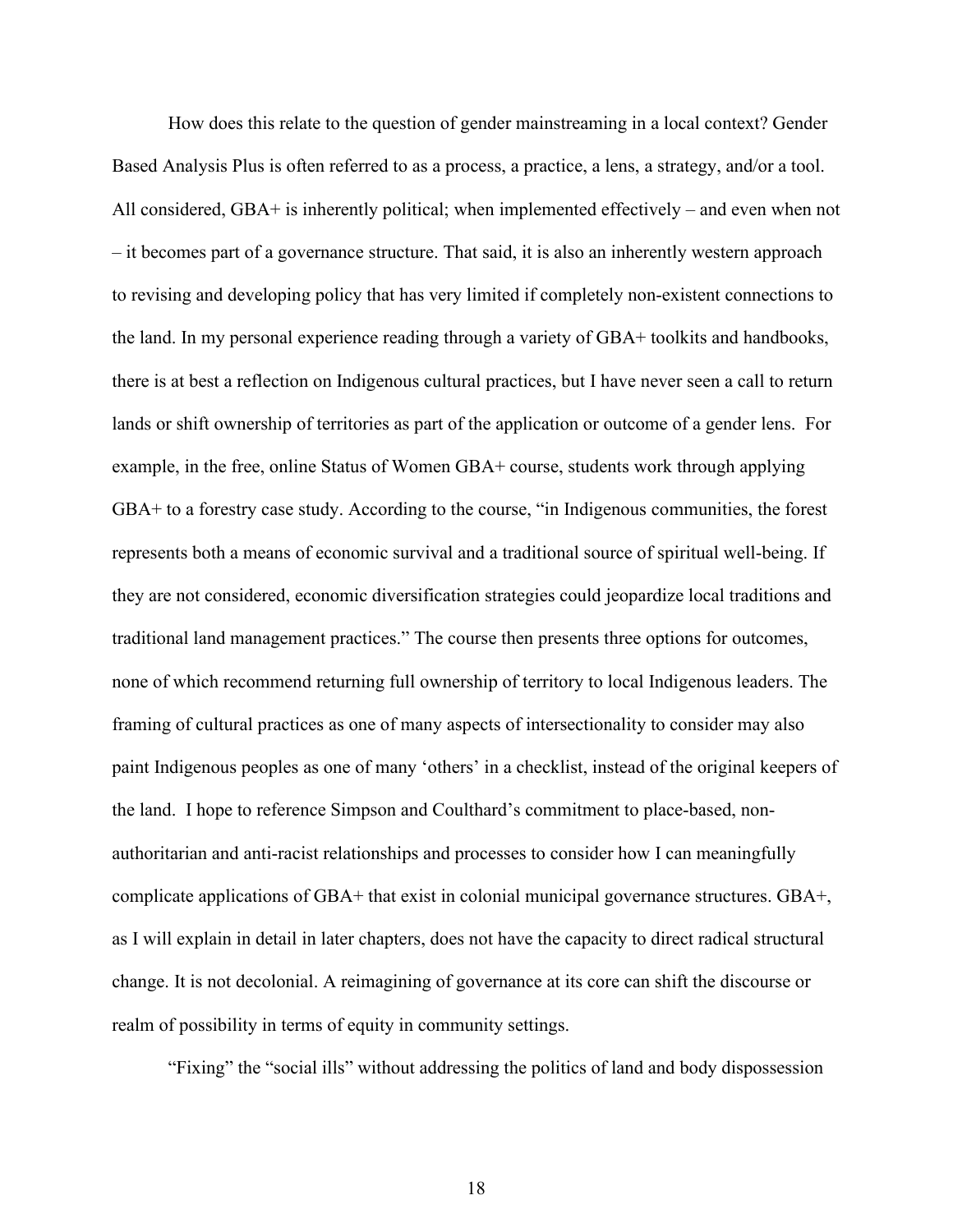serves only to reinforce settler colonialism, because it doesn't stop the system that causes the harm in the first place while also creating the opportunity for neoliberalism to benevolently provide just enough ill-conceived programming and "funding" to keep us in

a constant state of crisis, which inevitably they market as our fault. – Simpson 2017 p. 42 Simpson's quote also serves to critique the colonial roots of many charitable organizations and non-profits. Not only are the larger political and private funding bodies implicated in furthering colonial logics, the historical and sometimes contemporary operation of many non-profits also works this way. As came up in the interviews, many groups focusing on domestic violence, food security, education or housing are aware of their colonial histories and past violence against Indigenous people, and are working to end this particular kind of oppression. These comments will be addressed further in the analysis chapters. Whether they are able to do so without a complete and radical overturn in leadership, models of work, or rejection of significant funding is a question worth exploring.

Settler colonialism first and foremost targets Indigenous peoples. The institutions and structures that enact and propel settler colonialism are ubiquitous in Alberta. Settler colonialism is a system that sustains discrimination against Indigenous peoples for the express purpose of removing them from the land, and *someone else then taking ownership.* Those who benefit the most, especially in the context of Alberta, are individuals and corporations who aim to maximize earnings from resources extracted from these lands. This includes the most obvious examples of infrastructure responsible for extracting bitumen from the tar sands—from pipelines to the gleaming, branded office towers in downtown Mohkinstsis, now known as Calgary. 'I  $\blacktriangledown$  AB Oil and Gas' bumper stickers and lawn signs are sprinkled through nearly every neighbourhood. It is exceedingly difficult if not impossible to tease apart the role and influence of these "producers"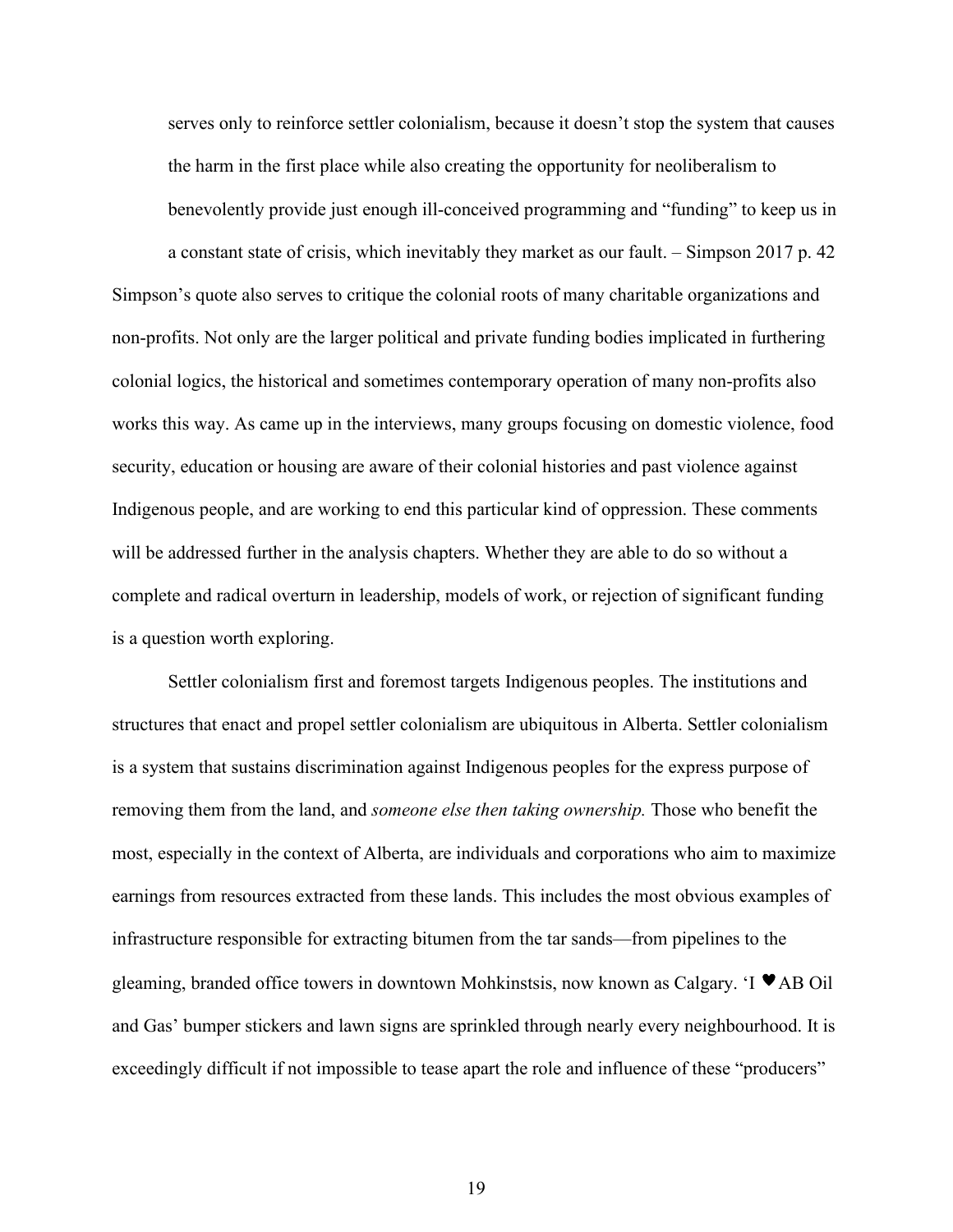from most aspects of everyday life, including but not limited to community organizing, local governance, and conceptualizations of race and gender. Dispossession is acceptable to colonizers when extraction is made in the name of economic development, and a minimum of effort is made to pass on the financial benefits regardless of harms.

#### Resource Extraction with a Gender Lens

While settler colonialism is adaptable. It has not fundamentally changed in motivation or goal. One tactic of colonialism is to divide and create tension among Indigenous peoples, and between Indigenous peoples and non-Indigenous people with the goal of further consolidating power, neutralizing resistance and fueling extractivism (Simpson 2017, p. 46). Policy announcements, inquiries and subsequent reports acknowledge a history of violence and set out recommendations, but are unable or unwilling to dismantle industry on Indigenous lands. Leanne Betasamosake Simpson lists the government-led processes of Truth and Reconciliation and the National Inquiry into Missing and Murdered Indigenous Women and Girls as examples; in each case critics who argued that these projects did not go far enough were identified as radicals or ideologists "unwilling to work together for the betterment of Indigenous peoples and Canadians" (Simpson L. 2017 p. 46). Mohawk scholar Audra Simpson (2016, p. 12) is suspicious of calls to reconcile "with something that is so violent, so relentless" and argues that the "settler state is asking to forgive and to forget, with no land back, no justice and no peace." The 94 Calls to Action from the Truth and Reconciliation Commission address child welfare, education, language, health, and justice. While some progress has been made, there is no movement on calls to "repudiate the Doctrine of Discovery" or recognize Indigenous title claims (Truth and Reconciliation Commission of Canada 2012).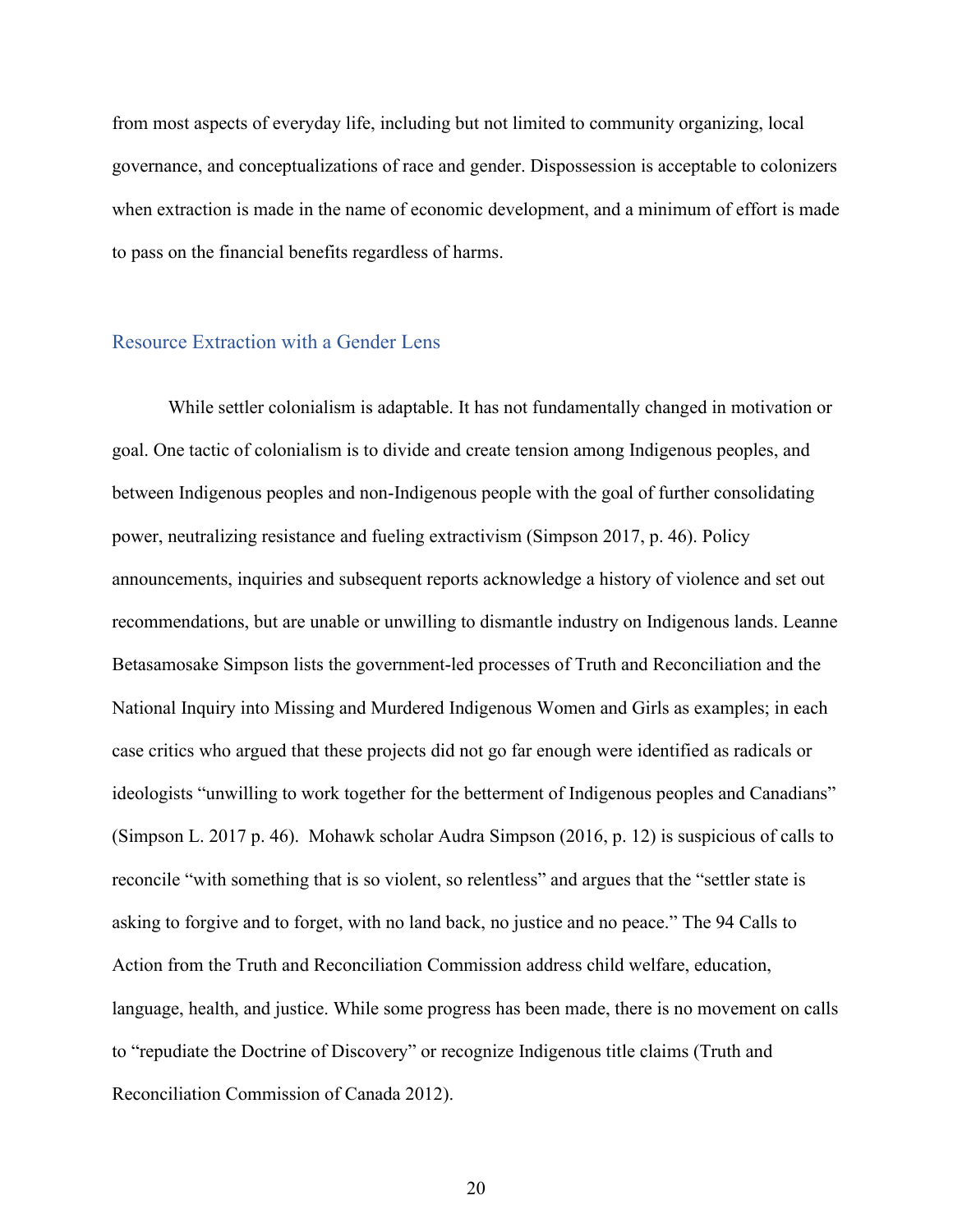Recognizing title claims would require relinquishing access to land slated for extractive development or pipeline routes. In 2020, Indigenous protestors organized to stall the construction of the Coastal GasLink pipeline through the Wet'suwet'en First Nations territory in British Columbia. Coastal GasLink had secured benefit impact agreements with the elected band councils of Wet'suwet'en, but not the consent of hereditary chiefs. Protests cropped up in solidarity across the country, and both Indigenous and settler demonstrators faced a significant amount of criticism. Protests against oil and gas infrastructure in Alberta were targeted in the summer of 2020 via the passing of Bill 1, the Critical Infrastructure Defence Act. The Bill, introduced as a response to Coastal GasLink protests, levies huge fines against any inference with "essential infrastructure" (Heine and Twa 2020). According to Heine and Twa, these activities could also include vigils in public spaces that spill onto streets, workers rallying in parking lots outside their work, or disabled people protesting cuts to supports while taking up space on sidewalks. In this example, the Alberta government prioritized the desires of an Oil and Gas company over the individual and collective rights of Indigenous leaders to protest and to inhabit their own lands, regardless of commitments to improve relationships. This crosses over into municipal purview when local police forces enforce these laws on protestors and activists.

In *As We Have Always Done*, Leanne Betasamosake Simpson's chapter on capitalism and resource extraction begins with a transcription of an interview between her and Naomi Klein, a Canadian activist who writes extensively about globalization and climate justice. Here, Simpson (2017, p. 75) links extraction and elimination to colonialism and capitalism noting that not only is the land regarded primarily as a resource, so is her body and the bodies of her children. This is where we can draw parallels to theories on the gendered impacts of capitalism and neoliberalism, namely the dependence on women's care labour to replicate the conditions necessary to extract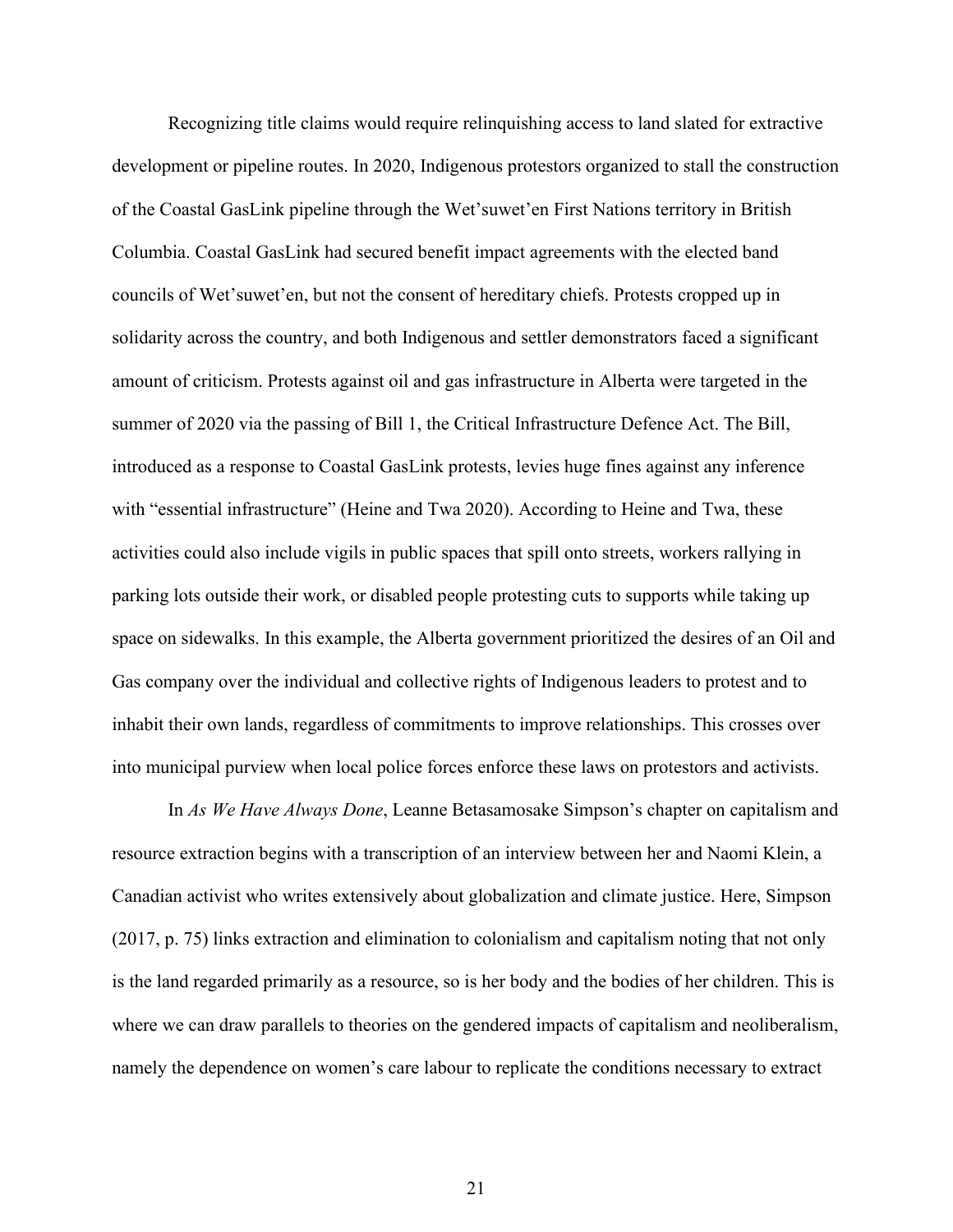value. Audra Simpson also connects body to land in her work, writing that Indigenous women's bodies "have historically been rendered less valuable because of what they are taken to represent: land, reproduction, Indigenous kinship and governance, an alternative to heteropatriarchal and Victorian roles of descent" (A. Simpson 2016, p. 8). The Indian Act, for instance, initially made Indigenous women on reserve the property of their husbands, removed Indian Status from women who married off-reserve and installed patriarchal governance structures as a "legal form of femicide" (A. Simpson 2016, p. 5). Court battles addressing the gendered inequities in assigning Indian Status from the Act have resulted in amendments as recently as 2019. Indigenous women in particular are subjected to multiple forms of violence from settler colonialism and dispossession.

Leanne Betasamosake Simpson takes on the necessary discussion of queering colonial narratives around Indigenous gender identities and sexualities with great skill, however I will also be bringing in a few other scholars to flesh out theories on decolonizing concepts of gender. Heteropatriarchy is not an accidental bedfellow to colonialism, but an integral part of the machinery. Identifying and classifying oppression of Indigenous women and settler colonialism into two separate issues creates a hierarchy and only serves to divide efforts for equity.[4](#page-21-0) Indigenous women who critique "band politics, or distribution of resources, or violence against women and children, sometimes find they are slapped with the label feminist as a pejorative" writes Joyce Green in the introduction to her collection on Indigenous feminisms (2017, p. 6). On the other hand, white mainstream feminists have been "roundly criticized for failing to consider how especially middle-class white women and Western societies and governments are

<span id="page-21-0"></span><sup>4</sup> It is possible to draw parallels between the tensions that exist between advocating for decolonization in governance and advocating to challenge heteropatriarchy, and the tension between Gender Based Analysis Plus approaches and Intersectional/Equity centered approaches. Combining the two acknowledges shared foundations and impacts, but installs one as a priority. This will be explored further in the GBA+ chapter.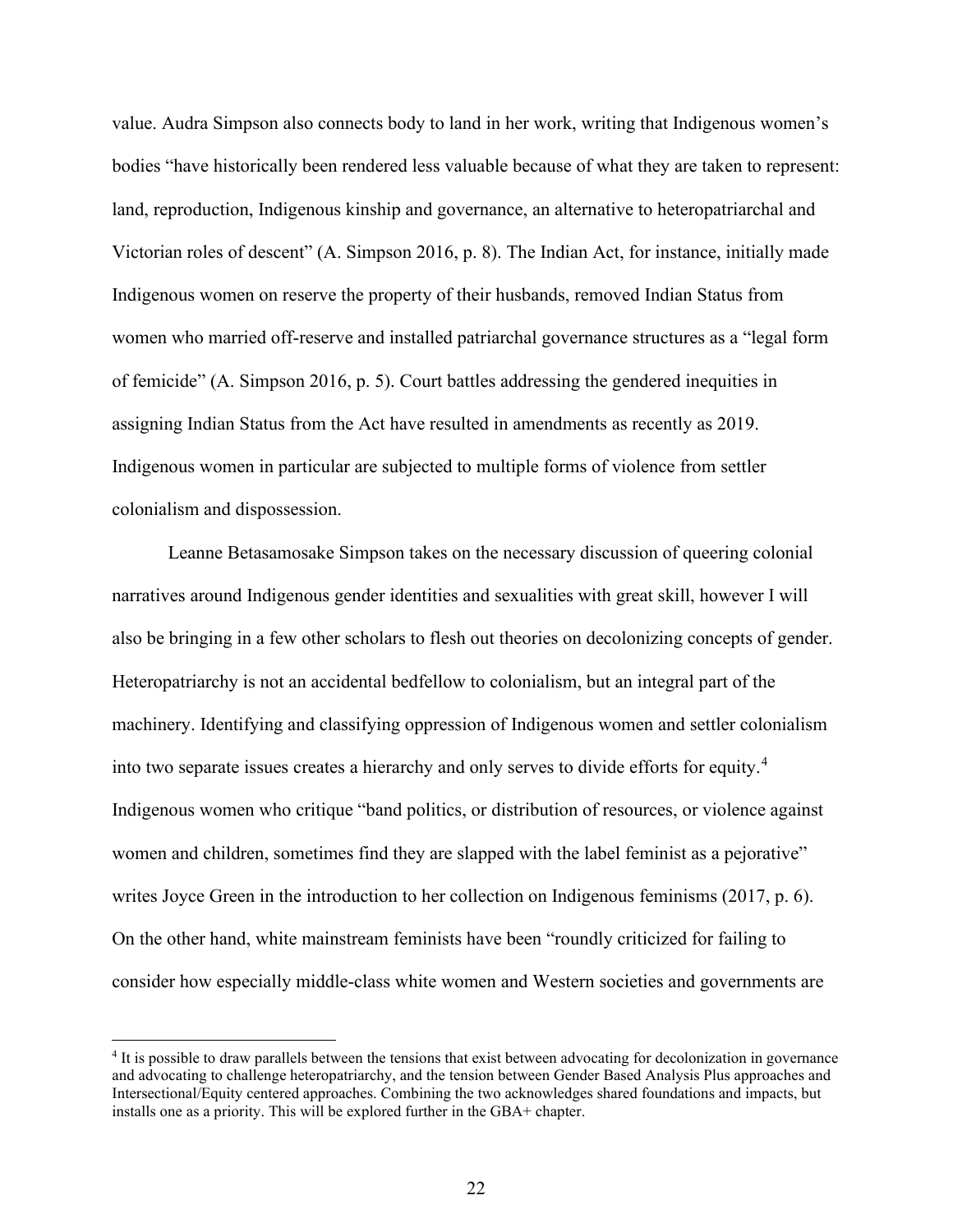implicated in the oppression of women who are less privileged" (Green 2017, p. 8). When linking colonialism to patriarchy, she points out that assumptions or conceptions of white supremacy are predicated on assumptions of Indigenous inferiority. The racism is "instrumental," meaning it is a tool that diminishes the humanity of Indigenous women to further benefit settlers. Settlers, especially in the Alberta context, also benefit from racist and sexist narratives that link masculinity to conquering the frontier, cowboy pioneering and dominating 'wild' lands via resource extraction (Haluza-Delay and Carter 2016). As a brief aside, Lugones complicates conceptions of gender by reminding readers that gender is performed in different ways by different Indigenous cultures; while links between colonial oppression and heteropatriarchy do exist, the effects are not universal (2020, p. 28). To essentialize gender within Indigenous groups and imply it was/is always a social organizing principle is itself an act of colonial thinking (Lugones 2020, p. 29).

Lastly, let us loop back to Simpson's writing on resistance and refusal and stir in the work of Winona LaDuke and Deborah Cowen (2020) on "Beyond Wiindigo Infrastructure." LaDuke and Cowen also refer to Simpson's writing to build an analogy between the greed of the Wiindigo monster and settler infrastructure like pipelines and sawmills.<sup>[5](#page-22-0)</sup> Wiindigo economics is "organized by an ethos of disposability and accumulation" (LaDuke and Cowen 2020, p. 253) with no consideration of the violence inherent in that ethos. Throughout the article, the scholars share a few examples of Indigenous nations rejecting settler infrastructure developments and instead building their own green energy projects, food programs or otherwise working to strengthen communities from within. In the end, they explain that the story of the Wiindigo shows a path forward. Rejecting settler infrastructures, physical and economic, and building

<span id="page-22-0"></span><sup>5</sup> A Wiindigo is a "cannibal monster of Anishinaabe legend" and a metaphor for human indulgence or greed (LaDuke and Cowen 2020, p. 244).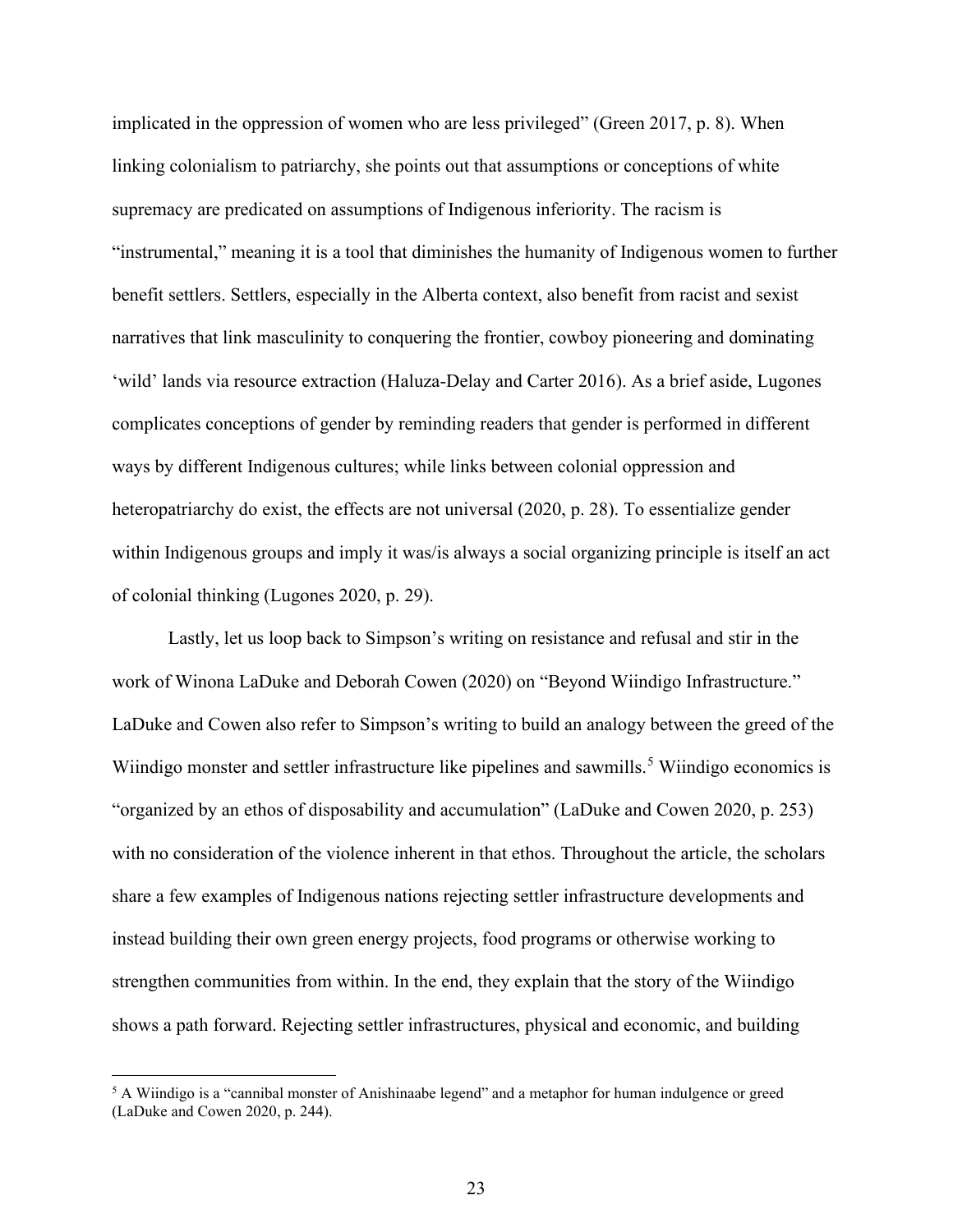something generative in opposition "is the slow, transformative feminist work of social re/production. It is the return of life forces" (LaDuke and Cowen 2020, p. 264).

Altogether, understanding the neoliberal aims of the Alberta government and the ongoing effects of colonialism across the province are the main theoretical framings that guide the construction and analysis of this research project. Colonialism laid a foundation for settlers to appropriate lands and build structures that continue to oppress Indigenous peoples in the name of economic development. Neoliberalism explains the characteristics specific to Alberta's political history; a focus on individual "freedoms" instead of collective citizenship and equity. In both cases, gender oppression places women, non-binary people, transgender people and other gender non-conforming folks at a disadvantage. Gender Based Analysis theoretically has the potential to mitigate or challenge some of the inequity resulting from both colonialism and neoliberalism, but in practice is limited by these very frameworks.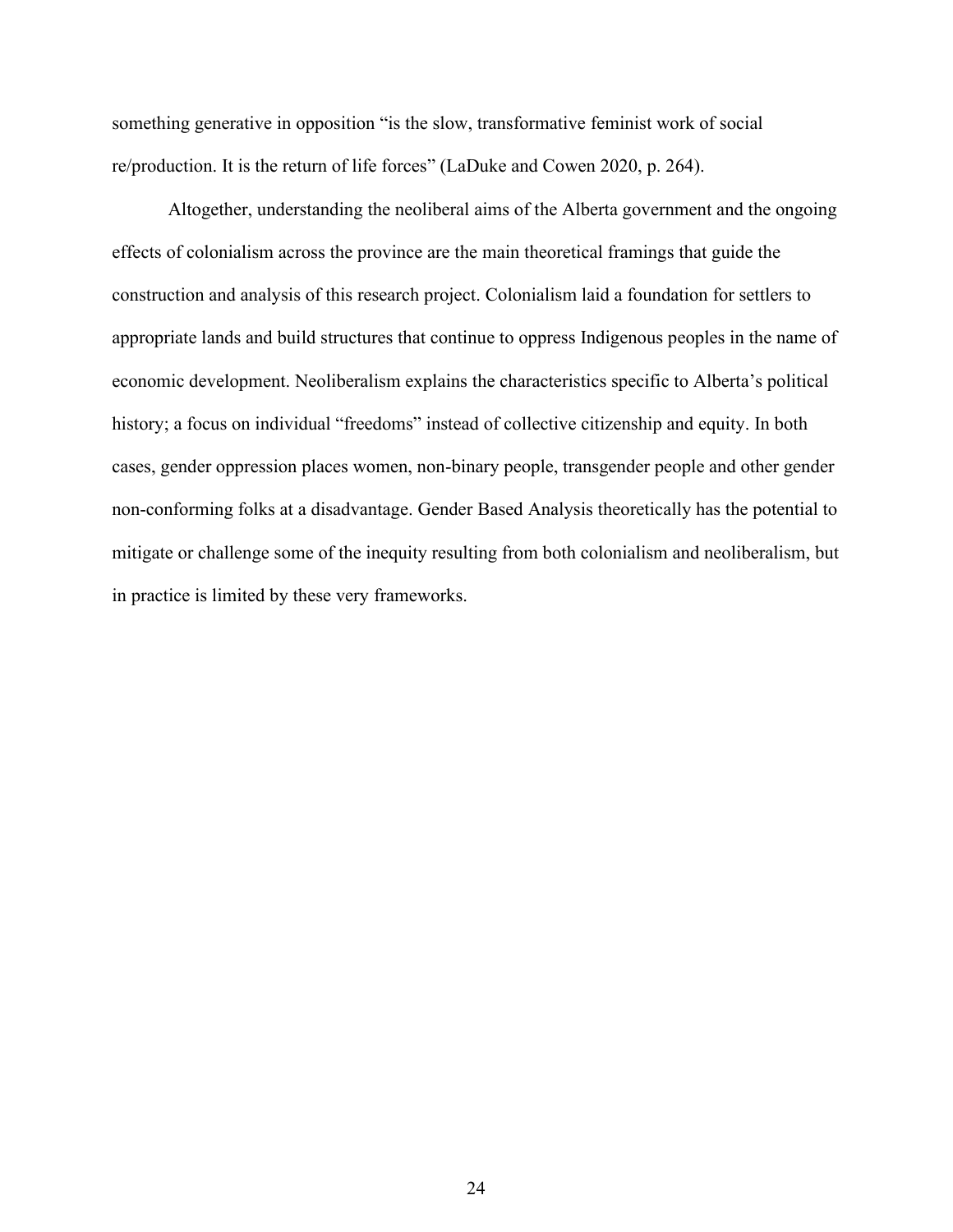## 3. Methodology and Methods

Research Question: How has the implementation of GBA+ related municipal strategies/initiatives in Calgary and Edmonton, Alberta affected non-profit organizations and grassroots advocacy work toward gender equity?

#### Methodology

There are many shifting pieces of information, contexts and perspectives that come together for this research project. In this chapter, I will outline my methodology and methods, the challenges of doing feminist research during COVID-19, data collection, validity and lastly my analytical approach.

For the purposes of this research project, I primarily refer to a combination of key points pulled from various Feminist and Indigenous Methodologies. As there is no singular, established Feminist or Indigenous Methodology, I culled certain characteristics described by a number of scholars that best fit the research question and scope. These include 1) a focus on the voices of grassroots advocates, and 2) a commitment to challenging structural forms of oppression. These methodologies informed the process of research design, data collection and parts of the analysis. Together with the theoretical approaches outlined earlier, these two guiding principles contribute to an analysis that questions and critiques established power relations in a systematic way.

Feminist methodologies challenge established norms with respect to what constitutes knowledge. They create space to decenter white, masculinist, capitalist, heteronormative hierarchies of power. Traditional feminist methodologies have, at times, replicated some of these structures by creating new sets of norms that continue to center white experiences or fail to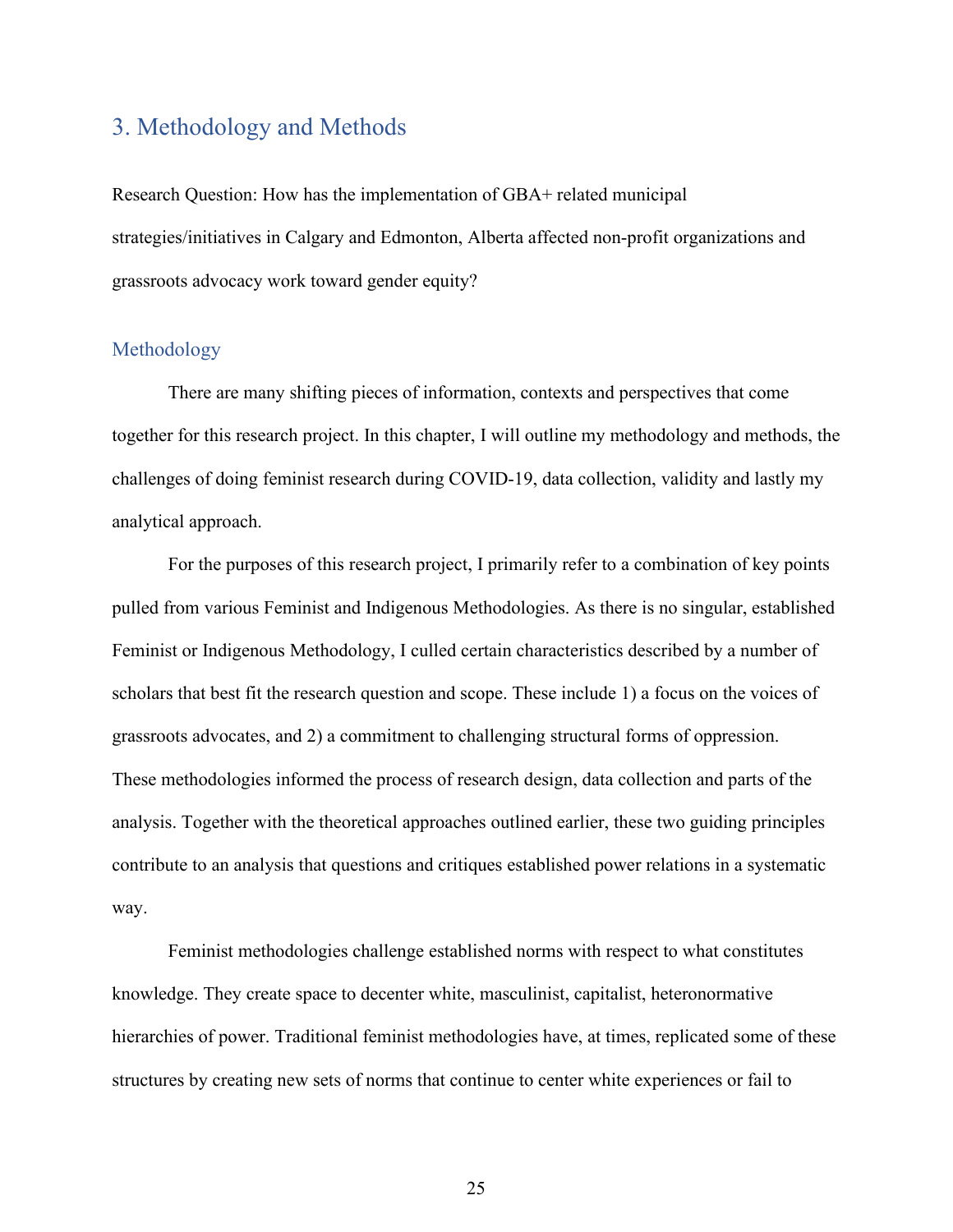consider certain forms of oppression. This is not meant to dismiss these methodological foundations, but to recognize the need for continued reflection and discomfort. Indigenous methodologies have further propelled conversations about knowledge by again calling for the dismantling of the privileged authority that white experts hold (be they policy advisors or academics).

In her writing on 25 Indigenous Projects in *Decolonial Methodologies*, Linda Tuhiwai Smith (2012) clearly outlines central tenets to Indigenous research methodology and practical methods. I found this bridging between methodology and praxis to be instructive in my own work and saw many parallels between the New Zealand and Canadian contexts. Tuhiwai Smith's list includes, but is not limited to:

- Connecting: relationships between people, spaces and places
- Reading: criticizing Western histories
- Envisioning: celebrating hopeful futures
- Democratizing: restoring Indigenous notions of governance
- Sharing: knowledge for the collective benefit

Not all of the tenets are applicable to this research project, however many have informed the research design. For example, policy development is often an exercise in relationships between people, and studying those connections also benefits from open, honest communication. Criticizing dominant narratives about the white, pioneering Western prairie histories informed and complicated both what is the norm in Albertan cities, and in what ways change is feasible. Personally, I find it easy to grow cynical and discouraged with the pace of progress on equity fronts therefore choosing to celebrate moments of success and the possibility of a hopeful future shifted the focus and tone of much of my analysis. Together, the guidelines encourage research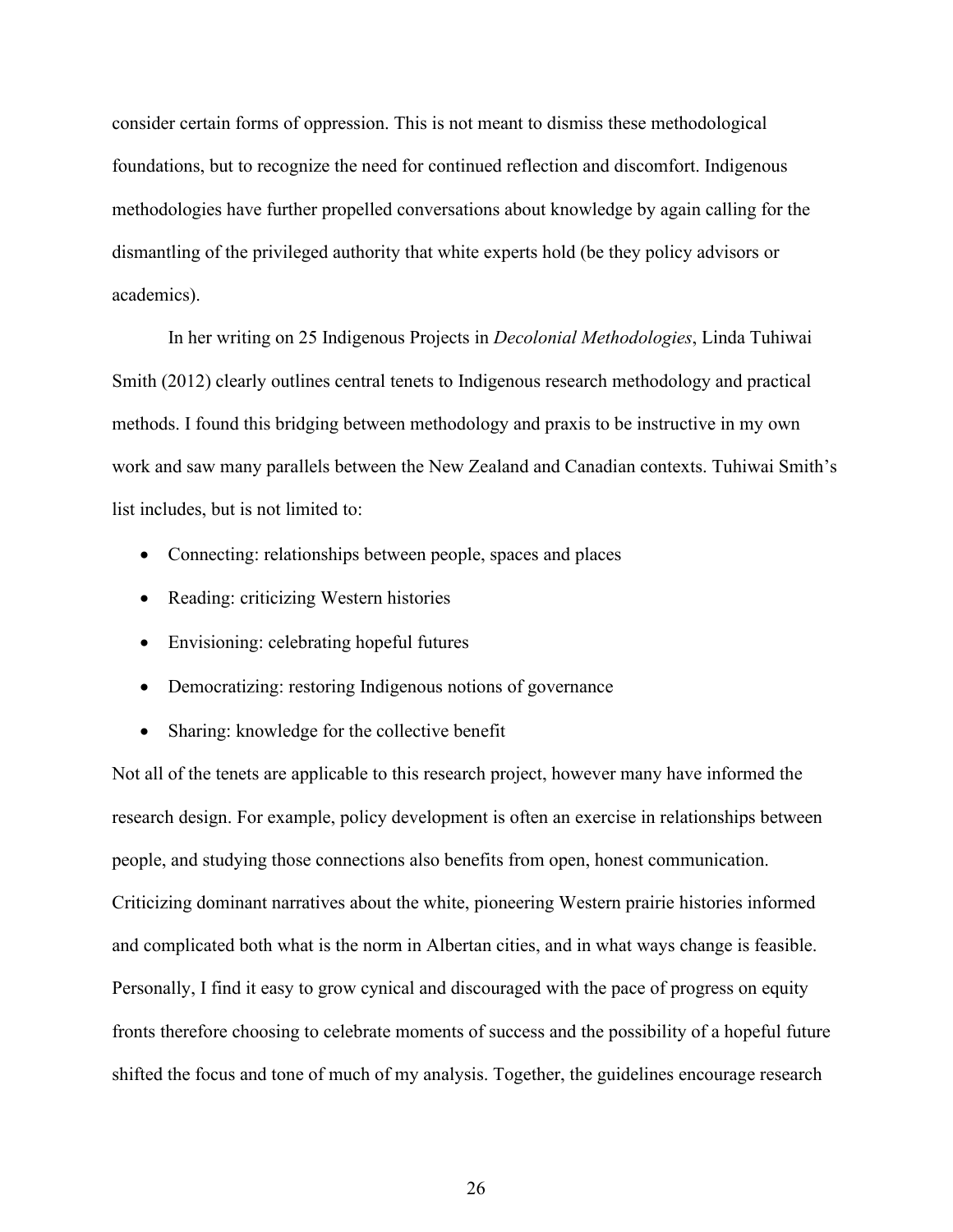that is critical of Western concepts of "human nature" that are steeped in racist and colonial understanding of "what counts as real" (Tuhiwai Smith 2012, p. 96). The 25 Projects describe a set of core values with which to approach research questions.

In regards to feminist methodologies, I rely on a number of scholars including Nancy Naples (2003), Gesa Kirsh (1999) and Sharlene Hesse-Biber (2007). All three refer extensively to the work of Patricia Hill Collins, Dorothy Smith, Sandra Harding and Donna Haraway, operationalizing much of their more theoretical writing on Black women's experiences, feminist research ethics, positionality and knowledge production. These subjects within the field of feminist methodologies support my commitment to centering the voices of advocates and challenging structural oppression.

Hesse-Biber provides a chronological outline of the philosophical dialogue these various thinkers have had over the past thirty years in *Feminist Research Practice* (2007). She begins by explaining that feminist standpoint epistemology "challenges us to see and understand the world through the eyes and experiences of oppressed women and apply the vision and knowledge of oppressed women to social activism and social change" (Hesse-Biber 2007, p. 3). This happens when researchers work with women to study their experiences, their actions and their understandings of the two. She refers to Patricia Hill Collins' and Dorothy Smiths' research as a prime example; both connecting with black women in the context of their communities to capture a more meaningful understanding of their experiences and to draw attention to social, economic and political inequalities (Hesse-Biber 2007, p. 6). There is no universal women's experience, but this does not mean that a multitude of positions, even when in contradiction with each other, cannot come together to uncover inequity in larger social structures. To then take action to address these inequalities requires community building and reciprocity. While it is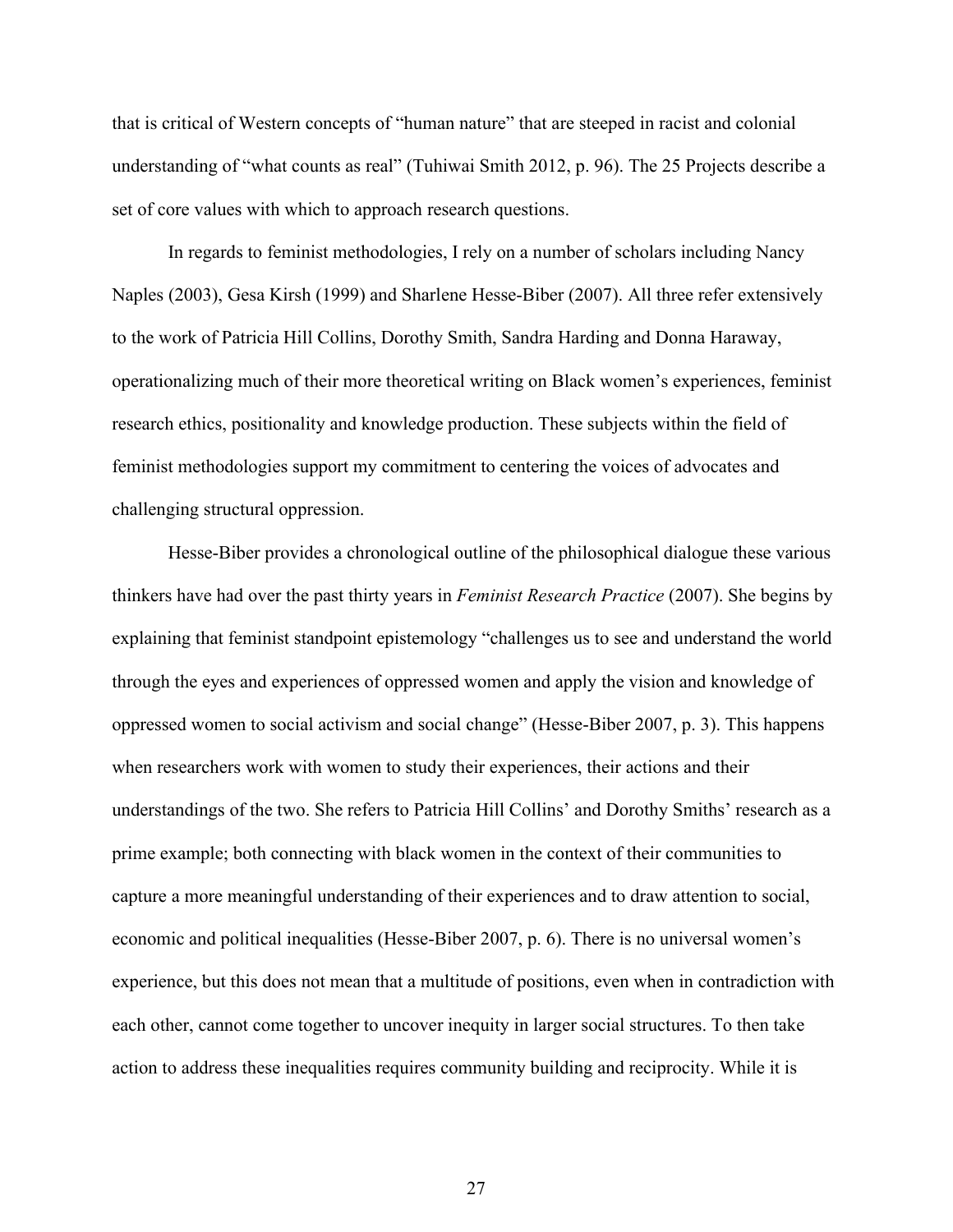challenging to practice quality relationship building for a Masters' Thesis largely written in isolation, the goal remained.

Nancy Naples writes extensively about the relationship between Feminism and method, with a focus on standpoint epistemology and activism (2003). While much of her work explores ethnography, I found it also helpful in considering my approach to in-depth interviews for data gathering. This meant not only reflecting on the positions of the research participants, but also how to situate myself in the research and the potential value of this placement (Naples 2003, p. 37). Naples also links research on everyday experiences to activism and policy much like I attempt to do in talking to community advocates about municipal policy initiatives in their communities. Talking to women directly about their everyday experiences uncovers the unpaid and unrecognized labour they contribute to their communities, and the uneven impacts of policy on women's lives. Naples concludes, "By making visible the material practices and textual forces that contribute to women's difficulties […], it is possible to challenge the bureaucratic processes and sexist assumptions that contribute to women's impoverishment" (2003, p. 161). Lastly, while encouraging reflection on one's own position and privilege, Naples acknowledges that we cannot completely eliminate power imbalances during the research process (2003, p. 161).

 I came across Gesa Kirsh's *Ethical Dilemmas in Feminist Research* in an undergraduate course, and have found myself referring back to it frequently both in my activism work and now in research. While much of the writing is quite practical, Kirsh's call to prioritize the accessibility of research processes and outcomes, and ethical responsibilities of researchers to participants and readers has made a lasting impact. By committing to focus on the voices of grassroots advocates and challenge structural forms of oppression, I am also committing to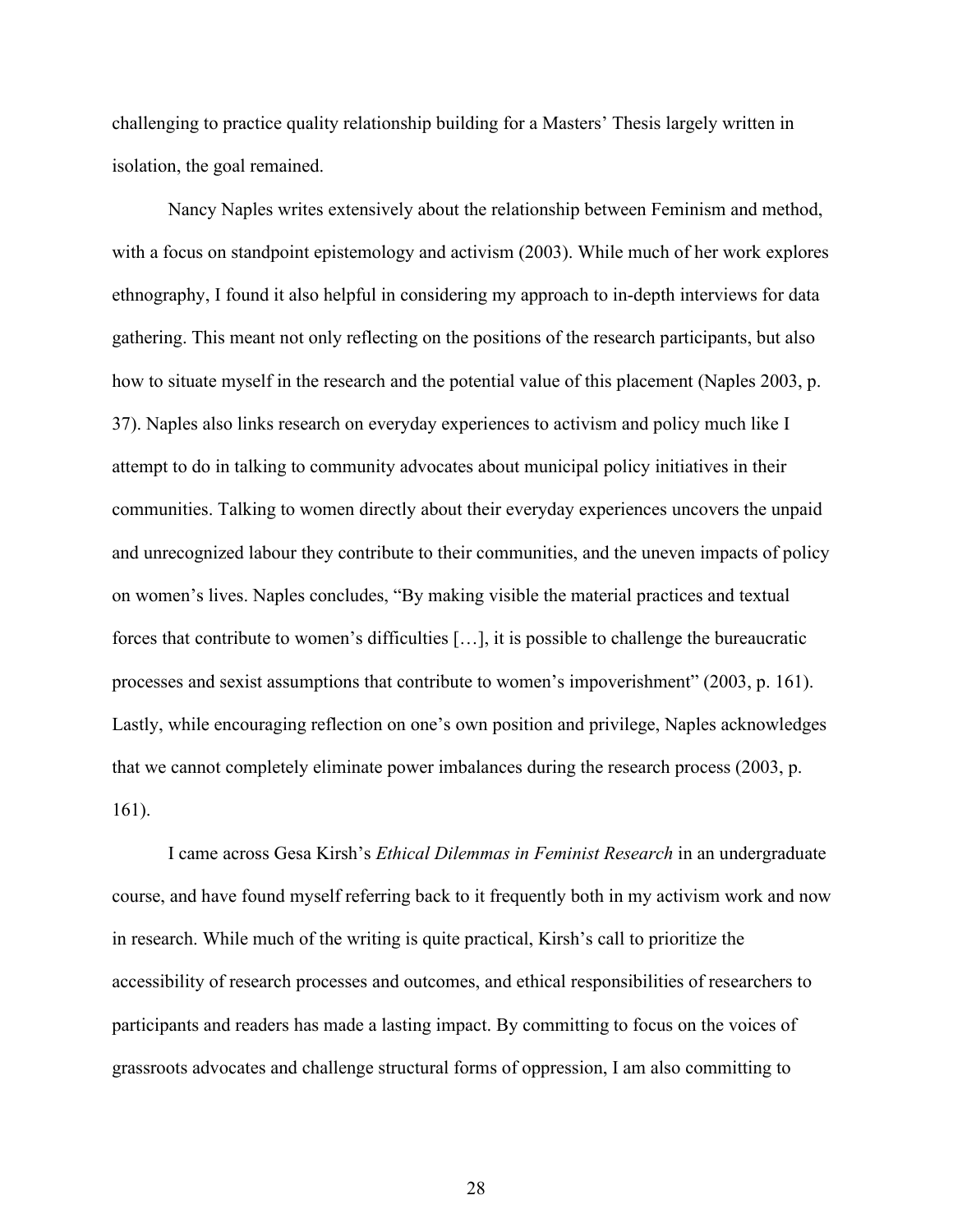prioritize the wellbeing of the research participants and the communities they are part of. This does not mean avoiding all risk, but remaining accountable, open to criticism and accessible to the research participants. This also entails writing and sharing the final product in a way that is ideally of some use.

#### **Methods**

My research question aims to identify the experiences of grassroots organizers after the implementation of GBA+ strategies at the level of municipal government. In the broadest sense, qualitative research is ideal for my particular research question as I am interested in practitioners' impressions of how these strategies came about, how they are being enacted, whether they are achieving the desired outcomes and what the challenges have been. In-depth, semi-structured interviews have frequently been used by feminist researchers to collect experiential, qualitative data (Hesse-Biber 2007, p. 6). There are a significant number of reports, strategy documents and publicly available articles and updates on how Edmonton has progressed in implementing their Women's Initiative, and less available for Calgary Gender Equity Diversity and Inclusion (GEDI) Strategy. I chose to interview community members with a promise of confidentiality instead of only examining reports to gather a more personal perspective. Interviewing participants about their opinions and experiences regarding city-level advocacy raises questions about how to recognize experience as a form of knowledge. Questions were asked with the intent to acknowledge and validate their experiences (Kirsh 1999, p. 5). According to Nancy Naples, information gathered this way captures one person's perspective, and must be contextualized and historicized by placing it within a larger conversation with others' perspectives (Naples 2003, p. 73). This is addressed by the process of weaving multiple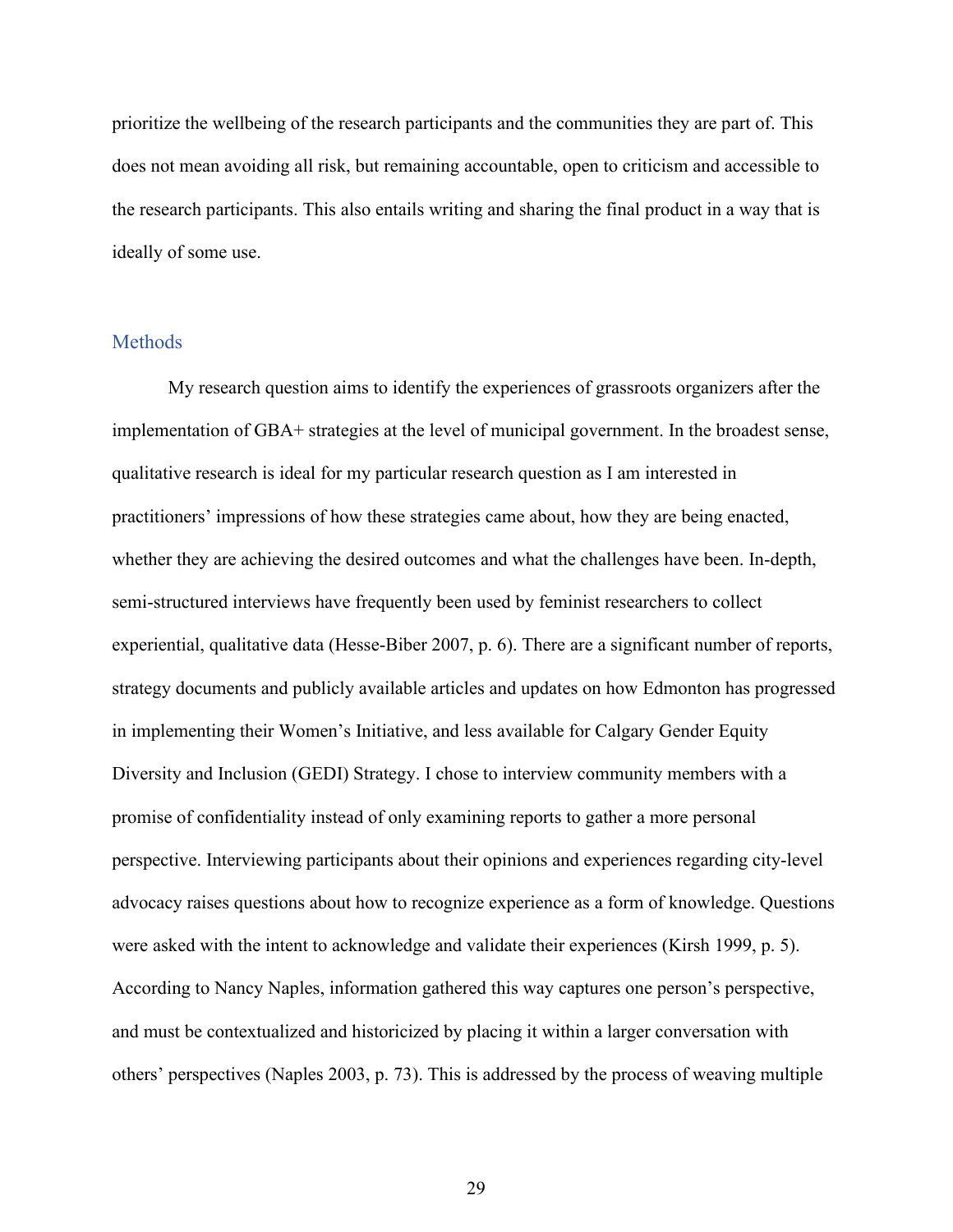interviews together with existing research literature, whether to show alignment for certain perspectives and opinions or to challenge and complicate them. It is not possible to capture a complete image of the community of organizers in a handful of interviews, and so this project instead aims to present a number of general themes to reflect some of the diversity of perspectives in this sector.

 Recognizing first-hand or lived experience (in this case, specifically in community organizing and policy related advocacy) as knowledge is also grounded in Indigenous epistemologies. Referring to my methodology as 'decolonial' is not without complications, as there is little directly related to land ownership or the return of land to Indigenous peoples (Tuck and Yang 2012). Aspects of decolonial theory are present in my theoretical framework and analysis, but less so in my methodology. The belief that community members with lived experience have intimate knowledge of social issues and therefore should have authority in policy development addressing these issues did guide the design of many interview questions. Similar to the tenets of feminist research methodologies, Indigenous research methodologies critically challenge assumed norms of political structures and organizing based in colonialism and heteropatriarchy.

Employed community advocates exist in a unique space; gaining privilege due to their steady employment, Western education, and the power that comes with a formal title. These community advocates also often have the lived experiences of various social issues including sexism, racism and other forms of oppression. Their advocacy both enables and requires them to navigate the tension of speaking *with* and not *for* the communities they are connected to. Sketching out a social context that reflects the diverse community of advocates in Alberta is an inherently fractured and incomplete process. In describing feminist research, Kirsh writes "I am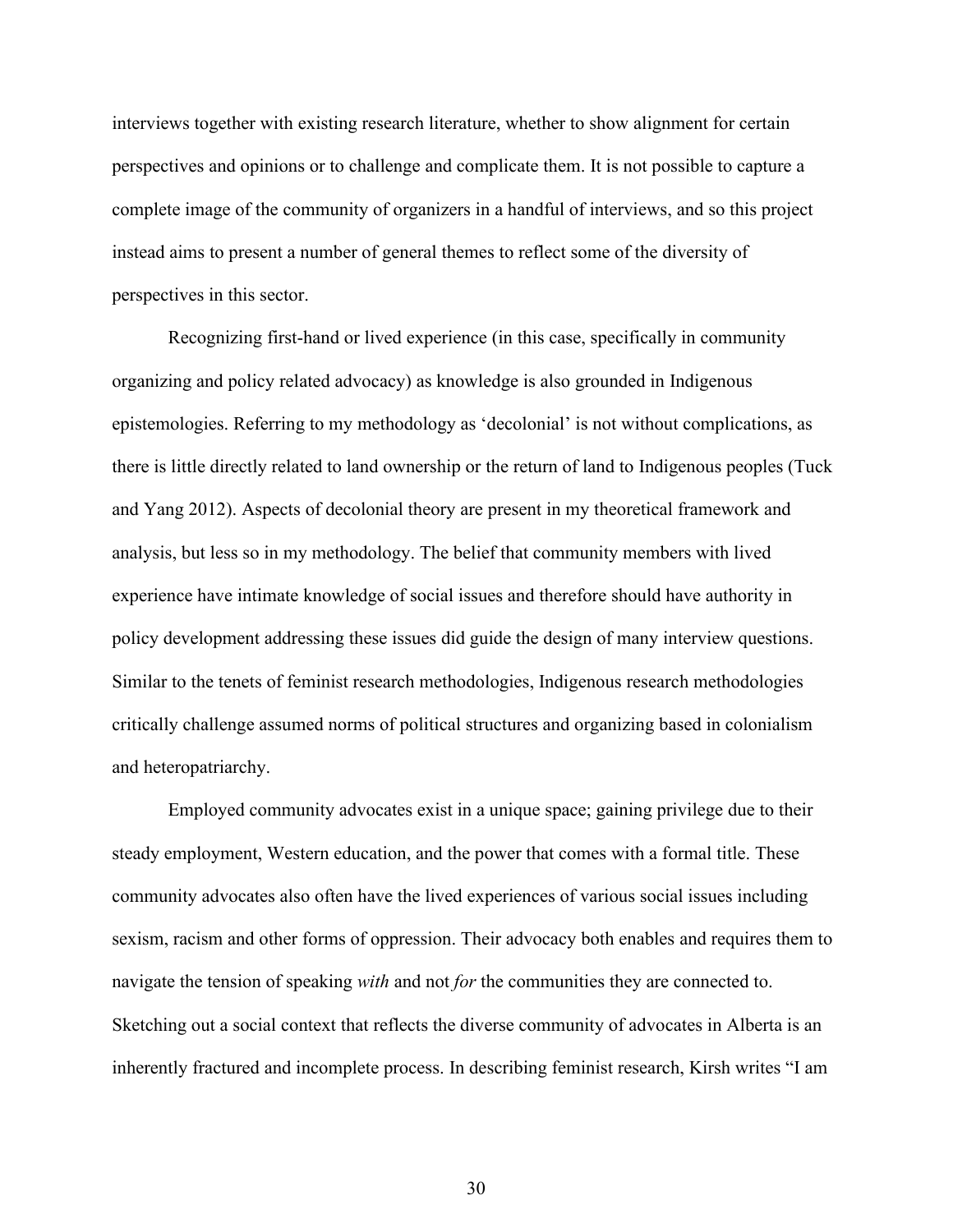not suggesting that we aim at discovering singular truths, or that we describe these truths in a singular voice. Instead, we should attempt to reveal, as much as possible, the conflicting points of view emergent in our data" (Kirsh 1999, p. 13). The interviews do shine a light on some of the systemic barriers and challenges to feminist activism, however there are limitations to how much a researcher can understand the motivations and compulsions behind certain actions, or in Joan Scott's words, "making visible the experience of a different group exposes the existence of repressive mechanisms, but not their inner workings or logics" (Scott 1992, p. 25). For the purpose of this research, I focused on historicizing the broader social and political context juxtaposed with more personal experiences from individual interview participants, as a way to address both the macro and micro-environments.

By comparing Edmonton and Calgary, I am able to determine common trends and specific differences in the ways in which women's organizing takes place, and the various kinds of challenges or successes they encounter. I have also compared aspects from a national context (federal funding, Canada Revenue Agency limitations) next to regional differences (political will, councillors' interests, and structural capacity in different municipalities) to show how existing research on the federal level is relevant to local organizers. Over the course of data analysis, many of the themes remained the same across national and local levels. Victor Jupp (2006) summarizes the benefits of comparison in qualitative research thusly:

Qualitative, ethnographic work emphasizes the development of generalizations and of grounded theory by the systematic comparison of cases in terms of their similarities and their differences. The cases which are compared include interactions, social meanings, contexts, social actions and cultural groups. (Jupp 2006)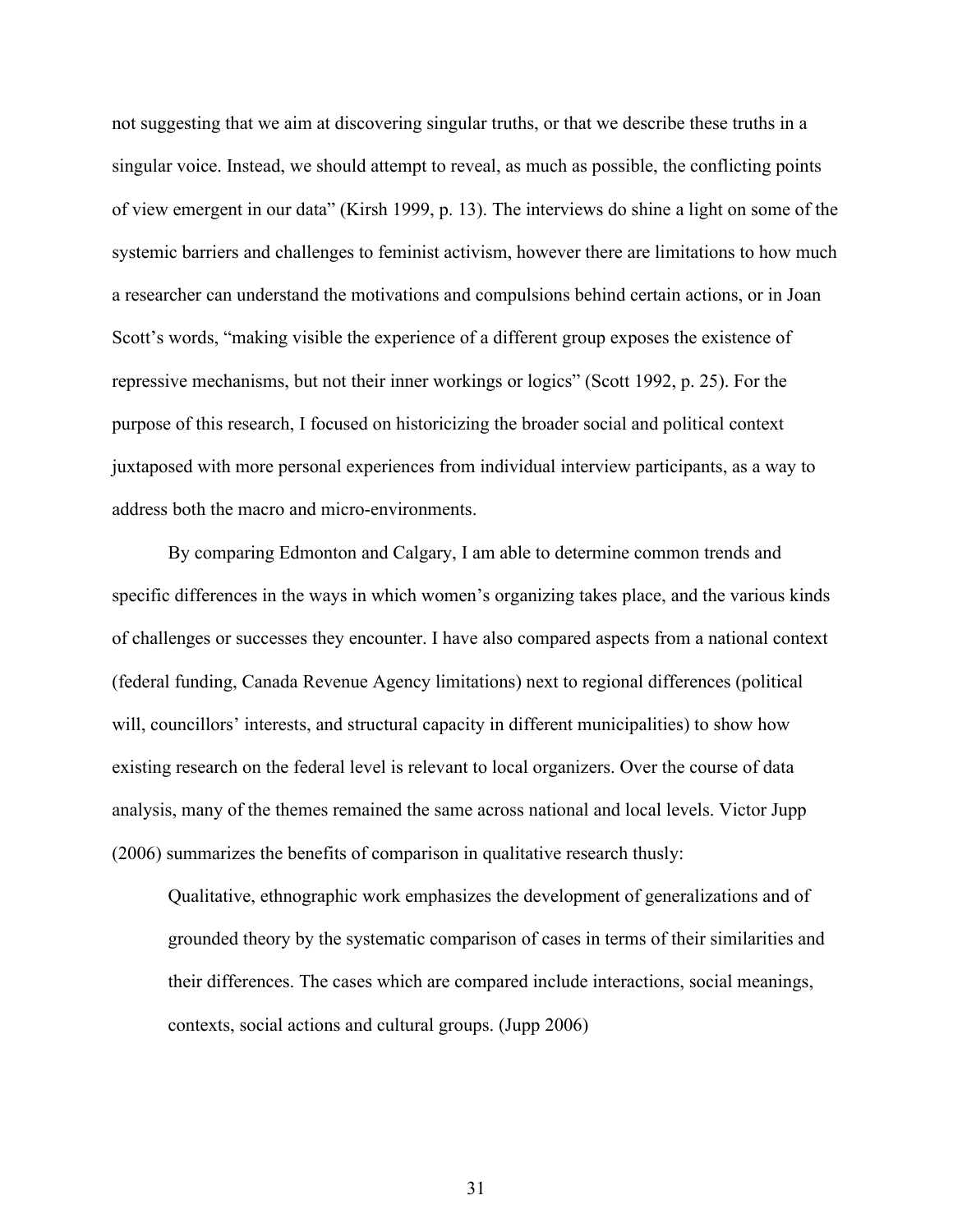There was one exception to generalizable shared experiences between existing research and my conversations with research participants. At the time of writing, there was little published research that discussed GBA+ in the context of a global pandemic.

#### Complications in Doing Feminist Research, COVID Edition

Due to COVID-19 restrictions, this research project was less collaborative than originally intended. Interviews began in the fall of 2020 and continued until mid-December 2020, as back to school plans were constantly shifting across the country. Many of the interview participants are parents who were juggling working from home with caregiving duties under lockdown conditions. Under the best circumstances, non-profit staff are often expected to provide care for themselves, their families and their communities with very limited time and resources. These expectations are multiplied during times of crises, especially for frontline care workers. Some interview subjects were able to participate during work hours, others were not. As I was not able to offer any compensation for participation, did not want to ask for too much time, and was managing my own mental health, aspects of engaging the community in research design and execution were cut.

Before interviews began, the questions were tested on a volunteer with significant experience in related advocacy work and tweaked based on their feedback. The amount of input that community members had in shaping the research questions and interview questions was limited, however. This may have an impact on how useful or practical the findings are to the community that the research is about. My goal was to answer a research question that would be for a community, and not merely on or about the community. It is unclear at this stage if this goal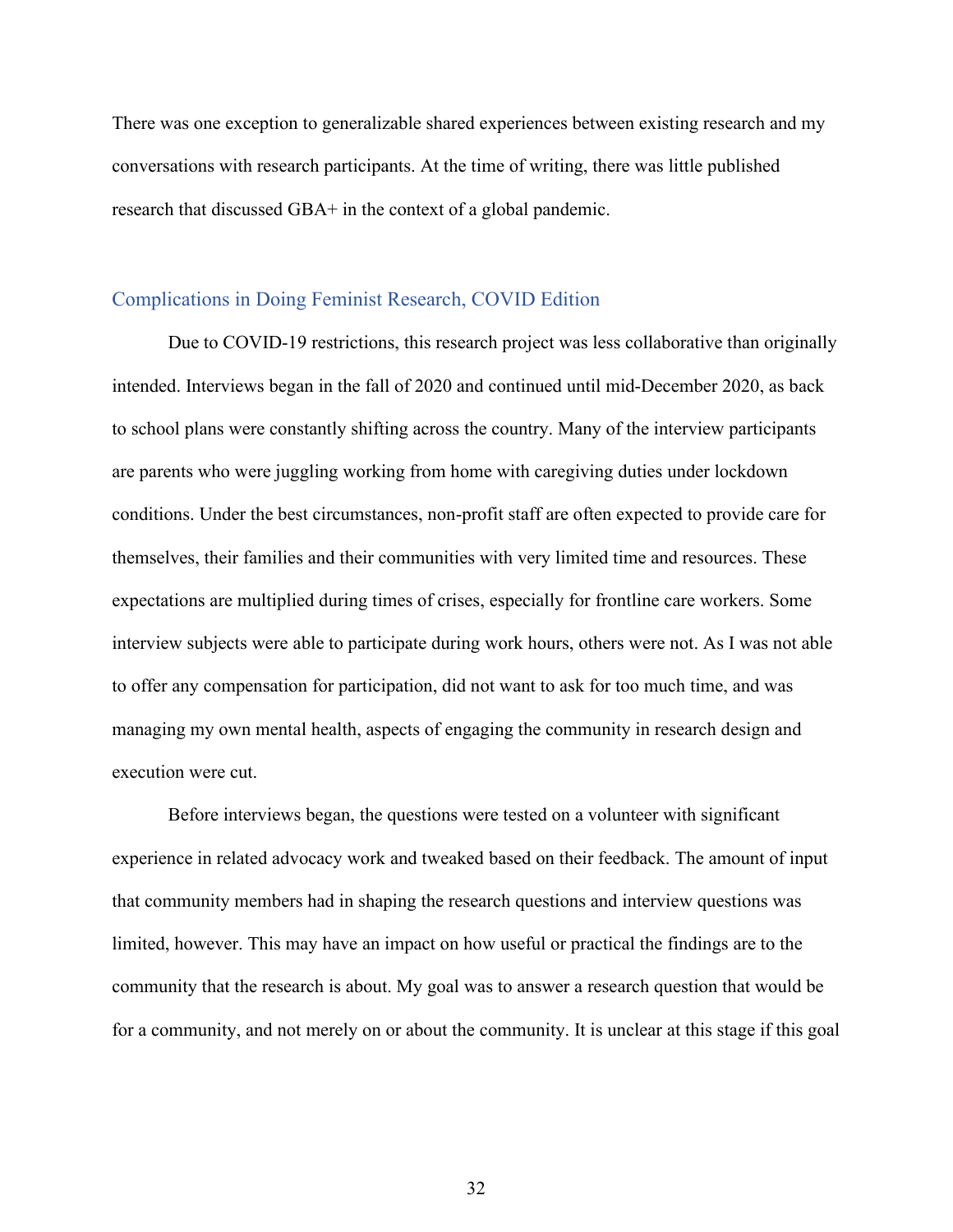was accomplished. Ideally future research examining GBA+ in municipalities will also collaborate with individuals who are not directly employed by a non-profit or city government.

In addition to impacting the amount of collaboration, a handful of research participants did not have access to their usual servers and were not able to share specifics for questions regarding volunteer or client demographics. I do not believe this had an impact on the findings as they were still able to share estimations, and this information was not central to the research question.

COVID did change the landscape in unpredictable and unforeseen ways. Advocacy needs changed and strategies shifted. Gender Based Analysis+ was often not a primary concern despite the pandemic having varied impacts on women. In one case, an early interview with a community advocate touched on the lack of gendered analysis for their city's COVID response and the participant said they would bring it up with city administrators. Months later, a member of administration mentioned that they received a request to examine their COVID responses with a gendered lens, and was working on a report. I cannot say that this research project was the only reason this request was made, but it does raise interesting considerations about the active role that research can play in shaping outcomes.

#### Data Collection

Recruitment occurred largely via targeted emails. I had a handful of contacts in Calgary and Edmonton in mind to get started, and then asked early participants to share the recruitment materials with other advocates in their communities, as per the suggestions of the Memorial University Ethics Committee. I initially focused on individuals who volunteered or worked in two main areas: non-profits with a focus on women and groups with a strong advocacy history. I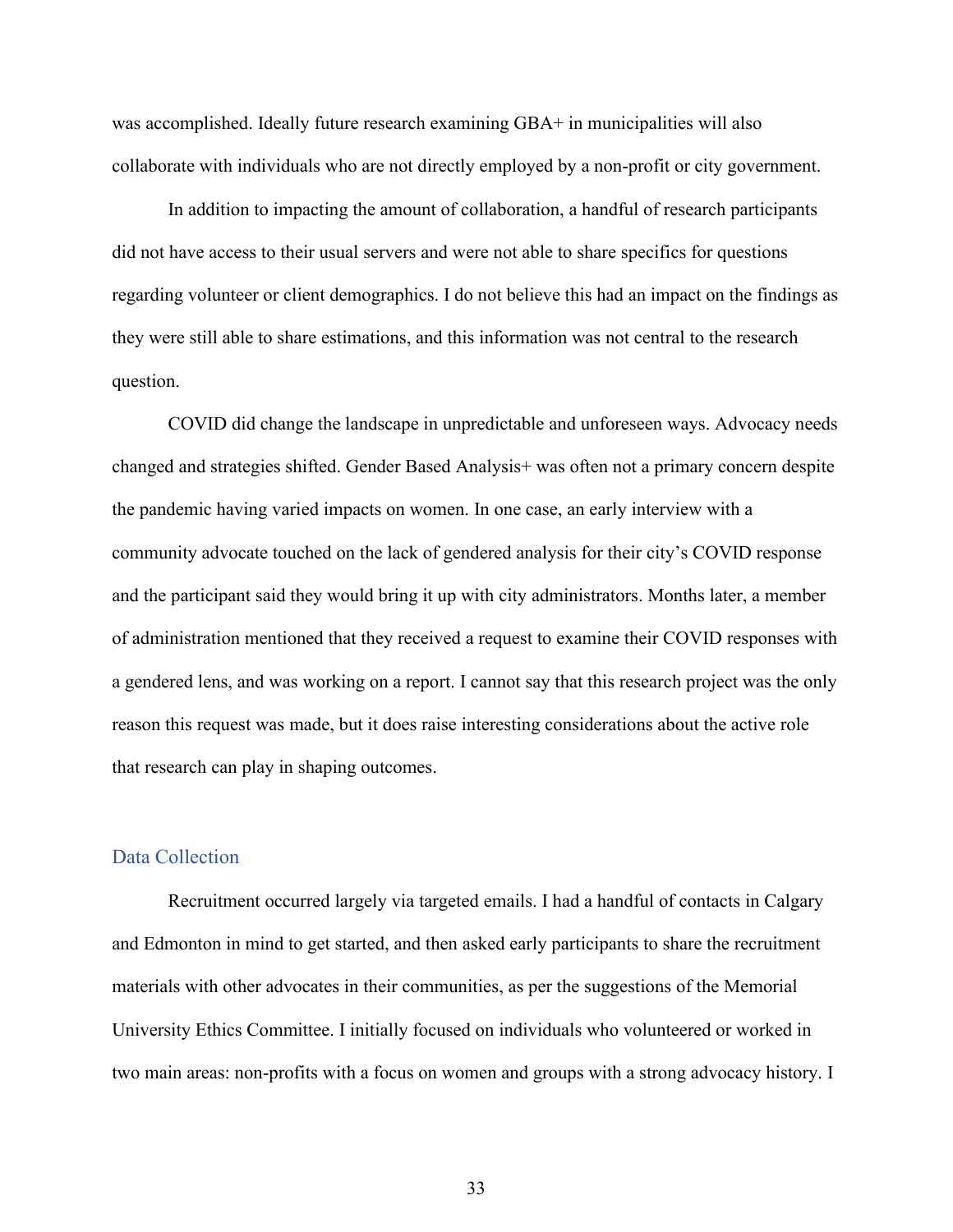also targeted Indigenous-led or Indigenous-serving organizations within these categories with limited success. Ultimately, I reached out to about 50 organizations and individuals. I tested the interview questions on an acquaintance familiar with this area of work and updated the questions as necessary. In the end, there were 17 interview participants. Each interview lasted between 45- 90 minutes.

In preparation for the interviews, I read available materials on the interview participants, annual reports from the non-profit or agency they worked for or volunteered with, Canada Revenue Agency filings (if available) to determine primary sources of funding, online newsletters, social media posts, and other publicly available information. I had planned to collect quantitative data on the demographics of participants/clients of the various organizations to assess whether community organizing on equity and inclusivity was also reflective of the organizations' internal membership or staff. In other words, were these organizations able to incorporate anti-oppressive practices in their own spaces, and how did this influence the advocacy work? According to Jennifer Nash, "intersectional projects often replicate precisely the approaches that they critique," reducing identity to a cumulative series of markers including race, gender, sexuality, income (Nash 2008, p. 6). She problematizes the reliance on black women's experiences in feminist research, writing that they are "treated as a unitary and monolithic entity" (Nash 2008, p. 8). For the purposes of my research project, data on community demographics were often not collected and therefore not available, or not something that the organizations could share. To address this gap, I asked interviewees for their perceptions of who was present during community engagement or who made up the volunteer body that worked on relevant advocacy projects in an attempt to assess the diversity of perspectives in engagement work. This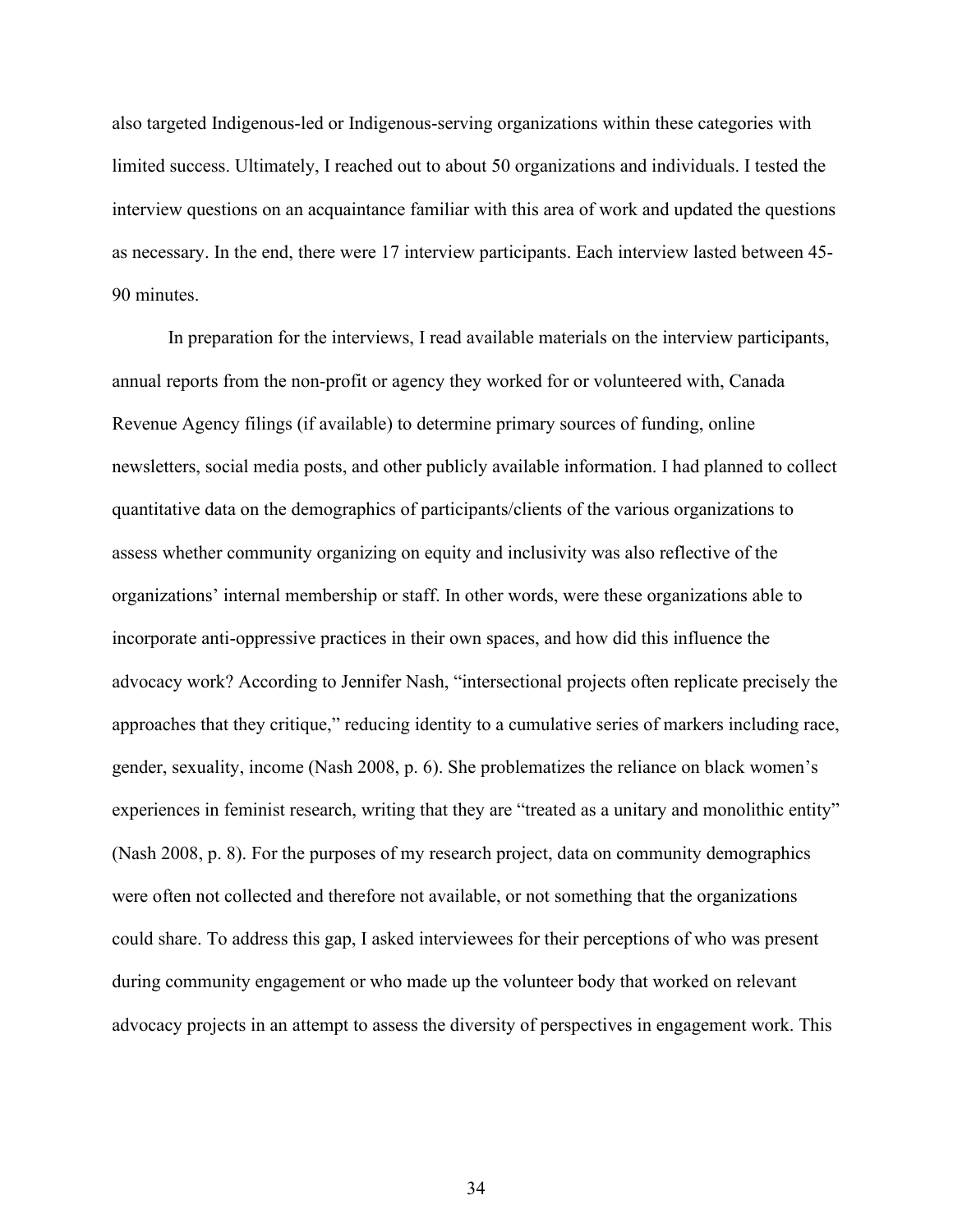was most effective in conversations about community engagement activities and the impacts of funding on public messaging, as will be explored in the chapters on GBA+ and Funding.

In terms of quantitative data, I was able to collect personal demographic information from fifteen of the participants. This information informed analysis of responses, recognizing that many of the participants were relatively privileged in some ways, while experiencing unique

forms of oppression in others.

- 14 participants identified as female, one as male
- Ages ranged between 28-57, averaging 43.
- Five participants identified as racialized or people of colour.
- Two identified as living with a disability or chronic health issue.
- One identified as LGBTQA2S.
- Seven participants were based out of Edmonton, ten were based out of Calgary.
- Income ranged between \$20,000/year to over \$200,000/year, with an average of >\$80,000. Several participants volunteered for non-profit boards or community collaboratives and committees, and their incomes came from private sources. A small number were unemployed or underemployed at the time of the interview for a number of reasons including COVID layoffs, but still had some income to claim from pre-COVID or gig work. I asked participants to share an income range, and so an exact average cannot be determined.

Participants worked or volunteered for a wide variety of organizations. Given the small number of people involved in some of these areas of work and the need to maintain confidentiality, the information below is presented in aggregate and is deliberately non-specific at times. The totals do not equal seventeen as many individuals were working and volunteering in multiple capacities.

• Eight had a working relationship with the City of Calgary or City of Edmonton of some kind. This could be characterized as working for administration in a role related to gender equity, participation in a committee that oversees relevant strategic work, or past work experience in one of these roles.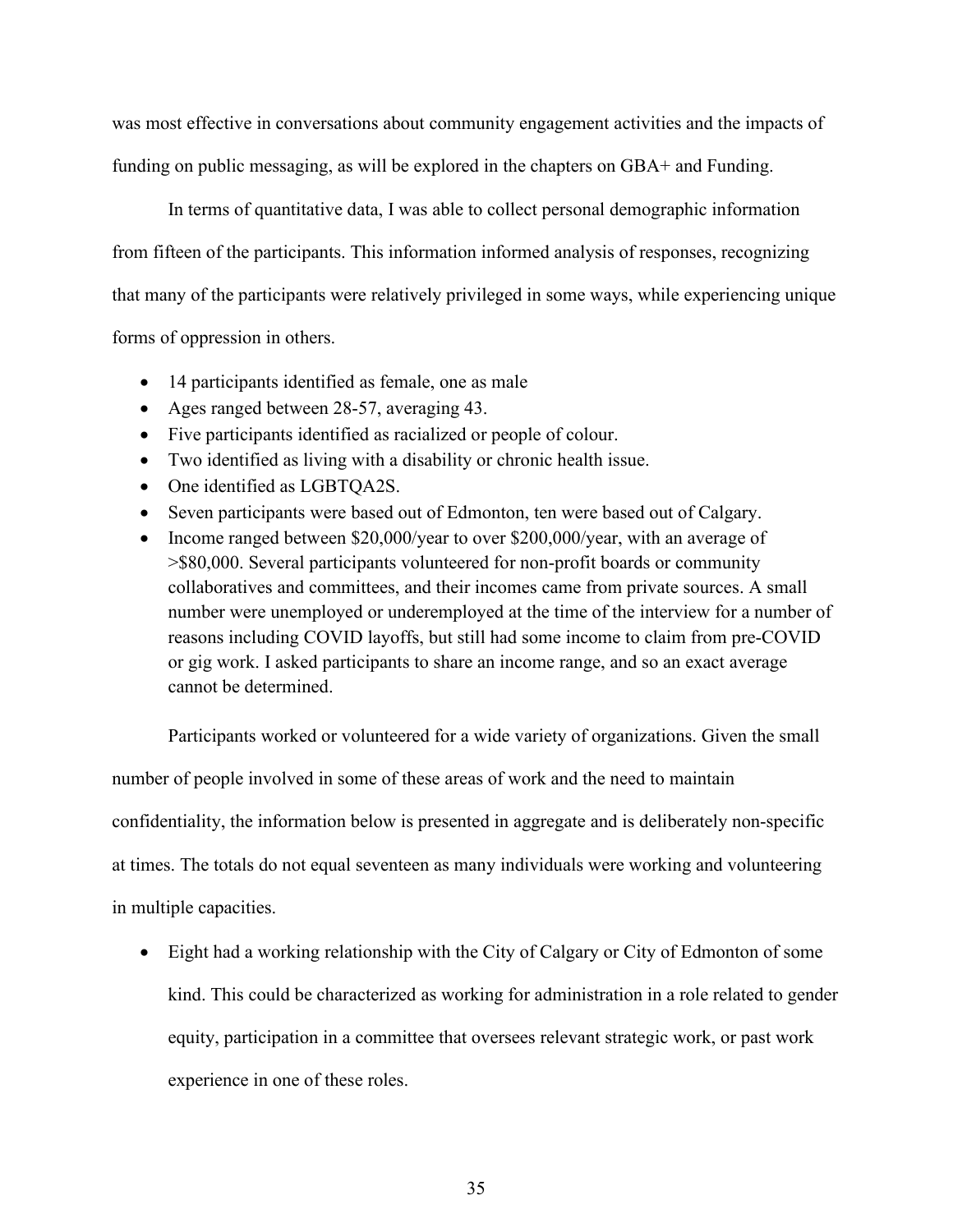- Participants were involved with organizations ranging from small working groups of 2-3 with no established source of income or grants, to large charities with budgets  $>$ \$25 million and over 250 employees (full and part time). I spoke to a combination of highlevel executive directors/CEOs, program managers, board members and front-line staff.
- Participants engaged in advocacy work on a wide variety of topics, including but not limited to social assistance, income, public transit, education, housing, Black Lives Matter, policing, food sovereignty, women's safety, cycling, environment, Reconciliation, Missing and Murdered Indigenous Women and Girls, leadership development, violence against women, mental health, addictions, physical health, court navigation, human trafficking, and childcare. There was a diversity in responses regarding an explicit or implicit gender lens to this work, which will be explored further in the analysis chapter.

Interviews were conducted via video chat and audio-recorded. All participants gave consent to recordings, which were either personally transcribed or transcribed through an online automated process that passed institutional ethics review. A handful of participants asked to see their completed transcripts for review; none requested any revisions or edits after review. Several followed up interviews with emails linking to relevant reports or additional resources which helped in my understanding of the context. All interview participants' names have been changed; pseudonyms were either chosen by the participants or found using a random name generator with a conscious effort to avoid white-washing names.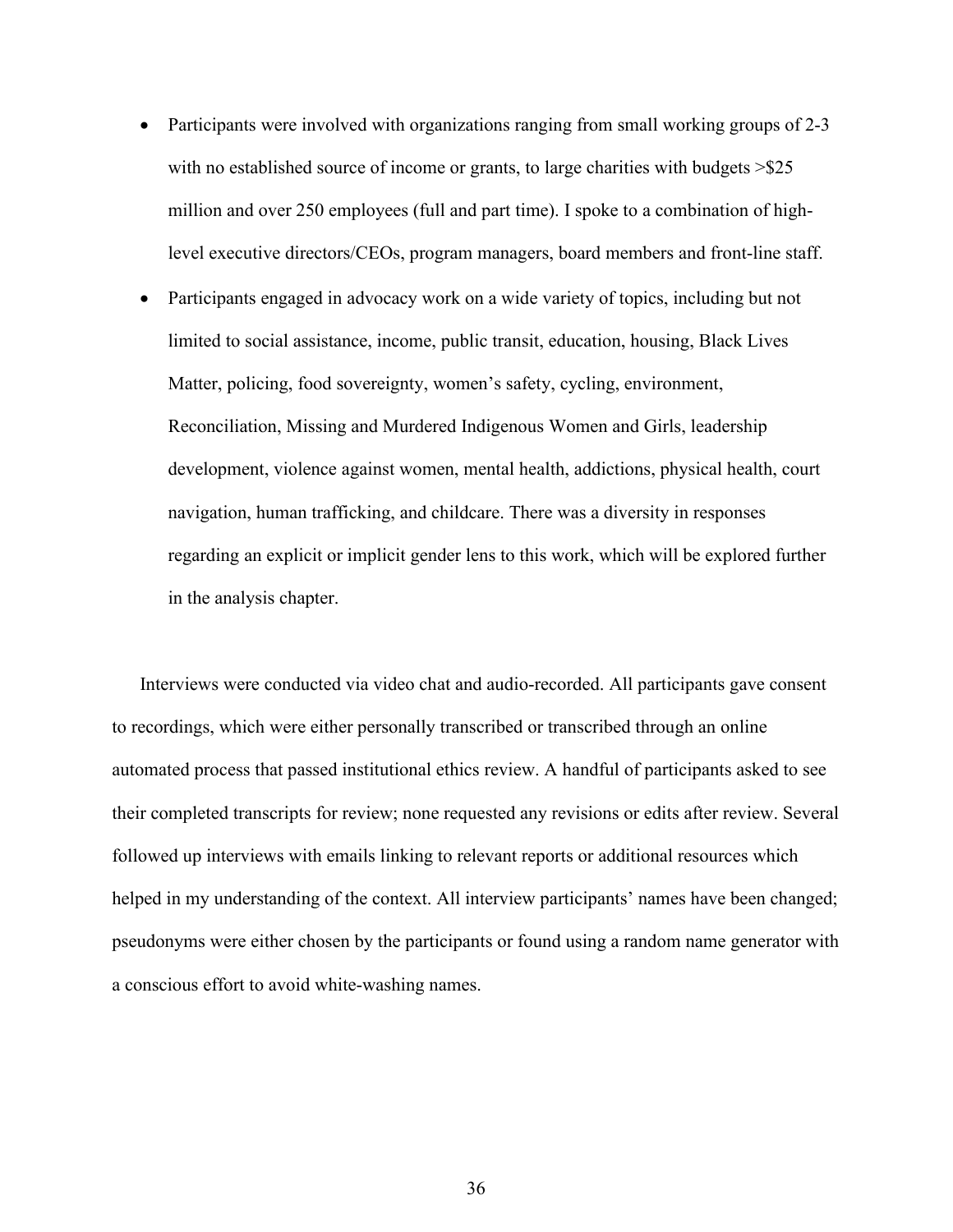#### Validity and Trustworthiness of Data

Going into this project, I had strong opinions about organizing and the non-profit sector. In several interviews, I initially felt surprised by a number of responses which challenged these opinions, then realized I needed to evaluate my preconceived ideas of what the answers would be. I had to reflect on the differences between approaching a subject with a theoretical framework, and approaching a subject with a personal ideology. In the first case, I am working within a scholarly conversation and existing foundation for how to consider a question. In the second, I would be restricting interpretation in ways that match my worldview and past experiences in the field. Additionally, I also occasionally was able to interview people in positions of authority who would otherwise be difficult to access. I was cognizant of the need to critically reflect on how their status may colour my interpretation of their responses.

Many of the Calgary participants were people who I had worked alongside in some capacity prior to the research project. Edmonton participants were less familiar with me personally, but knew of projects I was involved in. It is likely that my previous relationship with a handful of participants swayed recruitment for this project, and also added another layer of experience that informed the conversations. Shared experiences made it easier to establish rapport with participants, and I believe allowed for a level of trust that would otherwise take months to develop. Linking to Tuhiwai Smith's writing on methodology, connections and relationships was beneficial to the research project (2012). While there was a minimal power imbalance during the interview process — I had no authority over the participants and there were no negative consequences to declining — I do have power in interpretation. The subjective nature of this research does not inherently introduce bias, but instead uses "the social situatedness of subjects of knowledge systematically as a resource" (Jaggar 2008, p. 337).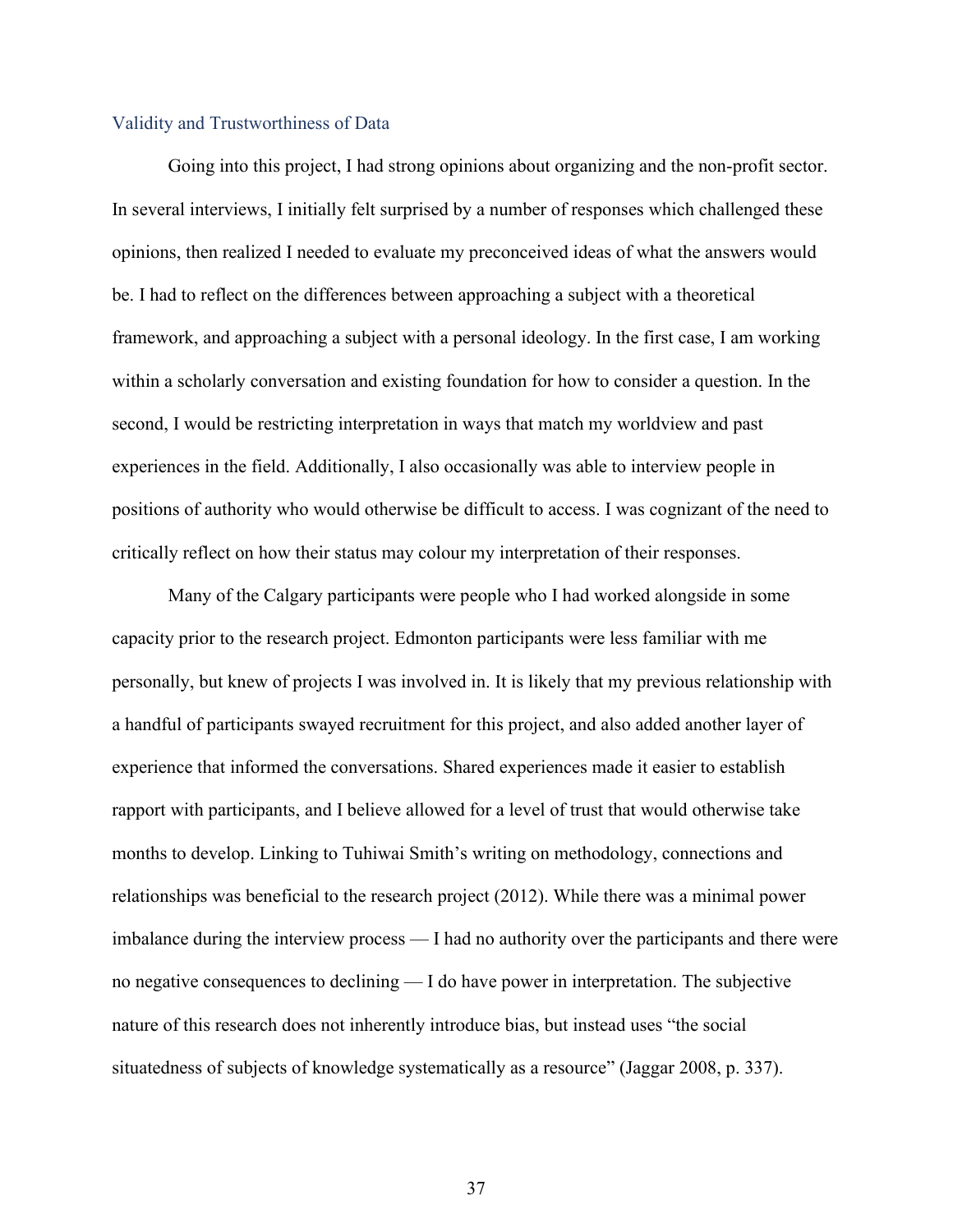After interviews were coded, themes outlined and a draft written, I shared the draft thesis with all seventeen participants and invited feedback. Ongoing engagement and thorough reciprocity was not possible for this particular project, however I wanted to allow participants a chance to reflect on how their comments were interpreted and possibly correct or clarify when needed. I heard back from seven participants with suggested edits from three. Those suggestions were incorporated before the final draft.

## Data Analysis

 Interview transcripts were uploaded into NVivo software for coding into descriptive categories (or themes) and sub-categories. An initial set of codes was developed based on the interview questions and research questions. More codes were added using an exploratory or emergent method along the way (Saldana 2016). Codes tended to emerge around advocacy processes, gender lens / GBA+, and funding. I found that the coding process helped illuminate shared and contrasting opinions and experiences as I could see all responses to a particular question or issue side-by-side. Coding also made working with a significant volume of data much more manageable. I did not code for values (for example: were opinions about a strategy positive or negative) because many of the answers were fairly nuanced and difficult to place on a value binary or grading scheme.

With regards to reflexive aspects of analysis, the social and political context is examined by exploring my own situated knowledge and shifting insider/outsider status (Naples 2003, p. 79). In one city, I situated my past involvements and lived experience working within one of the organizations and advocating for a gender lens on various issues, and in another, I approached the interview participants with no existing relationship to them or their organizations. Naples complicates the distinction between insider and outsider in a few ways; the divisions are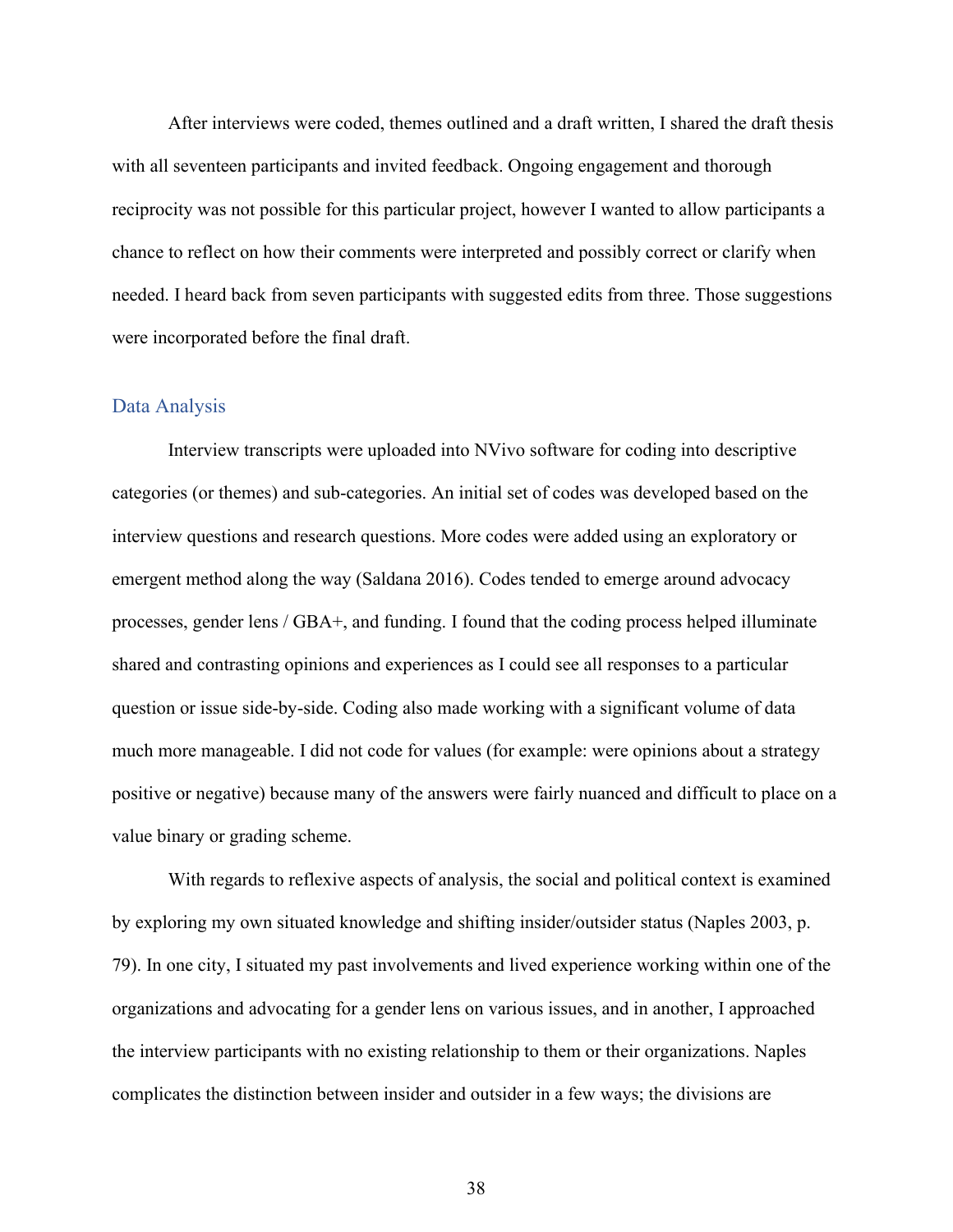subjective and fluid, and there exists a tension between "a conceptualization of standpoint as embodied in particular knowers and one that defines standpoint as constructed in community" (Naples 2003, p. 54). Furthermore, my past experience allows me to exist as a 'knower' and previous community member in some contexts, and as neither in others. I am a woman, an advocate, and was an Albertan for fifteen years. I am also privileged, white, had a job title that carried limited authority and made a living wage. This combination of situating the individual interview participants and myself in a larger context is part of a "valuable methodological strategy for exploring how power dynamics are organized and experienced in a community context" (Naples 2003, p. 83). It merges a look at the larger social, political and economic context with a person-to-person examination of women's everyday activities.

By using concepts of both Feminist and Indigenous methodologies to design the data collection and analyze interviews, I was better able to reflect on what is deemed relevant, what constitutes new knowledge, and what falls inside or outside the scope of this research project. I referred to Tuhiwai Smith's concepts of connection and sharing, and Hesse-Biber's challenge to focus on the experiences of oppressed women to shape how this projected unfolded. These methodologies together guide analysis to decenter traditionally privileged or hegemonic analysis of policy development and advocacy work on gendered topics.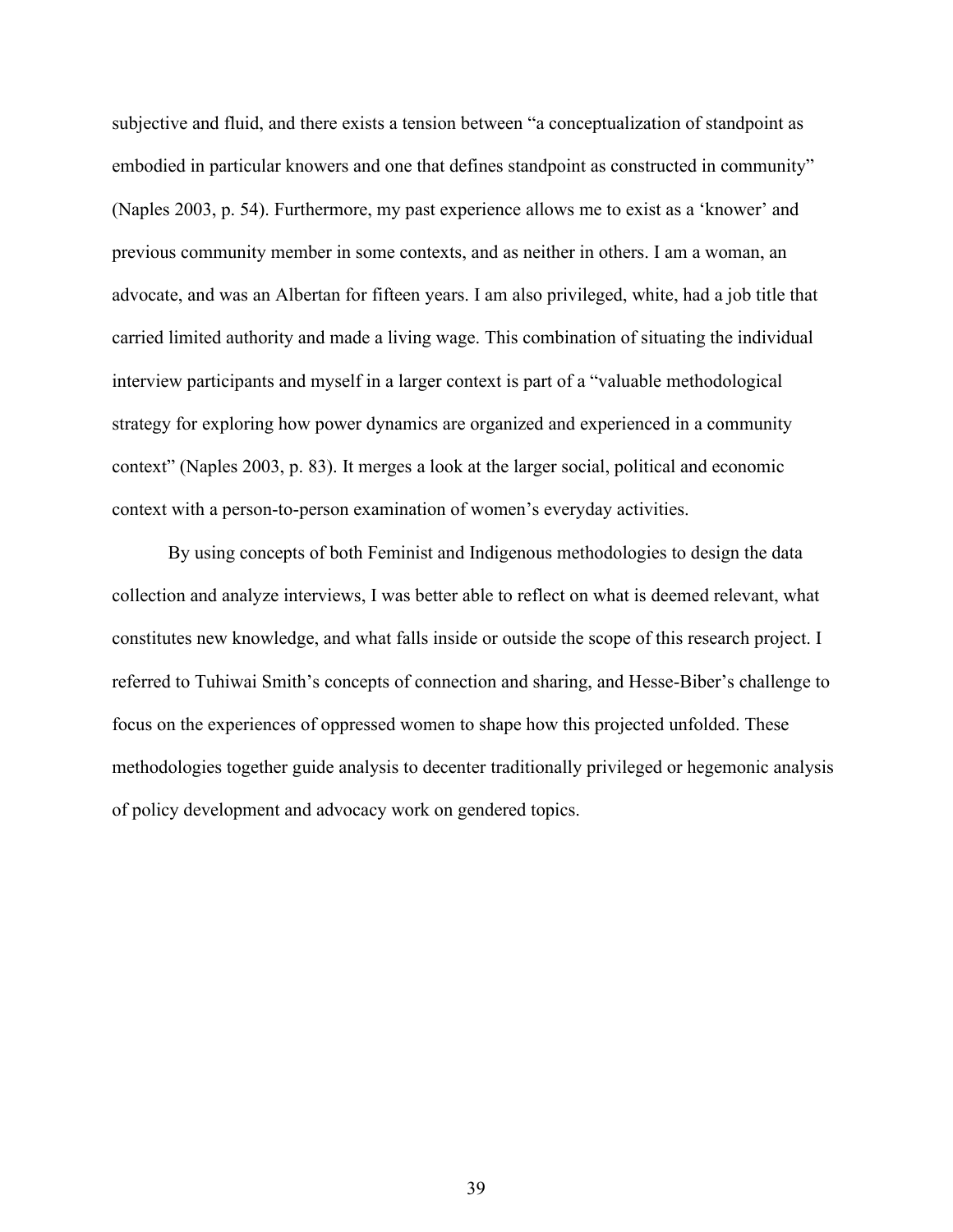# 4. Gender Based Analysis Plus

Conversations with research participants started with a focus on GBA+ strategies and initiatives at the municipalities, and expanded to include how the concepts gender equity, diversity and inclusion come to manifest in organizations, and how this informs their policy work with external partners including the two cities. Participants also shared thoughts on city strategies in general, and how they do or do not impact community members or shape the way that advocacy work is taking place. Over the course of this chapter, I will briefly outline the history of Gender Mainstreaming and GBA+, examine the differences in structures in Calgary and Edmonton, and highlight a few successes. Then I will examine the kinds of relationships the advisory group and committee have with the wider community, and what participants thought of city engagement. Lastly, I asked research participants about the transformative potential of policy development in cities guided by GBA+ type strategies. In essence, is it able to accomplish feminist goals, improve equity and fully recognize calls to implement intersectionality?

## Definitions and A Brief History

Many research papers and literature reviews on the topic of gender mainstreaming point to the 1995 United Nations Fourth World Conference on Women in Beijing as a significant moment in the large-scale acceptance of this concept (Scala and Paterson 2018, McNutt and Beland 2015, Meier and Celis 2011, George 2011). Canada was one of the signatories to the subsequent UN Platform for Action, which aligned with existing support for gender equality established by the creation of the ministry of the Status of Women (SoW) in 1971 and the ratification of The Convention on the Elimination of all Forms of Discrimination Against Women (CEDAW) in 1981 (Rankin and Vickers 2001). There are many examples of Canada's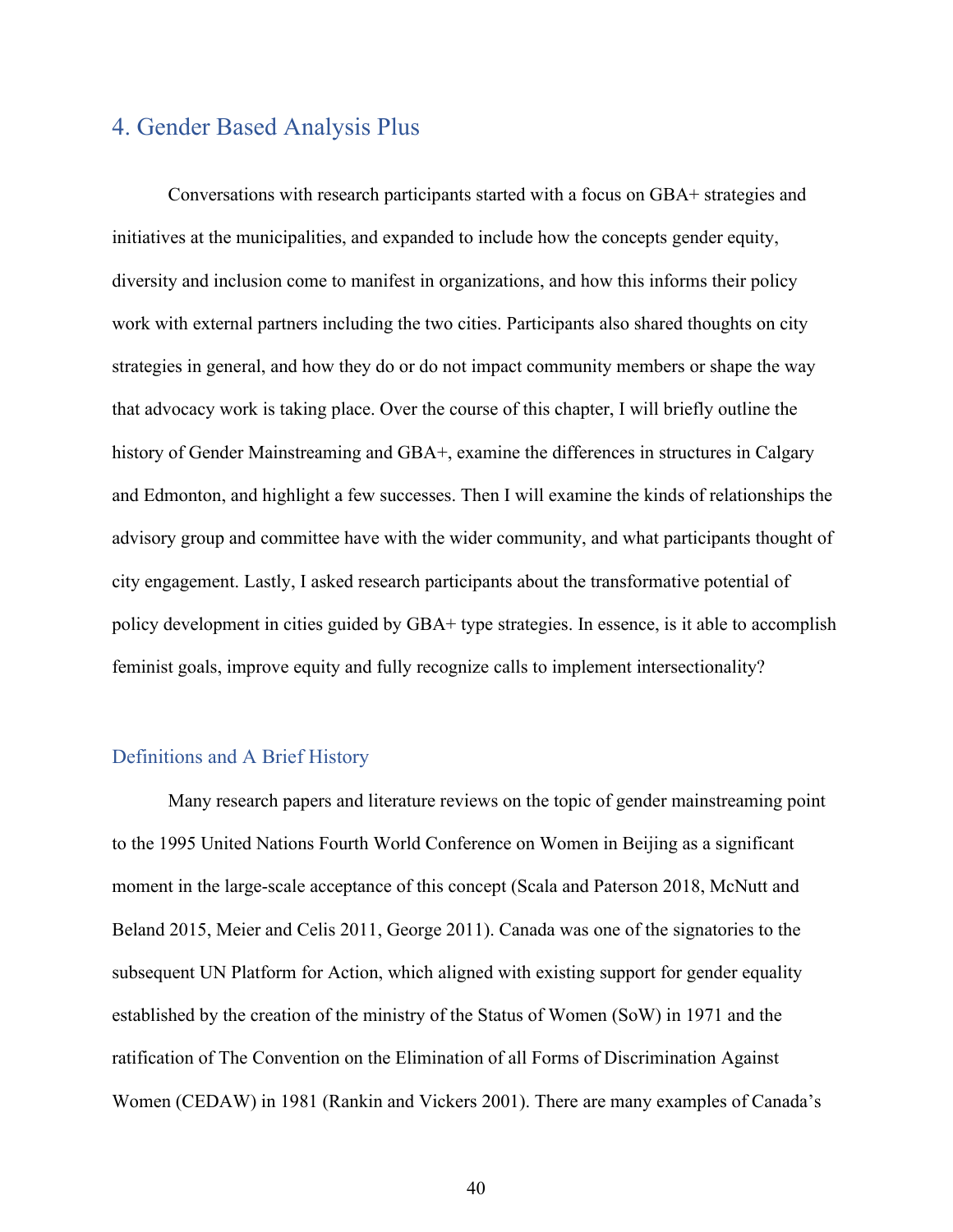formal obligations regarding women's equity on international scales, however these two commitments are the most frequently referred to in existing research and have shaped the kinds of definitions of GBA+ and equity used in federal, provincial and municipal contexts.

In more recent history, Women and Gender Equality Canada (WAGE, previously the Status of Women Canada) has played a crucial role in promoting Gender Based Analysis Plus policy approaches across the country. They define GBA+ as "an intersectional analytical process for examining how various intersecting identity factors impact the effectiveness of government initiatives. It involves examining disaggregated data and research, and considering social, economic, and cultural conditions and norms" (Status of Women, 2018). The direction of this sentence structure is perhaps worth noting; GBA+ is meant to examine how identity impacts government initiatives and not how government initiatives are or are not suited to different identity groups. Additionally, the 'plus' is meant to add multiple layers of diversity to this approach, including race, class, LGBTQ2SA, age and ability. GBA+ aims to uncover how even seemingly run-of-the-mill policies can have unique impacts depending on an individual or group's gender and other aspects of identity. This "analytical process" can become part of a complex set of tools that together inform policy development. For example, the 2017 Calgary Notice of Motion which initially proposed city-wide implementation referred to GBA+ as a "tool" used by the Canadian federal government (Carra 2020).

 Various international political bodies use different definitions when referring to the process of applying a gendered perspective to policy development and implementation, with impacts on the goals and outcomes. While the GBA+ definition listed above predominates in Canadian research at the federal and provincial levels, the Council of Europe prefers the term "gender mainstreaming." According to the Council, gender mainstreaming entails "(re)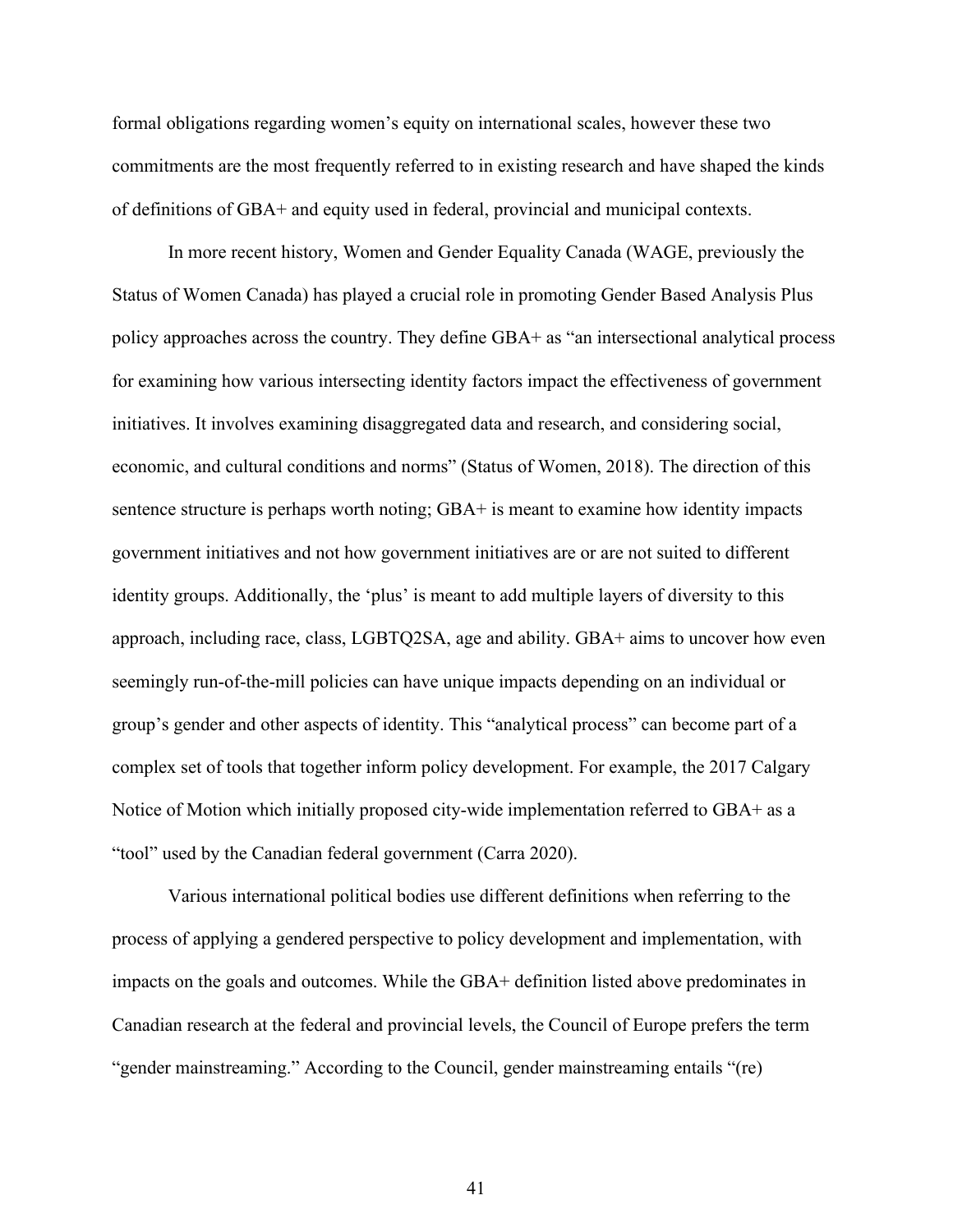organisation, improvement, development and evaluation of policy processes, so that a gender equality perspective is incorporated in all policies at all levels at all stages, by the actors normally involved in policy making" (Council of Europe 2004). The Council goes on to define gender equality as "an equal visibility, empowerment and participation of both sexes [sic] in all spheres of public and private life" (Council of Europe 2004). Where mainstreaming centres equity and equality in *outcomes*, GBA+ in Canada tends to centre the *process of analysis* (McNutt and Beland 2015, p. 4[6](#page-41-0)8).<sup>6</sup> McNutt and Beland go on to provide an example on budgets: gender mainstreaming is proactive and would require a total overhaul of the planning, budgeting and evaluation, while the GBA+ approach is reactionary, "works within existing budgetary frameworks," and analyzes outcomes after the fact. In Canada, where the two terms are often used interchangeably, the Status of Women office is mandated to share GBA+ knowledge, provide assistance to federal departments and develop training, but it is up to each department or agency to integrate the practice and monitor outcomes. This division between providing guidance and holding departments accountable to outcomes is reflected in municipal structures.

 In several interviews, participants referred to the free GBA+ training available on the Status of Women Canada website as a helpful resource. The trainings, which can be completed in an afternoon, provide a general overview of concepts including implicit bias and intersectionality through case studies on forestry and parental leave. The Status of Women Canada has seen significant fluctuations in funding and authority since its inception, often depending on political will, the ideological motivations of the party in power, and a shifting

<span id="page-41-0"></span><sup>6</sup> To complicate matters further, research on gender mainstreaming in Europe acknowledges that there "is no consensus on the concrete meaning on the concept of 'equality,' not even amongst the bodies charged with promoting gender-mainstreaming policies" (Meier and Celis 2011, p. 471).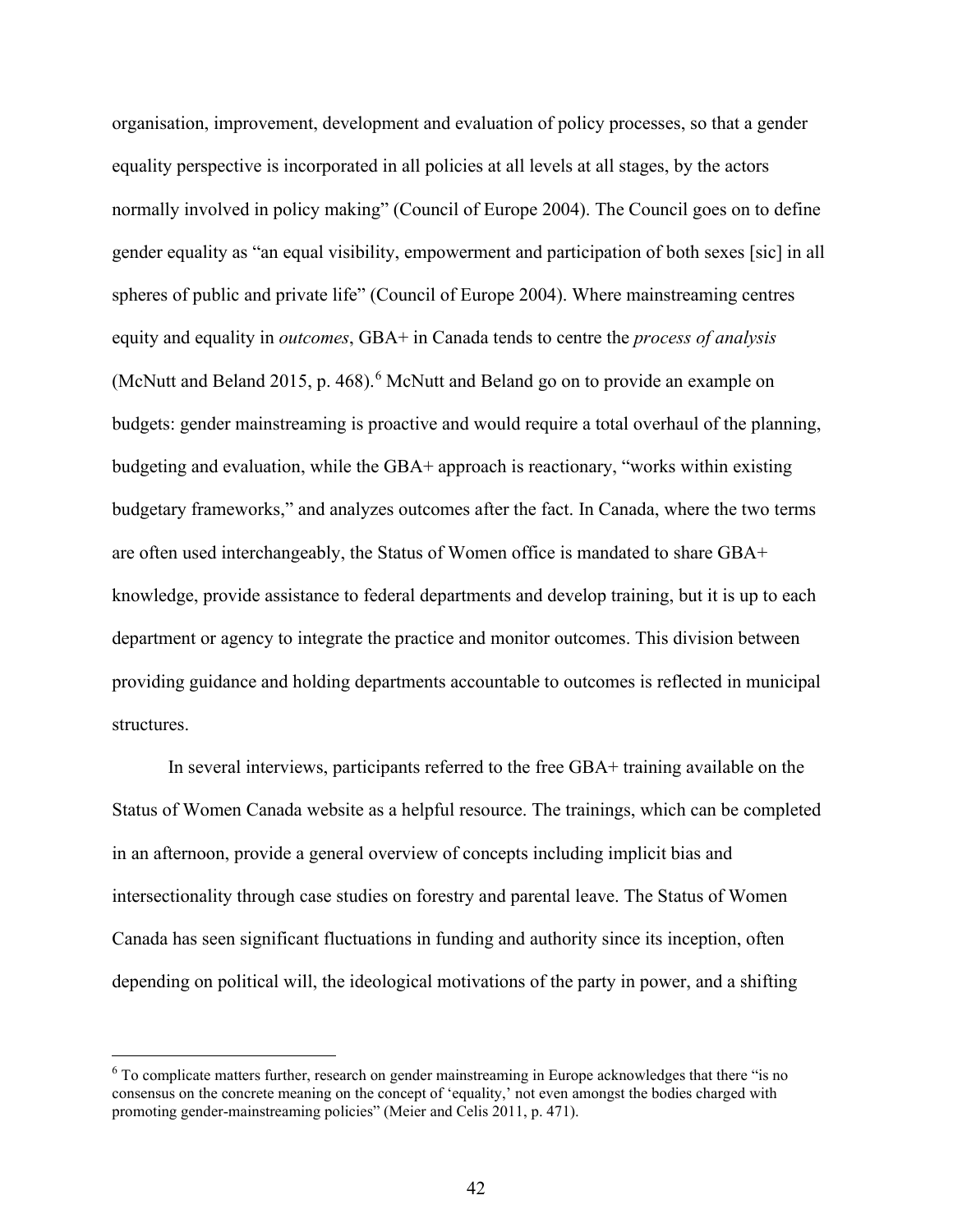budget (Rodgers and Knight 2011). In 2016, the Office recommitted to implementing GBA+ across federal departments, improving training and addressing other concerns raised in a 2015 Auditor General's Report (Status of Women Canada 2016). Many of the concerns raised in this report are reflected in Canadian-centred research on Gender Based Analysis + and the challenges that local advocates are facing.

Drilling down to a smaller geographical scale, the Status of Women Alberta office was officially established in 2015 soon after the election of the New Democratic Party of Alberta. The SoW had a triple mandate to improve access to affordable childcare, improve women's economic security, and reduce instances of domestic violence. They developed, launched and promoted Gender-Based Analysis training throughout various departments in government, although little information is available on how many staff received training or the measures of its success. Some of the research participants mentioned receiving or facilitating similar kinds of training. The 2019 provincial election brought the United Conservative Party into power, quickly followed by a narrowing in the SoW mandate. At the time of writing, all mention of GBA+ has been removed from the Alberta SoW website; the Office was combined with the departments of Culture and Multiculturalism and the minister "directed the ministry to redesign Gender Based Analysis+ and Unconscious Bias training to better reflect the ministry's multiculturalism mandate" in January 2020 (Culture, Multiculturalism and Status of Women Annual Report 2019–2020). It is not clear what this means in practice.

 Edmonton's Women's Initiative, described in the Introduction, was developed out of a symposium hosted by the mayor's office in 2012. Calgary's Gender Equity Diversity and Inclusion Strategy was driven by a councillor's notice of motion in 2017. In both cases, the shift in provincial priorities after the 2019 provincial election has impacted the capacity and strategy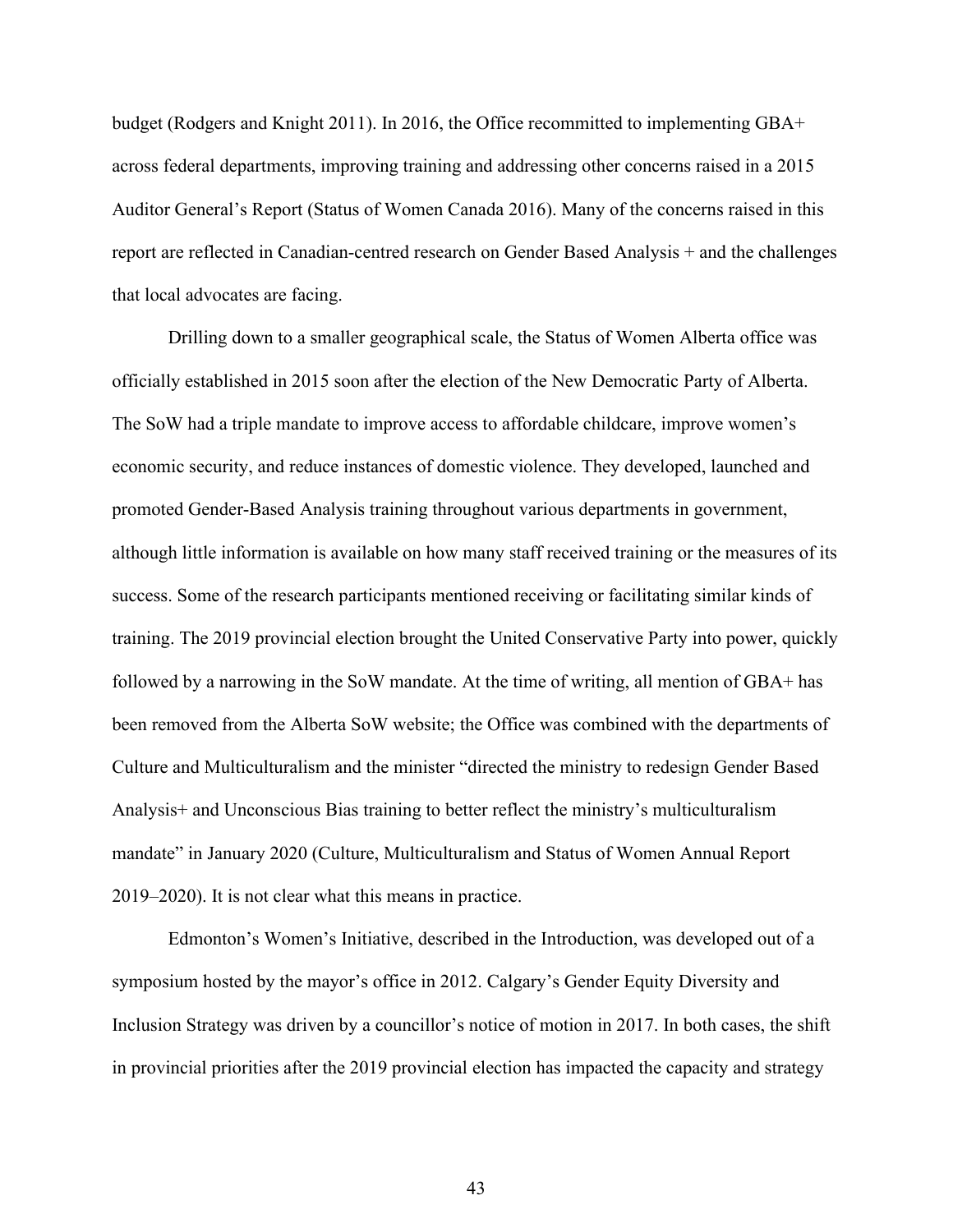of both city administration and community organizers around social issues, and the work to progress women's equity. Several participants referred to Alberta Premier Jason Kenney's September 2020 comments on intersectionality being a "kooky academic theory" that distracted attention away from the need for oil and gas industry supports and rebalanced transfer payments, and questioned whether this meant that city administration or advocates would have to downplay their commitments to intersectional approaches (Woods 2020, Gladys Interview 2020, Cora Interview 2020).<sup>[7](#page-43-0)</sup> Policy development, according to existing research in the field of gender mainstreaming, is not apolitical as "politics features largely in shaping how a gender analysis policy is imagined and configured" (Bacchi and Eveline 2011, p. 3). Political powers shape acceptable discourse and set the boundaries for possibilities for change within predetermined frameworks, much like the party in power decides the level (or lack) of authority and funding that an office like Status of Women has across departments. This thesis will examine the ways that provincial and private funding sources influence advocacy and organizing in a later chapter.

 Edmonton's Women's Initiative has an explicit focus on the issues impacting women, while the Calgary Gender Equity Diversity and Inclusion (GEDI) Strategy takes on a seemingly broader scope, much like adding 'Plus' to existing GBA policy. In Edmonton, research participants with the Women's Initiative said that focusing on women's needs and women's equity benefits the larger community. "Women's needs are everyone's needs," said Jessica, adding that she's working to break down barriers that have been built inadvertently over the years by "not looking through different lenses and perceptions." In Calgary, the broader gender, equity, diversity and inclusion scope evolved after many conversations between community organizers and city administration. "Some of the folks who were advocating for the strategy

<span id="page-43-0"></span><sup>&</sup>lt;sup>7</sup> Kenney's comments are in contrast to shifting trends at the federal level, where acceptance of intersectionality or social justice has been generally on the rise since the 2015 election (Hankivsky and Mussel 2018, p. 307).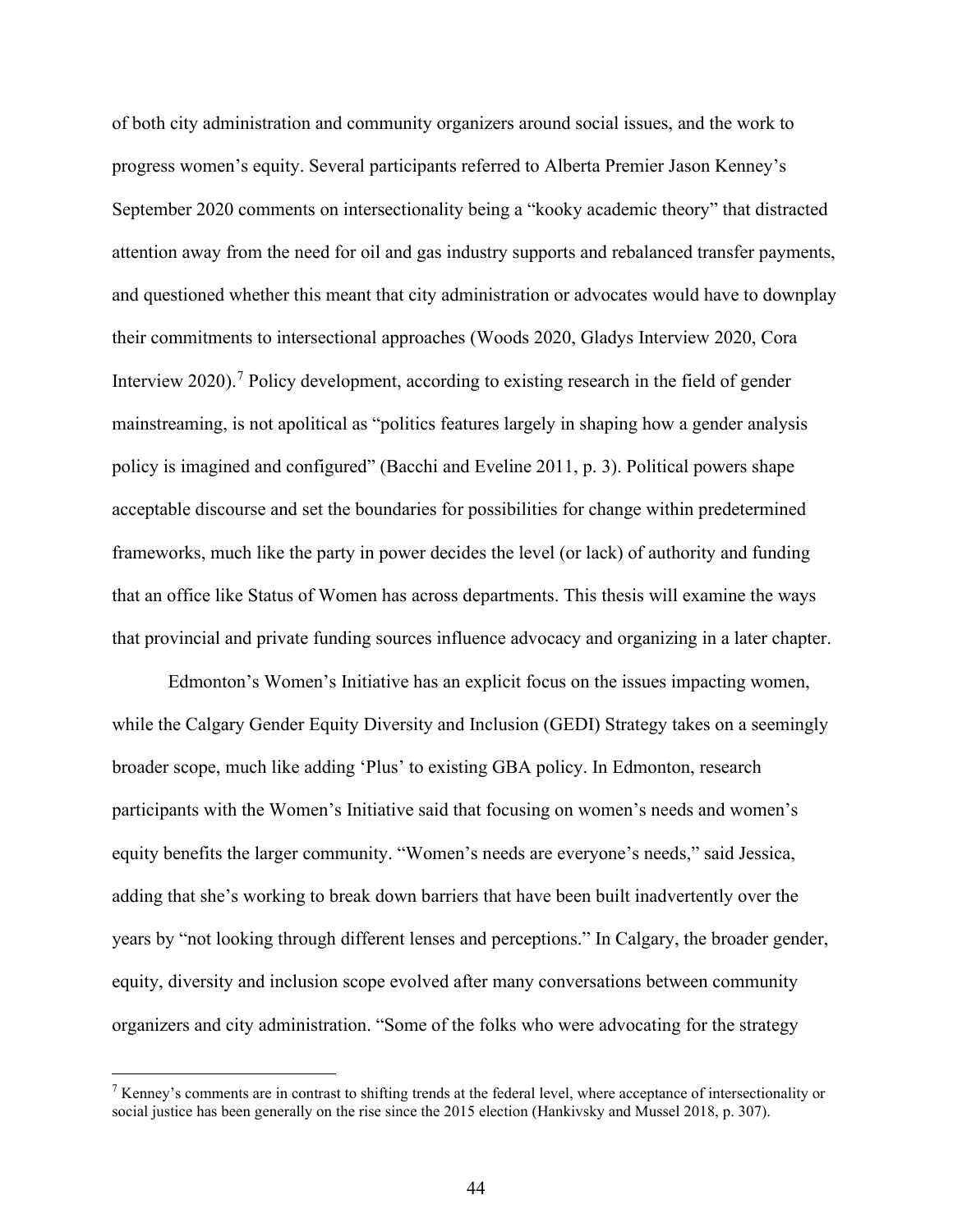wanted it to be a women's strategy," said one participant. Both approaches have unique strengths and challenges according to the participants and existing literature on the topic (Hankivsky and Cormier 2011, p. 225, Hankivsky and Mussel 2018, p. 308). A broader scope would theoretically better recognize the intersecting forms of oppression that individuals face, with the potential of shifting focus away from the specific experiences of women. A 'women's strategy' can be intersectional, but the title continues to imply a certain priority of focus. 'Intersectionality,' coined by Kimberlé Crenshaw in 1989, originally refers to the unique experiences of oppression that black women faced because of the racial and gendered aspects of their identity (Crenshaw 1989). With time, the term expanded to include class, education, disability, immigration status and other aspects of identity. Combinations of these identities or categories of social difference 'intersect' in unique ways, and the resulting impacts cannot be fully grasped when separated. In practice, adding an intersectional lens to GBA "can thus be interpreted as a policy strategy of 'incremental radicalism,' meaning it builds on an existing approach rather than being developed as a new innovation" (Hankivsky and Mussel 2018, p. 304). That said, research also points to limited understanding within government of the difference between GBA and GBA+ (Hankivsky and Mussel 2018, Paterson and Scala 2018). Defining the scope in Calgary, or broadening it to be more aware of other forms of oppression in Edmonton, has been an ongoing topic of consideration. There will be more on the limits of intersectionality in city approaches toward the end of this chapter.

## Structures of Power in Municipalities

GBA+ requires support for research, data collection, design, and implementation to take place. In Calgary and Edmonton, the municipal organizational structures that support these steps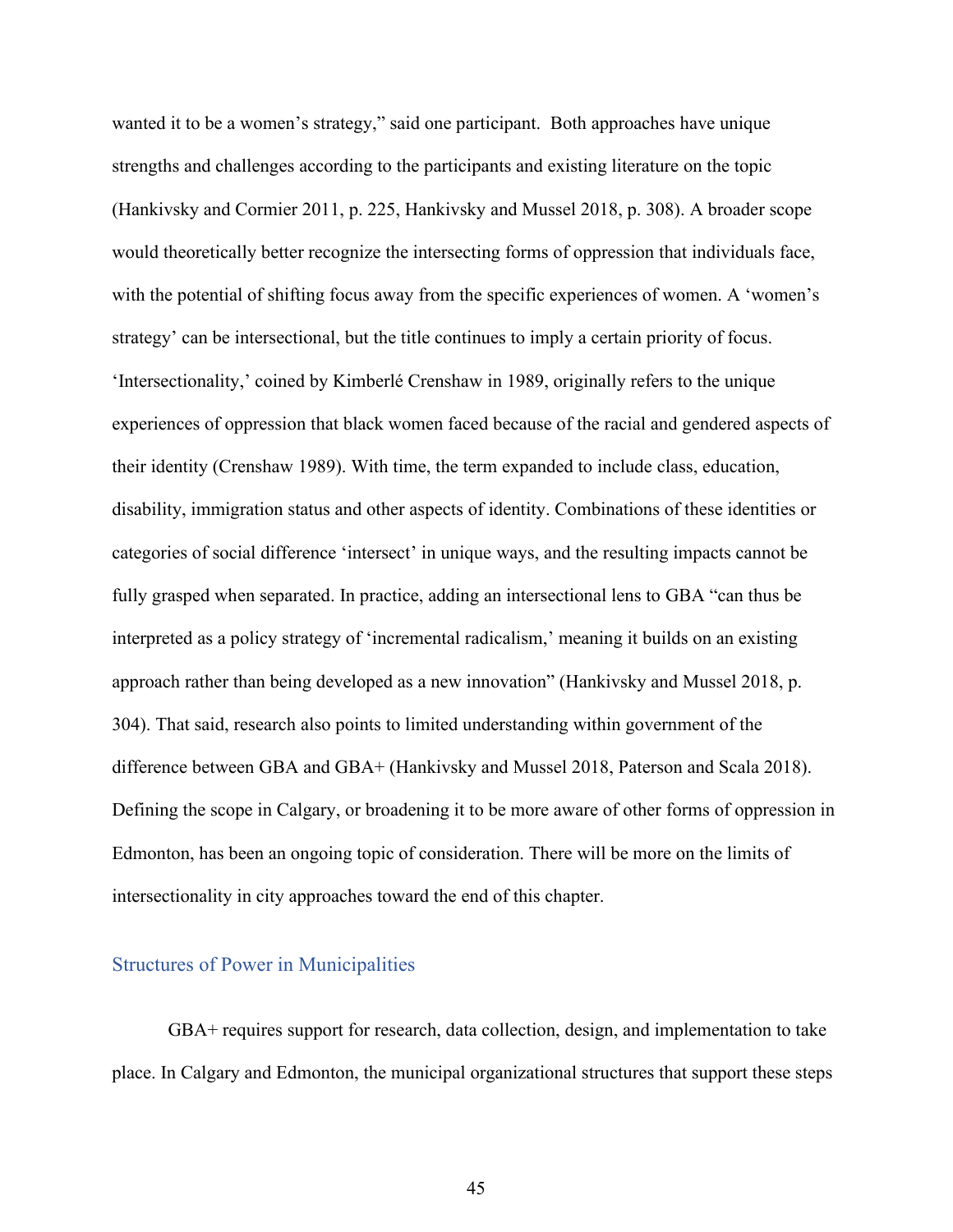have manifested in different ways, influencing how these strategies and their supporting committees guide policy development and connect with community. Mapping out the relationships between various city committees, community members, and strategies is no easy task, even for those directly involved in the committees.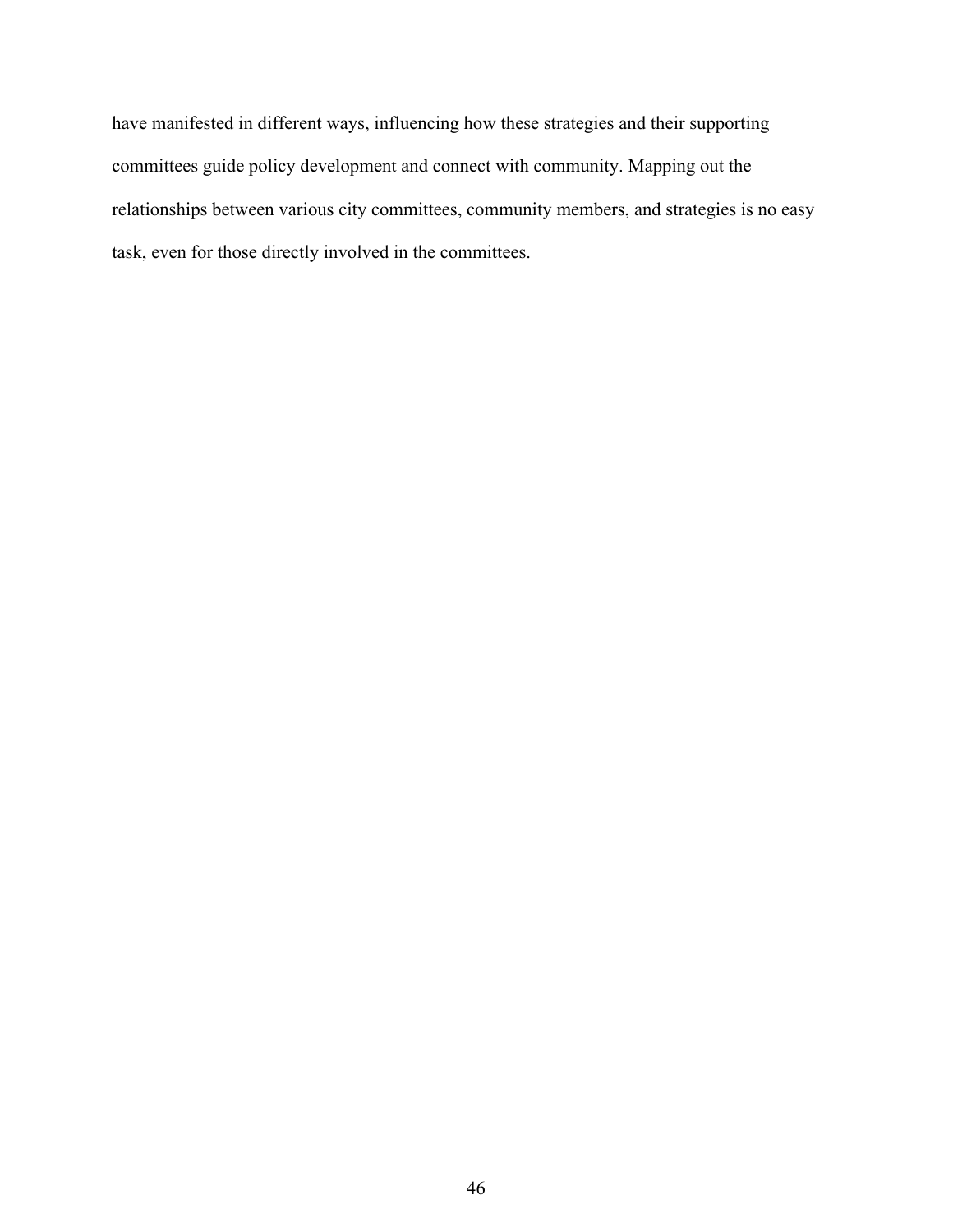| <b>Committee:</b>                                 | <b>Women's Advocacy Voice</b><br><b>Edmonton</b>                                                                                                                                                                                                                                              | <b>Calgary Gender Equity Diversity and</b><br><b>Inclusion</b>                                                                                                                                                                                                                                                                                                                                                                                                                                                                                                                   |
|---------------------------------------------------|-----------------------------------------------------------------------------------------------------------------------------------------------------------------------------------------------------------------------------------------------------------------------------------------------|----------------------------------------------------------------------------------------------------------------------------------------------------------------------------------------------------------------------------------------------------------------------------------------------------------------------------------------------------------------------------------------------------------------------------------------------------------------------------------------------------------------------------------------------------------------------------------|
| <b>Year Established</b>                           | 2014                                                                                                                                                                                                                                                                                          | 2019                                                                                                                                                                                                                                                                                                                                                                                                                                                                                                                                                                             |
| <b>Membership</b>                                 | Members of the public, mixed<br>experience in academia, non-profit<br>sector and business. Existing members<br>review applications and choose new<br>members.                                                                                                                                 | Members of the public, mixed experience<br>in academia, non-profit sector and<br>business. City administrators use a skills-<br>based recruiting matrix when reviewing<br>applications from the public.                                                                                                                                                                                                                                                                                                                                                                          |
| <b>Priority Areas</b>                             | Make recommendations to<br>1.<br>Council about gender-based issues<br>2. Promote leadership development<br>to empower Edmonton women to<br>fully participate in civic life<br>Research and share information on<br>3.<br>resources for women in Edmonton<br>(2018-2019 WAVE Annual<br>Report) | Because the committee was recently<br>established, its priority areas are in<br>development. The guiding strategy lists<br>three primary goals:<br>City Service Delivery: Calgarians of<br>1.<br>all genders have equitable access to<br>municipal services.<br>City Council and its Committees: The<br>2.<br>membership of Council Boards,<br>Commissions and Committees reflects<br>the gender diversity of the City's<br>population.<br>City Workforce: Calgarians of all<br>3.<br>genders have opportunities to<br>participate in an inclusive City of<br>Calgary workforce. |
| Oversight /<br><b>Alignment</b>                   | Women's Initiative, Social<br>Development, Citizen Services                                                                                                                                                                                                                                   | Gender Equity and Diversity Strategy,<br>Social Wellbeing Policy and Advisory<br>Committee (est. 2019)                                                                                                                                                                                                                                                                                                                                                                                                                                                                           |
| <b>Activities</b>                                 | Conference approximately every other<br>year, IWD Celebrations, Women's<br>Quality of Life Scorecard,<br>Construction Hoarding Review*                                                                                                                                                        | Very new committee, limited number of<br>meetings to date.                                                                                                                                                                                                                                                                                                                                                                                                                                                                                                                       |
| <b>Support from City</b><br><b>Administration</b> | Furloughed due to COVID, meetings<br>on hold.                                                                                                                                                                                                                                                 | At time of writing, one administrative<br>staffer who had support from mentors in<br>city hall. High turnover in first year of<br>operation.                                                                                                                                                                                                                                                                                                                                                                                                                                     |
| <b>Financing</b>                                  | Previous support for conferences.<br>Exact amount unavailable.                                                                                                                                                                                                                                | Exact amount unavailable. Participants<br>discussed budget cuts impacting ability to<br>gather gender desegregated data and<br>postponing certain timelines.                                                                                                                                                                                                                                                                                                                                                                                                                     |

Sources: Interviews, 2018-2019 WAVE Annual Report, GEDI Strategy

\*Hoarding refers to the plywood paneling that surrounds construction sites in the downtown core. WAVE recommended adding more lighting and improving security.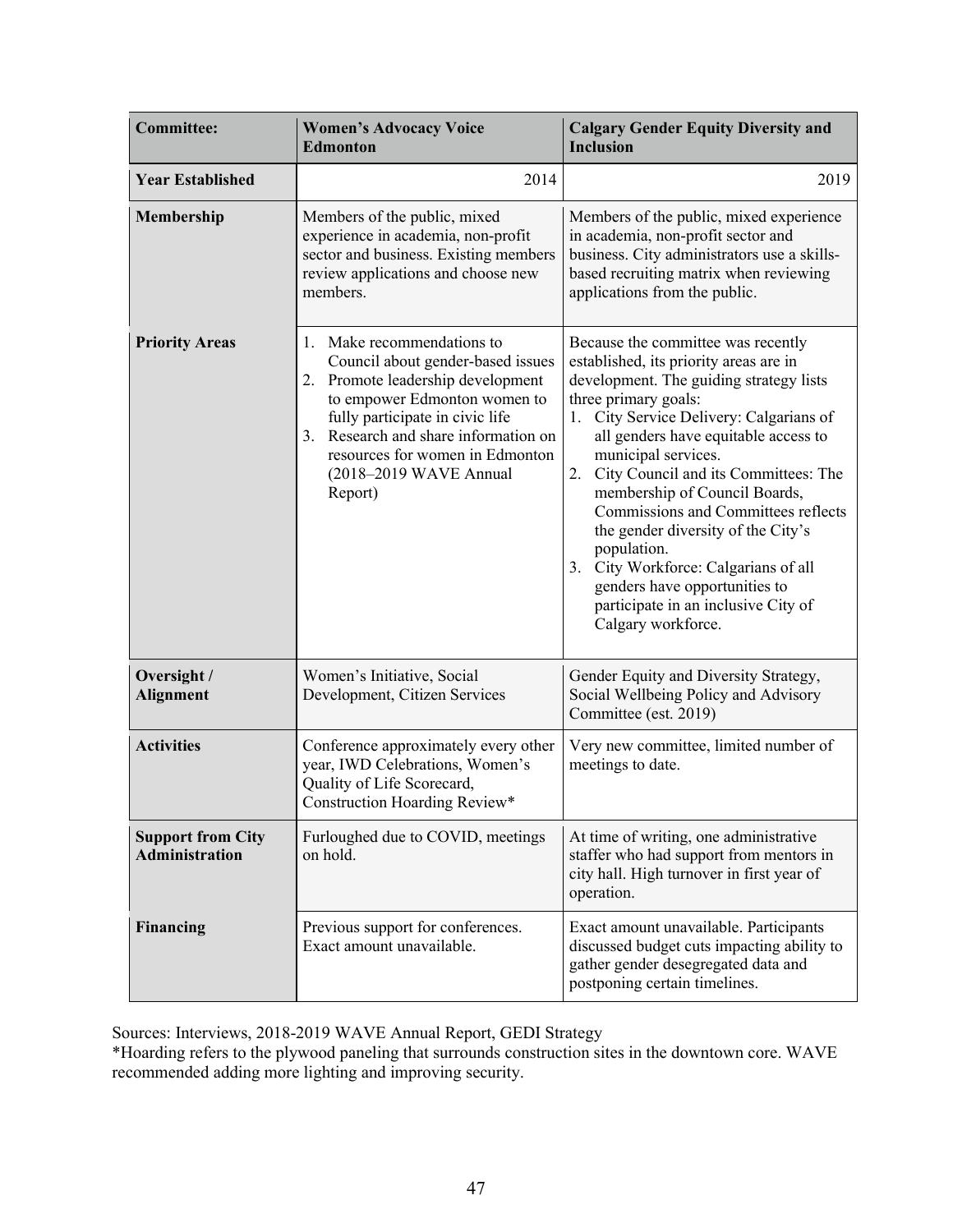## Setting the Agenda

In theory, both WAVE and the GEDI Committee have the ability to provide guidance on gender equity and inclusion practices to city policy in development or in review. In both cases, participants described the process as working in multiple directions, meaning that city administration or departments can request feedback on areas of work, or the committees can identify issues and present recommendations as they see fit. In practice, there are challenges with capacity, access to information and resources that limit the scope and volume of work that these volunteer groups can take on. In both cities, the establishment of a dedicated body to guide gender equity work is fairly promising, as similar work is being dismantled at the provincial levels across the country. Researchers Bacchi and Eveline highlight a case in British Columbia where the Ministry of Women's Equality was dismantled using the argument that a gendered perspective can be integrated throughout existing government structures, and does not require unique resources (2003). Canadian researchers Scala and Paterson also found examples of disappearing gender mainstreaming units in federal agencies as a consequence of framing gender equality as everyone's responsibility (Scala and Paterson 2018, p. 230). It would be ideal for all departments to practice a GBA+ approach, but without specific oversight or resources this is unlikely and difficult to do. When GBA+ becomes the responsibility of all, it easily becomes the explicit duty of none. Bodies tasked specifically with providing some oversight have their own limitations. "I haven't seen WAVE be critical of the City, and not just for the sake of criticizing, but taking a real critical lens and looking at [what] the city's offering," said Angela, a former member of Women's Advocacy Voice of Edmonton. Angela said that WAVE's influence in various departments has "ebbs and flows," with fewer members of administration knowing that the group exists and is available today than after their initial launch.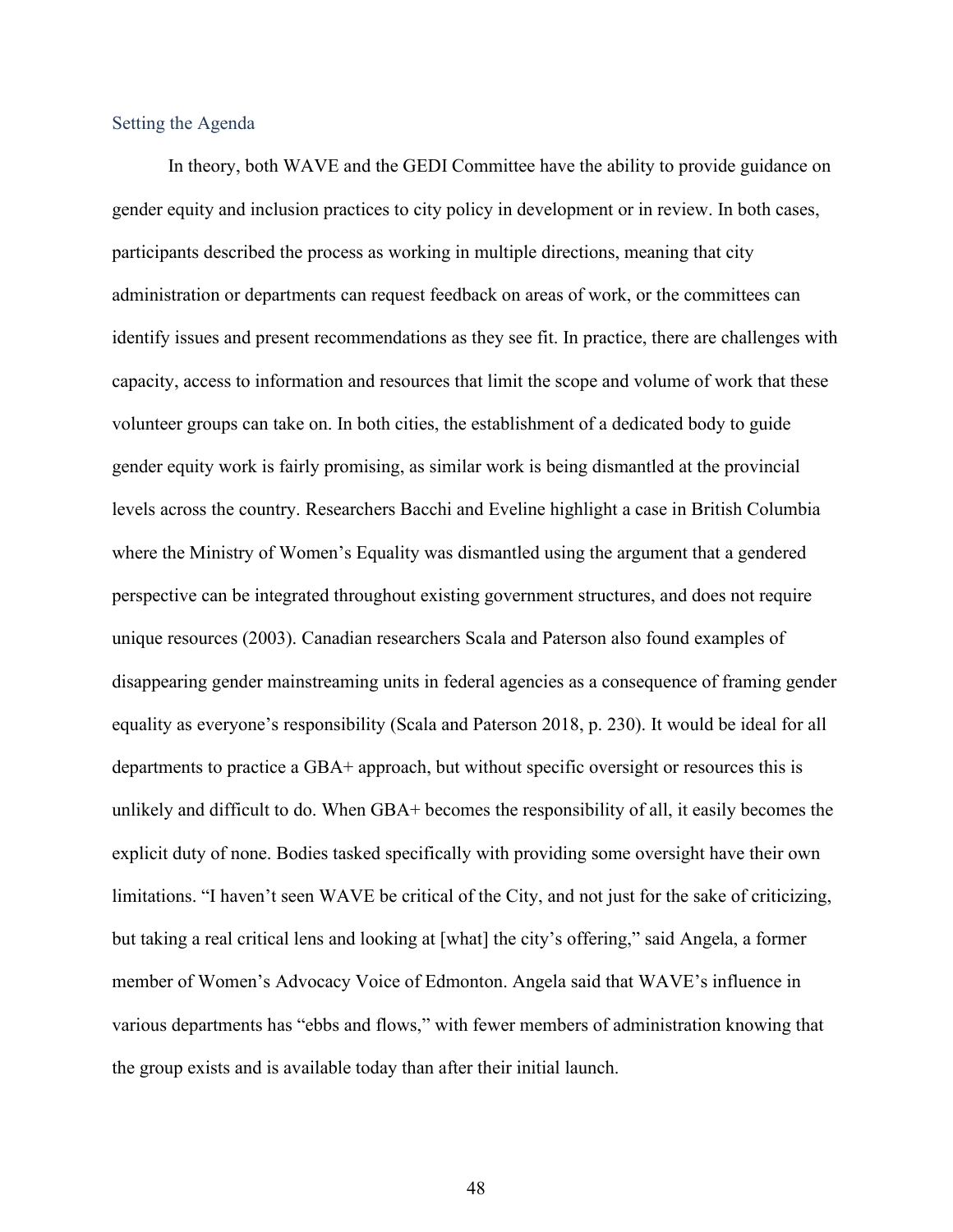Over time, Angela mentioned that the direction has shifted from WAVE committee members working proactively to tackle community issues, to city administration bringing forth ideas and potential projects. WAVE committee members volunteer their time to the committee, and the majority of them also work or volunteer for local non-profits a gender equity or poverty reduction focus. Considering the small number of people involved, individuals like the Committee Chair or a single support staff also play a significant role in shaping what the group takes on, and how they relate to city administration and community (Angela Interview 2020, Crystal Interview 2020, Maya Interview 2020). This is also reflected in the work of Scala and Paterson, who interviewed dozens of civil servants in the federal Status of Women office to more closely examine the work of feminist bureaucrats, or "femocrats" (2018). Instead of looking at a top-down approach in which political leaders set the agenda, they studied how policy analysts navigated the institutional structures to implement what was feasible. In certain circumstances, this means staff have a significant amount of influence on the scope, direction, priorities and outcomes of gender mainstreaming initiatives.

"I would like to see WAVE take back its old place as being a trail blazing advocate for women versus a place where city of Edmonton administration can come in and kick ideas past them," said Angela. Other previous and existing members of Edmonton's committee took a different approach and said their strong relationship with City Council was how change became enacted, despite there being no reference to a formal requirement for councillors to implement suggestions. Committee members exist in a unique space that merges community advocate and feminist bureaucrat; they have very limited authority within city institutions but have more access and influence than most civilians.<sup>[8](#page-48-0)</sup> "[We] give Council advice and the Council decides

<span id="page-48-0"></span><sup>&</sup>lt;sup>8</sup> For the duration of this project, I use a fairly broad or inclusive definition of community advocate. These are individuals who volunteer or are paid to advocate toward improving quality of life, equity, and justice.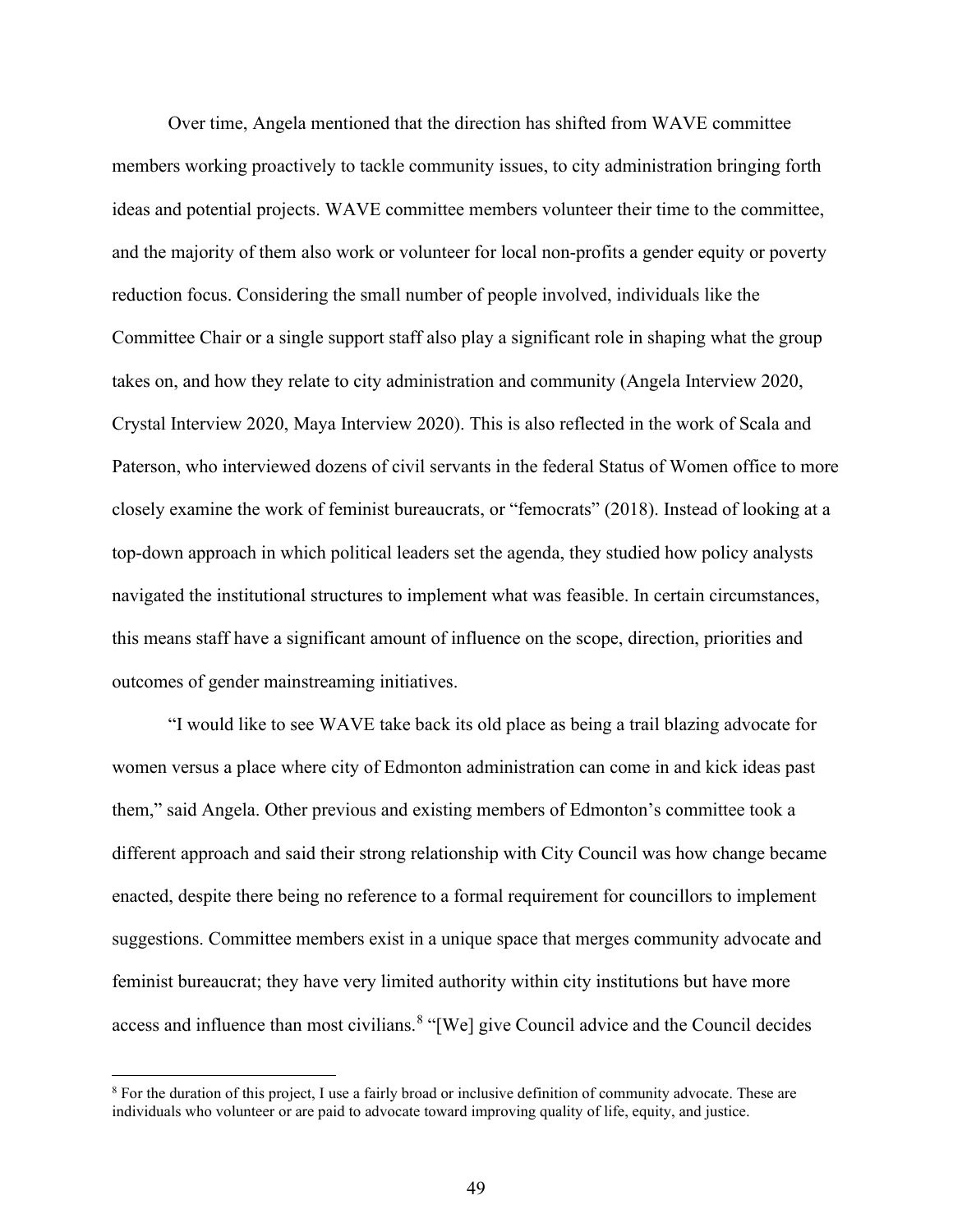whether or not to enact the change that those committees bring forward," said Jessica. "WAVE has a very, very strong positive relationship with City Council. When we do come and make recommendations to City Council, they respect that committee and they do listen."

Calgary's GEDI Committee and the overseeing Social Wellbeing Advisory Committee, both relatively new, have the potential to benefit from the growing pains of other cities. Both are working through setting work plans and terms of reference, while negotiating shifting political and economic environments. Some research participants said they were working on setting up the structures that would allow the committee members to have more influence on setting the short- and long-term agenda:

"If we give input into whatever it is that the City or a council member is asking for, where is the feedback on what we gave, and how that was implemented and taken into account?" asked Cora. "What we were really clear about is that we didn't want it to be a rubber stamp."

Literature examining challenges of navigating institutional pressures often focuses on the strategies that femocrats employ to enact change, as much as is possible. It is challenging to find research that extends to the relationships between these femocrats, advisory committees and community advocates. This thesis aims to bridge a gap between research that evaluates the consequences for gender equality and transformative politics, how GBA+ is implemented, and the possible impacts on community members.

#### Allyship in Government

Existing research on the efficacy of GBA+ or gender mainstreaming approaches in policy development often credits allies in positions of authority with the power to make change happen. Internal policies or strategic direction may set priorities, but buy-in from leadership is crucial to meeting equity goals in a meaningful way. On the other hand, when leadership's beliefs do not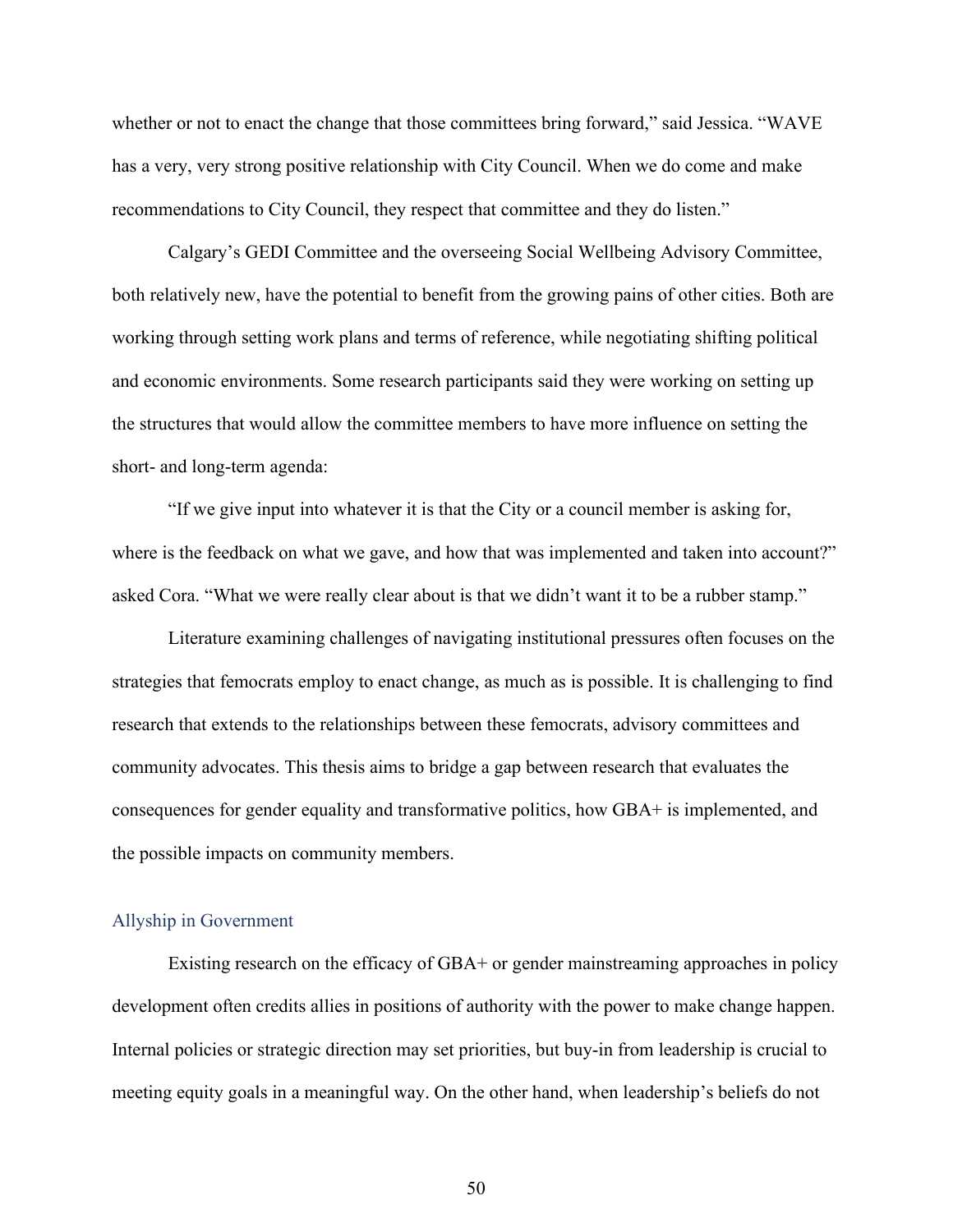align with the need or goals of a gender equity strategy, they may not prioritize time or resources needed to gather data, apply the lens, or implement recommendations (Bacchi and Eveline 2003, p. 104). Research participants with connections to the relevant committees had varying opinions on the benefits and potential influence of relationships with city administrators and councillors in their work.

In Edmonton, several participants with current and past involvement on WAVE referred to two primary allies or "sponsors": Mayor Don Iveson and Councillor Bev Esslinger. Some found that the support was encouraging and reflected in outcomes, while others thought the ongoing presence of councillors steered conversations in specific directions and limited the scope of the committee's work. "First of all, they don't need a sponsor anymore," said Angela. "[Esslinger's] happy when they're advocating and when they're pushing the envelope, but only the envelopes that she cares about." Councillor Esslinger has a history of involvement with the Women's Initiative, child-friendly policy and combatting gender-based violence.

In contrast, Hannah, also from Edmonton, appreciated the presence of male champions who "took things back to their office the next day." Finding male champions to GBA+ is a common strategy to fostering GBA+ adoption (Scala and Paterson 2017, p. 435). Male champions can both downplay the "feminist origins" of a policy proposal to make it more palatable, and lean into masculine conventions of "objectivity" (Scala and Paterson 2017). "They stayed off in the background, listened to what we were saying, did not speak during the whole time, but you could see in the tweets afterwards that they're really supporting us in social media," said Hannah.

Calgary participants had less to say about allyship, possibly because the committee is so new, however they were generally favourable. A few pointed to high turnover in the city support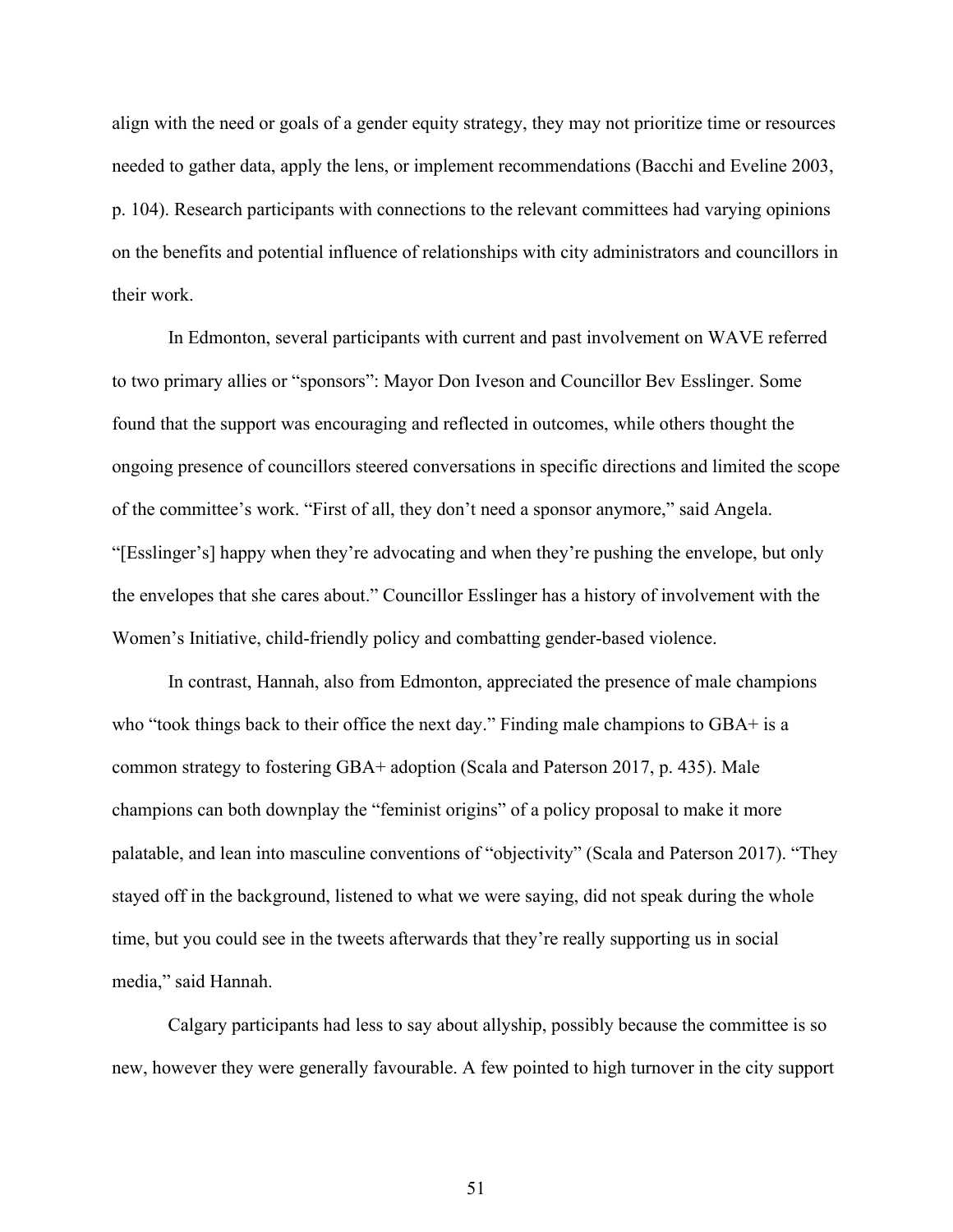role as slowing down the committee's progress in the initial months. "We're just so well supported by admin," said Cora. "Everybody who's kind of been involved in that and carrying the work forward is fantastic."

Cora referenced specific councillors as well. She mentioned that Councillor Druh Farrell asked for particular policies or initiatives to be shared with the Social Wellbeing Committee during council meetings. This example points both to the benefits of allies in positions of authority, but also the informal nature of the relationships between the committee and other business units in the City. Without specific prompting from a councillor, it is unclear if these policies or initiatives would have made it to the Social Wellbeing Committee. Councillor Farrell and Mayor Iveson have announced that they are not running for re-election in 2021, and there is no guarantee that future representatives will maintain this commitment to equity. Without support from certain individuals, there does not currently exist a requirement for policies to be shared with these advisory groups, or a requirement for the groups' suggestions to be implemented in consequential ways. Scholarly literature on gender mainstreaming reflects many of these perspectives on the benefits and constraints associated with building partnerships between community advocates, committee members, administrators and elected officials.

## Tension with other existing strategies and policy priorities

The concept of equity is not new to either city; both have existing policies guiding diversity and inclusion work on a number of fronts. For example, Calgary's Council-approved strategies include but are not limited to: Enough for All poverty reduction strategy, Seniors Age Friendly Strategy, Mental Health and Addictions Strategy, the White Goose Flying Report, and a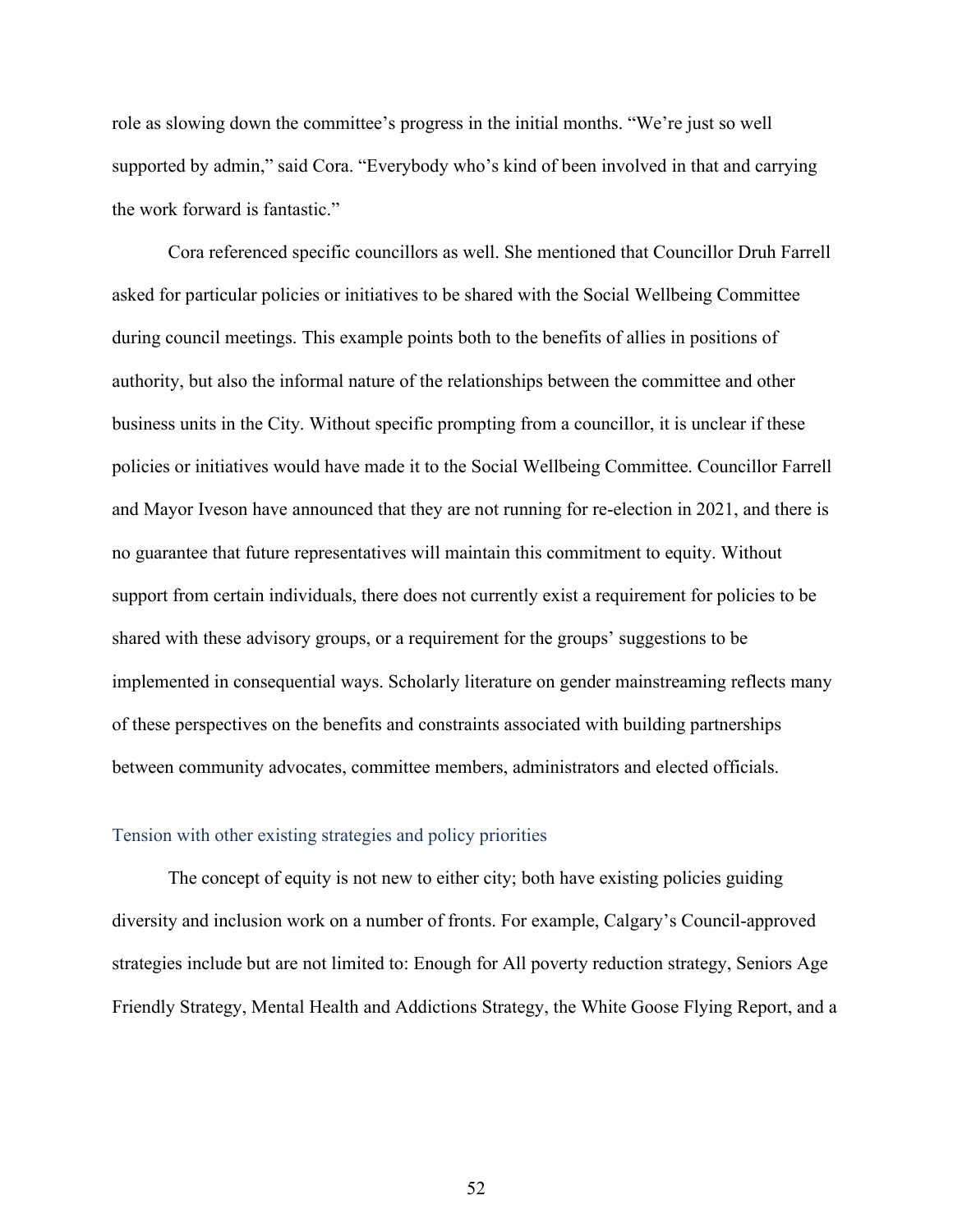Climate Resilience Strategy.[9](#page-52-0) In Edmonton, there is a similar slate of guiding documents for Poverty Elimination, an Urban Wellness Plan (Recover), a Transit Strategy, a Corporate Accessibility Plan, and an initiative for Gender Based Violence and Sexual Assault Prevention. Over time, strategies without end dates are rarely officially retired and sporadically revised. This creates a challenge for administrators needing to consider the Council's direction on multiple priority areas with shifting interests and pressures from community. In conversation with city staffers and community advocates, the challenge of navigating multiple strategies and understanding which parties were responsible for meeting which goals was mentioned multiple times.

One prime example about the role of municipalities in combatting racism came up multiple times during conversations with community advocates. Interviews for this research project started in October 2020 after a summer of Black Lives Matter protests and communities organizing to defund police across the country. The City of Edmonton launched public hearings on systemic racism in June, and The City of Calgary followed suite in July (Boothby 2020, Smith 2020). Both cities saw hundreds of community members speak, and came to very different conclusions. Edmonton cut police budgets by \$11 million and founded a task force to create recommendations (Cook 2020), while Calgary created an Anti-Racism Action Committee and ultimately reversed all decisions to cut police funding, instead increasing their budget (Appel 2021). Research participants supported the calls to combat racism and white supremacy in both cities, while questioning how this would work in conjunction with existing equity-related committees and strategies.<sup>[10](#page-52-1)</sup> "There's a bunch of committees that would be doing similar [work],

<span id="page-52-0"></span><sup>&</sup>lt;sup>9</sup> Not all these guiding documents are titled strategies, but all were referred to as strategies on the City's website.<br>The use of the phrase 'strategy' is not entirely consistent.

<span id="page-52-1"></span> $10$  After sharing an early draft of this thesis with participants, one responded to say that there is a strategic session planned for the summer of 2021 where administration will ask Council to "adopt a values statement on equity" and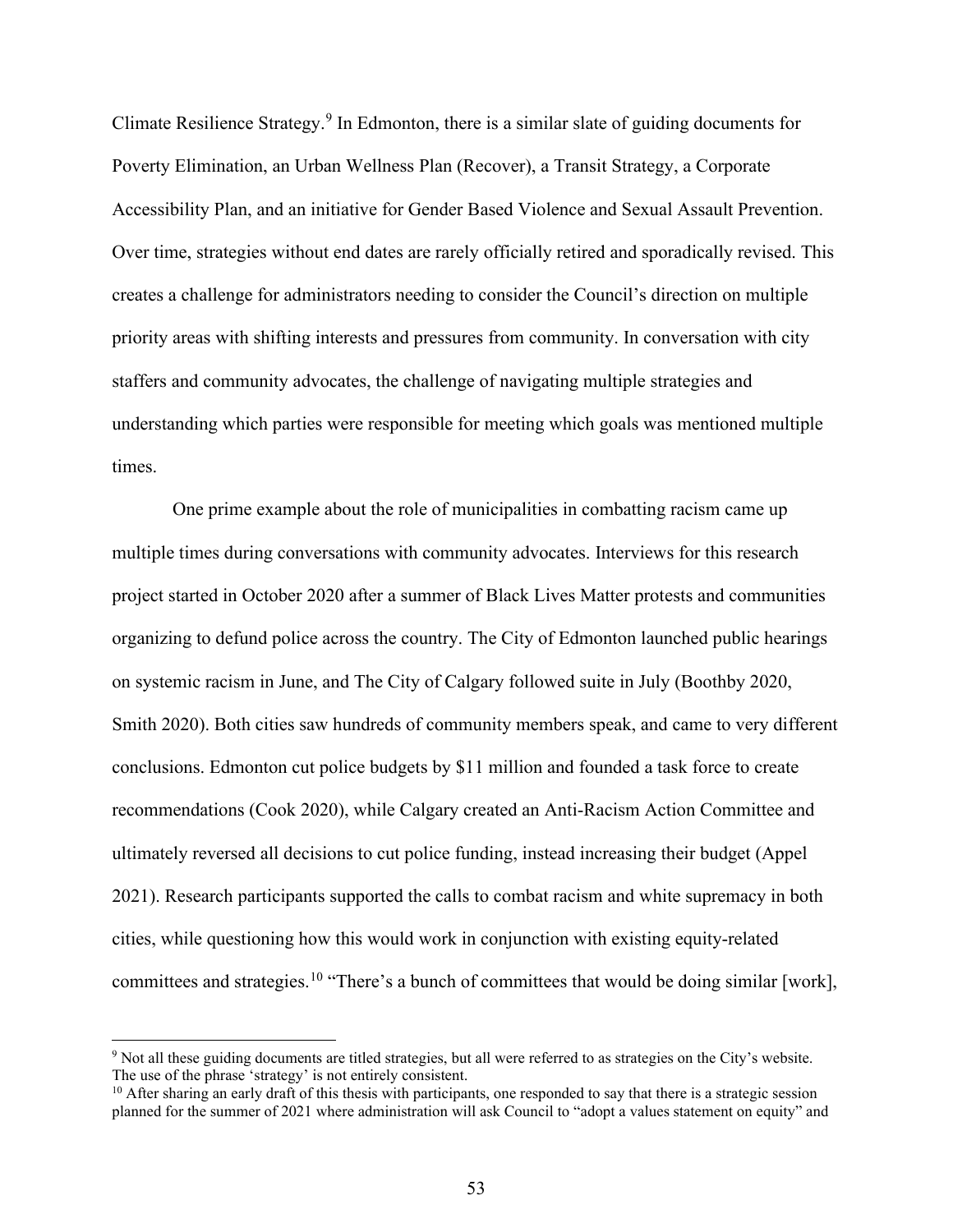not even to mention the previous work that they haven't actually moved forward like The White Goose Flying report," said Cora. "They've commissioned a bunch of other work on racial equity that just hasn't gone anywhere." Participants feared that additional community engagement and research would lead to another document sitting on a shelf.

Over the course of several conversations, The White Goose Flying report came up as an example of disconnected strategies. Published by the Calgary Aboriginal Urban Affairs Committee (CAUAC) in 2016 at the request of Council, the report identified 18 of 94 Calls to Action from the Truth and Reconciliation Commission (TRC) that fall under municipal jurisdiction. CAUAC's recommendations included training for public sector staff, Indigenous library programming, funding healing centres, treaty recognition and many more (CAUAC 2016). While the full TRC Calls to Action include several references to Missing and Murdered Indigenous Women and Girls, the White Goose Flying Report had very limited references to gender of any kind. Likewise, the 15-page GEDI Strategy document does not mention Indigenous people once.<sup>[11](#page-53-0)</sup> Several research participants felt that reports like this had recommendations important to improving equity, but had limited success and needed more support and coordination so shared goals can be made clear. Advocates and administration alike saw overlap in goals, and yet seemed unsure of how the various groups could collaborate. They said the source of this uncertainty was partly due to a lack of capacity. In the literature, McNutt and Beland (2015) recommend prioritizing "identifying an optimal integration strategy" when selecting or designing gender equity instruments, meaning a strategy to guide the wide-spread implementation of these mechanisms is as important as having right mechanism. Enhanced

<sup>&</sup>quot;show promise in moving towards concrete actions to advance equity." I found this feedback an important reminder that work to improve equity in each city is ongoing, and this thesis captures a mere snapshot.

<span id="page-53-0"></span><sup>&</sup>lt;sup>11</sup> There are two brief references to racialized women, both regarding a transit usage survey.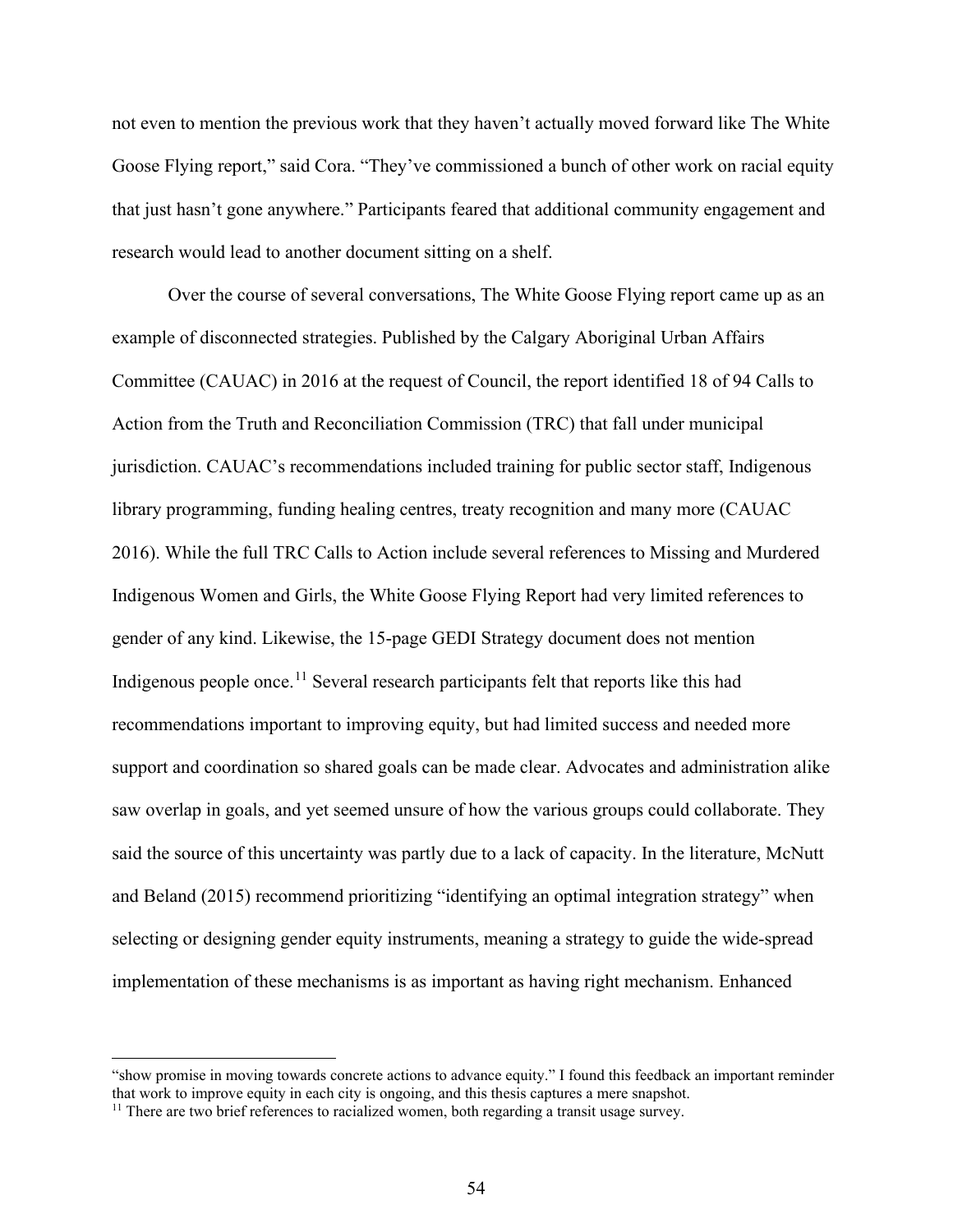accountability around outcomes (specifically identifying who is responsible for achieving a goal) is one place to start (McNutt and Beland 2015, p. 480), but will not change engrained biases or institutional racism that play a part in excluding recommendations like those in the White Goose Flying report from being thoroughly integrated into strategies with more institutional support. In some cases analysts argued that being "open to gender" is an approachable bridge to other facets of diversity, but this is not always possible (Hankivsky and Mussell 2018, p 307). Tammy Findlay (2019), a scholar of political and Canadian studies, wrote that there are conflicting opinions about the relationships between GBA+ and decolonization activism. On one hand, GBA+ often ignores the gendered impacts of colonization and on the other hand, Indigenous worldviews are often already intersectional, "revolving around principles of interconnectedness, relationality, dynamism, [and] balance" (Findlay 2019, p. 521). Simpson continues this further when she writes that "engagement with the theories and practices of co-resistors," meaning black radicals, revolutionaries from the Global South and anti-capitalists, "is powerful because it often illuminates colonial thinking" (2017, p. 66). She addresses the need to ensure that an Indigenous resurgence does not replicate anti-Blackness, or other forms of oppression.

The lack of progress on existing strategies to increase equity in communities "can kind of breed cynicism from the community," said Cora. Community advocates said they saw frustration in city administrators who had been working on similar approaches for years with little recognition from within the city or outside stakeholders (Gladys Interview 2020). Others said that the connection between GEDI and anti-racism work would be more intentional with time, despite documents like the Indigenous Policy Framework (2016) or the White Goose Flying Report (2016) being published years prior with limited reference in more recent strategy documents. One participant pointed out that there are roughly 15,000 people working for the City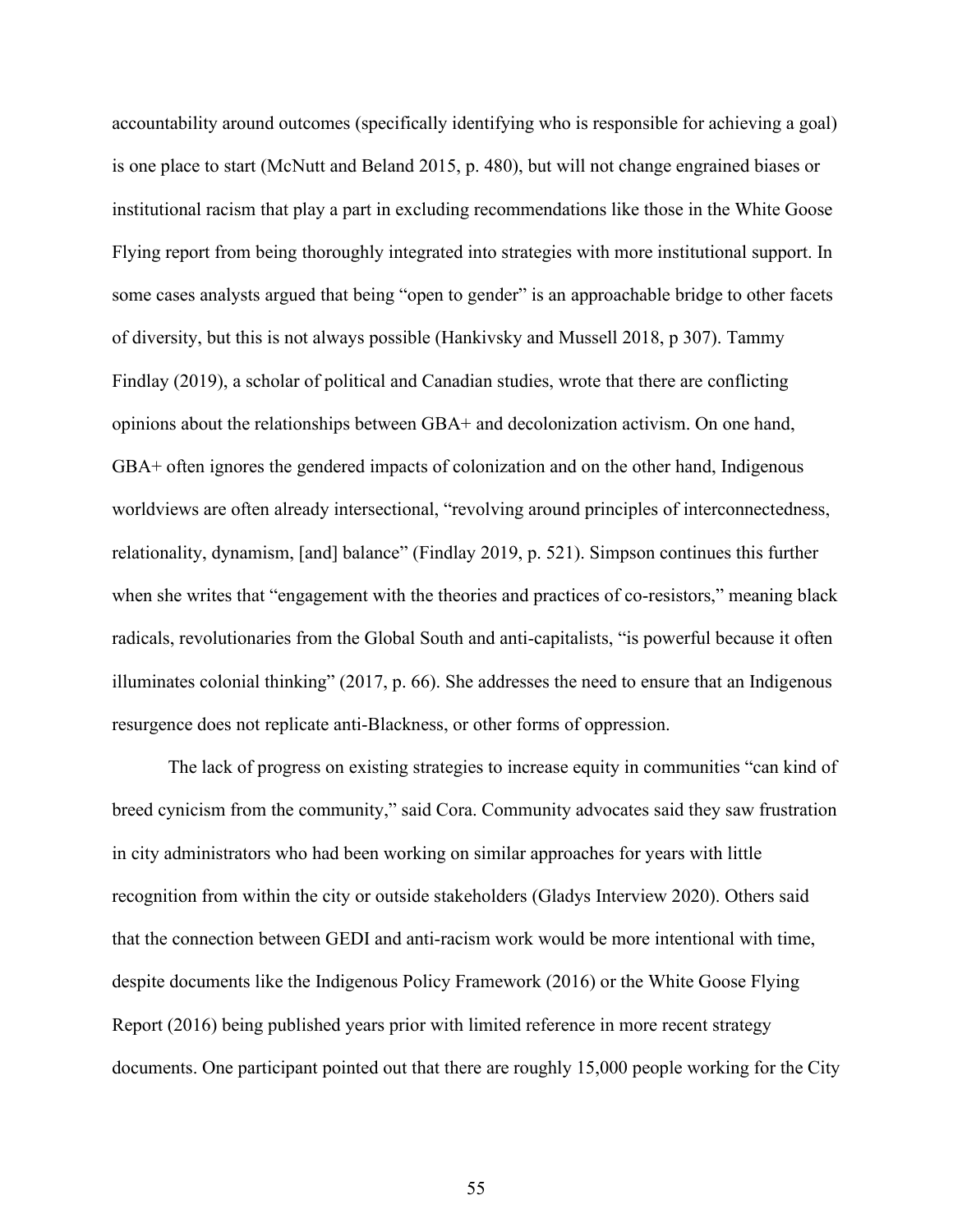of Calgary, and that an overarching model like GBA+ would help increase awareness about the needs of diverse populations while also ensuring no one group is left behind. The other strategies targeting equity for specific communities including racialized newcomers, seniors or people with disabilities have theoretical links to GBA+, but are not explicitly linked in their current forms possibly because of how new the GEDI Strategy is. That said, Edmonton participants pointed to overlap with policies and programs on housing, immigration, court navigation, gender-based violence and others with similar disconnects.

## Examples of Success in Municipalities

Examples of the benefits of Gender Based Analysis Plus in municipalities can be found in existing research and literature, although the majority are not within a Canadian context. Within Canada, the line between municipal and provincial jurisdictions is somewhat permeable; there is a history of Alberta municipalities offering services that typically fall under provincial or federal jurisdictions, especially when cost sharing programs are available.<sup>[12](#page-55-0)</sup> Child care, housing, subsidized transit and mental health services are all services that have seen shared municipal and provincial interventions in Alberta, however shifting political priorities and funding impact the long-term viability of many of these programs. There have been limited efforts to update the Municipal Government Act, which covers governance, taxation and planning, to give more control to larger municipalities. "The role of municipalities and the provision of direct services has changed a lot in Alberta," said Angela, from Edmonton. Nicole, from Calgary, recognized

<span id="page-55-0"></span><sup>&</sup>lt;sup>12</sup> One example would be subsidizing low-income transit passes: public transit falls under municipal budgets but social programming for low-income people is generally under the purview of the provincial government. Alberta put forward \$13.5million in 2016 to partially fund a sliding scale fee structure for Calgary public transit, and usage of the subsidized passes was significantly higher than expected. As of 2020, provincial support for the program was reportedly reduced to \$9.5million for Calgary and Edmonton combined. The program continues with municipal budgets and increased fees making up the difference.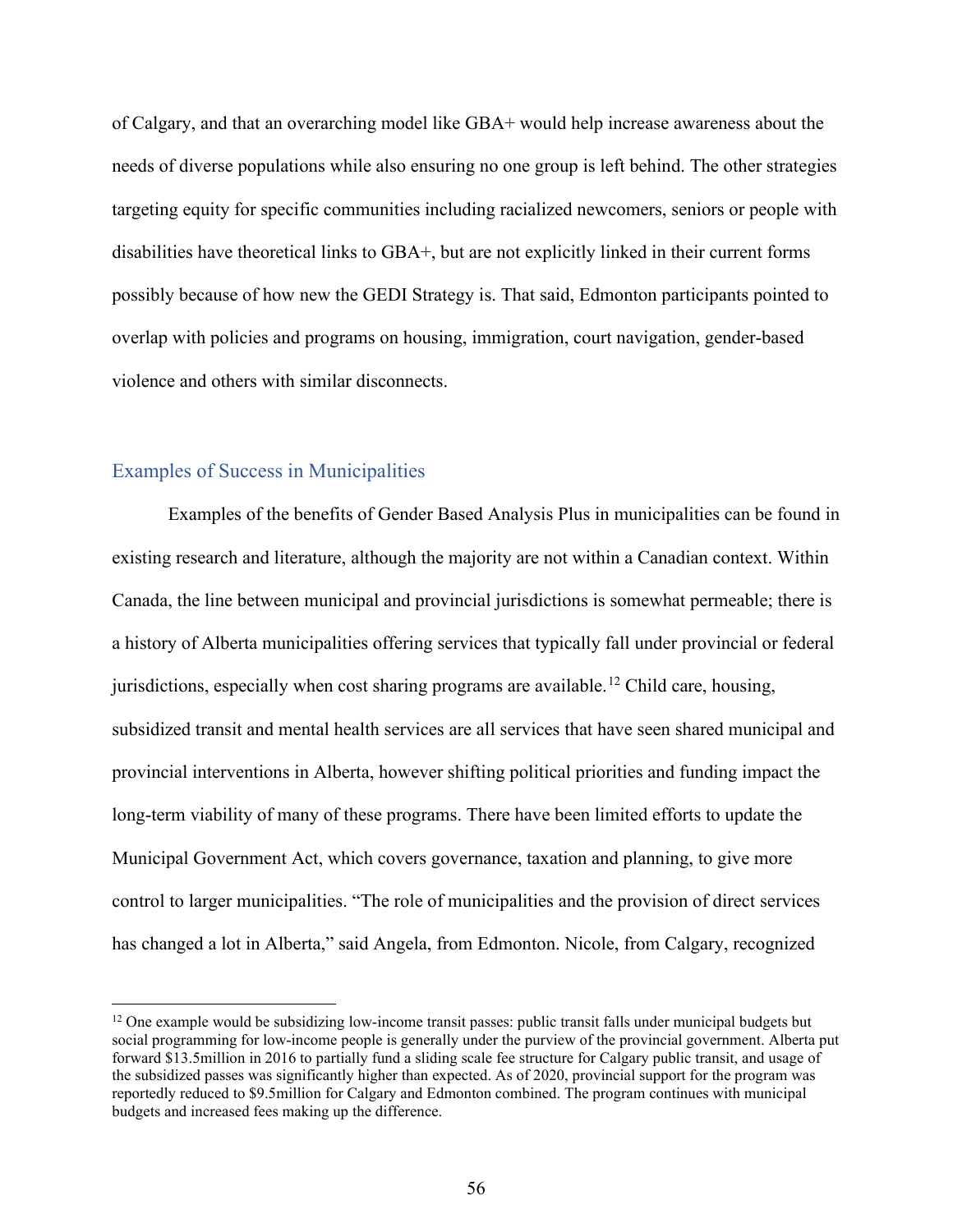the severity and complexity of inequity that women face across the province. For her, clarifying the City's sphere of influence to what they could "control" was an important step in setting effective priority policy areas and increasing chances of success.

 I asked participants on the advisory committees and advocates from outside official City structures about examples of successes related to policy. Community advocates in the non-profit sector did struggle more than committee members to point out specific areas of success, however this may stem from them not knowing about the activities of the committee more than a lack of positive outcomes. Most of the responses came from Edmonton, as Calgary's GEDI and Social Wellbeing committees are very new. I have some personal experience in the application of GBA+ from past work, and will use this example to set the stage. In Calgary, the first order of business in developing the strategy was to pilot GBA+ on work already underway. Despite it being the middle of summer, a vote was coming to City Hall on whether or not snow removal needed a bigger budget. Community engagement on the topic was relatively easy considering everyone had an opinion and was personally impacted by existing removal practices in some way. Employed by a local non-profit, I worked with other collaboratives and community members to gather hundreds of stories, help community members prepare presentations for council and draft our own recommendations for changes. I compiled existing research on the unique travel habits of women and low-income folks, and how other cities had addressed these different usage patterns in their snow removal procedures to de-centre male-focused service delivery to share with a city staffer drafting the administration's various recommendations. For example, women are more likely to "trip chain," meaning they travel to multiple locations in a row running errands and managing childcare pick-ups and drop-offs in addition to paid labour, while men are more likely to only travel from home to the downtown core and back for work.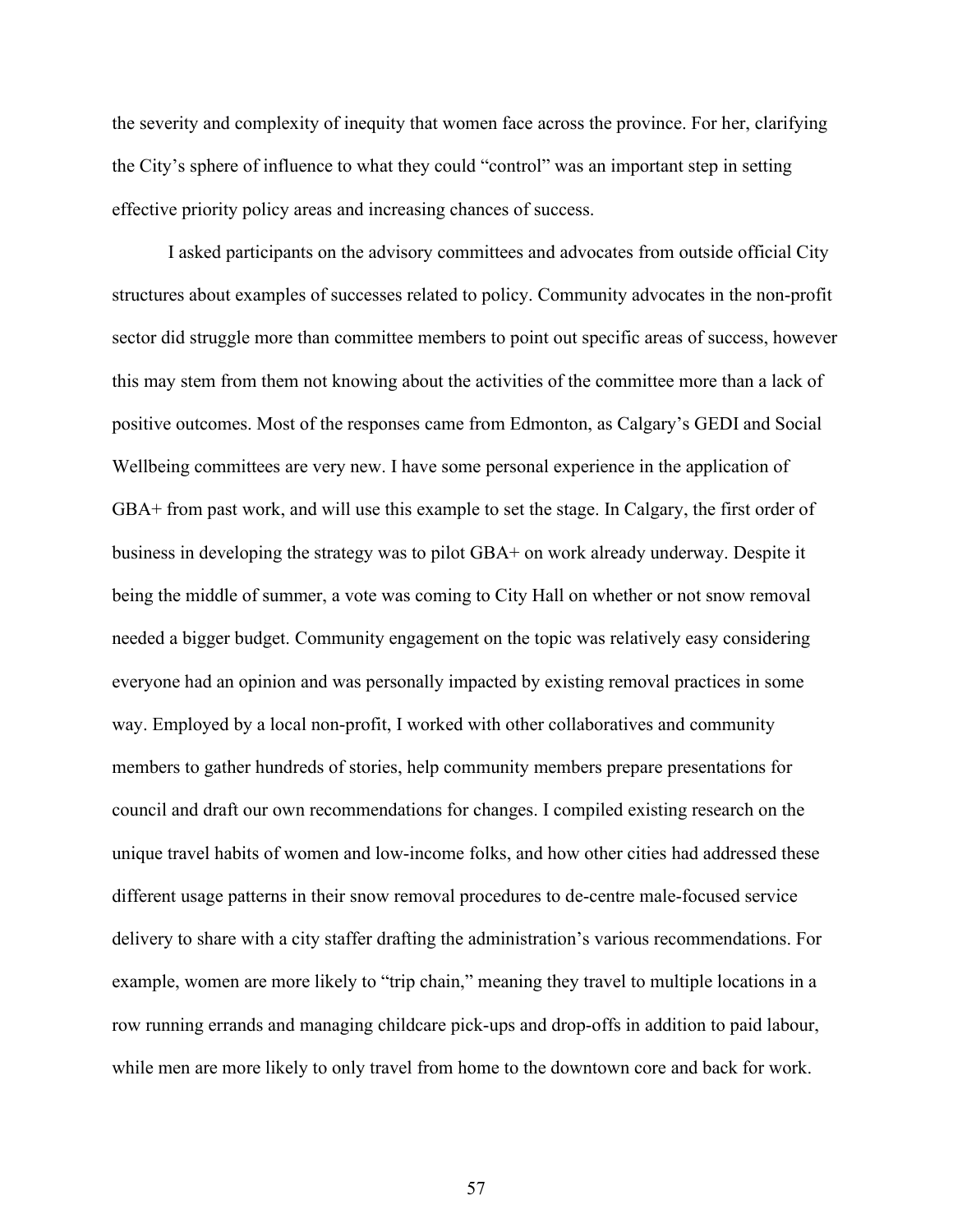Gender responsive snow removal would call for plowing around elementary schools before roadways leading into the downtown core, where families on foot or public transit are more hindered by small amounts of snow than people driving in cars. Snow removal is not generally regarded as a policy area that benefits from gender sensitivity, but this research suggested otherwise. The other collaboratives brought forward the concerns of seniors' communities and people with disabilities. Once the vote came to pass, the outcomes were mixed. An additional \$9.5 million was going toward improving snow removal, bettering accessibility and mobility for transit users, and improving sidewalk cleaning on public property like parks and schools (Ward 2018). On the other hand, fines for citizens who do not or cannot clear their sidewalks also increased substantially; up to \$750 for the third offence. People with reduced mobility, seniors, low-income people who cannot afford shoveling services, and single parents are disproportionately impacted by high fines, and the consequences of not being able to pay these fines. This example is a great case study of the benefits and limits of GBA+ in public policy; steps were taken in the right direction however increasing public services was limited in scope and "paid for" by inequitable means.

A few other Edmonton examples of success came up in the interviews, including a WAVE review of hoarding policy that included recommendations to improve lighting and physical accessibility, and therefore improve women's sense of safety in the area. WAVE supported new language on the emergency assistance buttons found on train lines to encourage use rather than highlight fines for misuse. They also made recommendations to update transit routes and schedules with a focus on safety. The group suggested changes to the 2019 City Census language, which subsequently added more categories to the gender demographics questions to include Man/boy, Woman/girl, TransMan (FtM), TransWoman (MtF), Two-Spirit,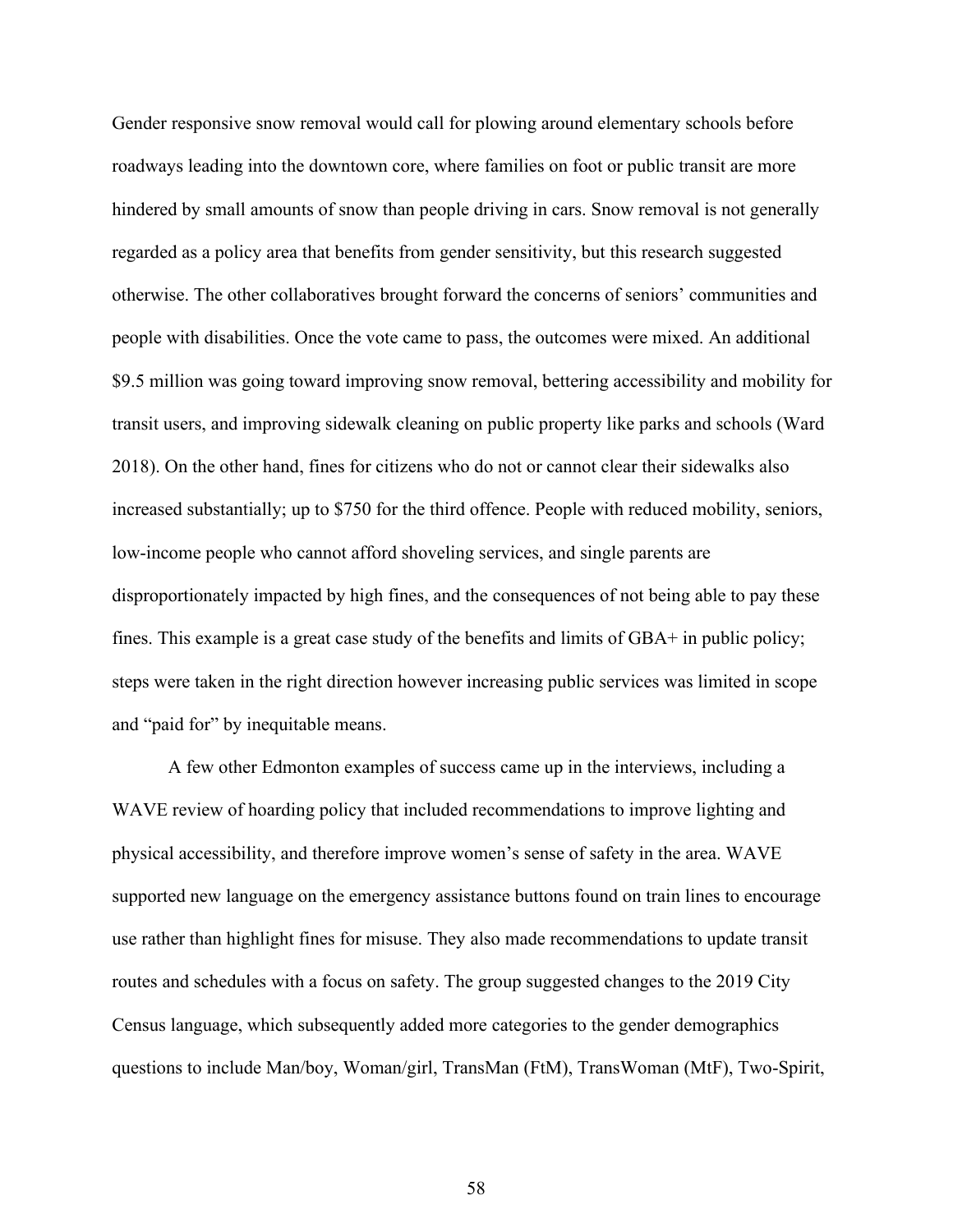Non-Binary, Another and Prefer not to Answer (2019 Municipal Census Results, [edmonton.ca\)](http://edmonton.ca/). Additionally, research participants from both cities pointed to the adoption of gender equity or GBA+ practices within Human Resources and hiring policies as a priority. Crystal mentioned that encouraging women to run for office was another positive outcome of WAVE's work. There are now two women serving on City Council in Edmonton out of 12 councillors, an increase still far below parity. "I think the scope was really focused, in the two years that I was there, on increasing the number of women running for council," said Hannah. "They really wanted to see a balance on council so that the voices that were there were really representing the population of the city."

## Relationships with Community

WAVE is unique to the GEDI committee because part of their mandate is to connect directly with community members and agencies to learn more about social issues impacting women. Community members in Edmonton can reach out to WAVE to give presentations, provide information on their mission and ideally impact policy recommendations. One participant said community presenters are encouraged to come with a specific ask that the committee can potentially adopt. Partially due to the newness of the GEDI committee and a number of COVID-19 limitations, a similar process does not exist in Calgary at the time of writing. City staffers described a two-way, "up and down continuum of communication" between community members, committee members and city, where administration brings items to the committee and vice versa. While it may have been unintentional, one participant consistently framed the community at the bottom and the city at the top of this vertical continuum. Other avenues for community to inform policy are available, including advocating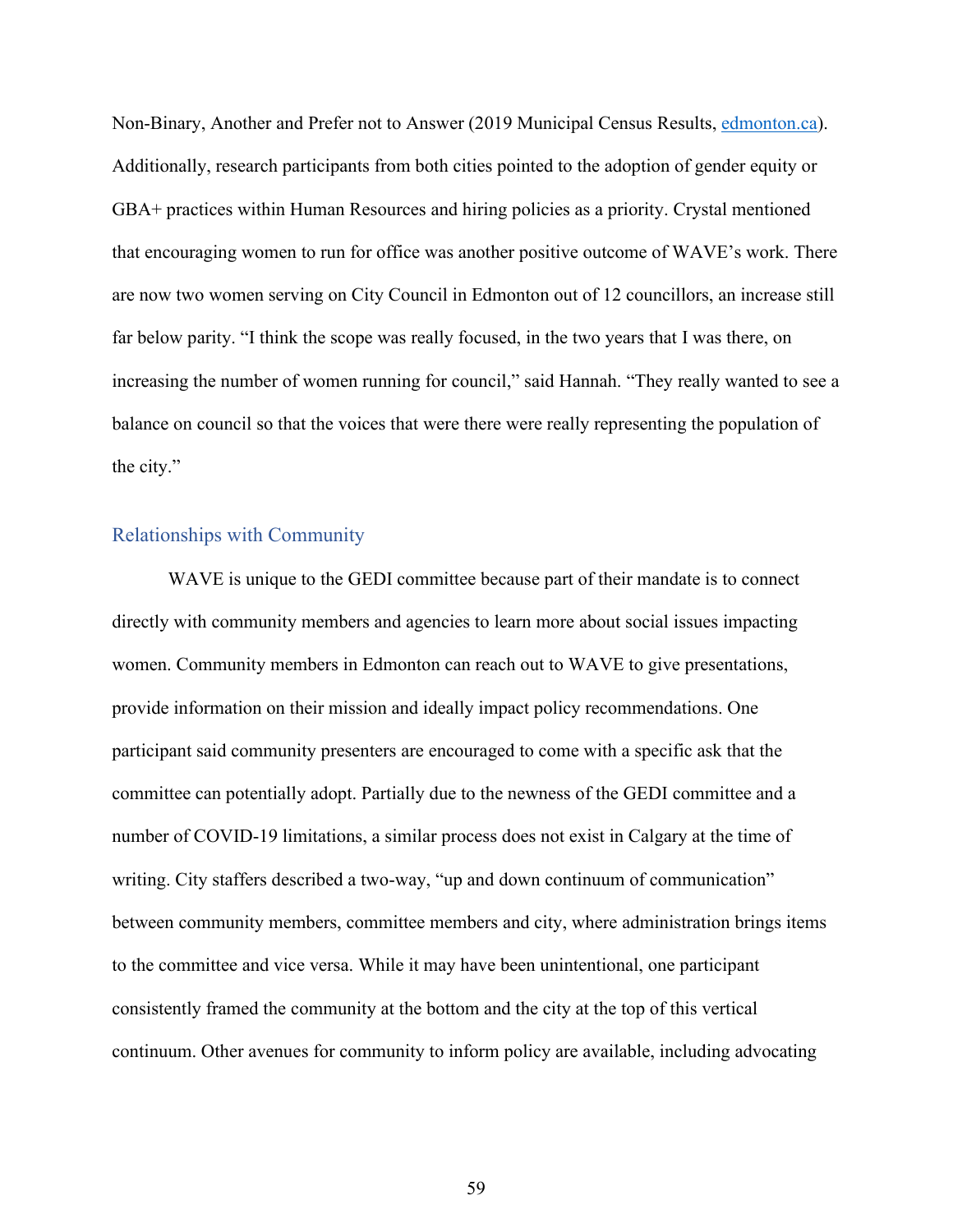directly to elected officials or participating in town halls. The relationship between community and city policy is largely maintained by traditional channels.

Feminist activists have a long history of providing a gender lens to policy development. Their capacity for activity during this time has also been impacted by shifts in political leanings, either by changes in access and funding or by adoption and replacement by political institutions. Many of the community advocate participants in this particular research project were not familiar with the specific mandate of either WAVE or the GEDI committee, but were able to speak about their approaches to aligning advocacy work with City priorities. The next portion of this chapter will start by examining the relationships between community advocates and the bodies that guide or enact city strategies, followed by a brief look at the impacts of COVID. Lastly, there will be a critique of the transformative feminist potential of this kind of organizing model, both with the City and within non-profits.

## Aligning Advocacy Work

 Edmonton and Calgary have long lists of existing policy positions and strategies. Both cities established gender mainstreaming policy positions out of community consultations, either via a symposium or a series of roundtables with stakeholders, setting a precedent for community members to shape the direction of their work. Gladys, a local advocate not on the advisory committee, described how the Calgary process of connecting with stakeholders guided the "main planks" of the strategy which took nearly a year. Since then, she has referred to the strategy when writing letters to provide a gender lens on city budgeting processes, pointing to its existence as a gentle reminder of promises made. While an internal accountability framework to measure progress toward outcomes is still in the works, this has not prevented community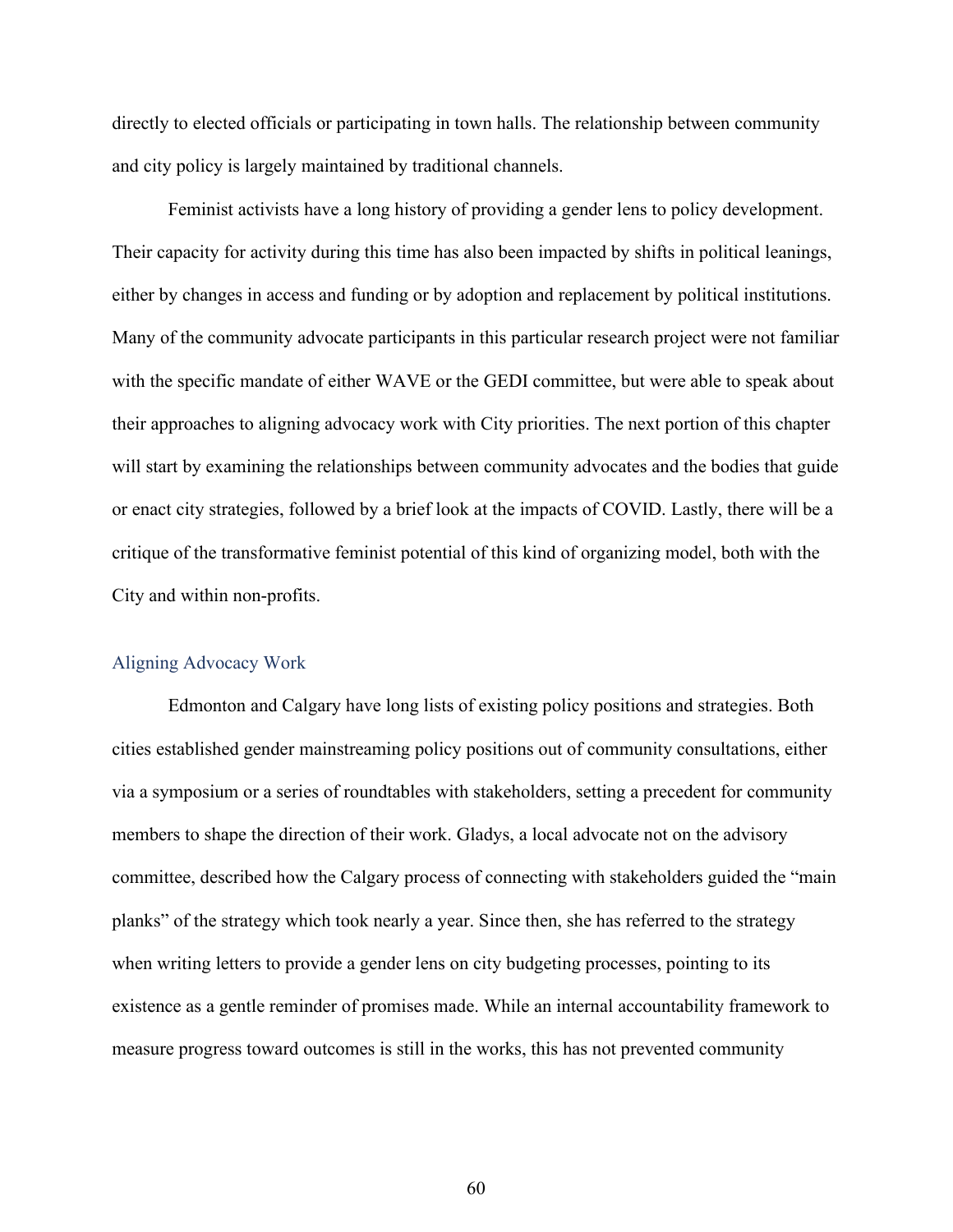members from using the existing strategies to show alignment when making specific recommendations or requests.

To gather more information on the practical usefulness of these strategies to community members, I asked participants whether the strategies (GEDI, Women's Initiative, or others) came up in their planning or conversations around community needs. The responses were generally varied, mirroring different levels of familiarity with city strategies, advocacy methods, and hopefulness or skepticism, which will be explored in this section below. When they were not familiar with the gender-specific strategies, many still pointed to other city initiatives that aligned with their work. Whether the initiatives influenced how advocates organized around issues beyond pointing out alignment was also quite varied.

"If Calgary has a mental health strategy, which they do, if we have a poverty strategy, which we do, if we have a climate change strategy with which we do, you know, there's all these other strategies that are being built and being funded," said Alanna, a community advocate who focuses on early learning and childcare. "If they've already got legs, then our strategy was basically to ask where we could work to embed early childhood [education] in within those ones, instead of trying to build our own. […] It's just because there's so much going on, people can't keep track of it."

The example of the Community Action on Mental Health and Addiction Strategy came up in several interviews when I asked about the relationship between city strategies and public funding. The strategy, released in early 2021, originally had \$25 million in committed funding. The majority of these funds come from the City and a portion of the \$1 million for fast-tracked pilot projects came from the Community Investment Table, which is also a leadership partner. The Table is made up of the City of Calgary, the Calgary Foundation, Calgary Health Trust,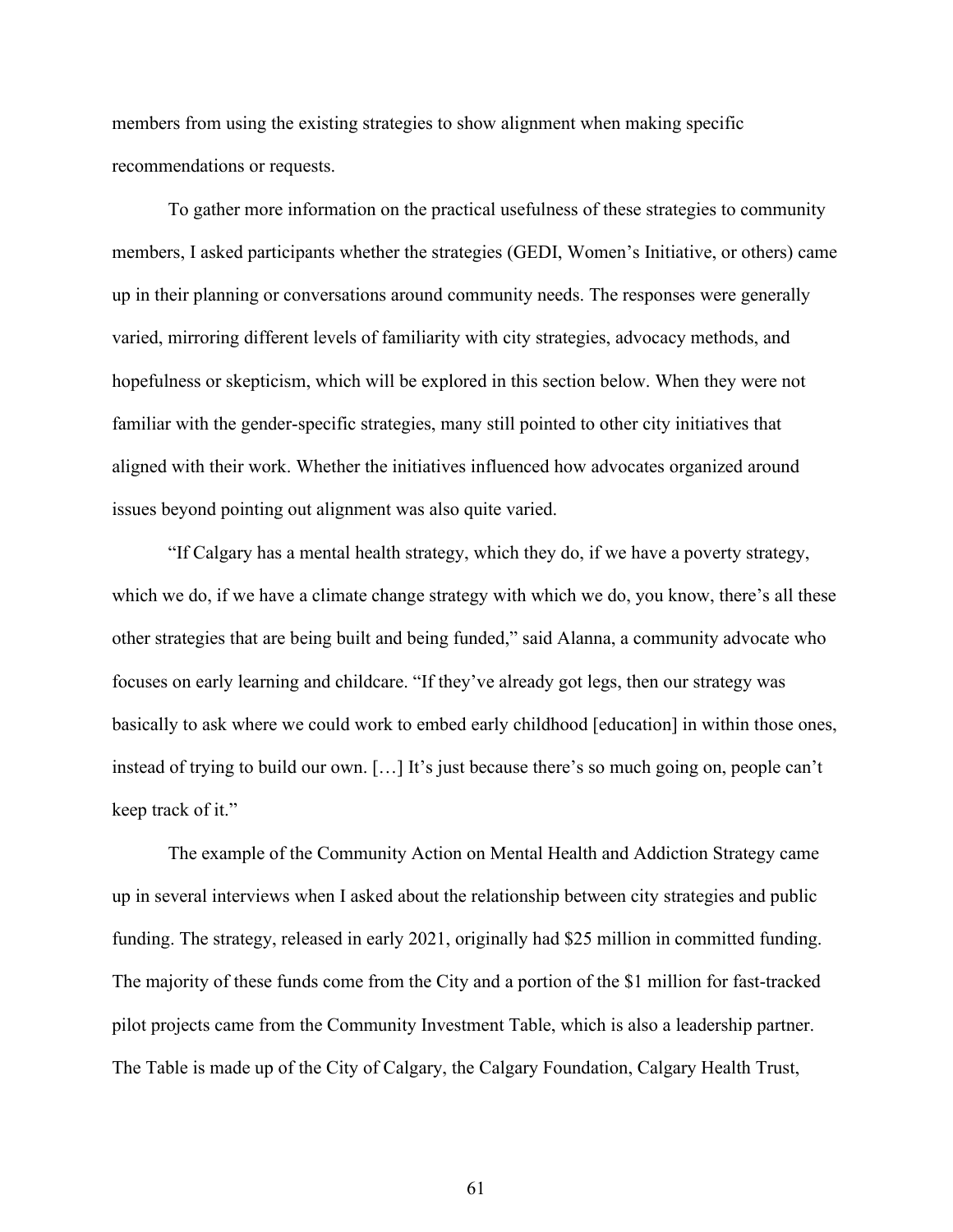Hunter Family Foundation, United Way of Calgary and Area, and Viewpoint Foundation. When strategies came with funding attached, community advocates seemed to hold them in higher regard.





One research participant worked in an organization with a mandate related to mental health and addictions, and successfully received a portion of the funding mentioned. "I look at the way that the citywide mental health and addiction strategy is rolling out," said Evie, "and it actually totally informs what we're doing at [our organization] in terms of how we approach supporting people who have addictions and mental health. And so whenever these either projects or initiatives are set up, I think it's, you know, you'd be silly not to be tap into what's been set up in terms of that particular strategy." Evie explained that the non-profit's work does not specifically approach issues like addictions and mental health with a gender lens. Had the GEDI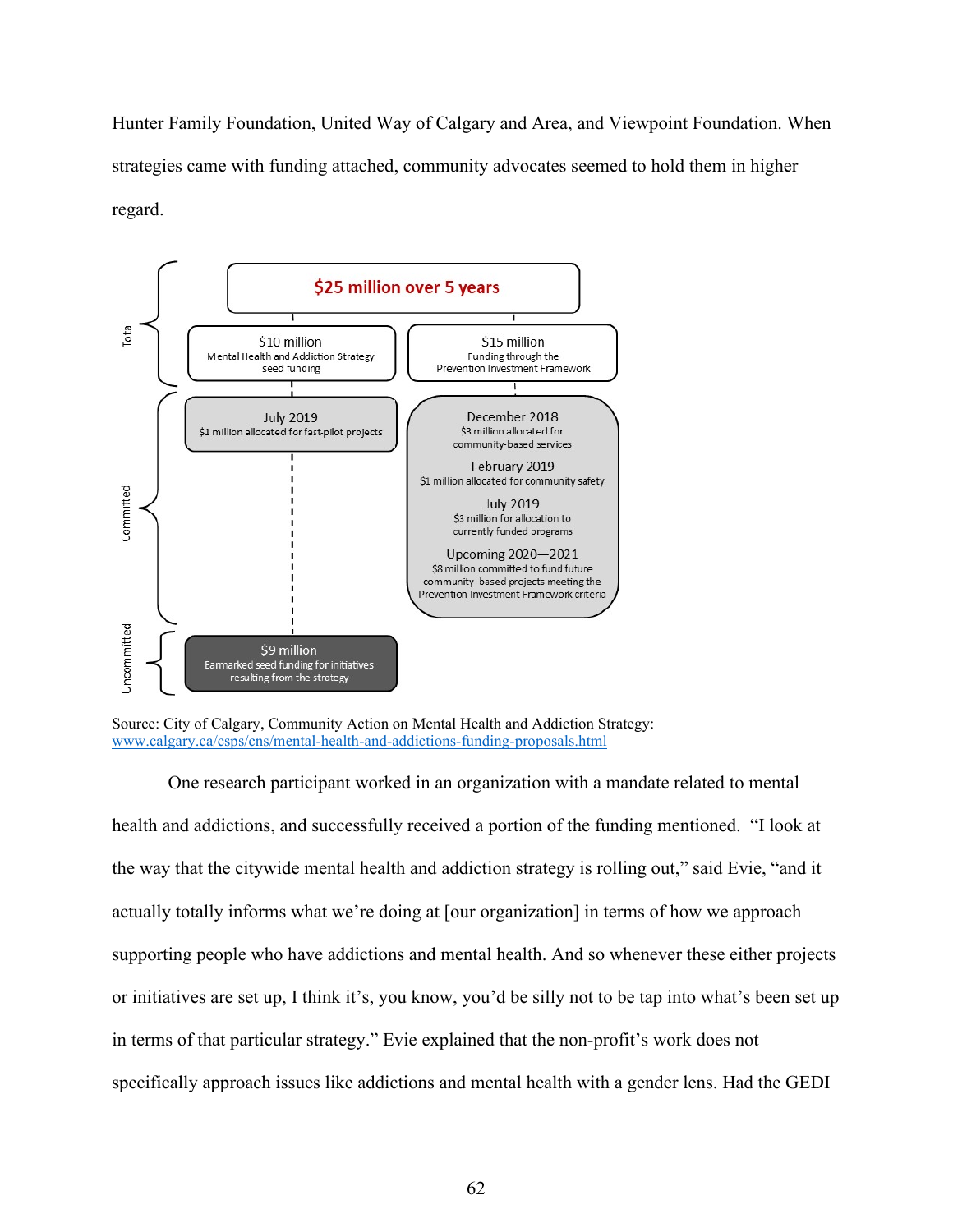Strategy come with funding attached, it may have encouraged some groups to integrate a gender and/or equity lens more explicitly into their work.

Balancing the call to align with existing strategy while representing the needs of the community is a challenge that exists across areas of work. Edmonton advocate Crystal shared similar opinions on alignment; one described the advocates' role as understanding how an issue "ties in with a bigger vision of the city" and "translate why it's important to make that linkage." Maya, who has previous experience working for the City and helped organize multiple campaigns on community issues, said highlighting alignment works as a "place to start from," but may have limited success as many administrators have "heard it so many times." "It's not what we should rely on because it's very easy to come up with a strategy and then report back on it with a bunch of platitudes," said Maya. "I don't know if that's being too frank."

## Nothing about Us Without Us: Speaking *For* and Speaking *With*

Advocates working for established non-profits or charities are often tasked with bridging the space between marginalized citizens and city planners.<sup>[13](#page-62-0)</sup> While there are multiple ways for citizens to connect with representatives, there are also countless barriers that limit accessibility. Citizens can write letters, present at City Hall, participate in in-person engagement events or fill out surveys online. Each method offers a different way of connecting, and cities are working to reduce barriers, but there are some voices left out. City Hall presentations require flexible schedules and confidence navigating intimidating spaces, in-person events rarely provide childcare or subsidized transit, and online surveys assume access to technology and moderate

<span id="page-62-0"></span> $13$  A similar relationship existed prior to the early 2000s at the national level. Rankin and Wilcox (2004) wrote an article describing the trend in which GBA approaches were replacing community advocates with policy experts, in part due to significant cuts in public funding to women's organizations.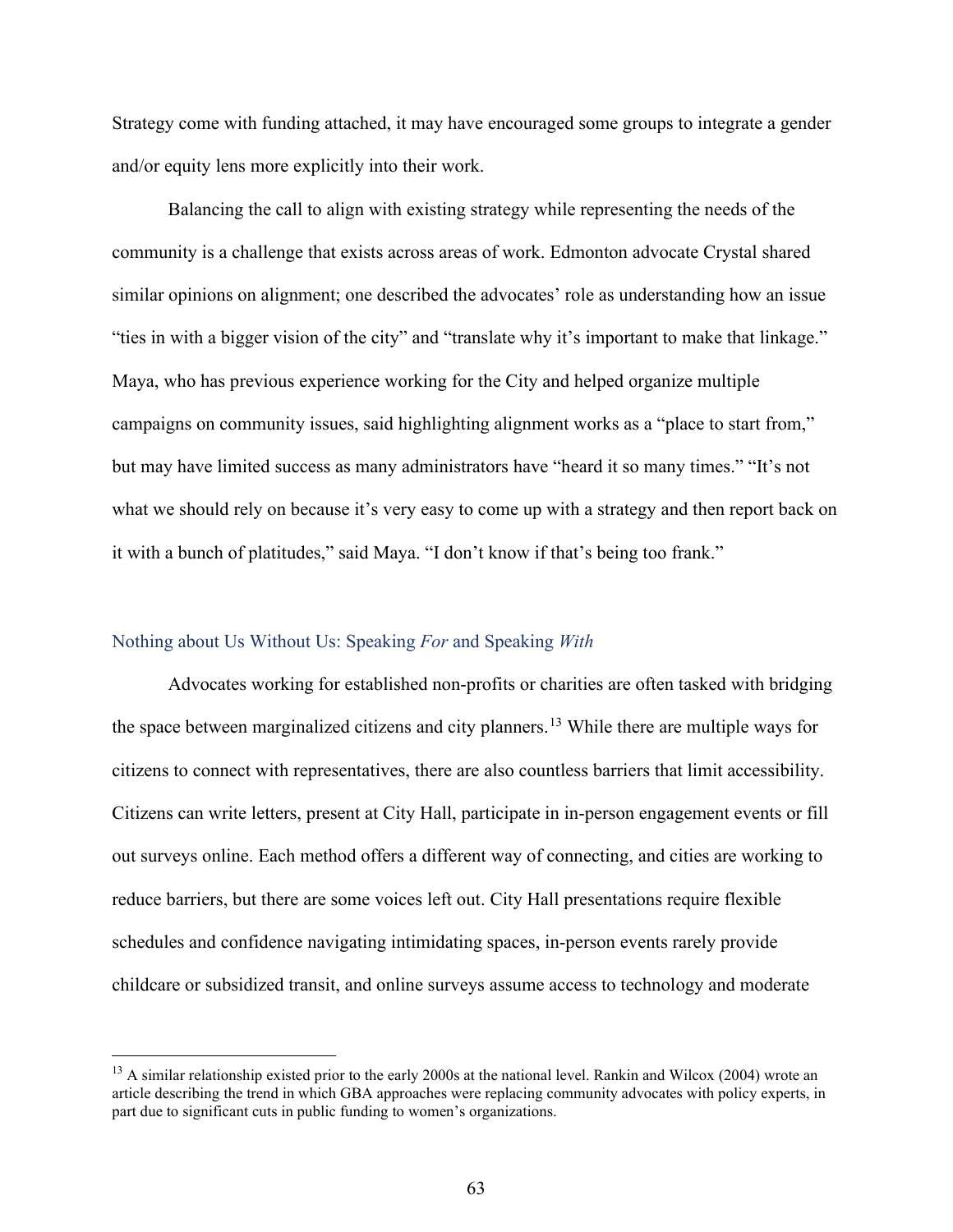literacy levels. In many cases, community members and elected officials expect representatives from various agencies to communicate the needs of the community to those with decision making powers. Several research participants acknowledged that they did not have the capacity to do this kind of work as much as they would like. They shared a few examples of community engagement and storytelling projects with an aim to affect policy change on a number of issues, including transit, domestic violence, education, income supports, mental health supports and others.

An organization that takes on some aspect of advocacy work can "come to understand the issues, concerns, needs, priorities and lived experiences of those it serves, presents, or advocates on behalf of" in two primary ways: engagement (asking) and assessment (studying) (Andrasik and Mead 2019, p. 36).<sup>[14](#page-63-0)</sup> The first includes storytelling, advisory groups and informal conversations, the second includes surveying and observation. These categories are perhaps representative of more traditionally constructed organizations or formal societies, and leave out grassroots advocacy groups where the community members most impacted by a social issue are the ones leading the calls for change. On the subject of gender oppression, a disproportionate number of women working in front-line services and non-profits in low-wage roles are themselves experiencing the impacts of patriarchal structures. Attempting to draw a distinct line between 'community member' and 'organizer' creates a false dichotomy by upholding an arbitrary division between 'us' and 'them.'

This act of bridging the gap between certain communities and decision makers raises multiple questions. First, how do these advocates navigate the challenges of organizing *with*

<span id="page-63-0"></span><sup>&</sup>lt;sup>14</sup> Andrasik and Mead (2019) also include immersion as a third technique, pointing to a case study in which a CEO pretends to be homeless for nine days. I have left this out as the researchers admit there is little literature on this representation mechanism, and it was not brought up in any of my interviews.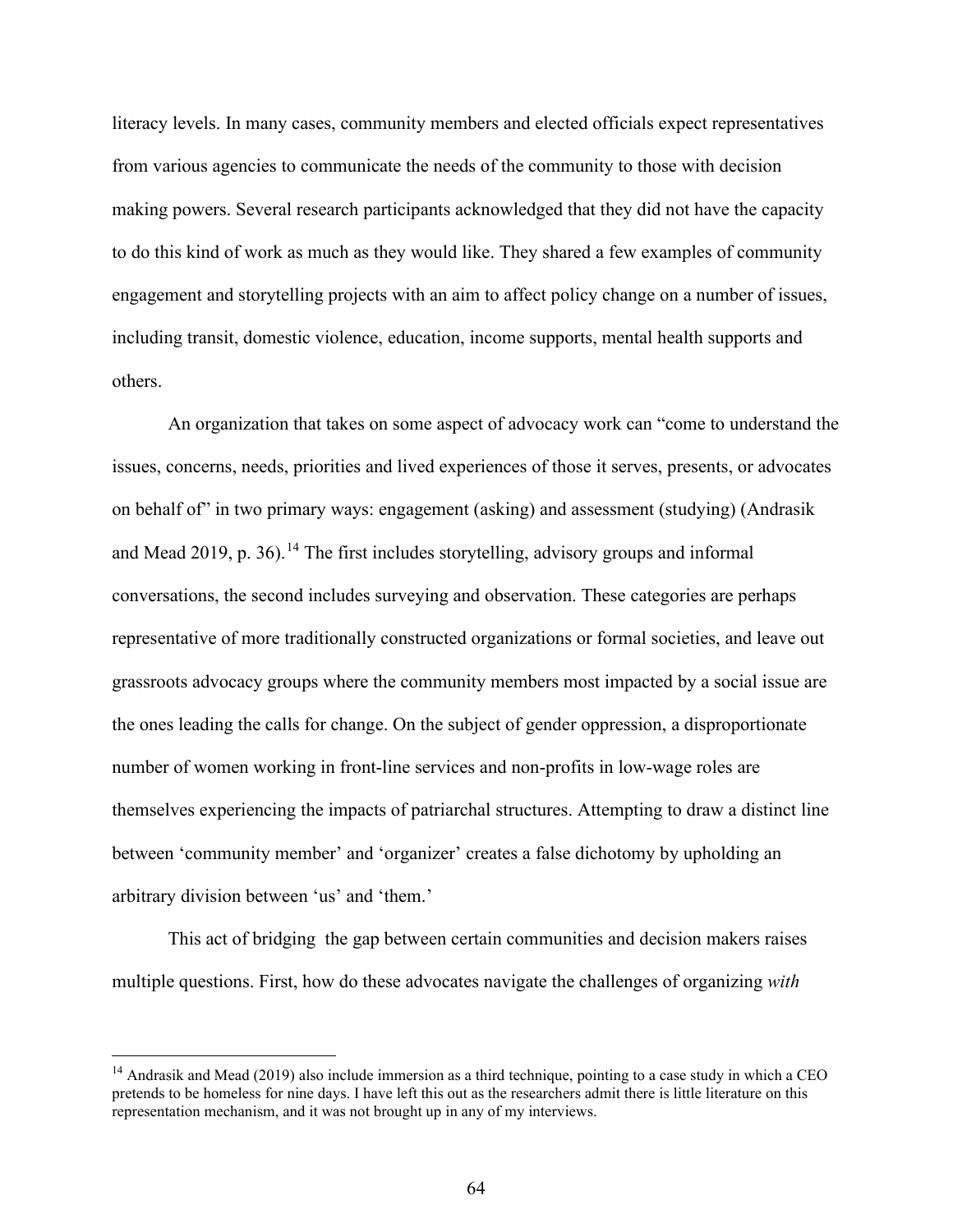community members and not speaking *for* them? And second, how do the concepts of equity and intersectionality play out in this advocacy on policy? In other words, how do organizers ensure they are not also replicating heteronormative, colonial or patriarchal forms of oppression in their work?

Crystal is a research participant who wears many hats. A researcher herself and a member of multiple non-profit boards, she also worked extensively at the City to develop new ways of connecting to people living in Edmonton's downtown core. She spoke in favour of a mix of open and targeted community engagement "connected to the ground" to better capture the experiences of certain populations, including gendered and racialized experiences. "It's just simply the people you're exposed to," she said. "Their stories will convey that lens naturally in my opinion, but the fact is the policy isn't connected to people's lived realities most of the time, and so policymakers have to be reminded of who are we designing this for. You know, who is this policy going to impact?"

Her thoughts on the matter highlight the limitations of a policy approach without sufficient community consultation and complicates the way that GBA+ is occasionally made procedural or standardized. Crystal gave the example of a project related to food security in different cultural communities, and the unexpected responses that came from men and women. They provided feedback and insight that would have gone ignored without direct consultation of this kind. Gender experts gain significant authority, go unquestioned, and often work within existing limits established by the ruling governments employing them, which can stymie creative or radical policy solutions (Paterson 2010). By employing one or a handful of gender experts, the pressure to consult with community on gender issues is reduced. Fewer perspectives come into consideration, and the impacts on diverse populations may be sidelined. Expertise cannot replace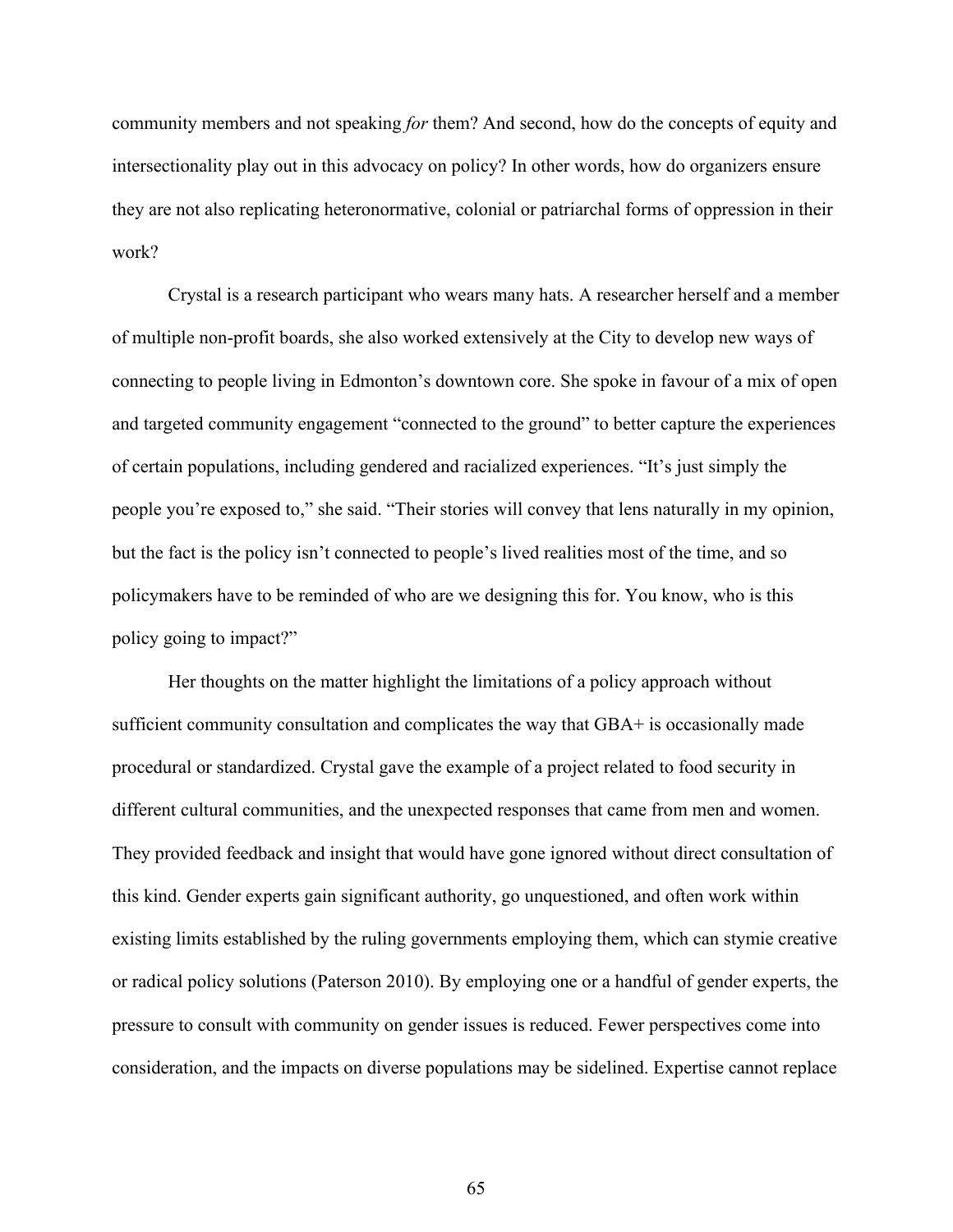the input from a diversity of lived experiences. Literature also argues that a GBA+ approach can be turned into a checklist, completed at one stage of policy development and not fully engaged with or open to input from those who will be impacted (Findlay 2019, p. 522). According to Crystal, the city tends to approach equity as "a process question" and sticks to "traditional methods" of engagement and development.

Evie and Angela, current and former heads of large non-profits in Calgary and Edmonton respectively, shared some examples of collaboration among agencies and community engagement activities that informed local policy. They both characterized the advocacy work as not formalized with the cities, <sup>[15](#page-65-0)</sup> and therefore their approaches included a mixture of reactive and proactive work. In Angela's case, an advocacy director would keep track of opportunities or threats at different levels of government, and then help prioritize areas to focus on. Angela acknowledged that this was relatively unique, as not many agencies or non-profits have dedicated advocacy staff. When certain policies or updates were going in front of Council, collaboration among non-profits with similar priorities became key. "You have two options," said Angela. "You can say, 'come help us influence the work that we're doing,' or we can say to them, 'the report is coming to council at Thursday, I'm going to send it to you in case you want to weigh in on it so that your voice is at least at Council.'" In the latter approach, limited time frames make a larger community engagement process challenging for groups to organize. A history of working with communities combined with a proactive approach allows advocates to already have a fairly strong understanding of the experiences and issues at hand. Relationships are ongoing and continual. But this approach raises the question of whether cities should be responsible for developing these relationships as well. Community groups working toward

<span id="page-65-0"></span><sup>&</sup>lt;sup>15</sup> This was iterated by City staff during interviews as well.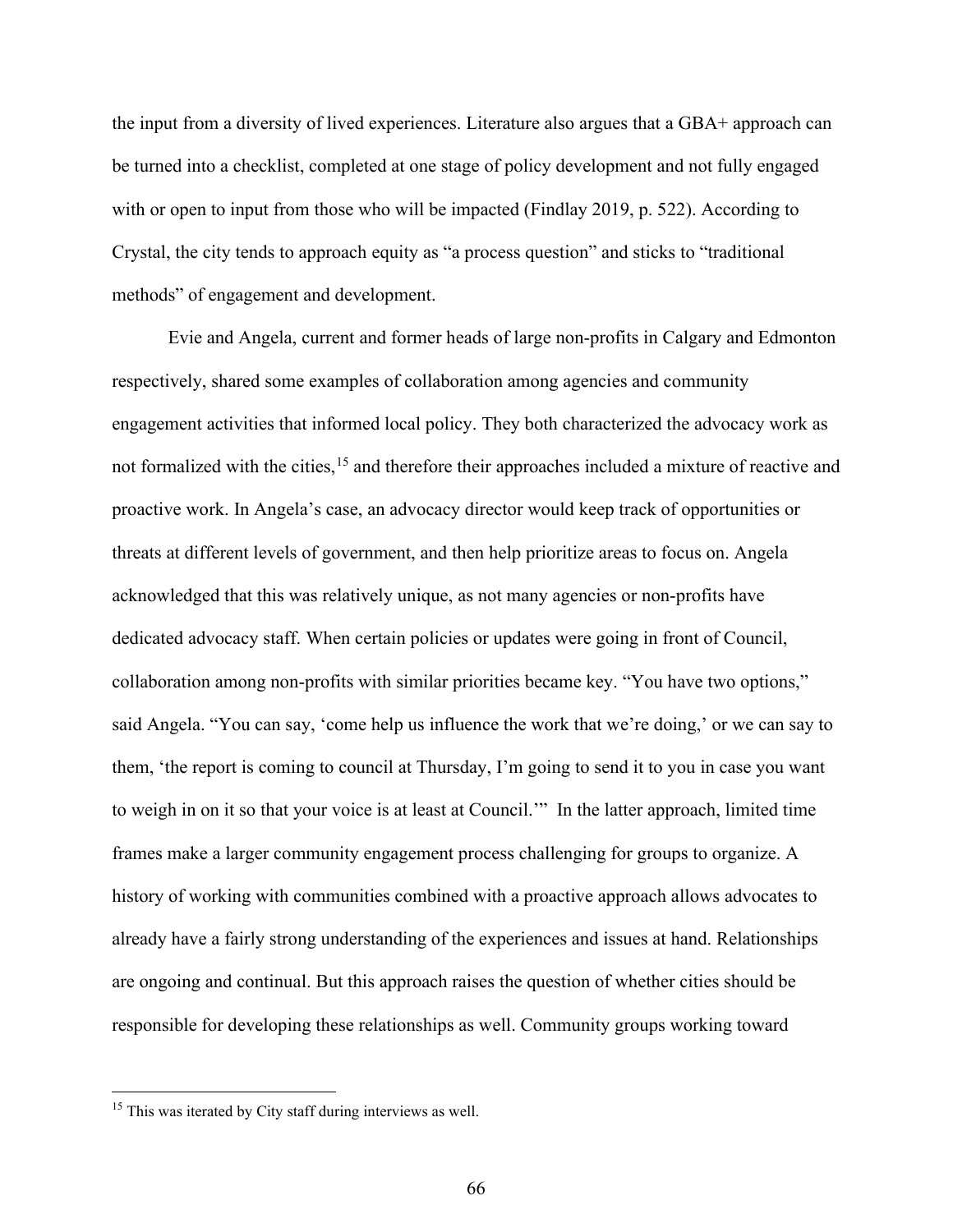gender equity with strong connections to diverse groups of women, non-binary and transgender people are, resources permitting, well situated to provide recommendations should the City not be equipped to build these relationships directly.

Even with a strong plan in place to gather community feedback and share that directly with government officials, the outcomes are not always what advocates hoped for.<sup>[16](#page-66-0)</sup> Again referring to Scala and Paterson (2017), their study found that "building and sustaining relationships and networks with women's organizations did not figure prominently among the relational strategies of GBA analysts" at a national level. In Calgary and Edmonton, the closest equivalency to a GBA analyst would likely be the WAVE or GEDI committee volunteers and the small number of support staff. Evie described a community engagement event co-organized with a separate, friendly organization that brought together dozens of community members and nonprofit staff to talk about changes to Assured Income for the Severely Handicapped (AISH), a provincial aid program. These changes had disastrous impacts for recipients trying to make ends meet. "They invited so many folks from the provincial government, from both government and the opposition, and they had one constituency assistant who showed up and I thought it was so disrespectful," said Evie. "They didn't take the time to come listen to the folks that it affected." The majority of community engagement projects have been on hold during the last year due to COVID-19.

 Building capacity for marginalized communities to take on relationship building with public officials may address some of the disconnect between government and those they are meant to represent, albeit again shifting the responsibility away from municipalities. Crystal

<span id="page-66-0"></span><sup>&</sup>lt;sup>16</sup> One possible exception to this trend came up in an interview with Zoe, who said that a city social worker occasionally organizes round tables which bring together community members and organizations to engage on various topics. The round tables have directly identified community needs, which then informed new programming if not changes to policy or advocacy plans.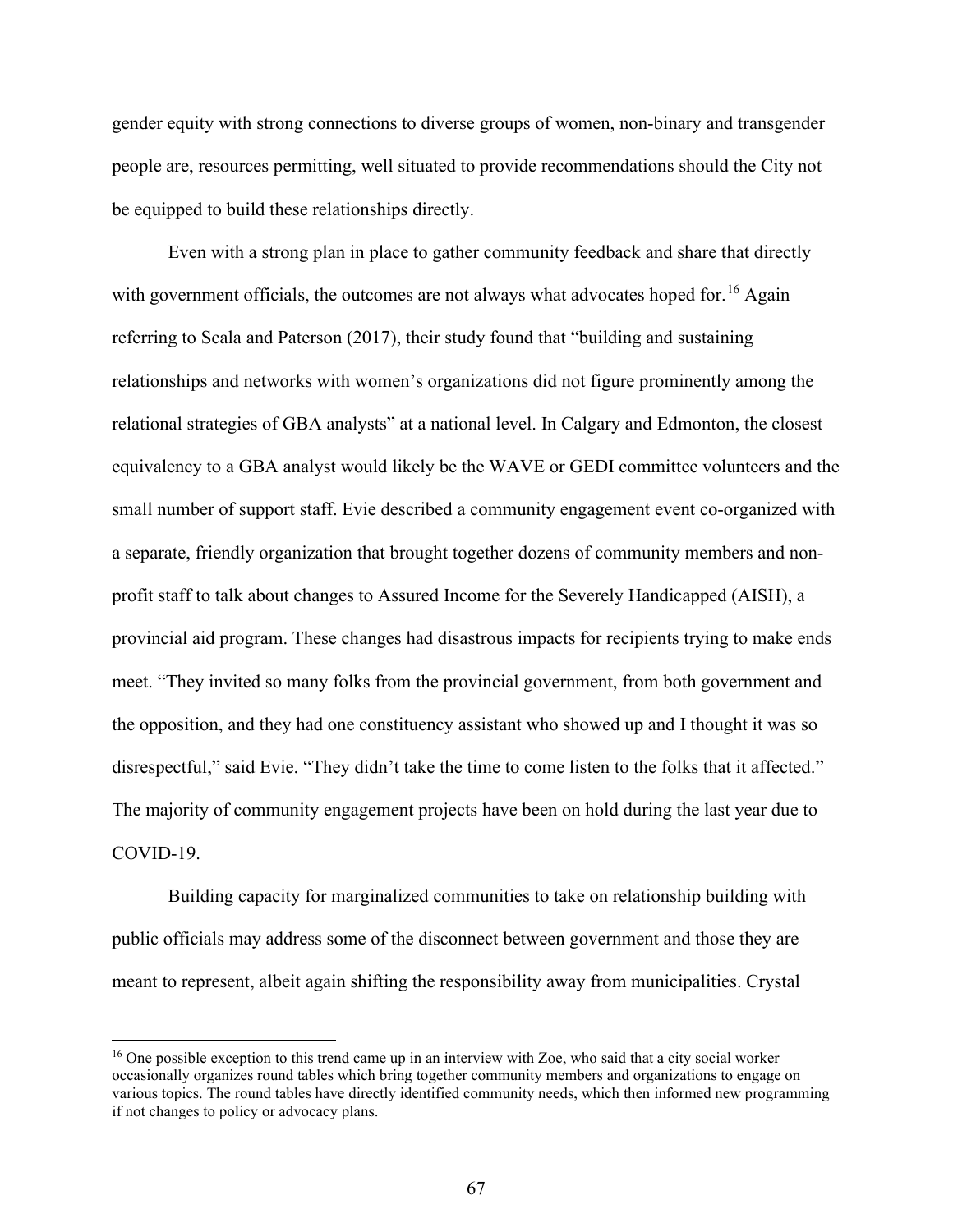described working with an environmental group in Edmonton made up of mostly white, male, retired business leaders and past politicians ("an old boys club") who had relationships with staffers and knew how to lobby them. "Most people don't have this MLA on their speed dial or this councillor, and most people don't get to have coffee with their mayors on a regular basis," she said. "That's political capital and I think for any community, for any advocacy, to succeed you really need that." She followed this by talking about the critical role that community leaders and liaisons play in developing this capacity and maintaining relationships. Similar sentiments were shared by several research participants.

## How Feminist is it, Really?

*"I didn't even know the word 'intersectionality' until I joined WAVE. […] I was born in the seventies, so I think I grew up with the idea of feminism as this revolt against men, as opposed to the actual wanting to take up space; that we are allowed to take up what we want. I'm really on the journey of learning about feminism still." - Hannah* 

#### Transformative vs. Incremental Change

Gender Based Analysis Plus is ultimately a policy about policies, which means it is subject to the limitations and frameworks created by the infrastructure already in place. A wealth of research has examined whether GBA+ has the ability to fundamentally change the ways in which governments govern and contribute to ending systemic forms of oppression. In some cases, scholars argued that it may continue colonialism and ignore issues of Indigenous sovereignty (Clark 2012). Similar to what many research participants shared, the literature is not overly optimistic about the transformative feminist potential of this policy approach.

Carole Bacchi and Joan Eveline question whether "mainstreaming ought to be considered a victory for feminist reformers, or whether it actually undermines important equality initiatives" (2003, p. 98). Using examples from Europe, Canada and Australia, they argue that gender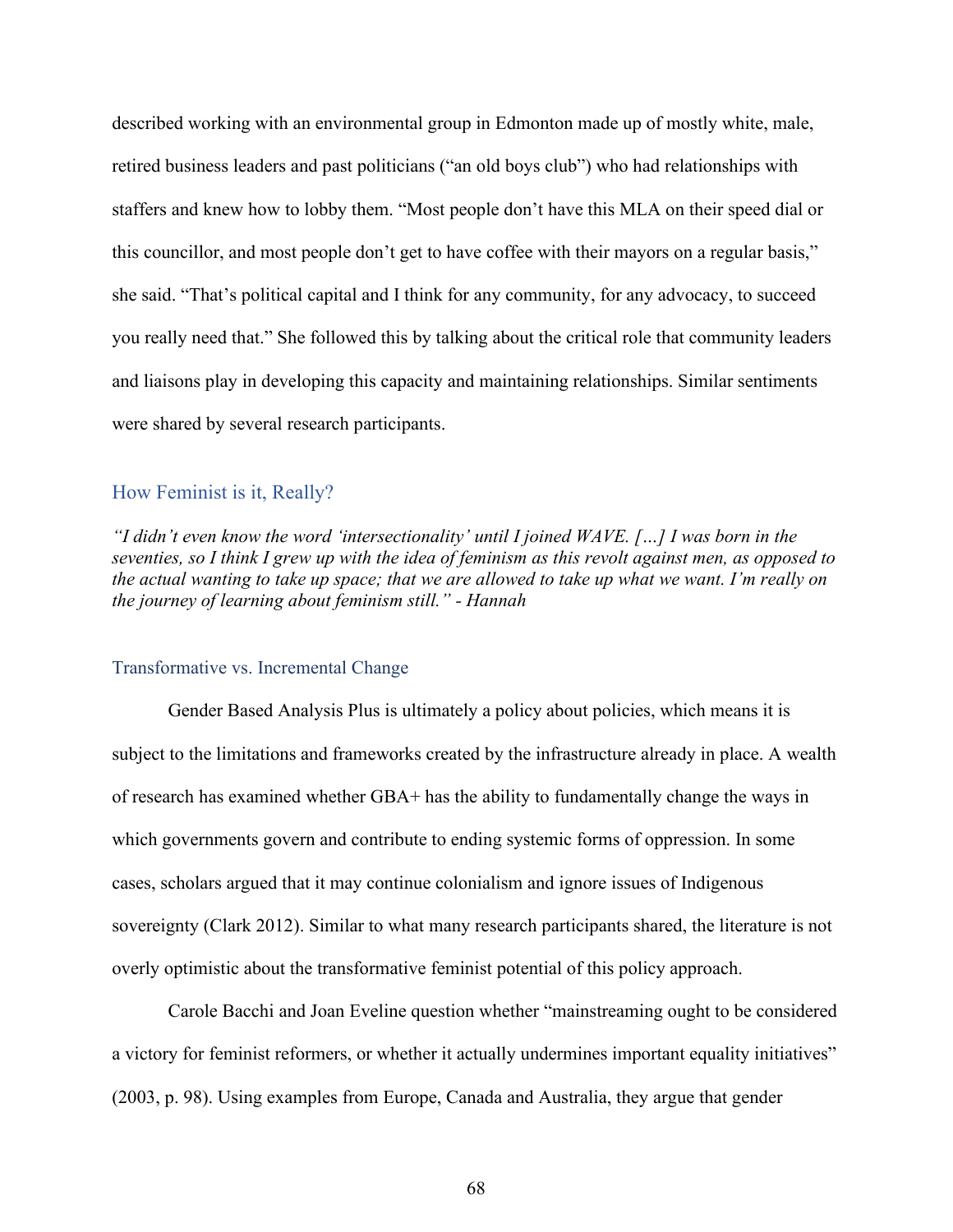mainstreaming poses no real threat to neoliberalism, and supports government management (small government) instead of service delivery (big government). Neoliberalism came up infrequently during the course of the interviews, but is well represented in research literature. Alignment with existing policy frameworks is a "double-edged sword;" on one hand the linkages legitimize feminist arguments while on the other, the "seeming attentiveness to gender differences may well be woven into political agendas and policies that are antithetical to women's interests" (Teghtsoonian 2004, p. 272). Teghtsoonian goes on to give an example from New Zealand, where gender analysis was identified as a way for private businesses to improve sales and increase productivity among staff with no specific mention of equal wages or increased benefits.

Andrea Cornwall and Althea-Maria Rivas refer to ambiguous support for 'gender empowerment' as "a Trojan Horse with which to imbue apparently innocuous interventions with radicalizing potential" (2015, p. 404). Some examples of this phenomenon can be found in the list of benefits outlined earlier (p. 56), including revising HR policies or new, inclusive census language. Gender empowerment is a popular cause to rally behind, but the definitions of empowerment can be manipulated in ways that limit its potential for justice (Cornwall and Rivas 2015). Empowerment or gender equality is too often separated from who is responsible for the disempowerment/inequality, or in other words, the beneficiaries of systems of oppression are made invisible. The framing of a particular issue can shift the kinds of solutions proffered, eg: offering leadership training to individual women as opposed to instituting quotas for public boards and committees. In their many interviews with feminist bureaucrats, Scala and Paterson (2018, p. 229) found that the "transformative or emancipatory potential of GM did not come up,"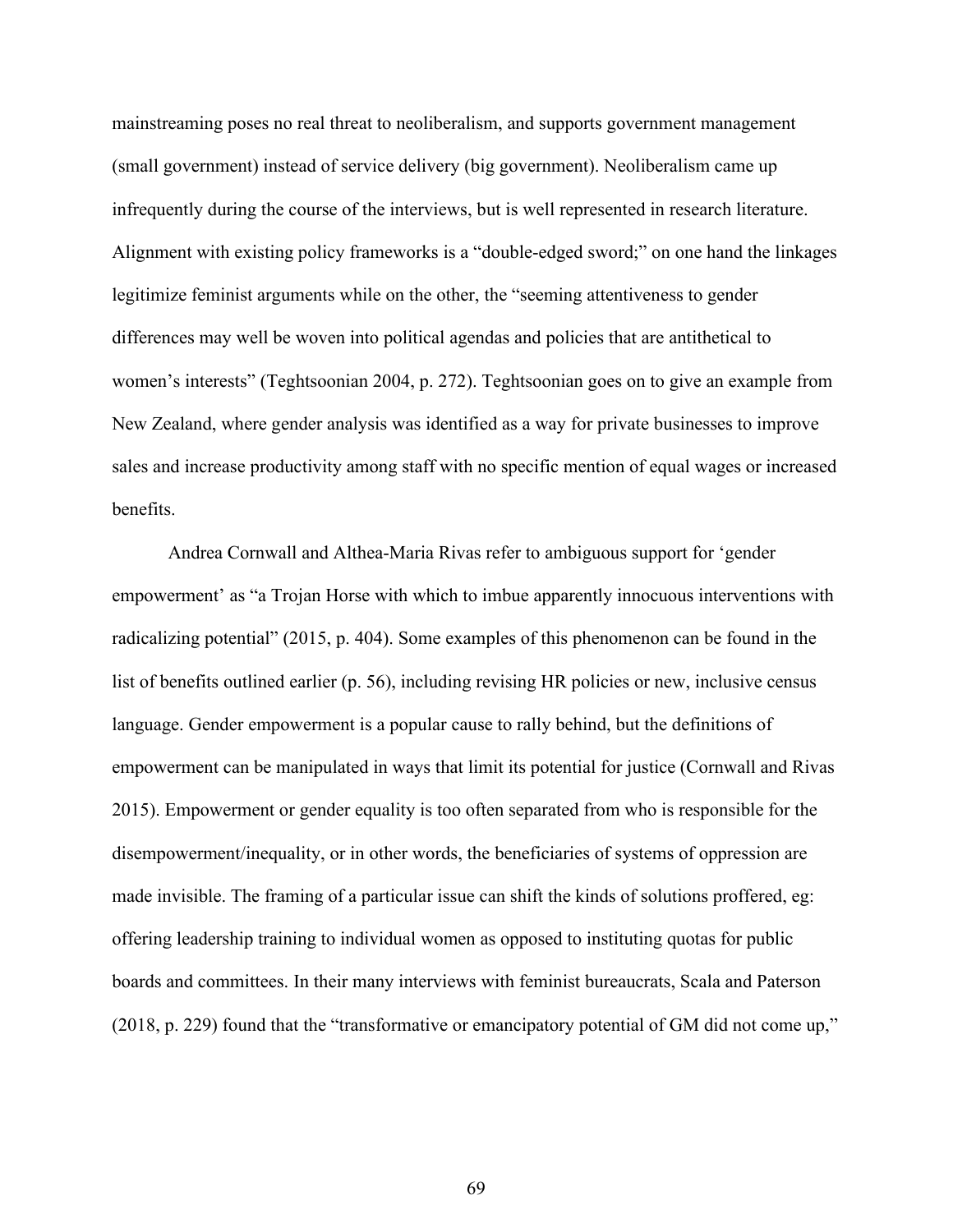instead gender mainstreaming "was represented as an effective technocratic tool for achieving program outcomes."

## Intersectionality Informing Policy

 Rodriguez et al (2016) aptly captured the collection of definitions of intersectionality in the opening of their paper on "The Theory and Praxis of Intersectionality in Work and Organizations" by stating: "Intersectionality is understood as a metaphor (Acker 2011; Cuadraz and Uttal 1999), a concept (Knapp 2005; Styhre and Ericksson-Zetterquist 2008), a research paradigm (Dhamoon 2011; Hancock 2007), an ideograph (Alexander-Floyd 2012), a broad-based knowledge project (Collins 2015) and an analytical sensibility (Crenshaw 2015)." The diverse understandings of intersectionality have complicated its use by policy makers and advocates alike, but have not seemingly reduced its importance to building equity. With so many ways to interpret the term, knowing how to 'be intersectional' or 'use an intersectional approach' is understandably challenging. Even Patricia Hill Collins (2015), arguably a leading thinker in this field, has developed course syllabi around the exercise of exploring these various definitions. When asking research participants about their thoughts on the integration of intersectionality within municipal policy development, or intersectionality within their own organizations, responses generally reflected a familiarity with the concept and some confusion around how to operationalize it.

"I think we've had this idea in the past that policy analysis and development could somehow be really neutral," said Cora. "But then that neutral lens was always kind of like the white, heterosexual dominant lens." This sentiment echoes existing research that argues a history of privileging "value neutral" and "depoliticized" approaches to policy analysis stifles the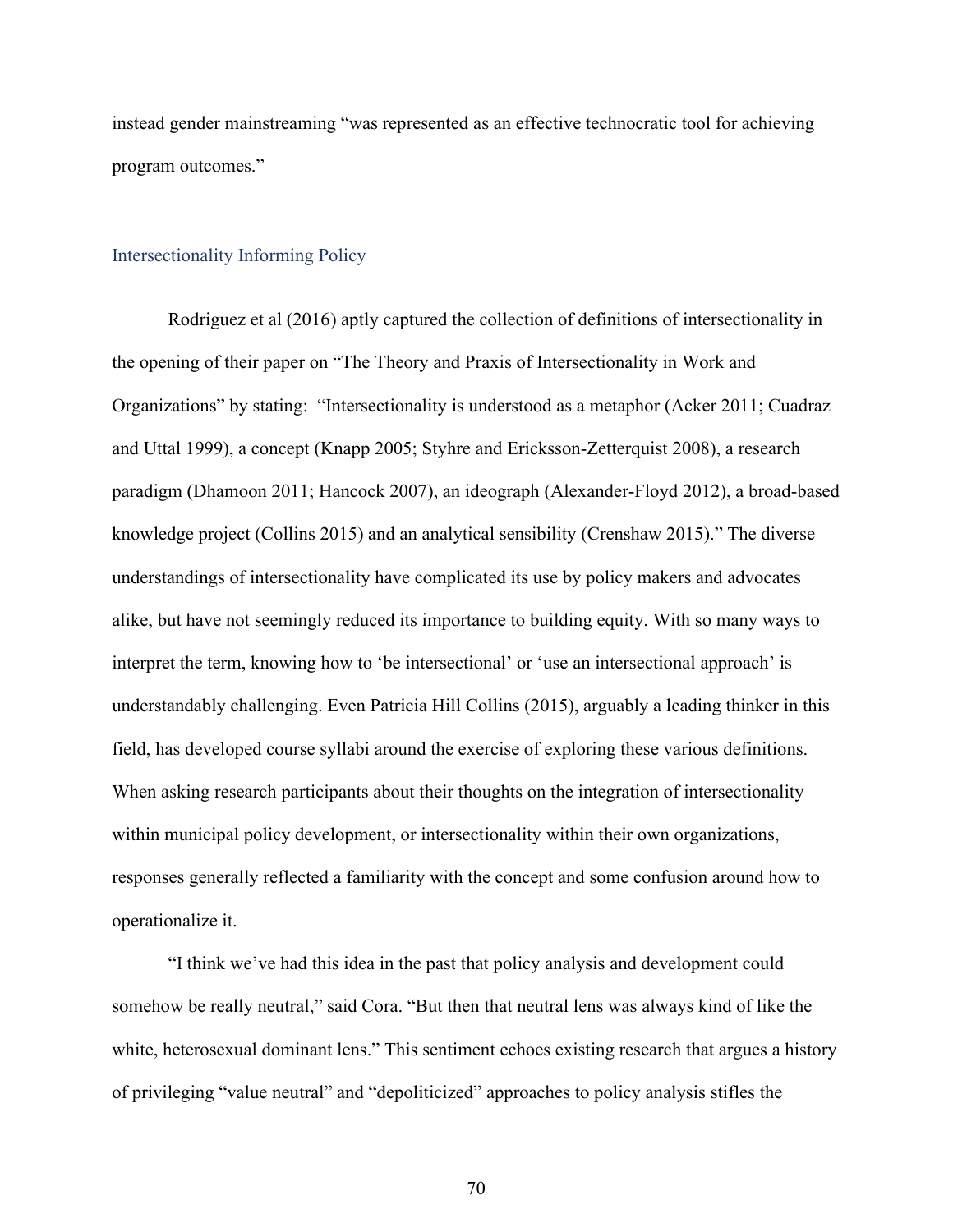feminist roots of GBA+ (Teghtsoonian 2004, p. 281). With time, pressure to accomplish a more radical feminist set of outcomes has shifted to a model that better suits the status quo. What gets categorized as default or neutral is in fact white, heteronormative, and colonial. Several community advocates spoke about how the confluence of racism, sexism, poverty, transphobia and ableism informed their work, but these lenses were not attributed specifically to Gender Based Analysis Plus approaches.

Zoe, who organizes on the issue of food sovereignty, said acknowledging the complexity of these issues guides many of the conversations within her organization. "It ties into poverty, it ties into racism, it ties into gender issues," said Zoe. "One of the most impacted groups of food insecurity are single mothers, and really the only way to combat food insecurity is through increased income." In this example, considering one social issue with an intersectional perspective has led to a policy solution that is more transformative in nature. Zoe's organization's day-to-day activities include traditional food delivery and hamper programs, while their policy stances and advocacy work support a universal basic income.<sup>[17](#page-70-0)</sup> That said, ongoing research cautions against the co-optation of intersectionality in GBA+ circles (Hunting and Hankivsky 2020). Gender-Based Analysis+ continues to centre gender and frames intersectionality as a "logical addition" which researchers Hunting and Hankivsky (2020) ague is "inherently contradictory." Instead, they call for the integration of intersectionality into gender mainstreaming to cease and future equity work to use a "broader framework of intersectionality in an accurate and meaningful way" (Hunting and Hankivsky 2020).

<span id="page-70-0"></span><sup>&</sup>lt;sup>17</sup> Zoe made an interesting link between the Canadian Emergency Relief Benefits COVID response and a significant drop in the need for food hampers, saying CERB was "the closest that we've ever come to a universal basic income." She went on to say they see an increase in the demand for hampers any time a social assistance program changes eligibility requirements or restricts qualifications.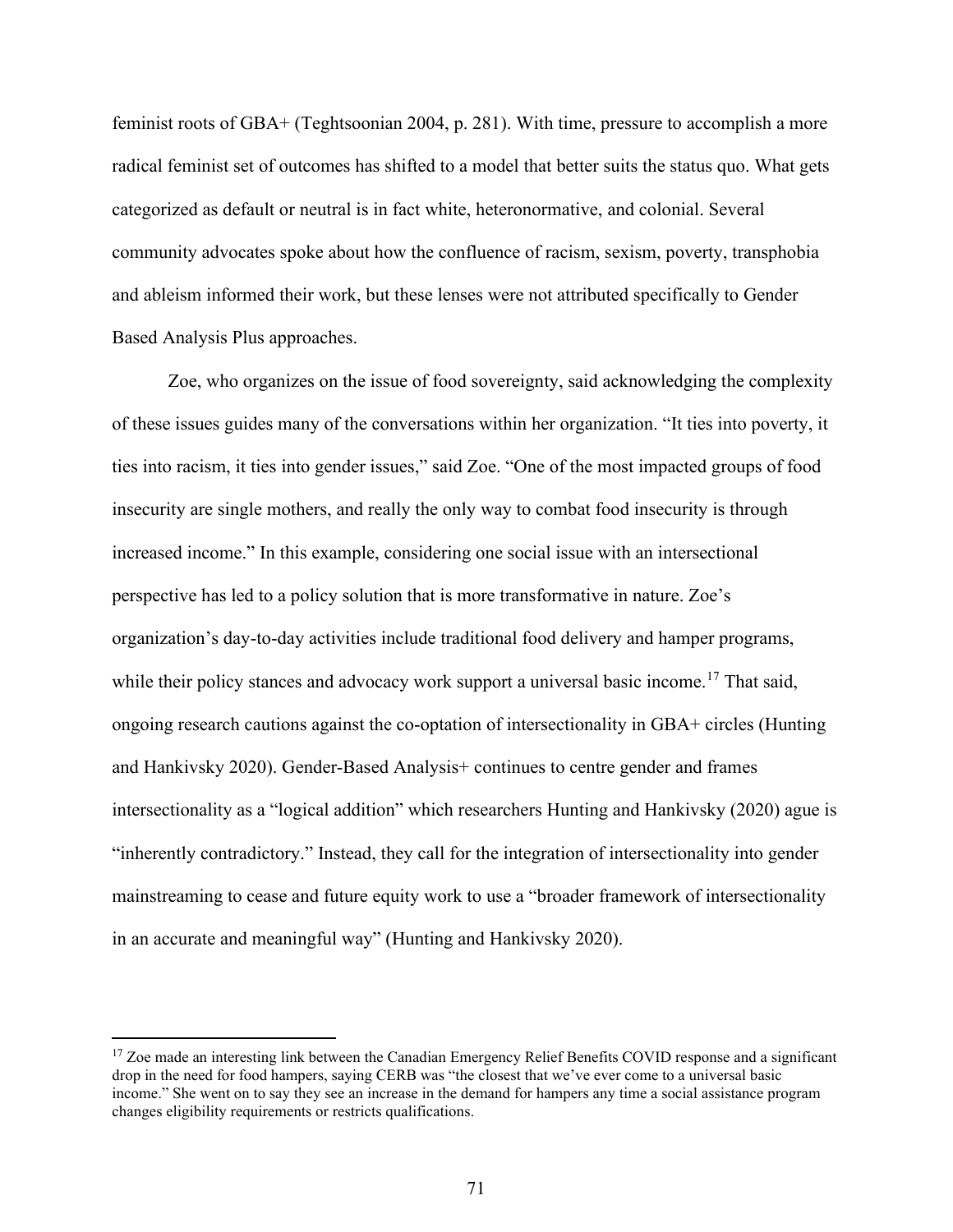Other advocates generally favoured an intersectional approach instead of a women's-only or gender-centric approach. According to the literature, a focus on gender has a tendency to reduce the gender spectrum into a binary and replicate issues of gender essentialism, or "the implicit belief that there is some kind of pre-existing essence that constitutes 'women' and 'men' as separate and different" (Cornwall and Rivas 2015, p. 401). There is no universal women's experience; and the categories of 'male' and 'female' are not exhaustive, inherently oppositional or exclusionary (Cornwall and Rivas 2015, p. 403).

Maya called for the city to look at race, income, class divisions and other factors. "I think that needs to be taken into account besides just, I don't want to say 'gender equity' cause I actually think that term is really powerful in itself, but we're only interpreting it at a very surface level," said Maya. "I wish they'd actually take it more seriously and look at what the equity side of that really means."

 Hankivsky and Mussell (2018, p. 312) write that the materializing of intersectionality within GBA+ could improve "understandings of how power, privilege, and inequities can be applied in policy practices," however it is only the beginning of a long process and subject to several significant flaws described above. Dhamoon (2005 p. 239) takes this one step further by bringing it back to the community, arguing that because different systems of oppression are so enmeshed, it is not possible to radically effect change in one without tackling them all. This has "political implications" meaning it highlights "the need for alliances *between* different kinds of activist spaces and movements and changes *within* activist circles that displace the primacy and presumed stability of one or two or three kinds of oppression" (Dhamoon 2005, p. 239 italics in original). Dhamoon (2005 p. 240) writes that the best way to operationalize intersectionality in order to maintain its radical capacity is to "foreground it as a political critique" and a way to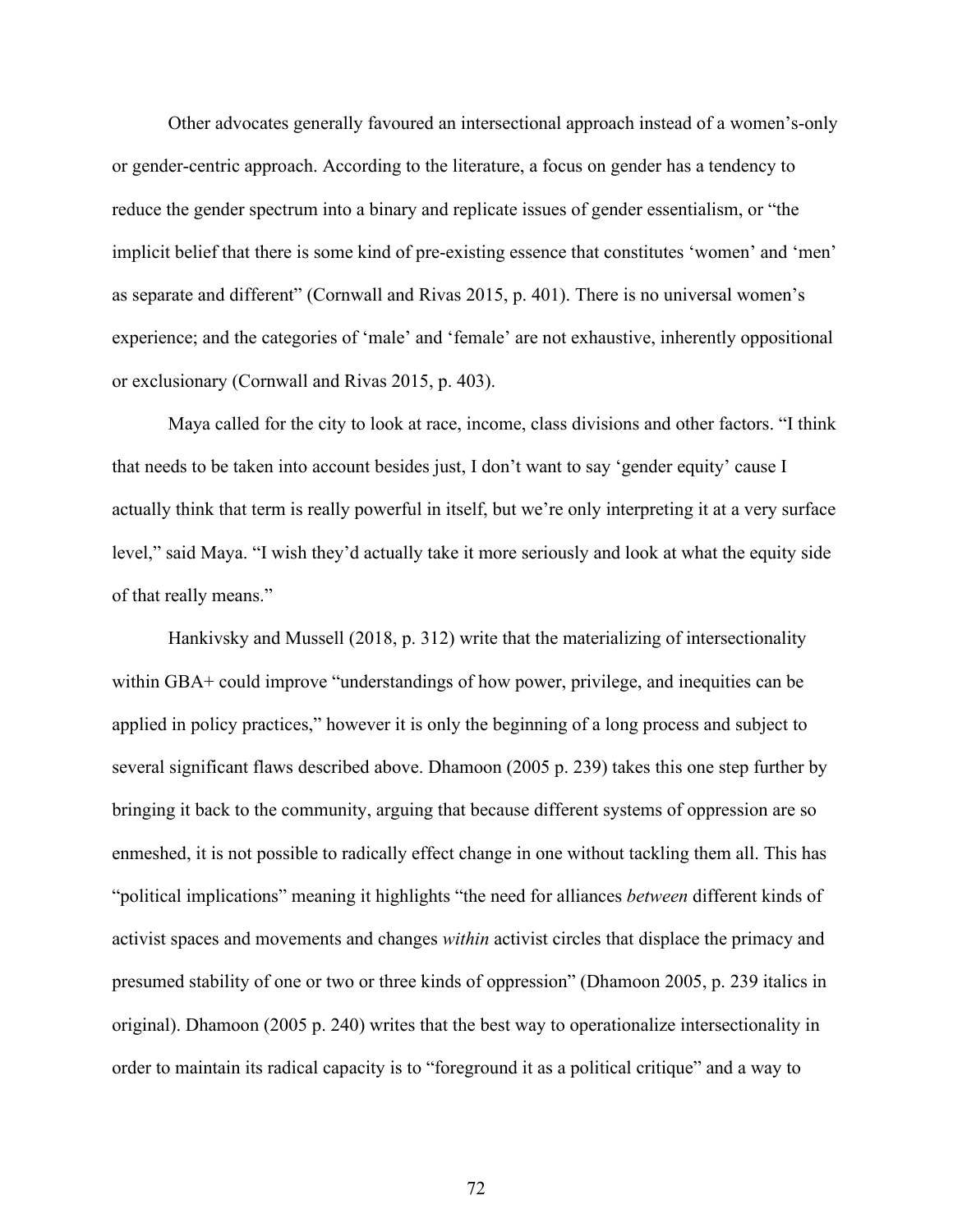confront power. In a city where no gender mainstreaming policy already exists, perhaps starting from a focus on equity with an intersectional lens would better achieve the desired outcomes.

#### GBA+ and Intersectionality within Organizations

 Questions around intersectionality or Gender Based Analysis Plus within their own organizations were often met with a description of increased diversity in organizations and women in leadership roles. Conversations often referenced representation or plans to launch advisory committees as the most common way of combatting issues of racism and sexism which participants shared via stories of sexist board members, skewed work loads, low wages and tokenization. For many, representation was the preferred way to integrate a specific perspective, not policy. "In the community, people don't use those kinds of lenses in the same way policy makers do," said Crystal. "There's no template for them to fill out or anything like that. I think it's about practicality and, and just people's lived reality."

Tom organizes on social issues using a collective model that includes a focus on consensus building and leadership development. The collective has been successful in mobilizing people on a number of social issues, and likely played a significant role in minimizing municipal budget cuts in the fall of 2020. Like other research participants, their work does not explicitly employ GBA+ but rather relies on diverse populations engaging in day-to-day organizing and bringing forth their own experiences. With the exception of the working group on Truth and Reconciliation which is largely made up of Indigenous leaders, membership is tied to the financial commitment of collaborative organizations and not aspects of identity. Tom gave the example of a member who is the mother of a child with mental health issues, and consistently brings forth those experiences in meetings. Her perspective is informed by her personal experiences, and her presence implies both buy-in with the cause and willingness to contribute.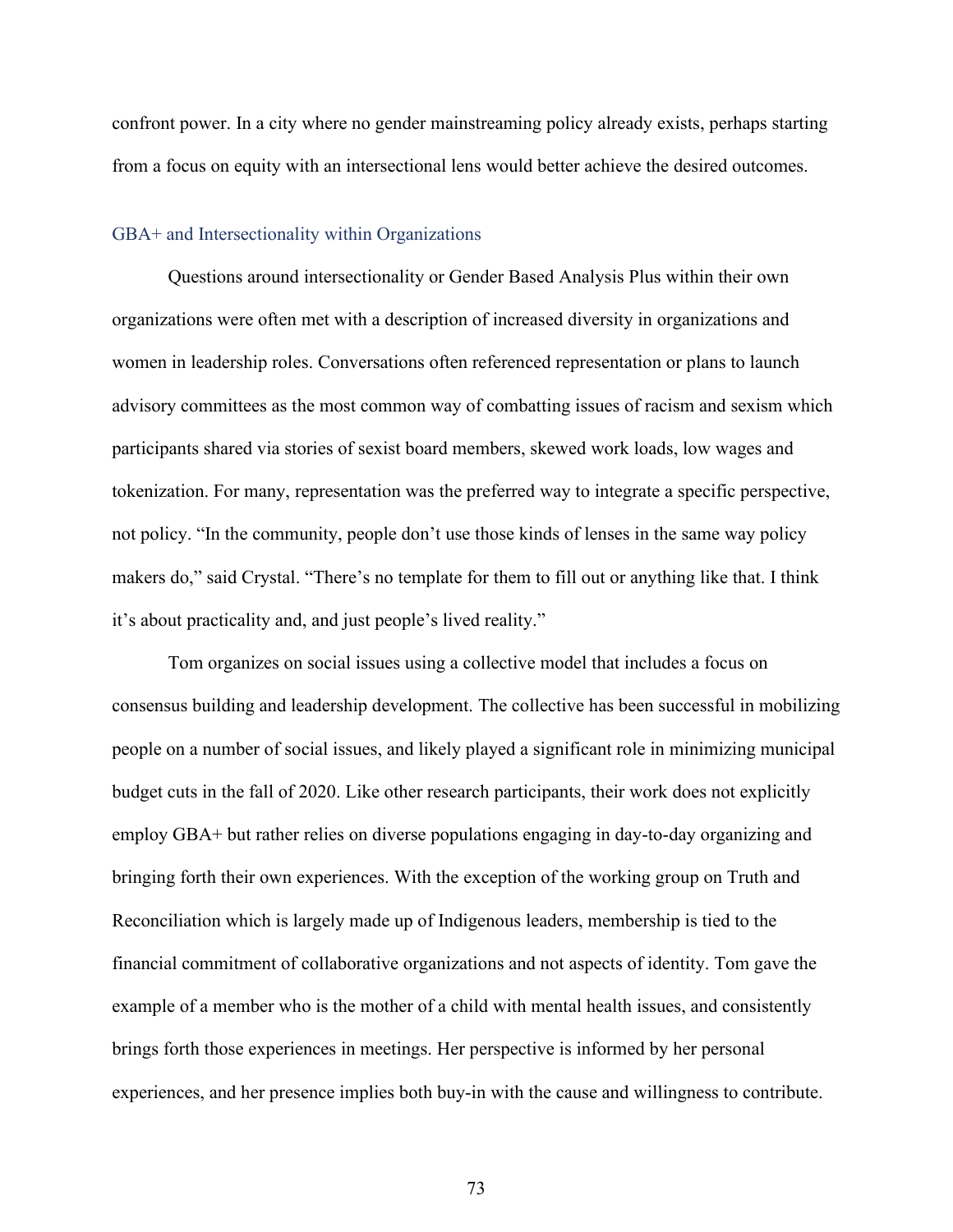The collective has a history of organizing 'listening campaigns' which address financial barriers to formal membership to an extent.

"How are we building our city and income and economics around those who count in our public dialogue and then excluding, minimizing, not valuing all these different people who don't count?" asked Tom.[18](#page-73-0) Cornwall and Rivas (2015 p. 409) used the word "inclusion" to refer to this model in an eerily similar way: an inclusive approach "would invite hard questions to be asked about who is at the table, who decides, who acts, who strategizes and who benefits. And it would bring into the equation other questions, other oppressions and differences – of class, race, ethnicity, age, disability and sexuality. As such, it would present a means of going beyond the 'add women and stir' approach, with all its pitfalls and tokenisms."

 Yasmin, who works with an anti-racism organization, organized events (pre-COVID) to build relationships and open lines of communication between racialized community members, new immigrants and local services. The racialized communities she works with saw more potential and need in working to address racism within other agencies and services than city policy as a whole. "There's a disconnect between the whole domestic violence service providing agencies and again, the community members or the racialized community members, and then also the law enforcement agencies, like the police," said Yasmin, who also said that many intimate partner violence services are lacking racialized, queer, and transgender lenses. Furthermore, she notes that the "lack of representation of racialized communities, either as staff, volunteers or even at the policy making" tables, is a significant factor in the ongoing challenges to reduce violence.

<span id="page-73-0"></span><sup>&</sup>lt;sup>18</sup> During the interview, Tom added that there does exist a gender divide in "who actually does the work and who sits in positions of leadership," saying that in many meetings men would set the agenda and goals, while women did the administrative work and project execution.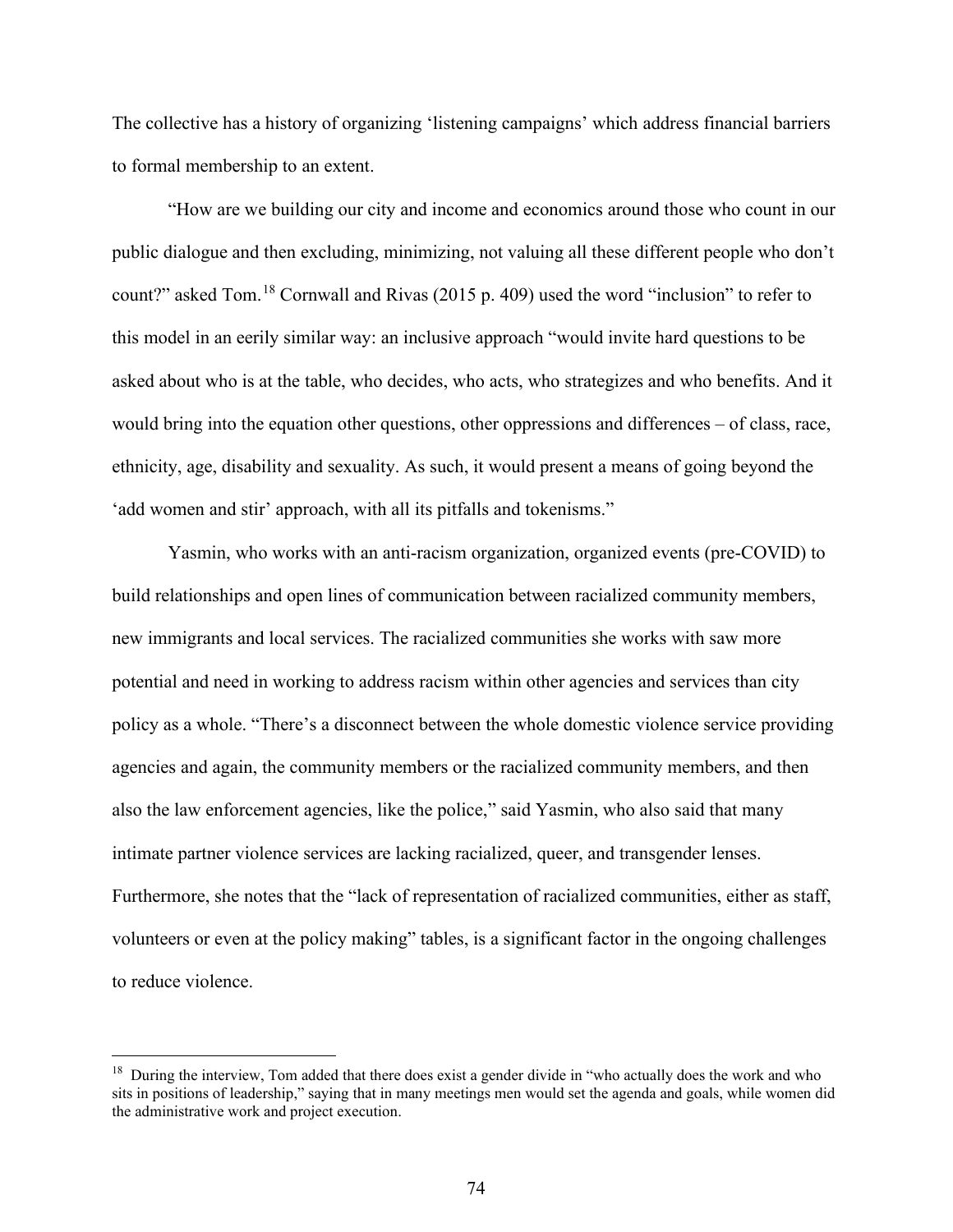Evie was blunt in her response, saying she does not focus on gender but "issues that span gender." Zoe said gender was one component among many kinds of lived experience. Intersectionality was "huge," however Zoe and her colleagues were still struggling to ensure that no perspectives were left out. Maya reflected this in her answer, saying that "not all of us were well-versed to intersectionality" and it is a difficult concept to understand without formal study or training. Jessica, a member of WAVE, brought the training she received there into her work on a non-profit board. She characterized GBA+ at the organization as not deliberate, but intrinsic to their work with young mothers. "With the WAVE work though, we were deliberate about applying it," said Jessica.

Tom warned against getting bogged down in the definitions of concepts which has the potential to paralyze building power toward justice. Ultimately, the goal of an intersectional lens on policy development or policy analysis is to eliminate inequity which requires some kind of enactment or practice (Rodriguez et al. 2016 p. 207). It is a messy process that challenges social norms and will cause discomfort, a long-standing feature of feminist activism.

In conclusion, Gender Based Analysis + can be employed by municipal governments in a variety of ways with some success, and yet is unlikely to challenge the fundamental structures that shape policy development. Community advocates see GBA+ as one tool within their tool kits when calling for policy changes while also recognizing that city administrators are pulled in many directions and have limited resources. Building strong communities and engaging citizens in political processes are crucial to challenging structural oppression. Community advocates were keen on implementing an intersectional approach to both their advocacy work and within their own organizations, despite some confusion on how exactly to do that. As so many conversations referenced limited capacity, it seemed prudent to explore whether existing

75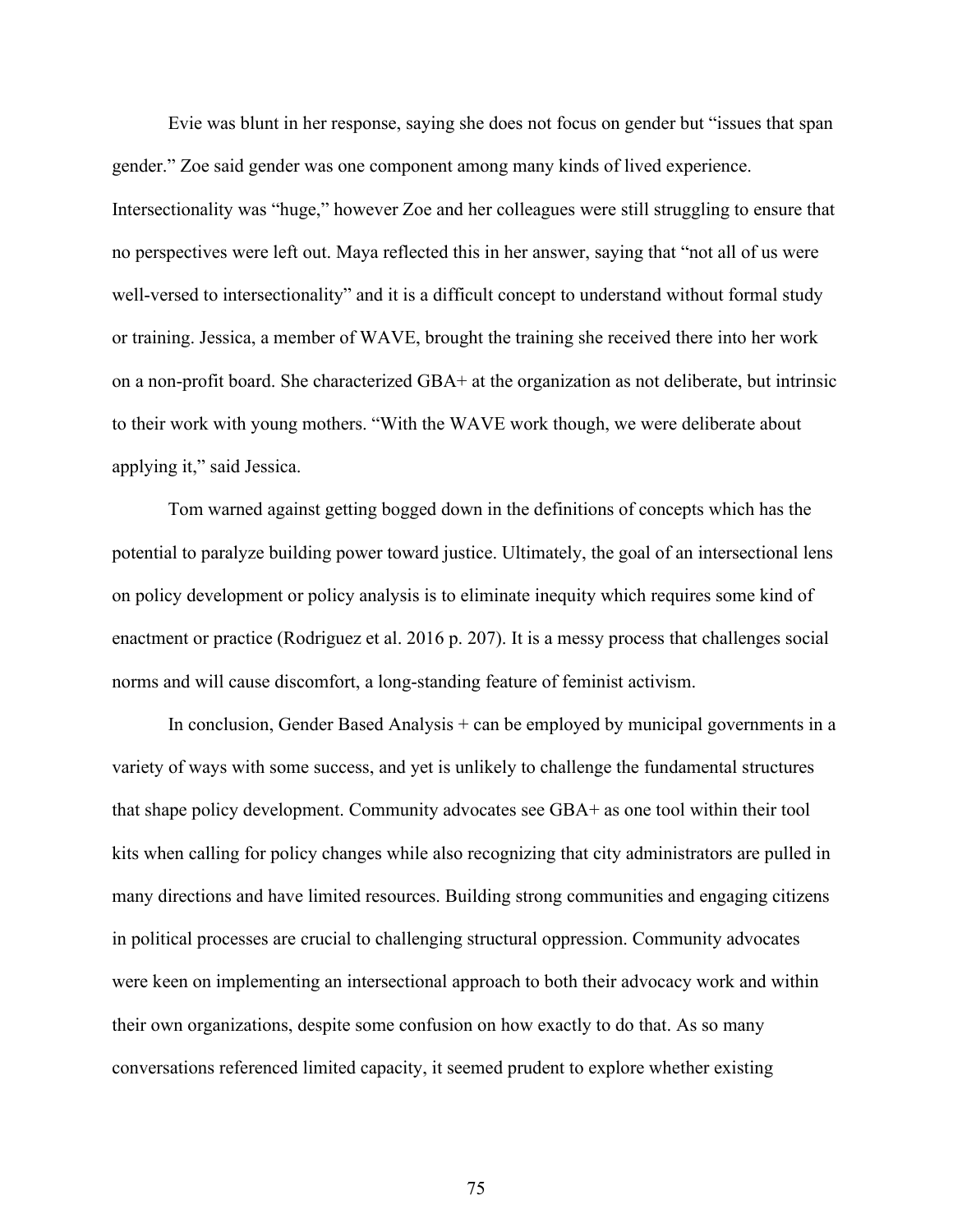financial resources improved or impeded it. The following chapter will take a step back from the current activities of research participants and look at the role that funding sources play in these activities and in shaping the political climate of Alberta more broadly.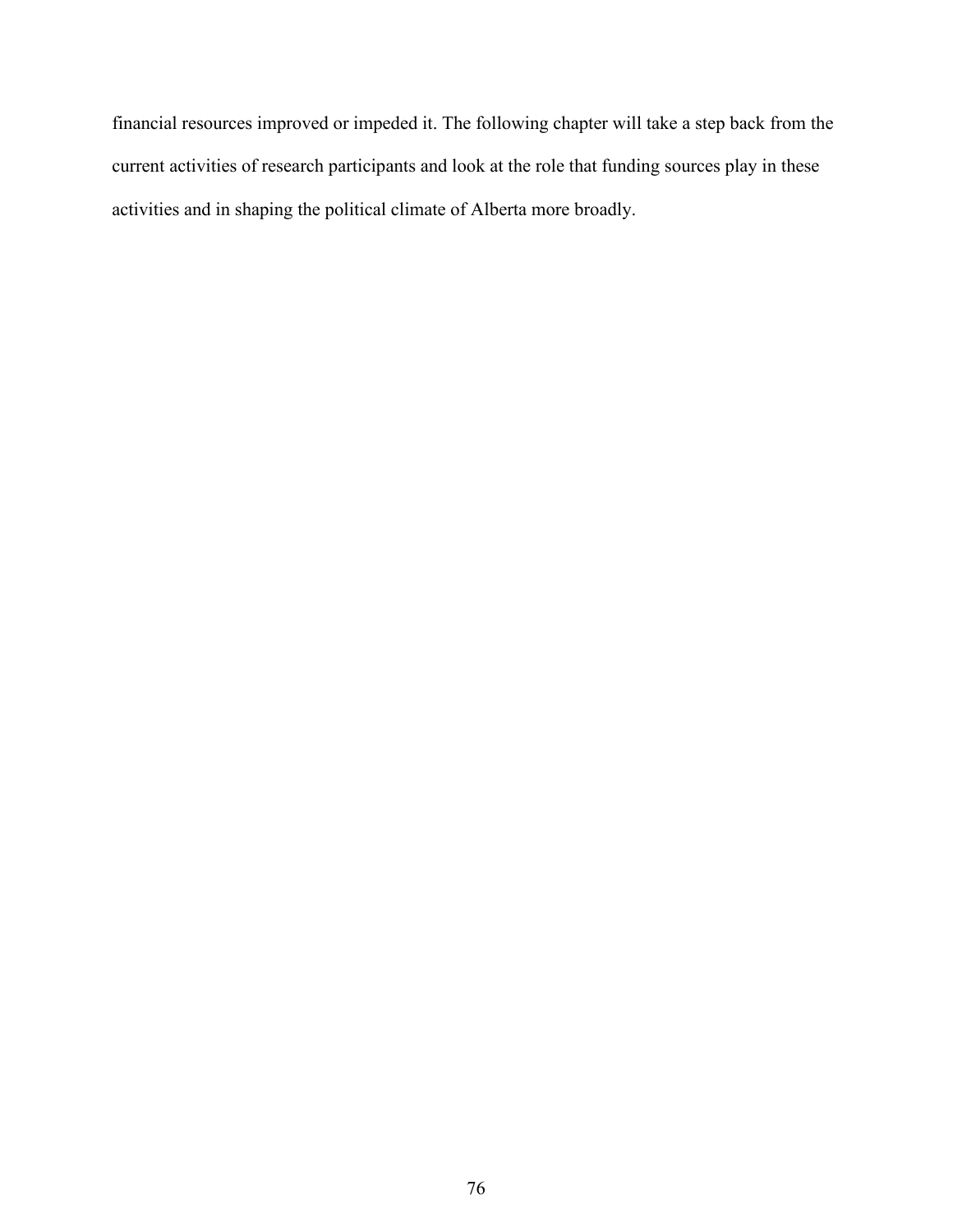# 5. Funding: Biting the Hand

Funding plays a significant role in defining both the capacity and the scope of work of organizations, be they non-profits, charities, or other kinds of associations. In the context of Alberta, the linkages between the resource extraction industries and various key sources of funding (government, corporate or individual) run deep. As a major source of revenue for provincial coffers, a large portion of the municipal property tax base, and a major employer of individuals across the province, oil and gas companies have an undue amount of influence. It is often indirect and so ingrained in everyday thinking, that the depth or severity of influence goes unrecognized. When interviewing community advocates about their work, the connection between gender, equity and funding was clear, however the link between gender, equity and extractivism was less obvious. There also seems to be a gap in existing research: much has been written about funding and advocacy work, or the limited outcomes of Gender Based Analysis Plus on policy, but not much that measures the impacts of private financing on groups advocating for radical changes in policy. Mapping out the entire breadth of funding arrangements between the public sector, private sector and local non-profits is not feasible in the scope of this research project. Instead, I plan to focus on two examples of major sources of funding in each city to illustrate the connections, limitations and advantages. This chapter will examine local advocates' opinions of the relationship between community-level advocacy and Family and Community Support Services grants (government funding), and United Way funding (itself a combination of corporate donors, individual donors and some government grants). Both these sources existing in both Calgary and Edmonton. This chapter will also explore the ongoing influence of colonialism, anti-black racism, and heteropatriarchy in the underlying infrastructure of charity and non-profit funding.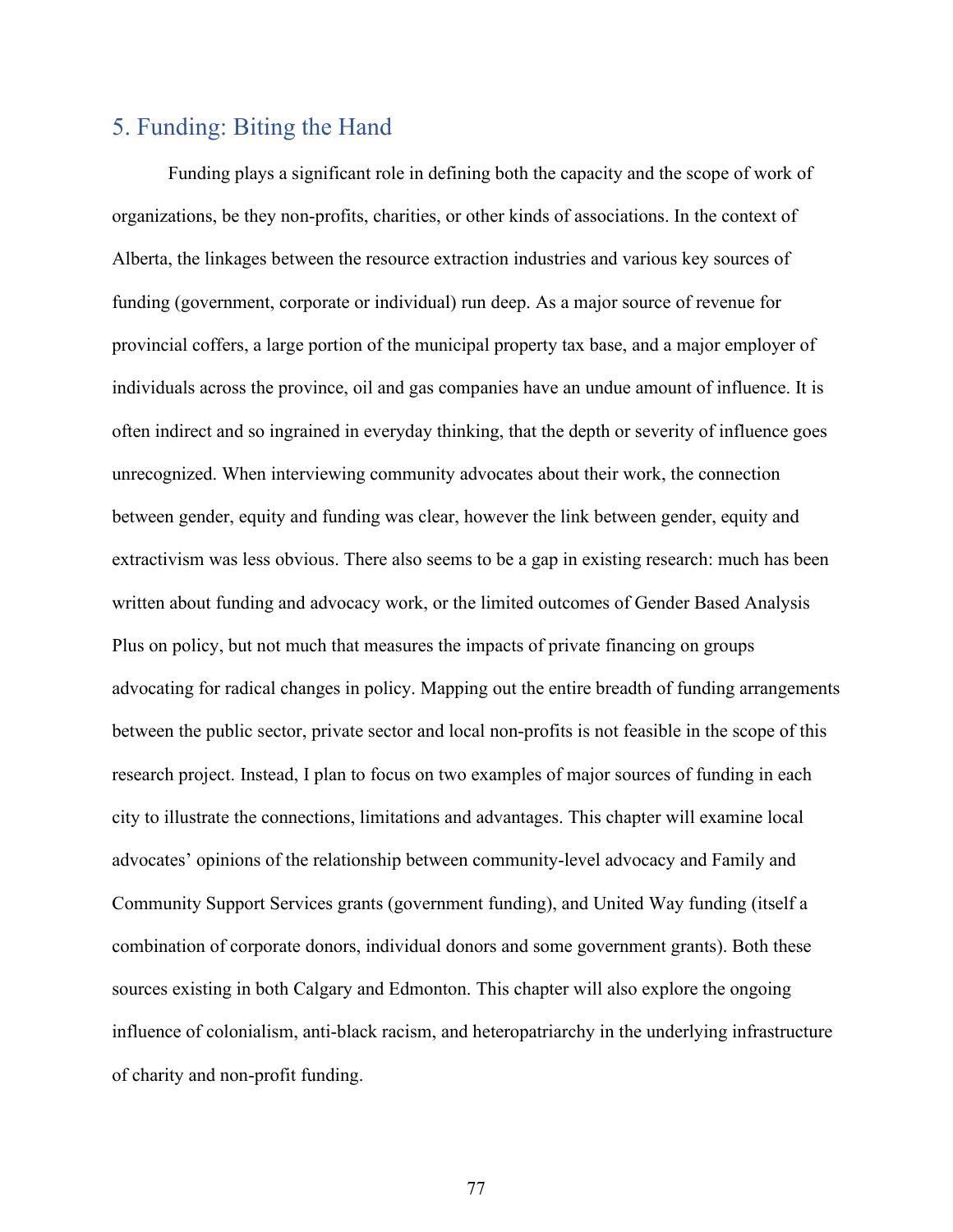## Funding and Advocacy Chills

### Colonial Roots

Non-profits and voluntary organizations in Canada are well-placed to engage with community members and support their involvement in policy arenas, however a relatively small number of these groups take up any form of government relations or policy advocacy. There is a wealth of literature exploring the relationship between advocacy and funding that recognizes the limitations that certain sources of funding place on advocates (Hasenfeld and Garrow 2012; Mosley 2012; Harder 2003) and occasionally questioning whether the extent of self-censorship is exaggerated (Lu 2018). Research participants had a wide range of impressions regarding the influence of funding from different sources. Many believed that government funding and corporate funding alike placed pressures on the kinds of topics and activities they took on and increased the number of hours they spend tracking political activities (Kirby 2014). Others pointed out that both the granting institutions and the policies that shape the structures of many non-profits and charities in Canada have colonial roots, and vestiges of this colonialism lives on despite growing recognition and efforts to decolonize.

Research participant Crystal talked about family foundations and private foundations, often "pretty white," wanting to help Indigenous and racialized communities. She pointed out that "for generations, often that money comes from reaping of the benefits of colonialism, displacement of Indigenous people and slavery" which creates conflict for racial justice organizations. In accepting funds from foundations with colonial histories, are they excusing historic oppressions? On the other hand, do institutions that continue to benefit from resource extraction or related investments have an obligation to examine their granting priorities and how they may be continuing to exacerbate the issues they claim to support? In the previous chapter,

78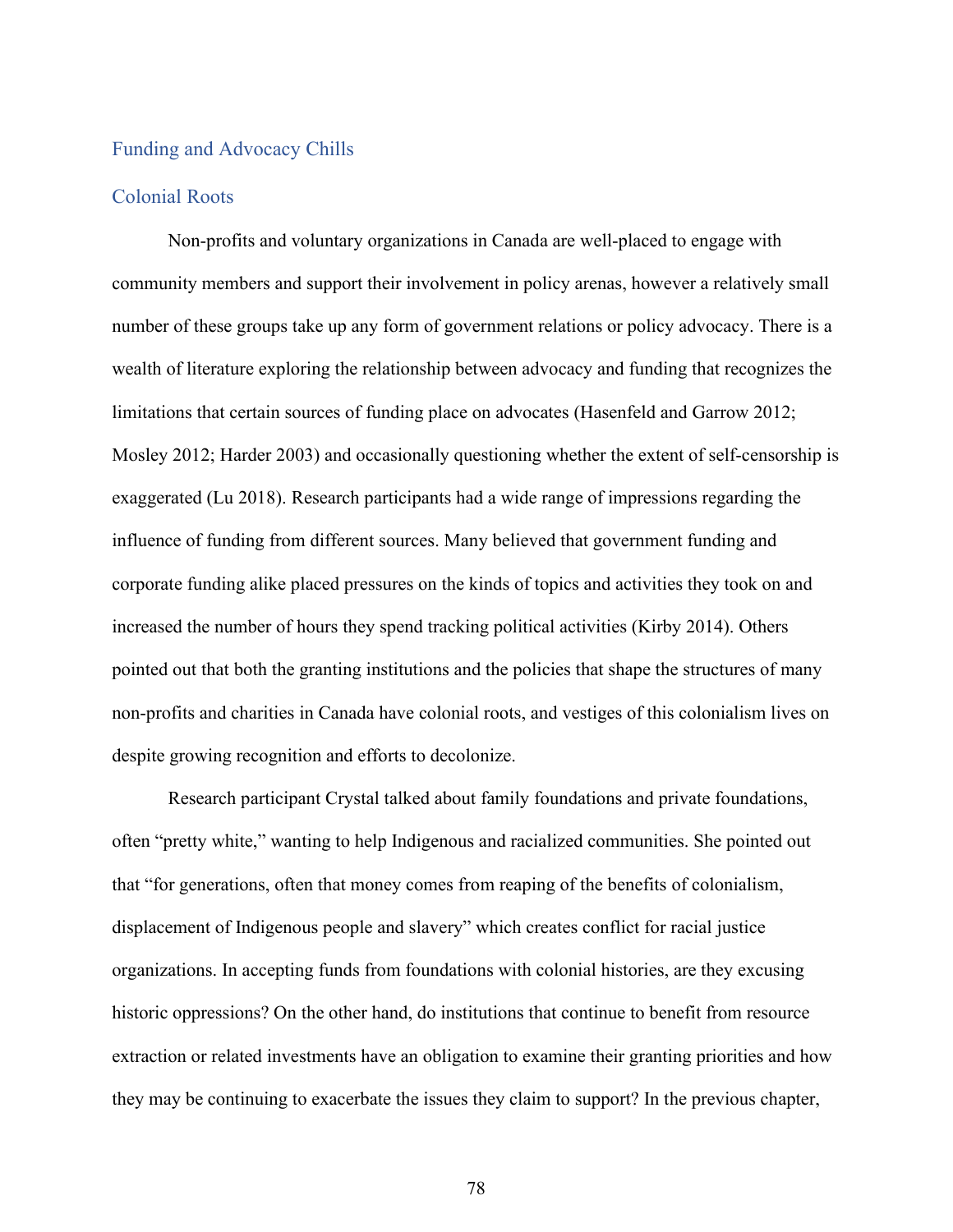the Hunter Family Foundation was listed as one of the community partners leading and funding a small portion of Calgary's Mental Health and Addictions Strategy. Their website stipulates that they will not fund "anti-fossil fuel advocates" and "climate change issues." There are strong links between the dispossession of Indigenous peoples from their lands for extractive developments, intergenerational trauma, and the ongoing mental health and addictions crisis in Alberta. In contrast, the Foundation will fund "advocacy of capitalism, free market economies, and entrepreneurial thinking." Researcher and scholar Damien Lee also questions the nature of these power structures by asking how some non-governmental organizations perpetuate colonialism by legitimizing state control of Indigenous lands (2011). These questions will be explored further, later in this chapter.

## Regulations

Non-profits and registered charities all have unique sets of regulations and policies that require certain structures, bylaws and public reporting. This bureaucratization requires a certain kind of experience or skill set to manage. Jumping through these extra hoops can open up additional avenues for resources, but also introduce a host of new regulatory requirements and limitations to partisan activities.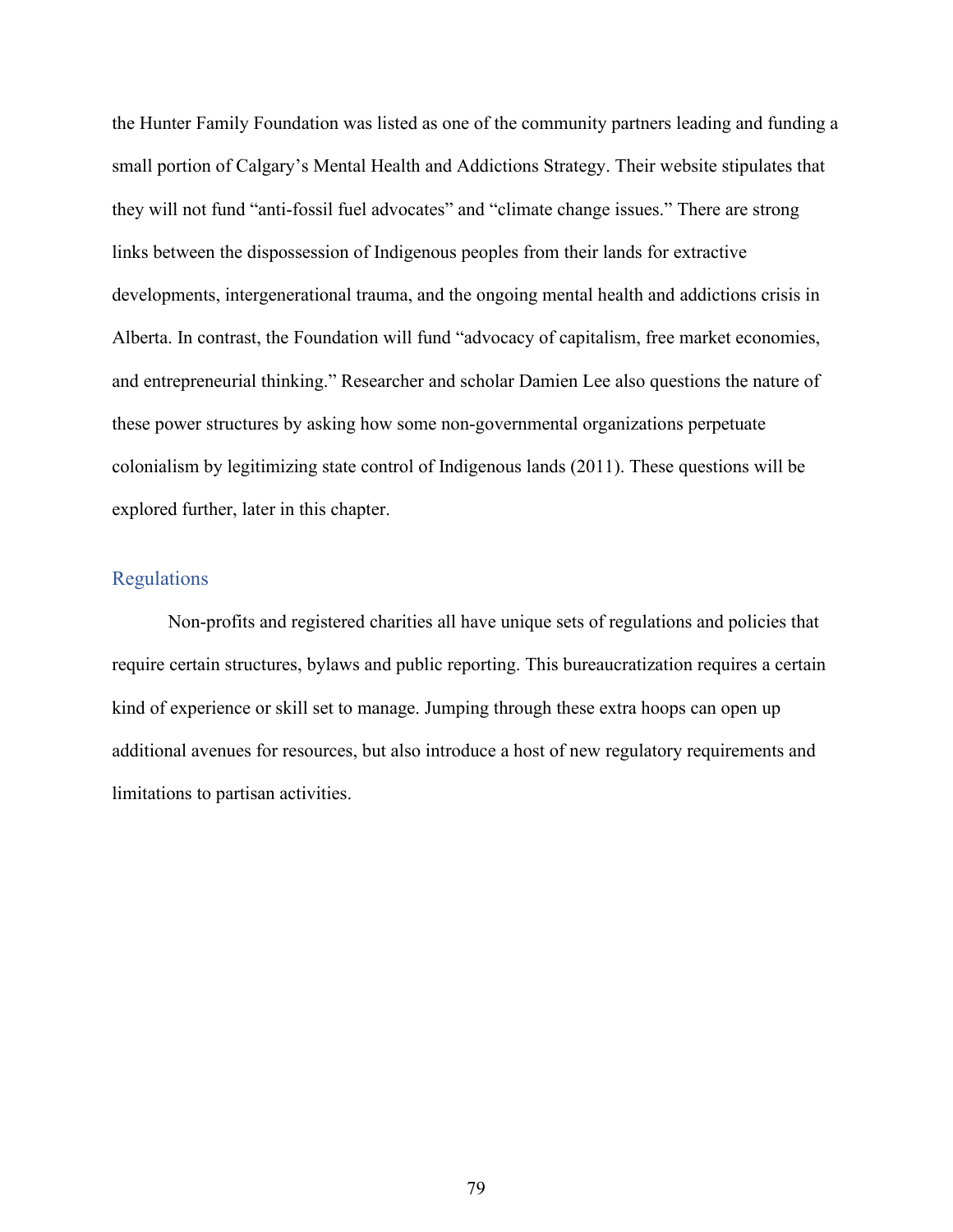**Table: Partial regulations of registered non-profits, charities, grassroots and for-profit organizations.** 

|                                                                               | <b>Non-Profit</b>                                                                                               | <b>Charity</b>                                                                                                                                        | <b>Informal</b><br><b>Grassroots</b> | <b>For-Profit</b><br>Company |
|-------------------------------------------------------------------------------|-----------------------------------------------------------------------------------------------------------------|-------------------------------------------------------------------------------------------------------------------------------------------------------|--------------------------------------|------------------------------|
| <b>Board of Directors,</b><br>membership,<br>bylaws                           | Yes                                                                                                             | Yes                                                                                                                                                   | Optional                             | Not required                 |
| <b>Public Reporting</b>                                                       | Annual General<br>Meetings and<br>Annual Reports,<br>including audited<br>Financial<br>Statements in<br>Alberta | Annual General<br>Meetings and<br>Annual Reports,<br>including audited<br><b>Financial Statements</b>                                                 | Optional                             | Not required                 |
| <b>Tax Receipts for</b><br><b>Donations</b>                                   | $\rm No$                                                                                                        | Yes                                                                                                                                                   | $\rm No$                             | $\rm No$                     |
| <b>Political activity:</b><br>calls to action and<br>advocacy                 | No limitations*                                                                                                 | No limitations.<br>Regulations prior to<br>2018 limited certain<br>kinds of political<br>activity to 10% of<br>budget. Must be<br>related to mandate. | No limitations                       | No limitations               |
| <b>Partisan activity:</b><br>supporting a<br>particular party or<br>candidate | No limitations                                                                                                  | Prohibited                                                                                                                                            | No limitations                       | No limitations               |

\*Non-profits that serve union or professional interests, or non-profits that represent a majority of profit-seeking groups are also subjected to the Alberta Lobbyists Act.

Grassroots organizations have the fewest official regulations and therefore the most flexibility when it comes to radical advocacy work, but are ineligible for most public or private grants. These groups are not explicitly ruled out, however the majority of large grants are only available to registered charities or non-profits. Meta-analysis compiling dozens of studies on the impacts of government funding on advocacy work has found slight positive associations between government funding and levels of advocacy work (Lu 2018). This could be interpreted to mean that an increase in resources opens more doors than fear of losing those resources closes. This was not always the impression of local advocates. "I know some organizations did feel like they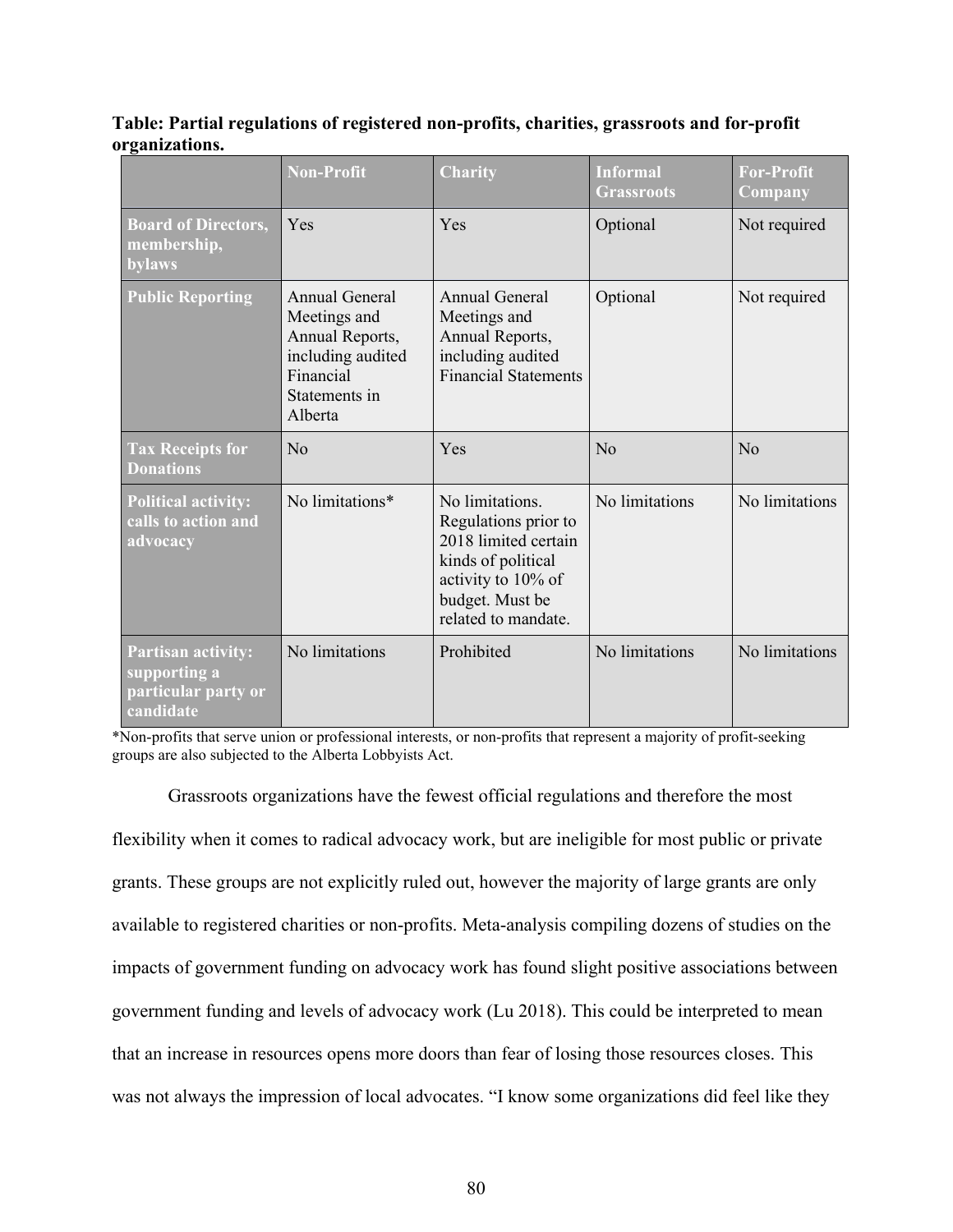couldn't ask for certain things because of how they were funded," said Alanna. "If the government of Alberta is funding a childcare facility or a group of childcare facilities, it might get tricky to start to push back on them about certain things, you know?" This fear of reprisal is often referred to as an 'advocacy chill' among non-profits, charities and grassroots groups. In contrast, private companies also receive public subsidies and face no similar regulations on their campaigning on political issues (Kirby 2014).

A common theme throughout interviews with research participants was the kinds of work that traditional funders are willing or unwilling to support. Yasmin's work on anti-racism with a registered charity does not fit under a service provision model, meaning she does not provide 'clients' with a service like food or housing. Instead, her focus is on community development, leadership training and building a foundation for structural change. All activities which require time and resources. Research on marginalized voices in advocacy generally finds that their participation often involves storytelling to raise awareness among the general public or government representatives (DeSantis 2010). This brings us back to the discussion between speaking *for* versus speaking *with* marginalized communities from the previous chapter. Storytelling is just one aspect of leadership training, and a hyper-focus on personal stories may limit the ways in which community members are able to participant in public discourse. "The success of such [community-driven development] projects also depends on the sustainability of funding, which usually we struggle with," said Yasmin about building leadership capacity in racialized and newcomer communities. "They don't really understand, or they don't feel that this work is very important." She argued that more diverse representatives within city government and funding leadership, as well as more awareness of violence and racism could help. Research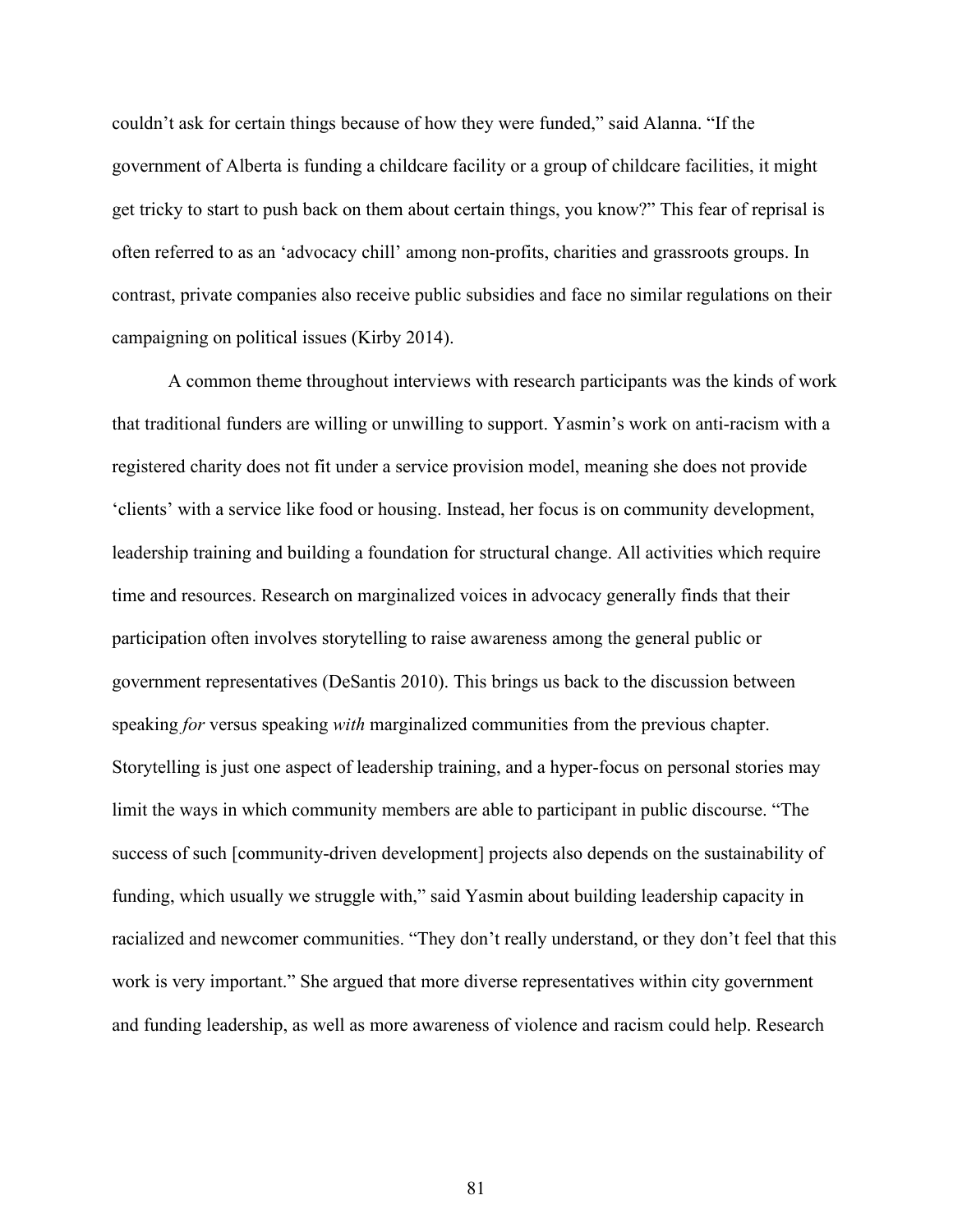participants acknowledged that funding for policy advocacy positions was extremely rare, and funding for engaging marginalized community members in advocacy even more so.

Zoe has been following developments in Calgary around anti-racism work in non-profits, and questioned why outcomes are not expressly linked to funding. "The grant system is broken because they're giving money based on a project idea, not on a project execution," she said. She described filling out grant applications that focused on serving a certain number of individuals, or a certain demographic (eg. racialized or low-income) which obliges organizations to ask community members invasive and qualifying questions before providing a service. "Am I going to ask people, 'Oh, sorry, are you Indigenous?' so that I can hit my demographic. That's insane. But the other piece is like, what does it mean to serve that person? Just because I serve them doesn't mean that I achieved the outcome that was desired." In essence, a single interaction can provide basic needs support, but is unlikely to create long-term change for either an individual or structural issue. Funding that attempts to address inequity specific to certain groups, like Indigenous or otherwise racialized peoples, can introduce a new set of barriers by continuing to rely on Westernized concepts of identity, screening and measured outputs. In the most extreme cases, funders act in ways that imply they do not trust the community organizers or people accessing services. "I just had someone tell me today that a grantor specifically asked them to take out volunteer supplies because they didn't want to fund volunteer supplies," said Zoe.<sup>[19](#page-81-0)</sup> Volunteers, often a gendered workforce in community service organizations, provide free labour. In this example, their contribution is not recognized or valued by those with resources.

<span id="page-81-0"></span> $19$  I neglected to ask Zoe for clarification. It is possible that volunteer supplies include training materials, snacks, or personal equipment like gloves. Hesitation to fund these kinds of supplies may stem from the existing myth that non-profits and charities spend too much on 'overhead' which is incorrectly understood to be separate from program delivery.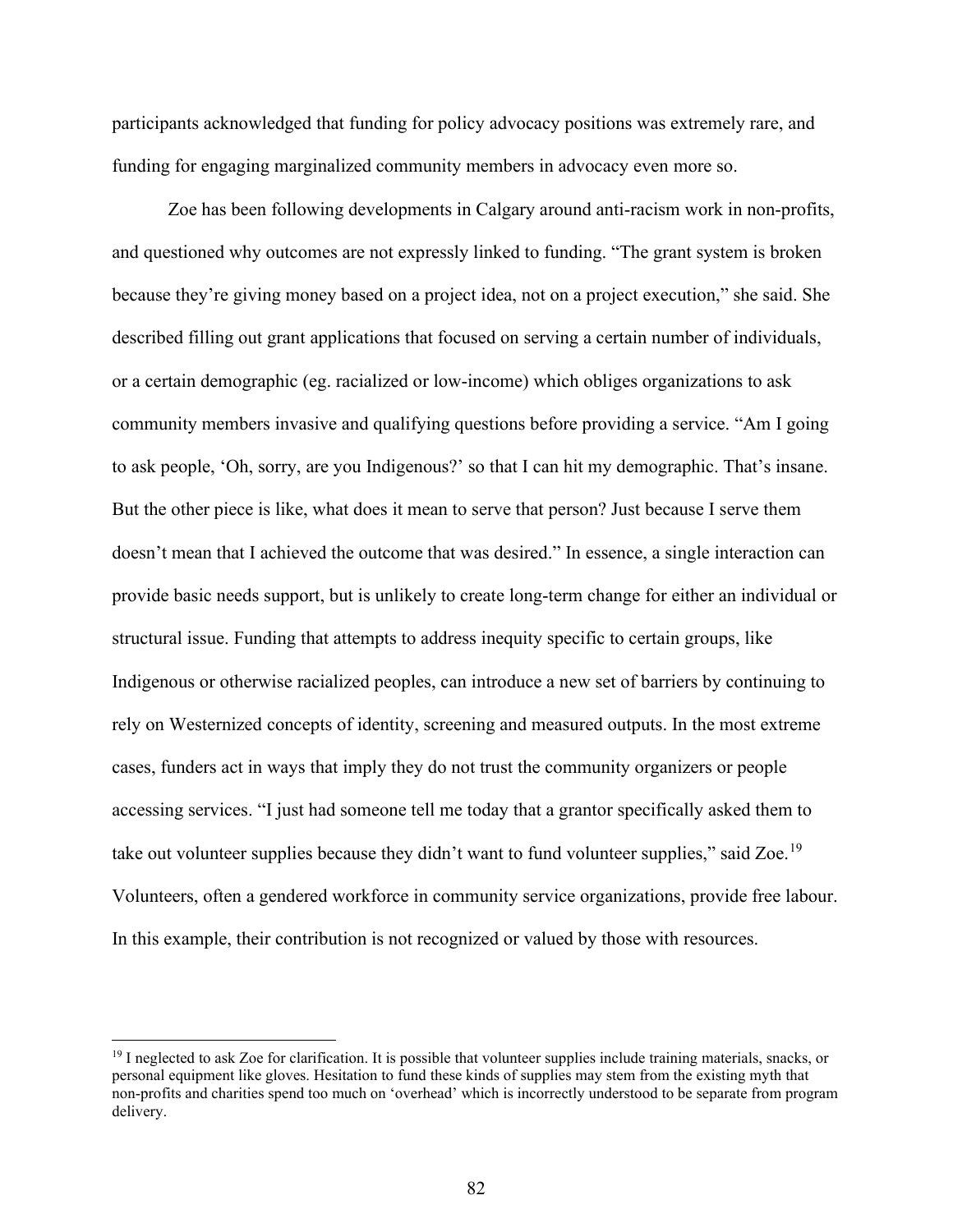Researchers Hasenfeld and Garrow (2012, p. 296) argue that many welfare programs may be guided by concepts of social rights and active citizenship, but implementation has been "contentious, fragile, and suffused with racial and gender biases." They list mainly American examples of non-profits and charities partnering with governments to provide social services, while advocating for policy changes that were at times progressive, and at other times oppressive and colonial. Hasenfeld and Garrow also point to the rise of neoliberalism for shifting the role of the state from redistributive and collective to individualized and market-based (2012, p. 301). This ideology trickles into how non-profits are governed as well; each individual organization 'benefits' from competition at local levels. Neoliberalism ultimately alters the political and economic climate that non-profits operate within, and negatively impacts their ability to advocate for social rights (Hasenfeld and Garrow 2012, p. 302).

The majority of research participants were targeted because of their involvement in advocacy related to gendered issues and equity issues with a gendered lens, primarily in social services. The findings are therefore very limited regarding the experiences of organizations striving for environmental justice or Indigenous sovereignty; a gap that is not insignificant and needs further exploration in future research. Another gap in the interviews that has been addressed by existing research is the link between oil sands development and masculine and colonial narratives of conquering wild lands or dominating an 'empty' frontier. Not only was this territory populated by Indigenous peoples, development was by no means a solitary, hyperindividualistic endeavor. Government and industry leaned into false and toxic narratives as justification for violence and exploitation of people and lands. In Fort McMurray, a northern community near many of the extraction sites, oil sands workers are still predominantly white males, while women hold many of the low-wage administrative jobs (O'Shaughnessy and Dogu

83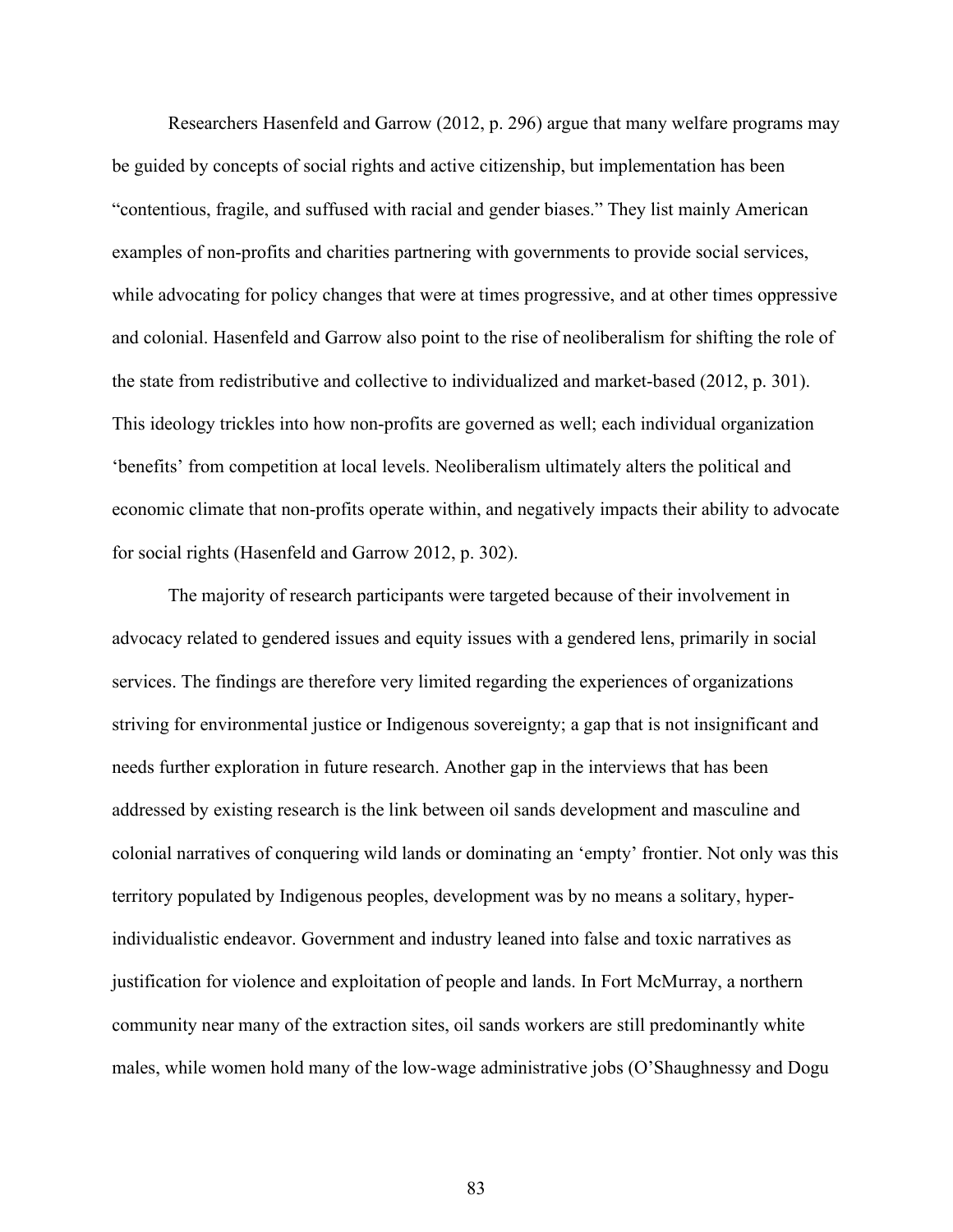2016, p. 270). Racialized workers, whether Temporary Foreign Workers or new immigrants, work many of the low-wage caregiving roles (O'Shaughnessy and Dogu 2016, p. 280). This division of labour, founded on sexism and racism, is not unique to Alberta's "boomtown" economies. The demographics of the front lines or blue-collar workforce are reflective of the downtown offices, where the Corporate Social Responsibility policy documents are written and funding decisions are made.

Lastly, changes to the Canada Revenue Agency's regulations on registered charities and public calls to action have allowed many organizations to increase their advocacy work on social justice issues, but according to many of the research participants, there continues to be hesitation. Prior to 2018, registered charities were only able to spend 10 percent of their total budgets on certain 'political activities' including openly advocating for specific policy changes or public calls to action. After a court case brought forward by Canada Without Poverty arguing that the regulations limited their free speech, this kind of activity is now unrestricted (CG-027). Charities were and are able to meet one-on-one with or write letters to elected officials at municipal or provincial levels to inform on social issues without limits.<sup>[20](#page-83-0)</sup> Today, there are still restrictions on partisan activities like supporting or opposing a political party or candidate, which in my experience, can restrict public conversations and consultations that may give the appearance of partisanship. For example, a public campaign in support of publicly funded childcare could be interpreted as partisan if only one political party supports this policy. The CRA has clarified that charities can inform people about policy positions of candidates, and can communicate about policy issues "as long as in doing so the charity does not refer to or otherwise identify the political party or candidate" (Government of Canada 2020). How to navigate both these points at

<span id="page-83-0"></span><sup>&</sup>lt;sup>20</sup> Paid staff who lobby federal officials more than a certain number of hours every month are potentially subjected to the Lobbying Act and a separate code of conduct (Holmes and Lithwick 2020).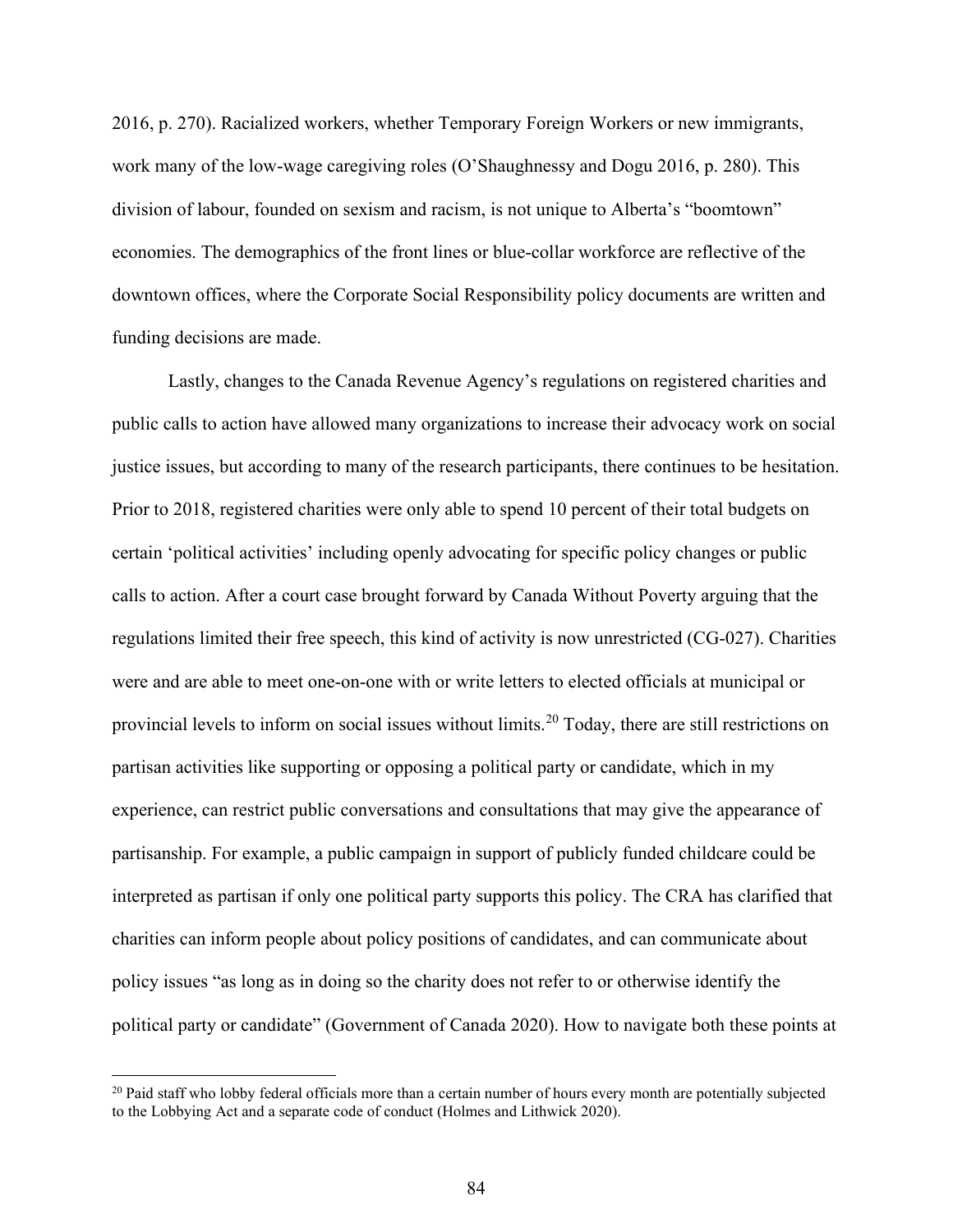the same time is still complicated. One research participant shared that their board expressed caution for a Get Out The Vote campaign. "We're literally asking people to go vote," she said. "There's nothing less partisan than that. There's just real trepidation around politics here." Research participants were generally supportive of the changes to CRA regulations on political activities, however it did not seem to have changed their approaches to advocacy work too significantly. Those who worked for registered charities said that their missions were primarily service driven, and new regulations did not change that. $21$ 

Evie, who works with an organization that has over 400 staff, said "even if I spent every waking hour of my day doing advocacy, it's not even remotely close to 10 percent." She was not "overly concerned" with reaching limits as the vast majority of the organization was focused on delivering front-line supports. According to a Calgary Chamber of Voluntary Organizations survey of the non-profit sector in Alberta, 69% of respondents did not have any staff dedicated to public policy (CCVO 2019). Gladys, who works for a much smaller charity, said the changes were "wonderful," and allowed for much more freedom to take on certain kinds of activism. She said the effects were limited however, because other factors were also important in limiting her ability to do advocacy. "It's a significant improvement, but that's not the only thing that matters," she said, referring to other pressures that come with private and public sources of funding. Tom added to this sentiment, saying the limitations that come with various sources of funding "may not be explicit, but it has a huge chill effect" that's "clear and profound."

<span id="page-84-0"></span> $21$  Expectations of non-partisanship or a separation of policy and politics can influence the advocacy approaches of groups that are not under charitable regulations. The long-standing regulations have solidified into a norm, interpreted as a strategic strength. One participant described her government relations work this way: "We sort of positioned ourselves as 'we have a neutral voice.' If there's something that you need to ask for that you can't ask for, we'll ask for it. That neutrality in the system is really, really important."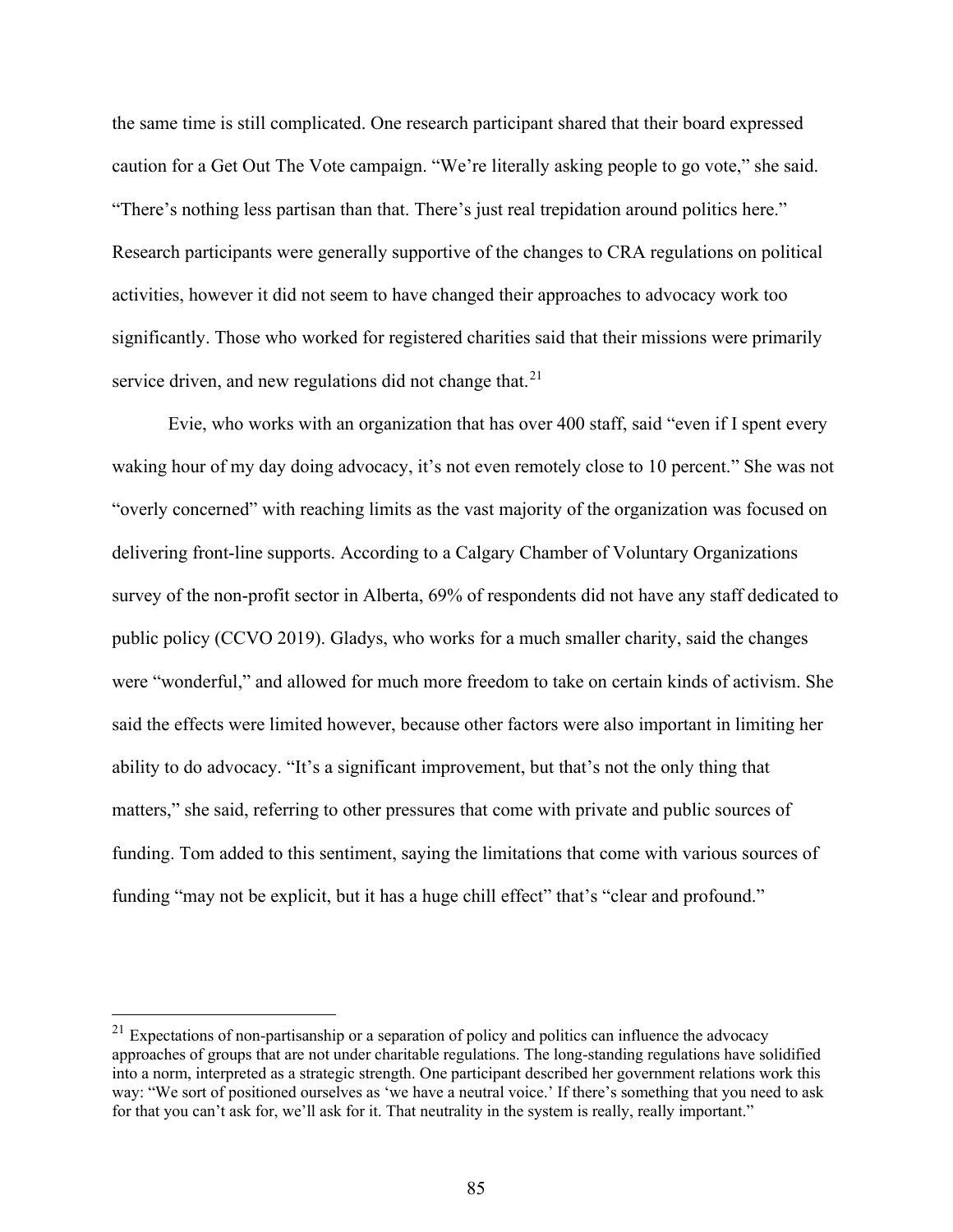Other examples of the chill effect came up in separate interviews about environmental justice, safe injection sites and sexual health. Open discussion about contentious or controversial topics, whether they directly challenge the existence of the funders or not, are heavily moderated. Advocacy on environmental issues seems particularly risky for some, especially after the provincial government launched public inquiry into "foreign sources of funding" for groups that oppose tar sands development (Cora Interview 2020). Since these interviews were conducted, new fines have been introduced for protesters who interfere with essential infrastructure, including blocking railways or pipeline construction sites, as was mentioned in the Theory Chapter. One participant questioned why local non-profits were not more active in critiquing the provincial government's calls to close safe injection sites across Alberta. When talking about reproductive health and sex education, Paige referred to limits on her communications and advocacy work. "Our whole team really struggles because there's such a need not being met by us not having a presence online, but I think the damage, if we were to [post] and lose funders means that hundreds and hundreds and hundreds of people might lose services." According to Paige, colleagues are concerned that frank communications on social media about topics like abortion or sexual health could reduce funding for their other programs, which include domestic violence supports.

The chill effect is difficult to measure. While many funders simply list advocacy work as ineligible, those who do not still hold power over recipients. Some aspects of gender equity like ending domestic violence or promoting more women to leadership positions see little opposition, however other aspects can and have put resources at risk. Research points to a hesitation to "bite the hand that feeds them" as a consequence of the "marketization" of the sector (Feldman, Strier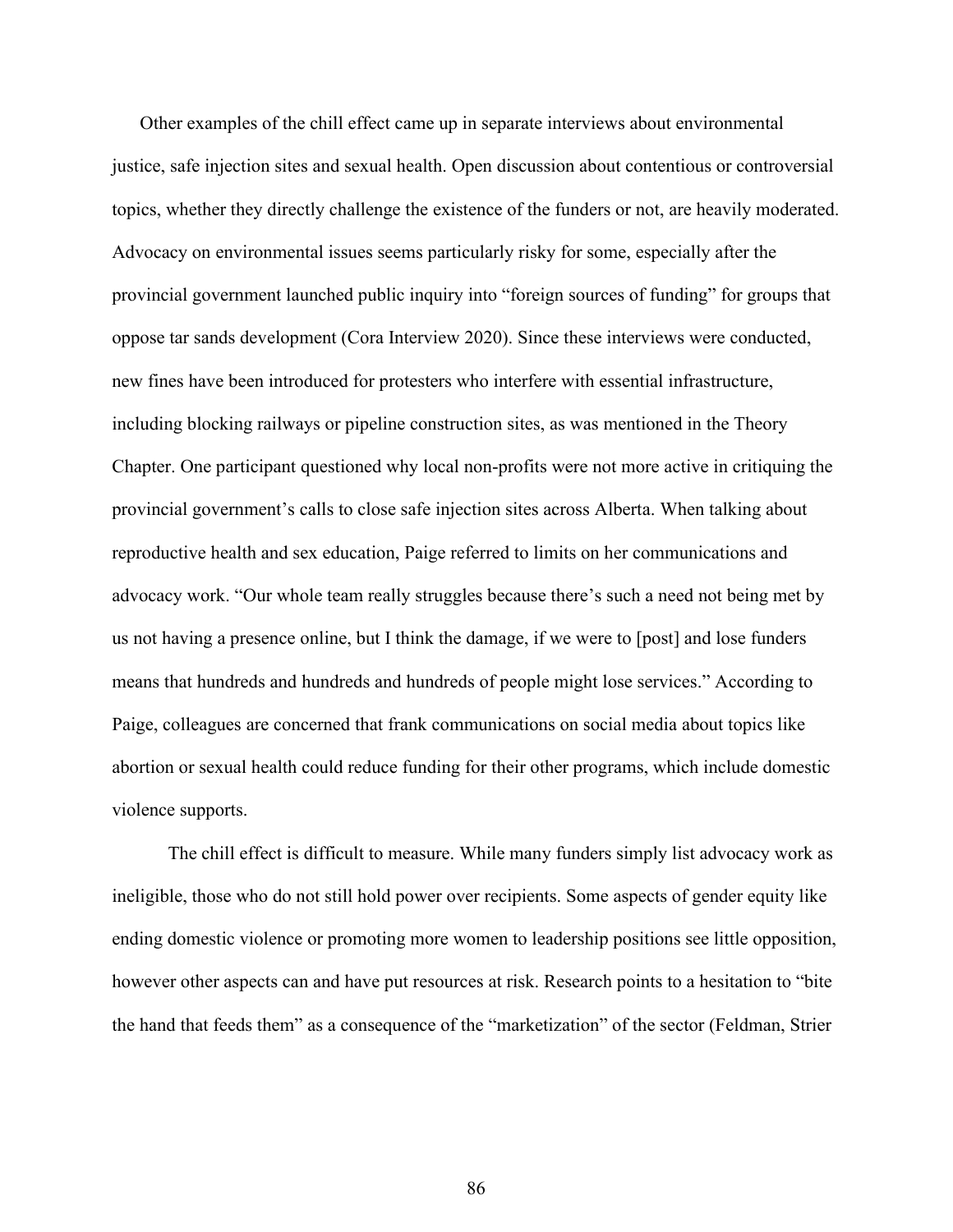and Koreh 2017, p. 258).<sup>[22](#page-86-0)</sup> Competition for a limited pool of resources pressures organizations to increase their visibility while obscuring political calls to action (Feldman, Strier and Koreh 2017). This pressure can lead to a type of advocacy that prioritizes relationship building with decision makers and promoting the organization rather than working toward "substantive policy change" (Mosley 2012, p. 854). What "counts" as advocacy work has a fluid definition, leading to relatively inconclusive meta-analysis of whether government funding increases, decreases or changes the types of advocacy work (Neumayr et al. 2015). That said, some research participants thought the risks associated with public-facing advocacy were inflated or perhaps worthwhile. Crystal thought the landscape was shifting, with more people asking why non-profits were scared of criticizing policy. Cora agreed, saying in many instances the threat was more "perceived" than "real." "People calculate what the threat is of speaking out and not what the potential benefit is of speaking out," she said. Reluctance to get engaged in public debates is a lost opportunity.

In the next portion of this chapter, I will outline more specifically how different sources of funding influence the kinds of advocacy work that organizations take on, and whether this impacts public calls or activism to improve equity in Calgary and Edmonton.

#### Municipal / Provincial Funding

Over the course of each interview, I asked research participants if they were familiar with their organization's primary sources of funding and if those funding sources had any influence on their daily activities or strategic planning on advocacy work. These questions were broken up into municipal/provincial funding sources and private/corporate funding to see if there was a

<span id="page-86-0"></span> $^{22}$  Interestingly, this exact idiom also comes up in the context of Indigenous criticisms of oil sands developments. First Nations who ask for better economic returns and better environmental outcomes are "framed by some as being hypocritical – as biting the hand that feeds them" (Haluza-Delay and Carter 2016 p. 462).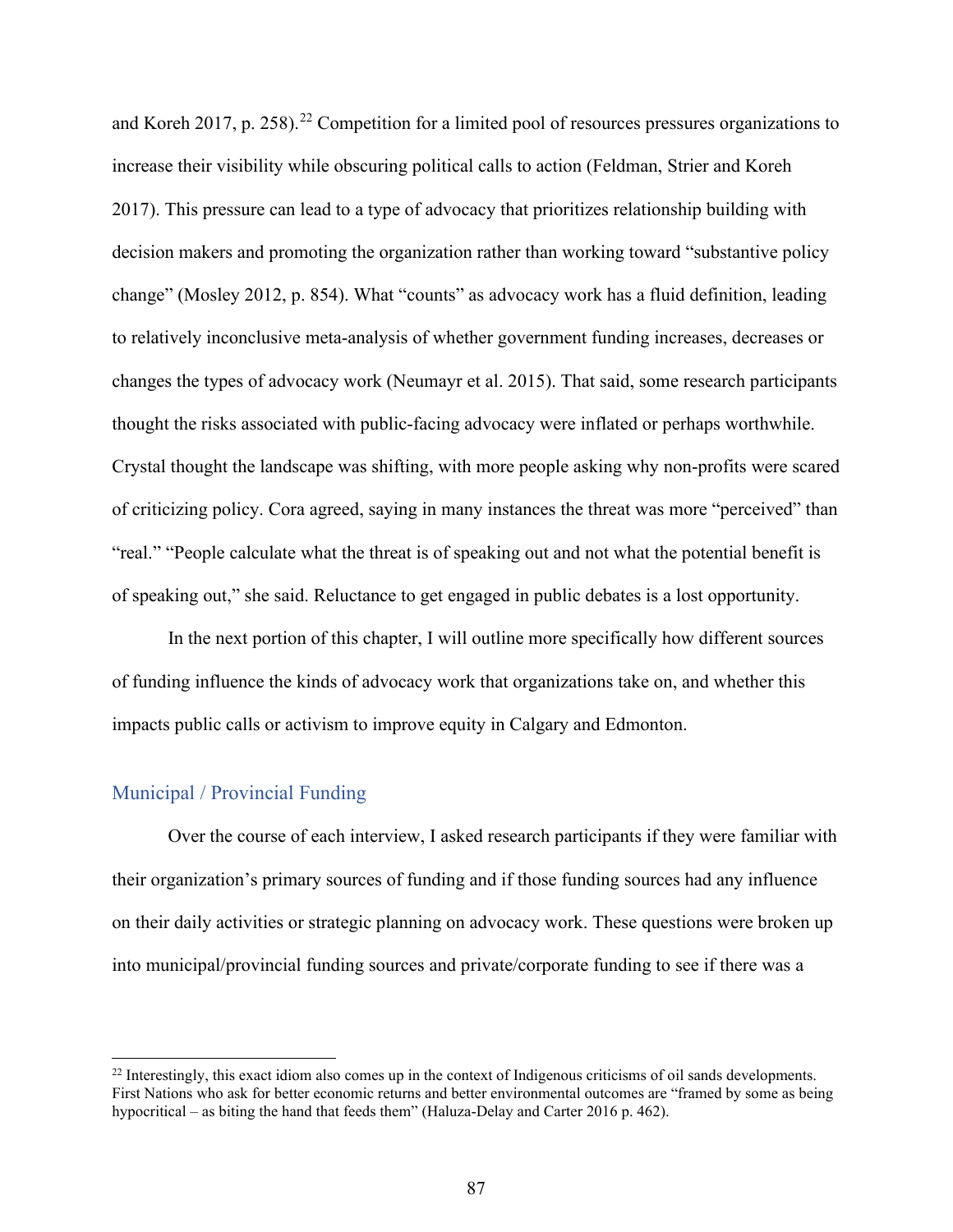difference in how research participants interpreted the two. The majority of participants were fairly familiar with the primary funding sources of their organizations.

Launched in 1966, Family and Community Support Services (FCSS) is a partnership between Alberta municipalities and the provincial government. The province provides up to 80% of funding toward grants for community agencies or direct service that will "help communities identify their social needs and develop responses" (Government of Alberta website, FCSS Program). In the case of Edmonton and Calgary, many non-profits apply for grants at the city level and city administrators administer the funding according to frameworks developed by the province. In some regards, this continues the trend within neoliberal governments to download provincial responsibility to municipalities, without allowing the municipalities the ability to raise necessary funds. Calgary and Edmonton, like every other city, town and village in the province, are subject to the Municipal Governance Act which outlines how municipalities should be governed, how they can collect taxes, and what aspects of community planning they are responsible for. While large cities are taking on more social wellbeing programming, efforts to update a fiscal framework for Edmonton and Calgary have been in the works for years. FCSS dollars fund youth education or mental health supports, blurring the lines between provincial and municipal mandates (Hasenfeld and Garrow 2012). The Table below outlines 2018-2019 summary data of FCSS funding in both cities prior to the COVID-19 outbreak of 2020. An additional \$30million in funding was announced in early 2020 as part of a COVID response, but few details about recipients were available at the time of writing.

| <b>FCSS Data</b>    | Edmonton                                                   | Calgary                                                                                        |
|---------------------|------------------------------------------------------------|------------------------------------------------------------------------------------------------|
| <b>Total Budget</b> | \$16.6 Million in core funding,<br>breakdown not available | \$39.6 Million in total, \$9.9M<br>from City of Calgary, \$29.7M<br>from Government of Alberta |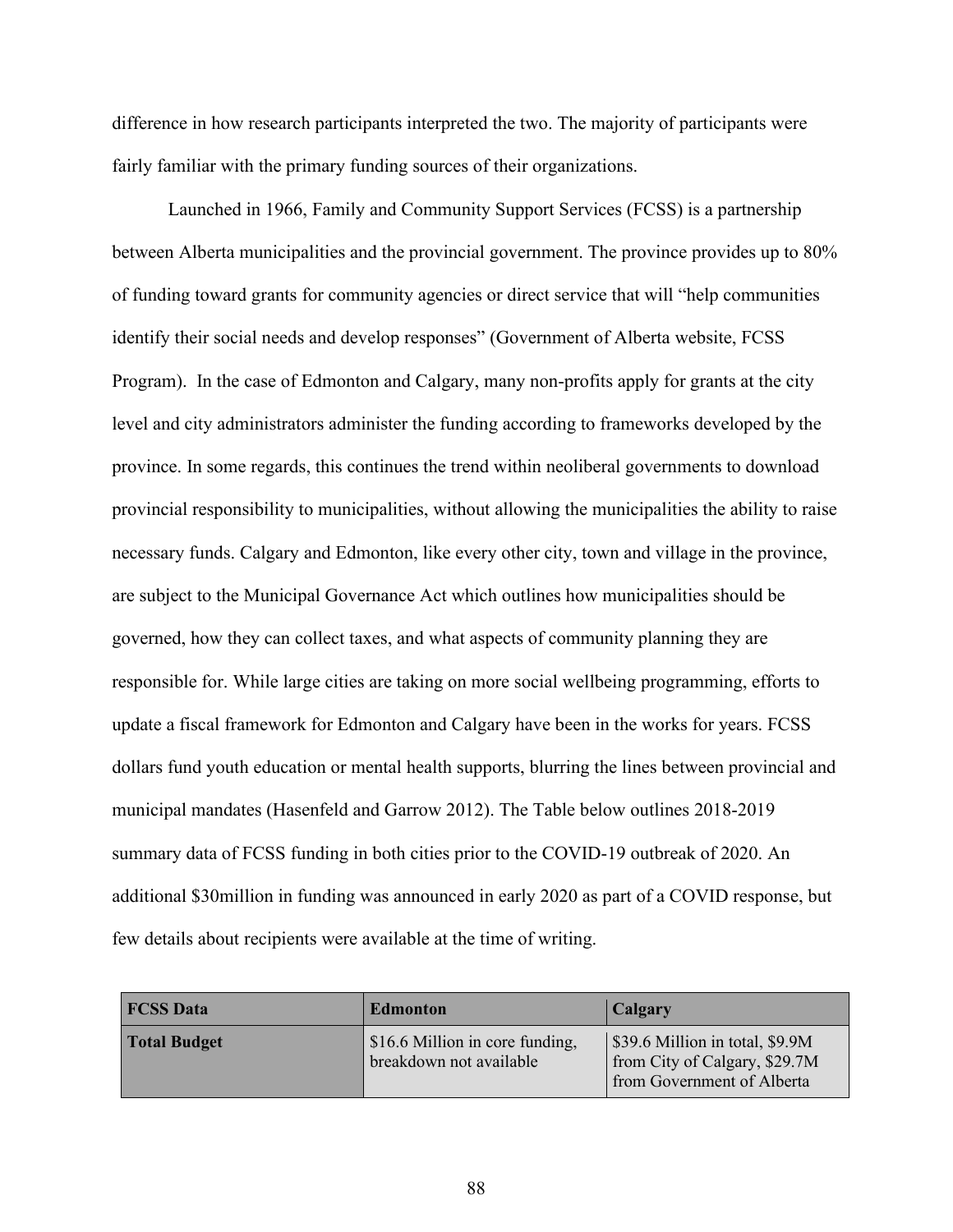| <b>Volunteers in FCSS-funded</b><br>programs                        | 11,373                                                 | 19,616                         |
|---------------------------------------------------------------------|--------------------------------------------------------|--------------------------------|
| <b>Volunteer Hours</b>                                              | $498,924$ – program hours<br>$1,266$ – committee hours | 668,834                        |
| Number of organizations that<br>received funding                    | 70 agencies, 100 programs                              | 77 organizations, 150 programs |
| Number of individuals who<br>benefited from FCSS-funded<br>programs | 225,079                                                | 54,055*                        |

Source: 2019 Annual Report for Calgary, 2018 Outcome Summary Report for Edmonton, and 2019 Approved FCSS Funded Agencies list for Edmonton.

\*Unclear why there is such a significant difference in number of participants or individuals who benefitted from FCSS programs. Possibly due to differences in data capturing for flexible/drop-in programs, or definition of 'participant.'

The Government of Alberta portal for FCSS has not published an outcomes or progress

report since 2013. The Ministry for Community and Social Services Annual Reports showed the

following trends in FCSS funding:

| Year    | <b>Amount</b>  |                        |
|---------|----------------|------------------------|
| 2019-20 | \$100 Million  |                        |
| 2018-19 | \$101 Million  |                        |
| 2017-18 | \$101 Million  |                        |
| 2016-17 | \$101 Million  |                        |
| 2015-16 | \$76 Million   | (NDP elected in 2015.) |
| 2010-11 | \$74.8 Million |                        |
| 2005-06 | \$62.5 Million |                        |
| 2000-01 | \$37.6 Million |                        |

Sources: Ministry for Community and Social Services Annual Report 2020. Family and Community Support Services Program Handbook 2010.

Other government grants have seen significant cuts in recent years, including the

Community Facility Enhancement Program, the Community Initiatives Program, the Other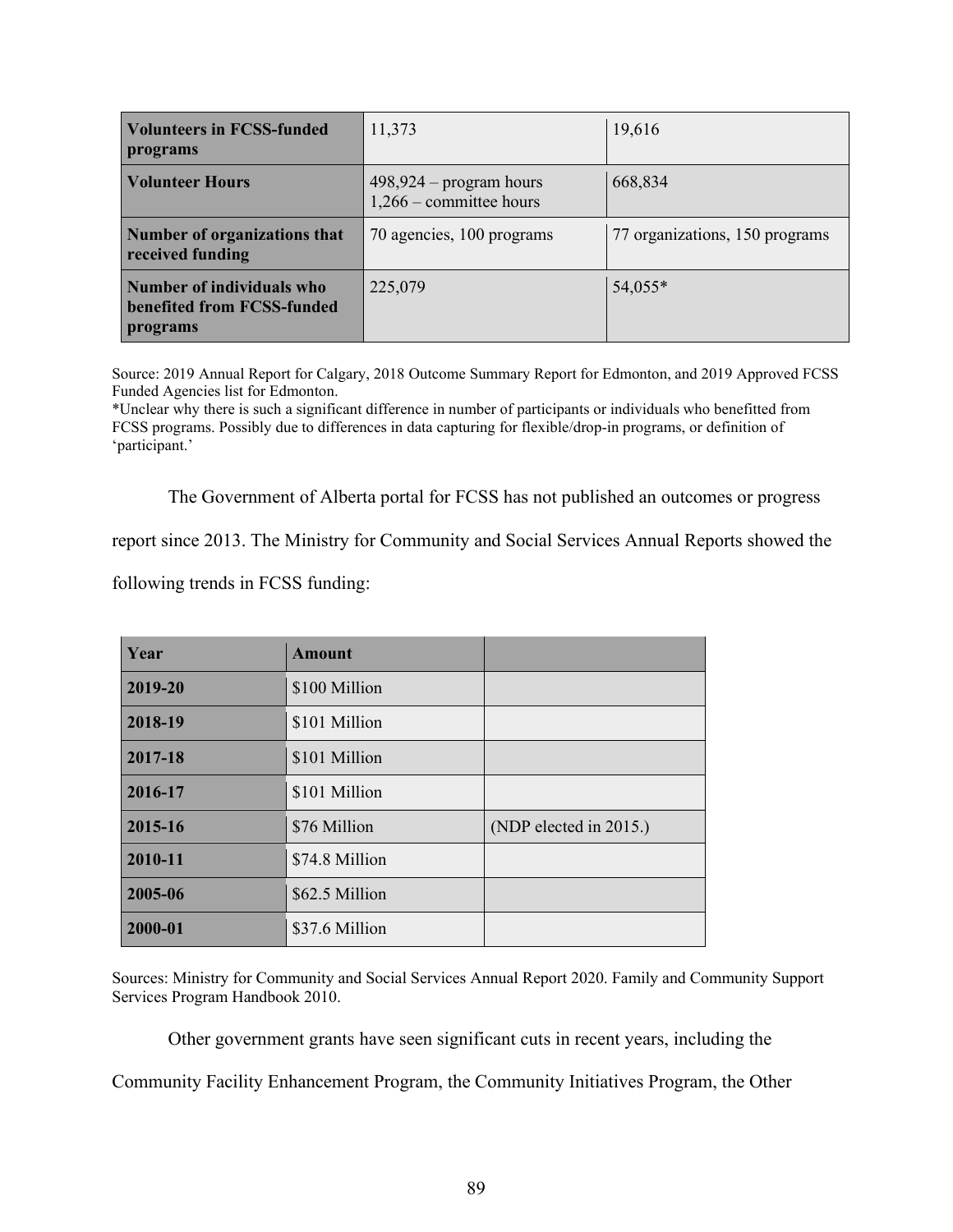Initiatives Program, and the Ministry of Culture, Multiculturalism and Status of Women (CCVO, 2021). Public service spending in health and education also saw large cuts, despite the pandemic crisis. It is difficult to track long-term budgeting for the Ministry of Culture, Multiculturalism and Status of Women as it is a collection of previously separate offices. Research participants received funding from a variety of these different provincial programs; FCSS is highlighted here because of the relationship with municipalities. The outcome measurements and eligibility guidelines of FCSS are largely developed by the province, and are likely not impacted by municipal strategic goals like those stated in the Women's Initiative or Gender Equity Diversity and Inclusion (GEDI) documents of Edmonton and Calgary respectively.

Research participant Alanna works across a number of smaller rural municipalities as part of her consultancy role. She mentioned that there are a number who are taking on social planning and developing "their own internal policy shops" but that it is "really focused around FCSS funding." Without this source of support, many small municipalities are not able to maintain long term social planning. FCSS does not fund advocacy work, basic living supports, rehabilitation or recreation. Crystal volunteers for several community-focused and environmental grassroots initiatives; some receive formal government funding and others do not. "We're not a registered charity because it's very explicitly advocacy," she said, regarding an active mobility group. "We probably won't get a whole lot of money for advocacy work from foundations, from government. And on the other hand, we don't think we want to take that money anyways because we want to be able to say whatever we want." She added that her work with another coalition that does receive FCSS funding consciously avoids "straight up advocacy work."

#### **Impacts of Cuts**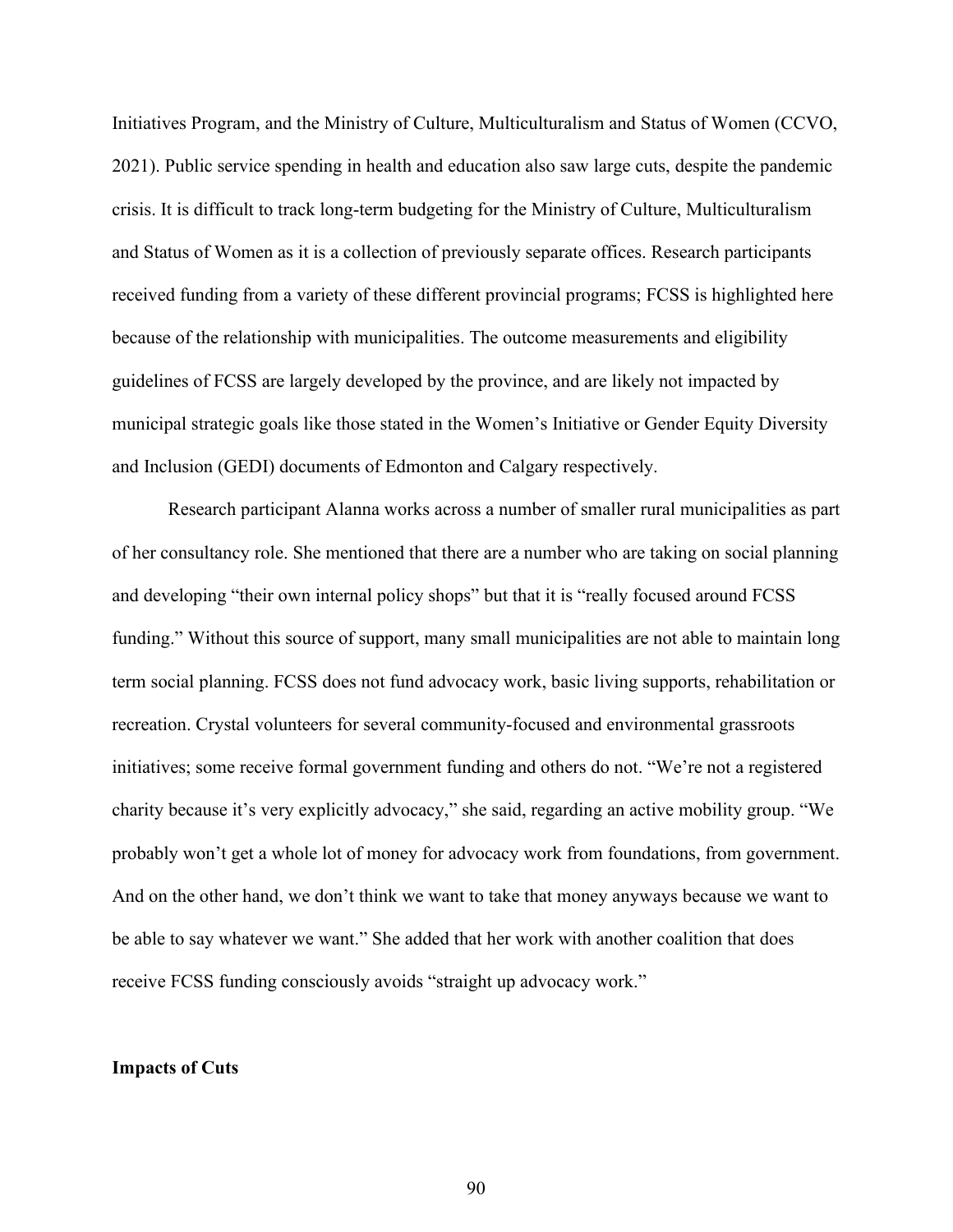While city strategic goals, including improvements to gender equity, may not hold sway over FCSS guidelines, provincial funding trends do have an influence on the strategic or planning work of municipalities and community groups. Effects of changes in provincial leadership, like the shift to the New Democratic Party in 2015 and the return to conservative leadership with the election of the United Progressive Conservatives in 2019, cannot be understated. "There's a huge amount of resistance in the City to being critical of the Conservative party and their policies or any of their actions, because they know what will happen to them if they are public in opposition," said Tom, whose collective primarily relies on membership dues from other organizations. Some of the member organizations who receive city funding are also nervous about publicly critiquing the city and risks to their funding, he said.

One research participant, Gladys, pointed out that the development of the GEDI Strategy happened during "times of austerity." Not only were budgets on the chopping block, but a drop in the price of oil led to significant layoffs and office closures in both cities. Municipal budgets are closely tied to property taxes, and cities cannot run a deficit. Gladys said she thought that the downturn contributed to the modest scope and ambition of the document. City administrators also mentioned that shrinking budgets have changed timelines for some of the strategic goals. Initially there was a budget for data disaggregation planning and implementation, which would allow the City of Calgary to better measure how certain programs or policies impacts different genders and races. Significant budget cuts have stalled some parts of this work, and extended timelines for others.

One research participant said that the budget cuts limited the city's ability to hire consultants with relevant expertise, and place additional work on city staff already stretched thin. These types of cuts are not new. Women's movements across the country have been subject to

91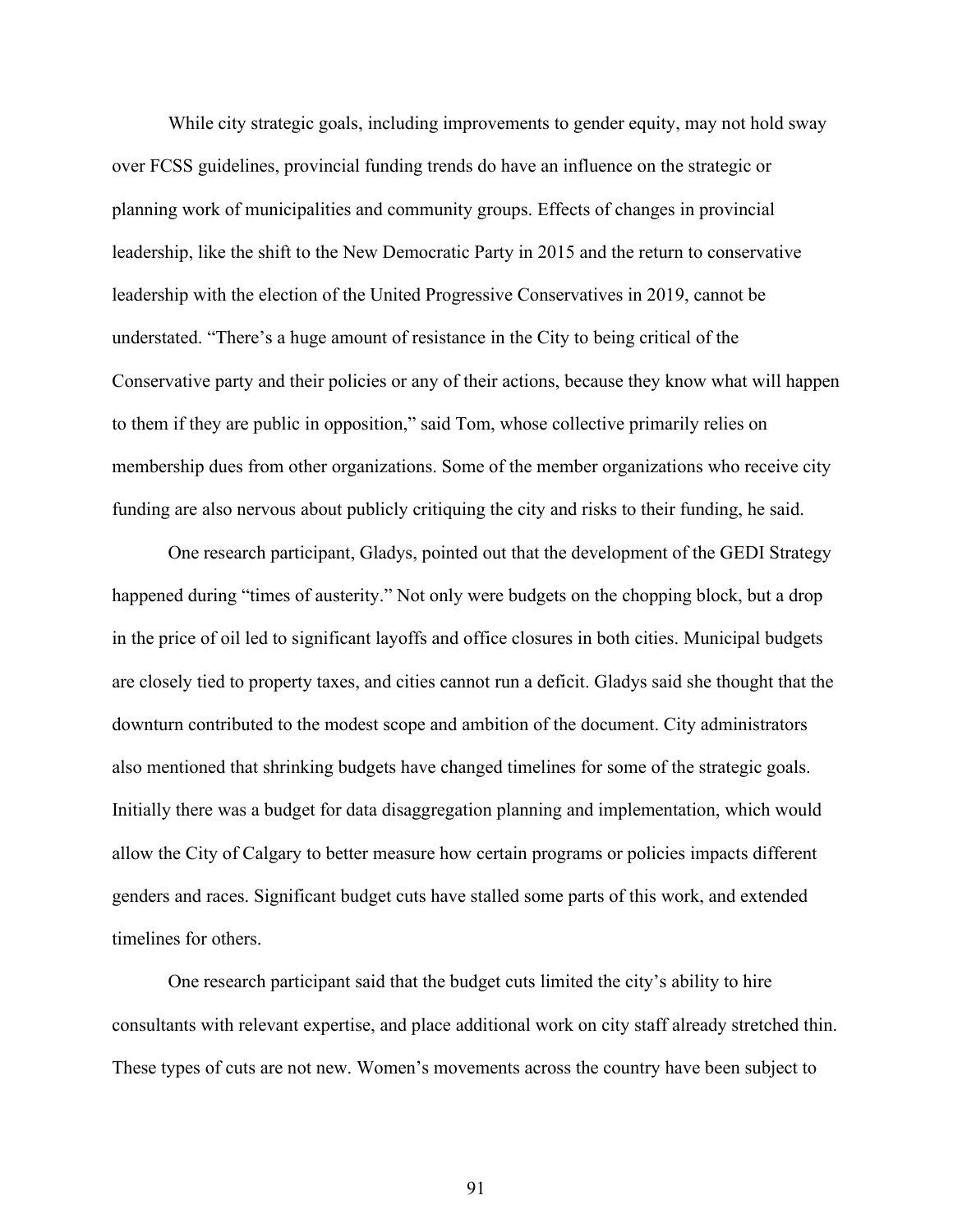dramatic budget cuts to "cement the decades-long erosion and delegitimization" (Rodgers and Knight 2011, p. 570). Similar cuts at the provincial level have long shaped the activities of women's groups and ability to respond to policy changes that negatively impact communities (Harder 2003, p. 122). The lack of funding for policy or advocacy work related to gender equity is so normalized that losing the small amount of dedicated funds for this project is no surprise.

While FCSS funding has remained relatively stable despite rumours of cuts, other provincial departments have seen significant reductions that impact community work. "The government has cut everything and so they're reimagining themselves a little bit," said Jessica, who sits on the board of a youth-focused Edmonton non-profit. "When there's reductions in funding from the government sector, there has to be a reduction in the services provided. It's just the fact of the matter." She added that no increase in private fundraising, especially during COVID, is able to make up for provincial funding reductions to youth education or housing programs. Tanya, who works for a housing non-profit, said cuts to programs that funded environmentally friendly renovations reduced their capacity to upgrade and maintain dozens of homes for low-income families. Her organization has had to scale back future plans, impacting the quality of life of dozens of families.

Existing research on government funding and non-profit advocacy work adds a layer of complication to methods or tactics of advocacy work as well. When conducting interviews with non-profit leaders in Chicago, Mosley (2012, p. 855) learned that they focused their advocacy strategies or plans on building partnerships via "insider tactics" like one-on-one meetings with city officials. Marches, protest or public campaigns were seen as ineffective and unnecessarily adversarial. This theme came up in a handful of interviews, even in circumstances where government was actively cutting funding to their respective sectors. Working with or from the

92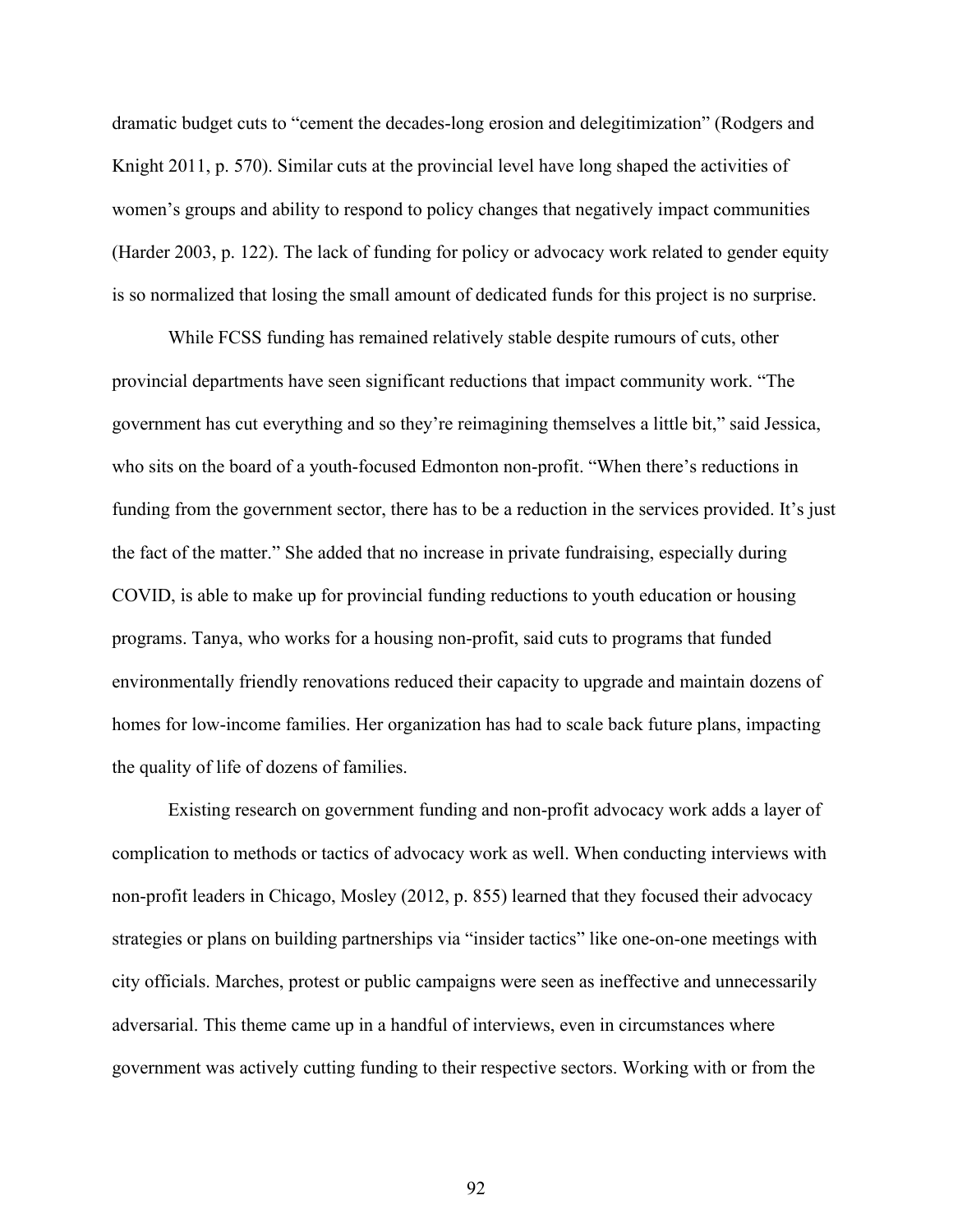inside of existing power frameworks was described as the most effective use of time and resources (Jessica Interview 2020; Evie Interview 2020; Alanna Interview 2020). In her conclusion, Mosley argues that partnership-centered advocacy by non-profit providers in the human service sector "may be supporting current political and institutional arrangements more than it is calling for fundamental change"  $(2020, p. 863).^{23}$  $(2020, p. 863).^{23}$  $(2020, p. 863).^{23}$ 

#### **Governments as Colonial Institutions**

Folks working alongside city administration from Edmonton pointed out that the city structures, including funding bodies and advisory committees are "colonial organizations" (Renee Interview 2020). Ongoing efforts to move away from these "traditional structures," like working with Indigenous Circles, are slow to progress and may require frequent compromises, said Renee. One example arose in the spring and summer of 2020, when Black Lives Matters marches in Edmonton and Calgary culminated in City Hall hearings. The Royal Canadian Mounted Police (RCMP) have a long history of perpetuating colonial oppression against Indigenous peoples and serving the interests of landowners (Preston 2017, p. 358) (to say nothing of the ongoing sex scandals or mishandling of thousands of cases of Missing and Murdered Indigenous Women and Girls).<sup>[24](#page-92-1)</sup> These structures exist in other police forces, as can be seen in the high rates of incarceration of Black and Indigenous peoples. Indigenous peoples make up 4.5% of the population in Canada and represent a third of provincial and federal correctional services admissions (Malakieh, Statistics Canada 2019). In 2020, the Calgary Police

<span id="page-92-0"></span> $23$  Another tactic used by activist organizations facing significant cuts in Canada is to shift to increased service provision (Rodgers and Knight 2011, p. 577). This allows the organization to continue with the same core principles, even if primary activities are fundamentally changed.

<span id="page-92-1"></span><sup>&</sup>lt;sup>24</sup> Preston (2017) also writes about the RCMP's role in establishing the borders of Treaty 6 territory, now Edmonton and surrounding area, to remove Indigenous peoples from land with known crude oil and bitumen deposits.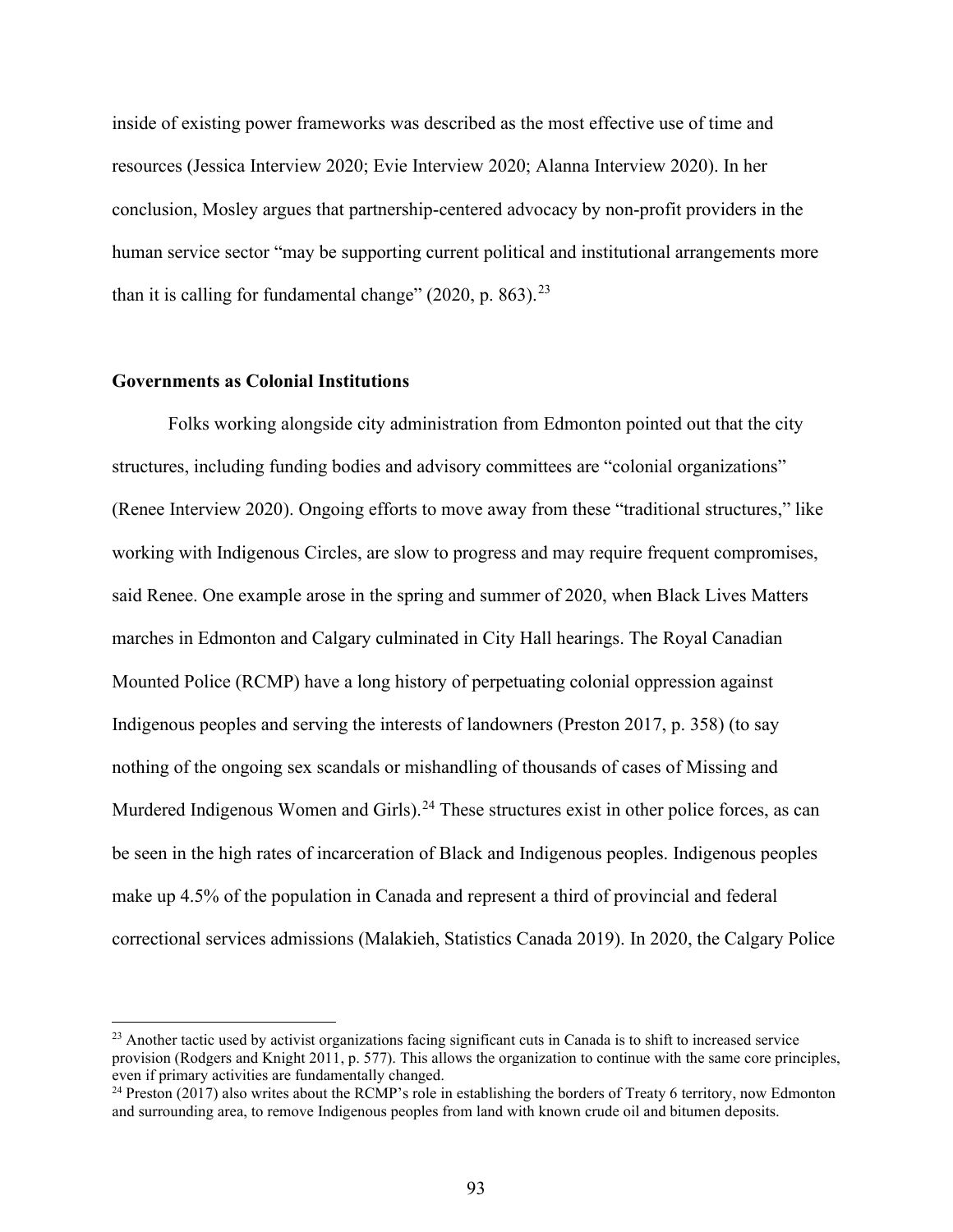Service budget was \$401million and the single largest line item in the municipal budget. The Edmonton Police Service budget was \$388.8 million for 2021. Together, these numbers total nearly eight times the total annual FCSS budget for the entire province. Some research participants shared that they supported cuts to police funding, in part because those funds could be moved to preventative measures, or areas that better benefit their communities. Police funding is "part of a larger ecosystem" and closely tied to anti-racism work in either city (Zoe Interview 2020). The GEDI Strategy in Calgary and the Women's Initiative in Edmonton have no explicit written stance on policing, according to publicly available documents. City hearings were populated with individual advocates and representatives from community organizations.

Angela said that government funding morphs "radicalism" into "more traditional advocacy." She had fairly strong concerns about the limiting influence of government funding on advocacy, and said that the Women's Advocacy Voice of Edmonton (WAVE) should have been the Women's Advisory Voice of Edmonton. "How easy would it be for WAVE to say to the City of Edmonton, 'your snow clearing policy is BS because it's not looking at women?' " she asked. "It's not looking at intersectionality. It's not looking at gender. It's not doing all the things you've said we're supposed to do. How long would that group last?" She followed up by saying that city councils funding groups specifically to critique their work does not lead to radical solutions to structural problems. Gladys summed up similar concerns by saying she wished there were more independent groups without FCSS funding or free from charity regulations to take up advocacy on social issues related to equity. Grassroots groups who build collective strength without these formal resources may be better situated to advocate for radical change, as they are also free from the limitations outlined in equity seeking strategies and initiatives. Like Simpson's writing on the resurgence of Indigenous communities coming from within and refusing the abide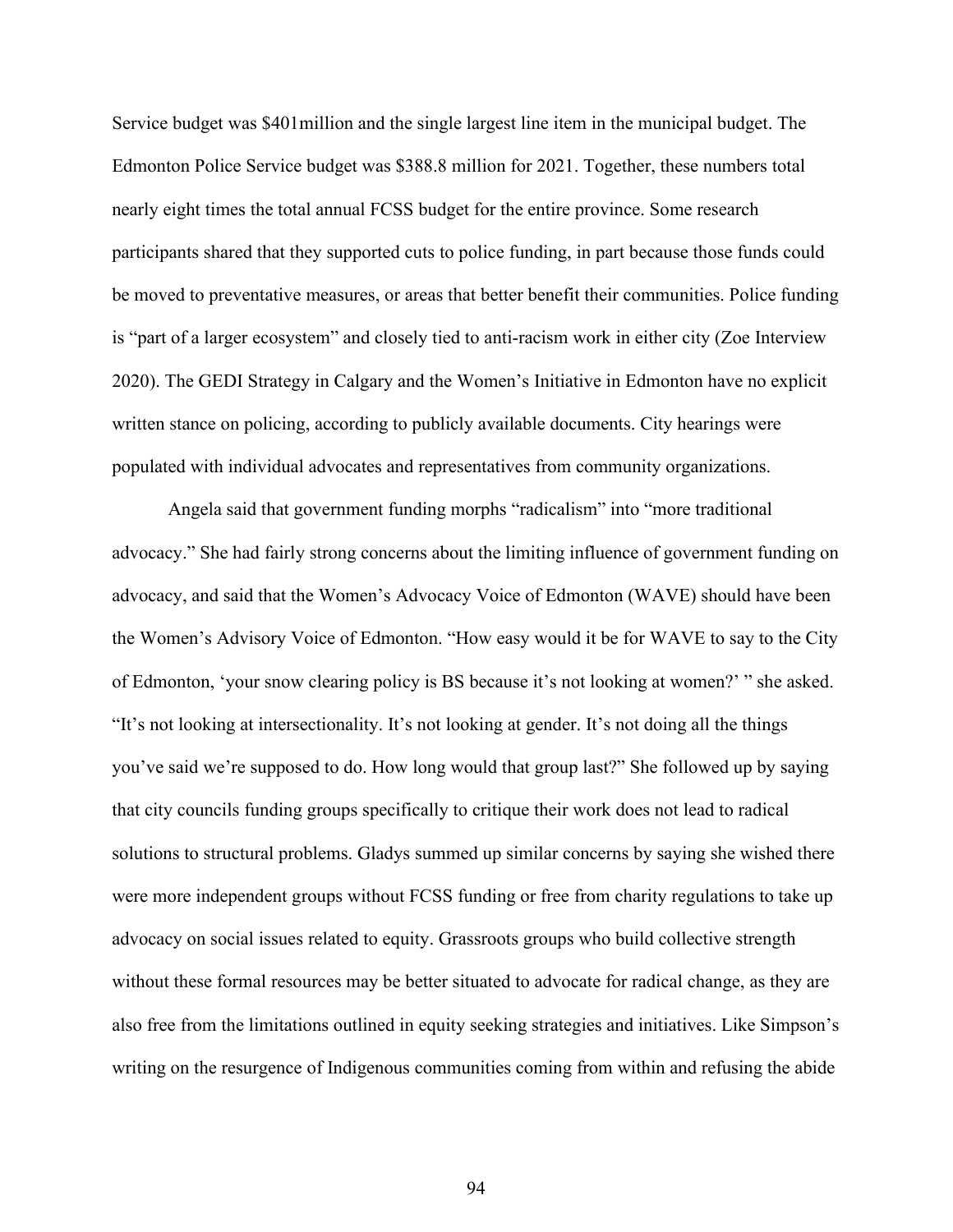by colonial institutions, advocacy collectives built from within communities are most able to press for radical change.

#### Private Funding and links to Resource Extraction

Alongside government grants, private and corporate donations make up a significant portion of funding for many non-profits and charities. Alberta has a long and complicated history with resource extraction industries, which serve as a huge source of revenue for public and private coffers while violently destroying tracts of Indigenous lands and contributing to the climate crisis. Charities must report financial statements annually but are not required to share specific information about the individual sources (for example, revenues are often reported under categories like 'grants' and 'donations'). To try and illustrate the volume and scope of oil and gas industry donations in Alberta, I will focus on two chapters of United Way. United Way Calgary and Area, and United Way Alberta Capital Region (which includes Edmonton) organize corporate fundraising events and fund large grants related to their priority areas. In 2019, UW Calgary and Area invested over \$48 million in local non-profits, while UW Alberta Capital Region raised \$25.5 million (UW Report to Community 2019). In each case, they fund more than FCSS, but less then all government grants combined.

The UW Alberta Capital Region 2019 Report to Community lists these companies among major donors:

- PCL Construction, a petrochemical construction company, +\$2million
- Enbridge, oil and gas company,  $+\$ \$1million
- EPCOR, utilities,  $+$ \$600,000
- Imperial, oil and gas company, +\$500,000
- Shell Canada, oil and gas company,  $+$ \$400,000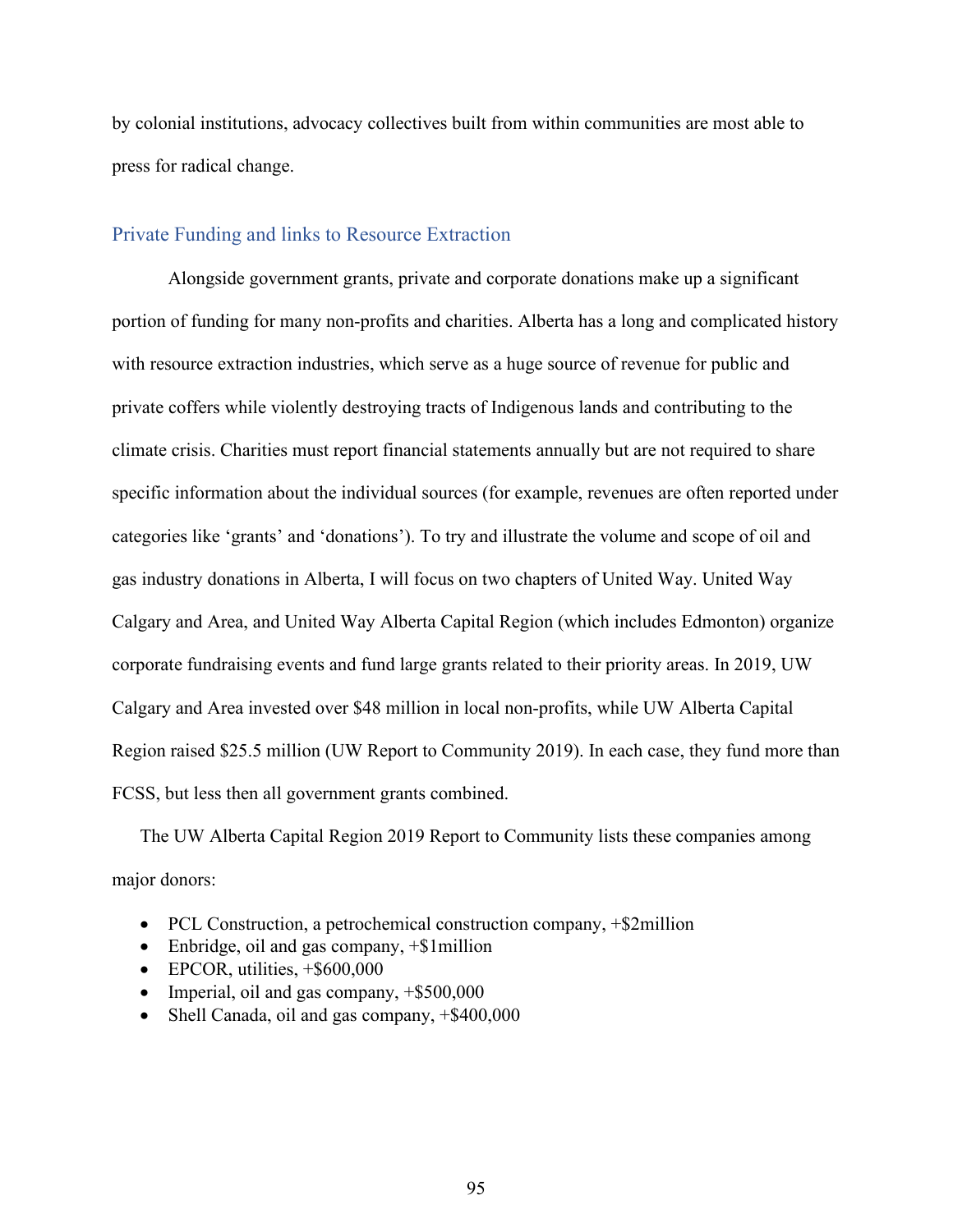• Nutrien, fertilizer,  $+$ \$400,000<sup>[25](#page-95-0)</sup>

Between the \$200,000 and \$100,000 mark, the list also includes Pembina Pipeline Corporation, Capital Power, Suncor, and Stantec.

The UW Calgary and Area reports corporate support differently, recognizing donors who have contributed certain amounts over the past five years. Their top slot is the President's Circle for members who have given over \$5 million and is entirely made up of five oil and gas companies: Canadian Natural Resources Limited, Enbridge, Imperial, Pembina Pipeline Corporation and Shell Canada Limited (United Way Calgary and Area Website 2021). The Corporate Million Dollar Roundtable of companies that donated between \$1million and \$4.9 million over the past five years includes AltaGas Ltd, AltaLink, ARC Resources, Enmax Corporation, Inter Pipeline Ltd, Keyera Corp., NOVA Chemicals, Nutrien, PCL Construction, PETRONAS Energy Canada, Repsol Oil and Gas Canada Inc, Suncor, TC Energy, Tourmaline Oil Corp., TransAlta Corporation and Vermilion Energy. Several banks and provincial granting bodies are also listed as top funders.

In addition to raising funds via private companies, UW also fundraises directly with individuals who work at these companies. Over the course of the research project, I talked to one United Way campaigner who described the relationship-building aspect between the fundraiser and the corporate partners. United Way hires campaigners on short-term contracts every fall to organize fundraising events at corporate offices across the city. Corporate staff participate in events to raise money for UW via bake sales, office games or even plane pulls. These would be reported under individual donors and not part of the corporate tally; for example, the United Way

<span id="page-95-0"></span><sup>&</sup>lt;sup>25</sup> While not a traditional oil and gas company, Nutrien identifies as the "world's largest potash producer" with mines across Saskatchewan. I have included them above because these mining activities fall under the umbrella of resource extraction.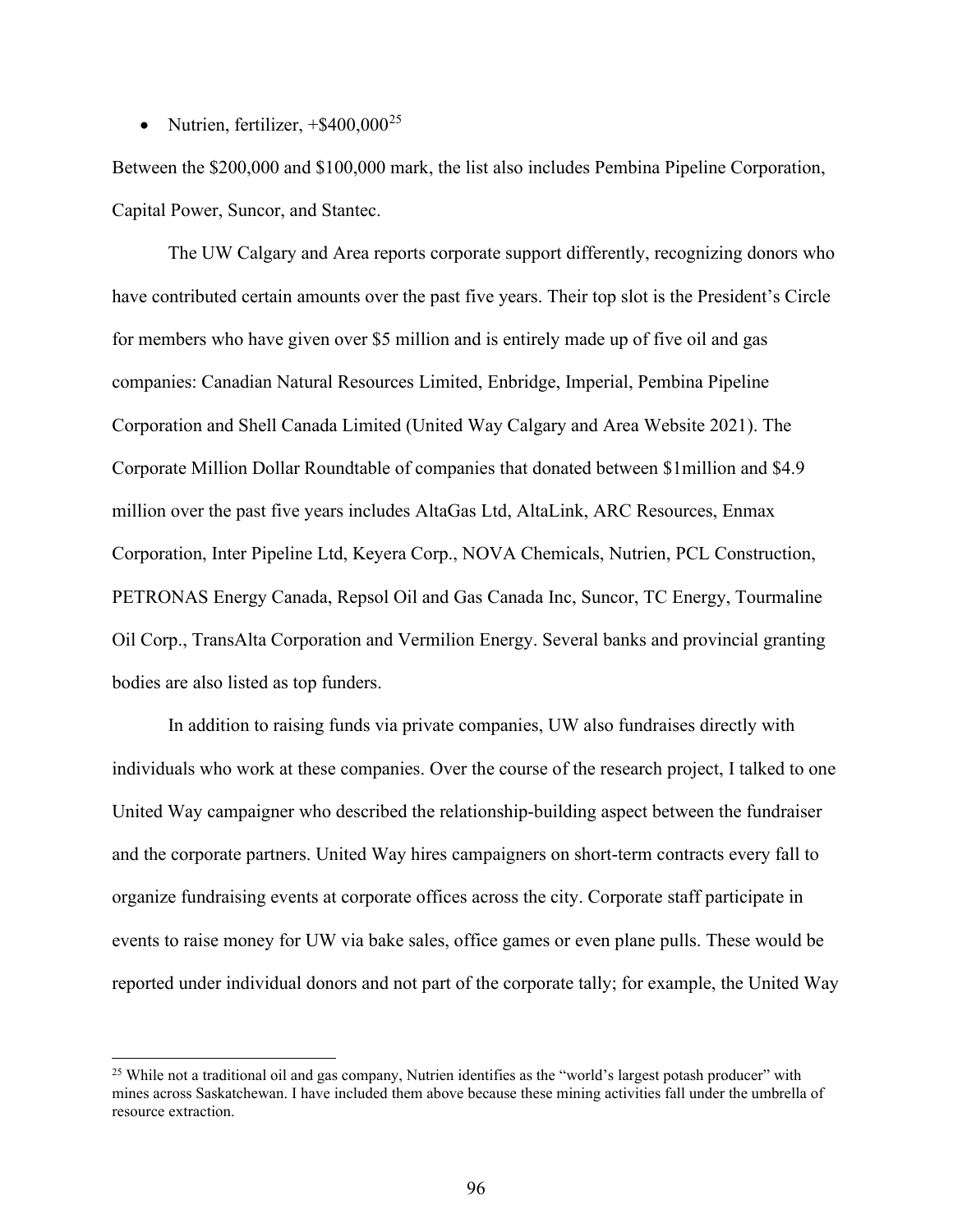Capital Region reported nearly twice the amount funds raised from individual donors than from corporate donors.

Why do oil and gas companies donate to non-profits like United Way? Research from Du and Vieira (2012) outlines the rise of Corporate Social Responsibility (CSR) strategies or policies in oil and gas industries. They write that resource extraction industries are "controversial" because of their "unscrupulous business practices that entail adverse social, environmental and ethical consequences" (p. 1). I would add a growing public awareness of settler colonialism and conflict between oil companies and Indigenous communities to the list (Preston 2017). CSR is part of a public relations strategy to better public opinion and maintain a sense of legitimate control over the resources or necessary land, achieved through publicizing commitments to safety, diversity, improving environmental practices and charitable giving (Du and Vieira 2012). Whether these CSR strategies amount to a change in practices is debatable, depending on the size of the company, where they operate, and the particular area of commitment (Berkowitz et al. 2017). Berkowitz argues that "issues on gender equality in the workplace for white collar workers in the main multinationals' corporate headquarters will have very little to do with those around human rights abuses of oil workers in Nigeria" (p. 756). Companies like Chevron and Shell both operate in Nigeria and have professional offices in Alberta. Bettering public perception and improving staff morale work to counteract negative opinions stemming from abuses at a local and international scale. According to Preston in her article *Racial Extractivism and White Settler Colonialism: An Examination of the Canadian Tar Sands Mega-Projects, "*CSR discourse (including gaining the social license to operate) does not pose any fundamental threats to the free market, nor does it disrupt any of the foundational logics of racial extractivism or racial capitalism" (2017, p. 368). These strategies are designed to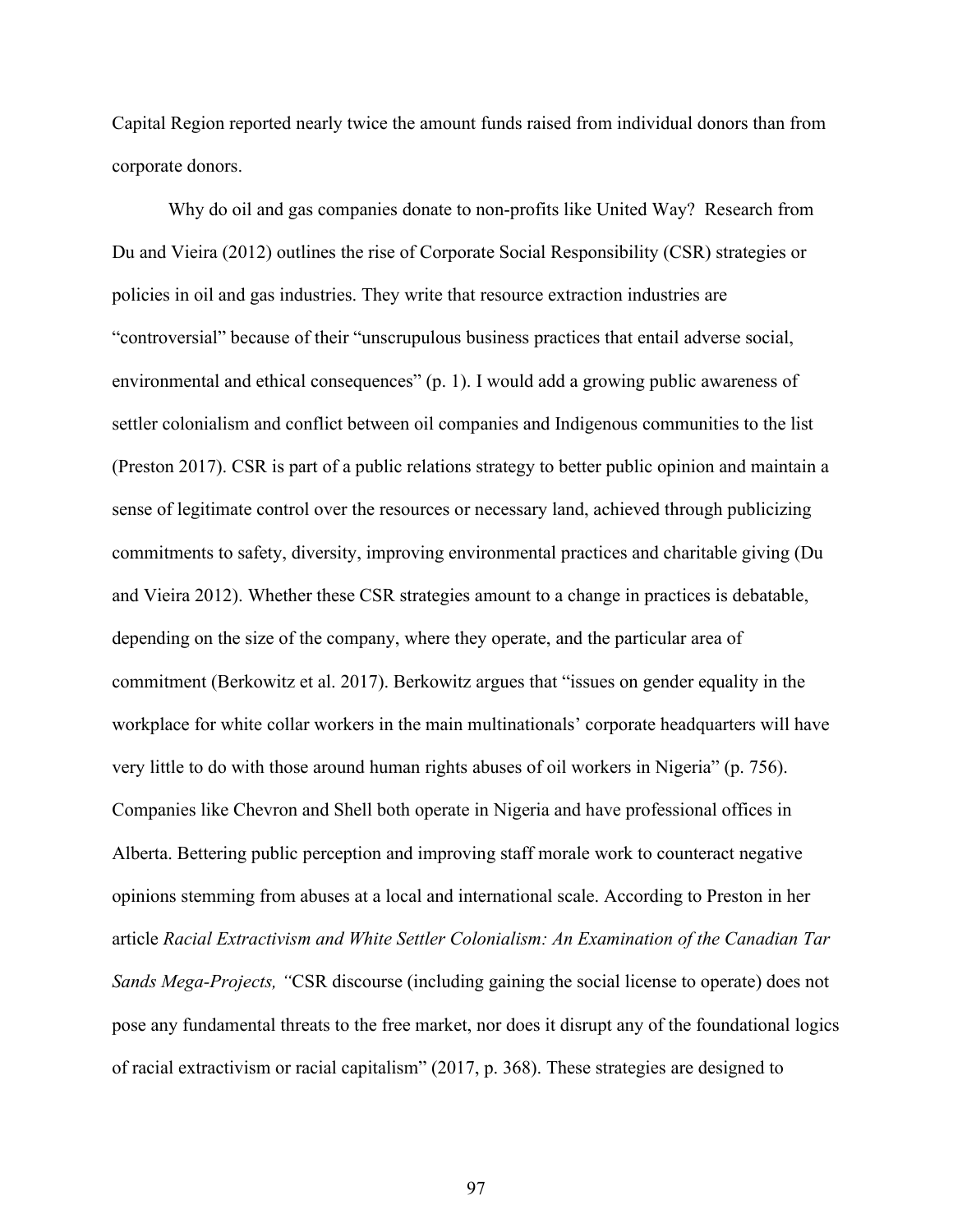mitigate liabilities and bad press, not correct the violence against people and lands fundamental to profit earnings.

United Way has the connections and capacity to raise significant funds in ways that many grassroots groups are unable. They also set parameters for which groups are eligible for funding, and what kinds of work are prioritized. The United Way campaigner who participated in this research project said they are well equipped to know what is needed where, and to channel resources appropriately. She was not personally familiar with where the majority of UW funds came from. In Edmonton, the three priority areas for funding are Break the Cycle (educational programming), Lift People Out (basic needs and employment services) and Provide a Safety Net (mental health supports). While these categories are fairly broad, they do leave out a significant number of organizations that are working to better communities. When UW priorities shift, or project funding comes to an end, there are no guarantees that support for ongoing work will be renewed.

#### Impacts on Organizations

Due to a lack of long-term funding, one Calgary participant has recently ended a longrunning network after years of work to build connections, share information and develop capacity for advocating on improving early learning and childcare. After developing a strategy and a final report on lessons learned, there was no funding available to advocate implementing the strategy. She's now working to keep folks connected via email newsletters. "It wasn't that United Way, for instance, didn't find it valuable," she said. "I can't speak for them, but it just didn't happen. [The strategy is] honestly sitting there for the next early childhood table to form. Another one will pop up, I'm guessing in about a year or two. Ironically probably through United

98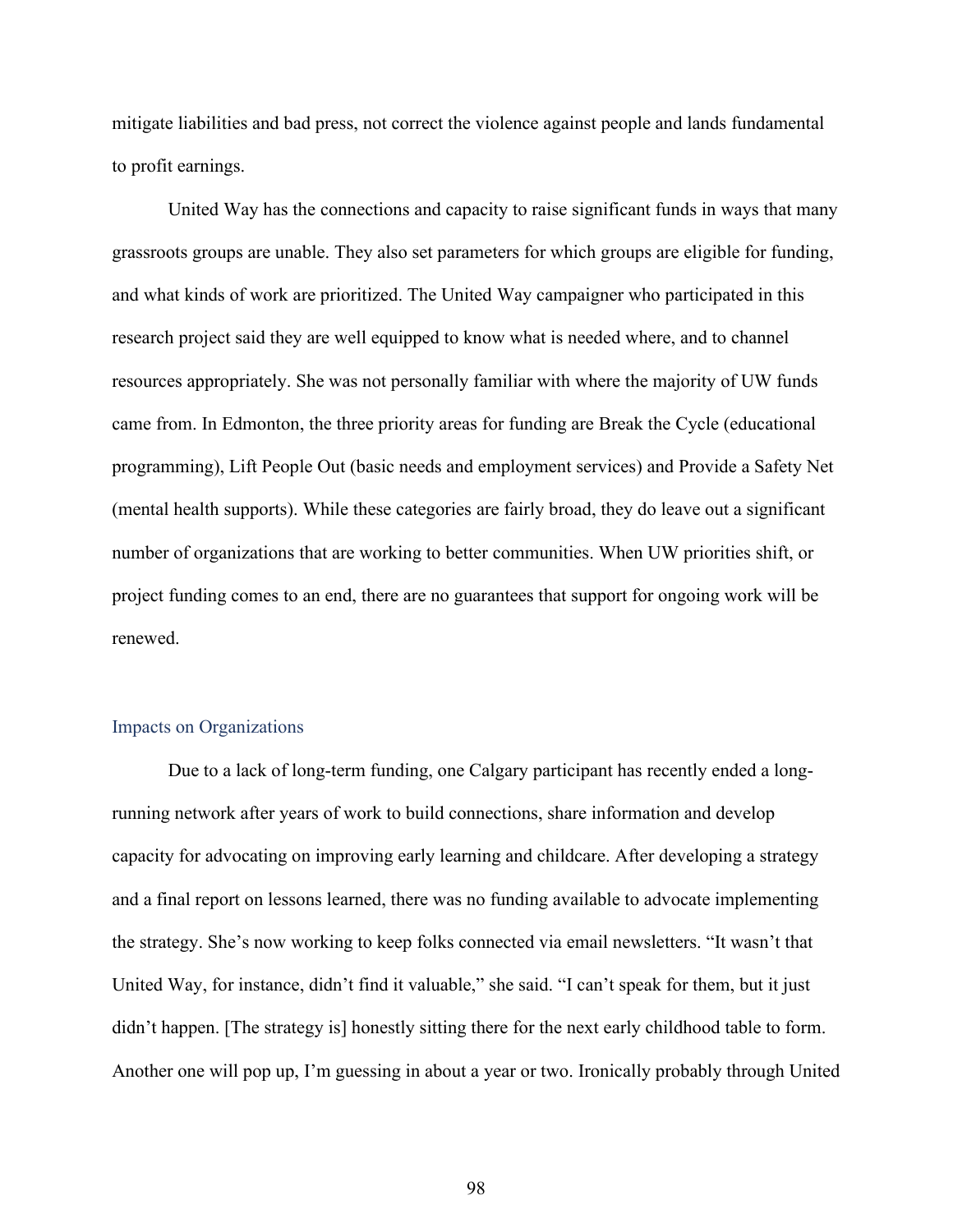Way." Limited budgets or surprise cuts mean strategies are developed, but there were no funds to implement recommendations or follow-through in the long-term. Work inevitably gets repeated; people are consulted over and over again because that is often the first step of a strategy development process*.* Community consultation falls within the umbrella of appropriate activities for some funders, but in many cases implementation of a strategy to improve such a significant piece of social infrastructure would shift into the territory of public advocacy. The lack of follow-through or implementation can harm community building and damage trust with leaders, adding to the challenge when the next iteration of a similar project comes around.

A relatively new collective with a strong activism focus gets the majority of their resources from memberships and dues, choosing not to apply for or accept United Way and many other corporate sources of funding.<sup>[26](#page-98-0)</sup> Tom, speaking on behalf of this group, said there was "some really strong resistance" to the "corporate money that goes through these foundations." The relatively homogenous corporate source of these funds speaks to "the interests that these bodies ultimately have to serve." "We see that in a hesitancy to be advocating on issues that would go against any of these interests or political parties, issues wise, public discourse wise. And we encountered that a lot, especially when we started to get going," he said. Since their inception, the group has organized several significant campaigns, led leadership training and publicly protested budget cuts at City Hall with great success. Non-profits who rely on city funding do often provide input or suggestions at public hearings, but risk alienating councillors or administrators who have influence on funding decisions if they were to organize large protests of specific budgetary and policy decisions. Put another way, it is safer to advocate for more

<span id="page-98-0"></span> $26$  Tom estimated 80% of their funding came from memberships and dues. Their goal is to reach 100%. He acknowledged that the requirement to pay membership fees was a barrier to participation for some groups, and said the financial contribution creates a sense of ownership.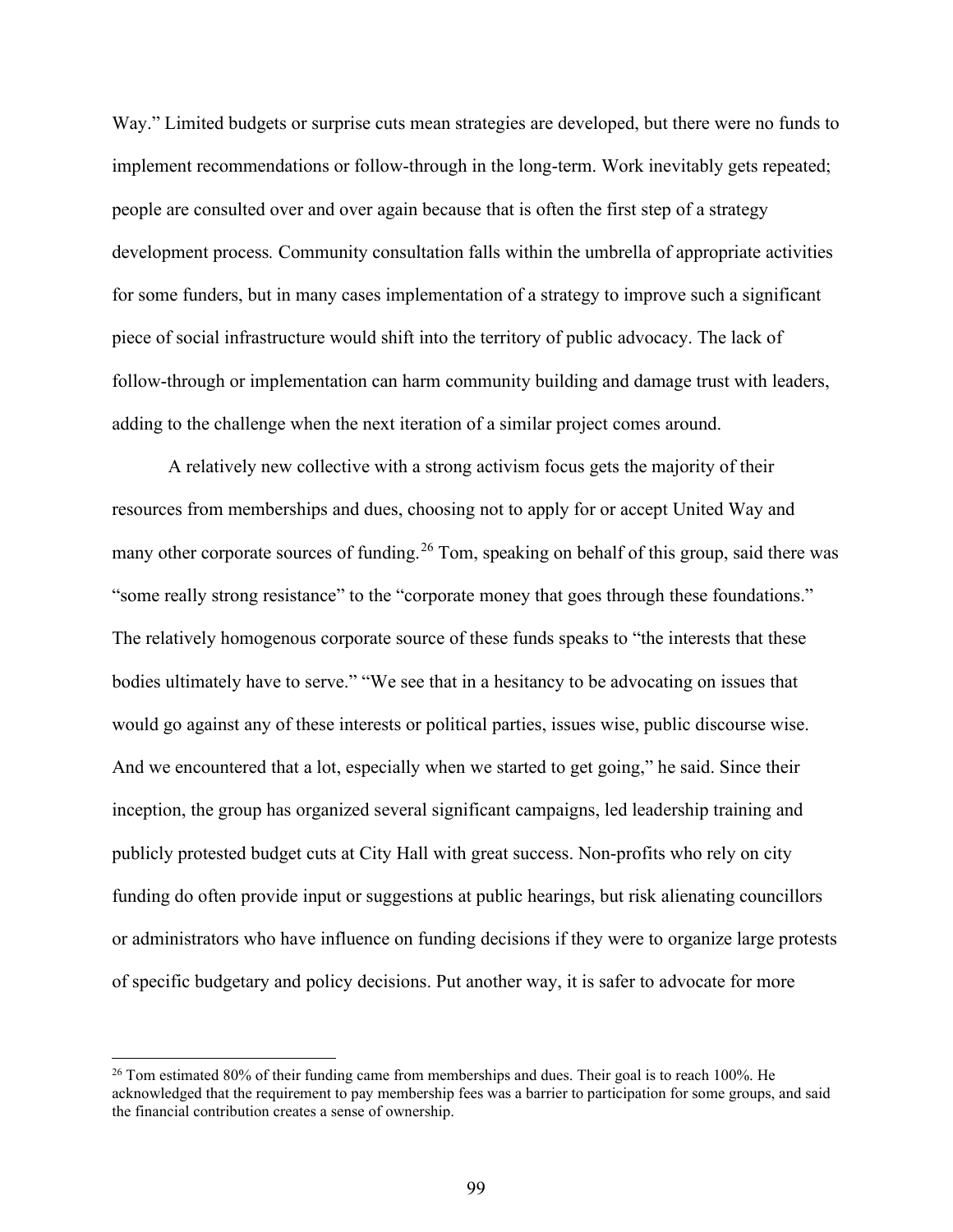women in leadership positions at City Hall than major cuts to police spending when your council representative is a former police officer.<sup>[27](#page-99-0)</sup>

Research participants were clear that the majority of corporate donors were not interested in funding advocacy, with one exception. Evie mentioned that corporate donors and individual philanthropists "want to know what you're doing from an advocacy perspective" because they "want to know that eventually you wouldn't need their money." This approach may work well for short term projects, but many radical solutions to inequity challenge the very structures that generate wealth for these corporations or individual philanthropists.<sup>[28](#page-99-1)</sup> Research from Feldman, Strier and Koreh (2017, p. 254) links the rise of neoliberalism to a set of contradictory outcomes: it has undermined the non-profit sector's ability to engage in advocacy, "but in a paradoxical way has also created conditions that induce non-profits to practice advocacy." Privatization and contracting out social services to non-profits can also serve the purpose of enhancing the power of the state as it subjects non-profits to their regulations in order to receive funding (Feldman, Strier and Koreh 2017, p. 257).

#### Refusing Funds, Alternate Sources

Rejecting certain funding source is a legitimate form of resistance to the control or limitations that funders place on community work. Many organizations have gift acceptance policies or guidelines; in most cases these stipulate best practices for donor rights and recognition, but in some they also provide guidance on when to forego accepting funds. There were only a few examples of this in conversations with community advocates, however there are

<span id="page-99-0"></span><sup>&</sup>lt;sup>27</sup> Sean Chu is the Ward 4 City Councillor in Calgary, elected in 2013. He previously worked in the Calgary Police Service for over 20 years.<br><sup>28</sup> Zoe listed universal basic income as an example. Her organization supports it as part of a policy solution to food

<span id="page-99-1"></span>insecurity, but she said they were "never going to write a grant to fund a person to look at how we can get more involved."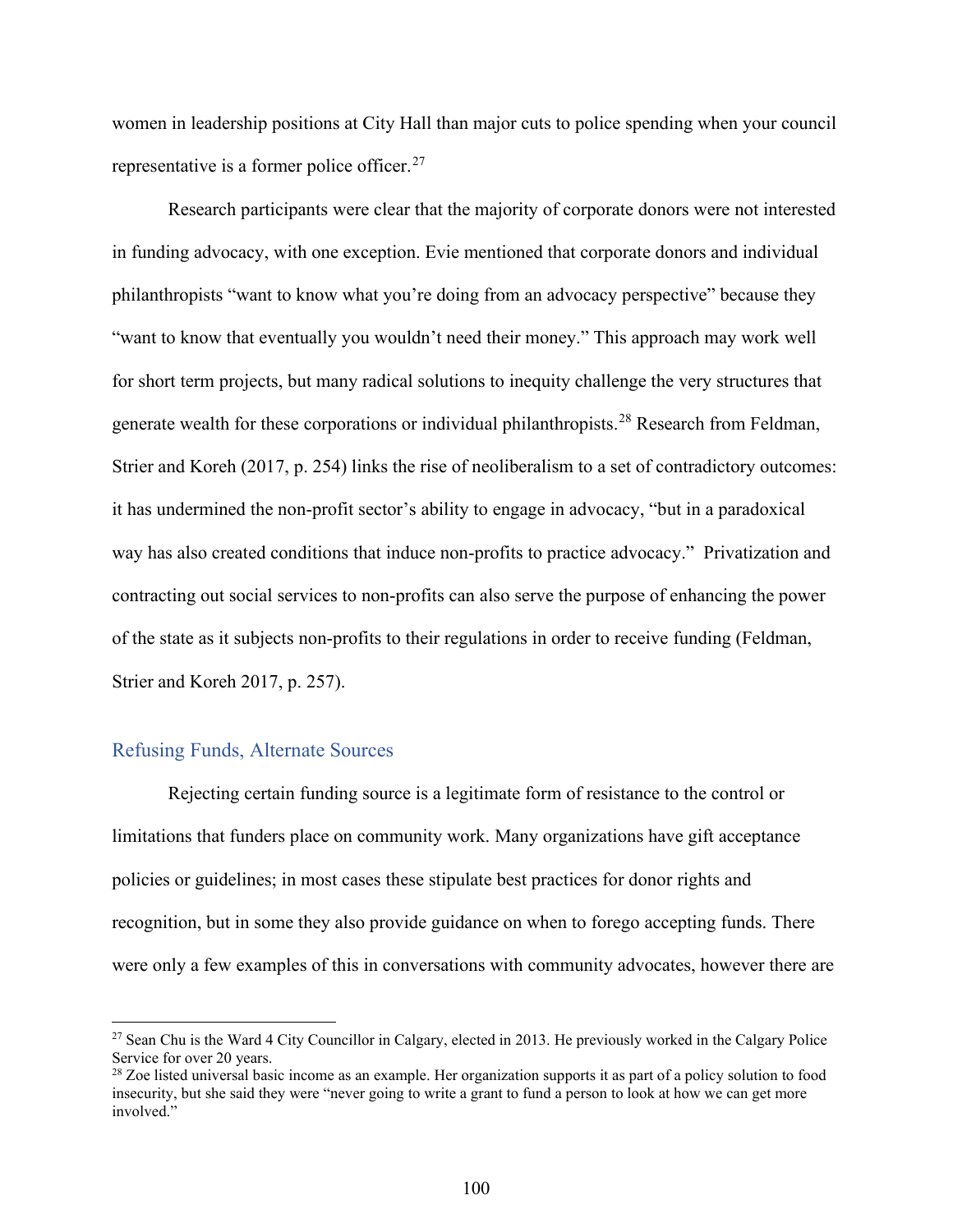interesting parallels to Leanne Betasamosake Simpson's work on resurgence and refusal to engage with colonial institutions. When researching the work of Alberta social movements opposing Oil Sands development, Randolph Haluza-Delay and Angela V. Carter write that countering the existing normative discourse will require "rethinking the material processes of production and social reproduction *as well as* reimagining the cultural foundations and collective identities of Albertans beyond being producers of energy" (italics in original, 2016, p. 457.) Many Albertans hold fast to a racist settler/cowboy identity that is constructed on the myth of conquering a frontier. Challenging that narrative is an integral part of breaking away from a dependence on oil. The hyper-individualistic conception of Alberta's 'origin story' align with contemporary neoliberal and colonial narratives (Haluza-Delay and Carter 2016, p. 468). Some organizations and many grassroots groups reject these constructions by taking Tom's approach, explained above, and relying on community members or like-minded groups for resources. Others find compromises or rely on existing power to negotiate with funders; two options that will be explored now.

One research participant, Zoe, talked about an internal matrix her organization uses to evaluate funders based on "values alignment." "It has a bunch of questions," she said. "Some are yes and no. Some are on a scale […] of one to 10 and at the end it kind of spits out a rating." If the rating falls below a certain threshold, the organization will not move forward with an application, or say no to a funding offer. The matrix was developed with input from people throughout the organization, with the intention that everyone would feel like they had involvement in the decision-making process. Zoe added that working with non-profits provides positive branding for many funders, be they companies or individuals, as was outlined in research about Corporate Social Responsibility strategies above. Partnering with funders who do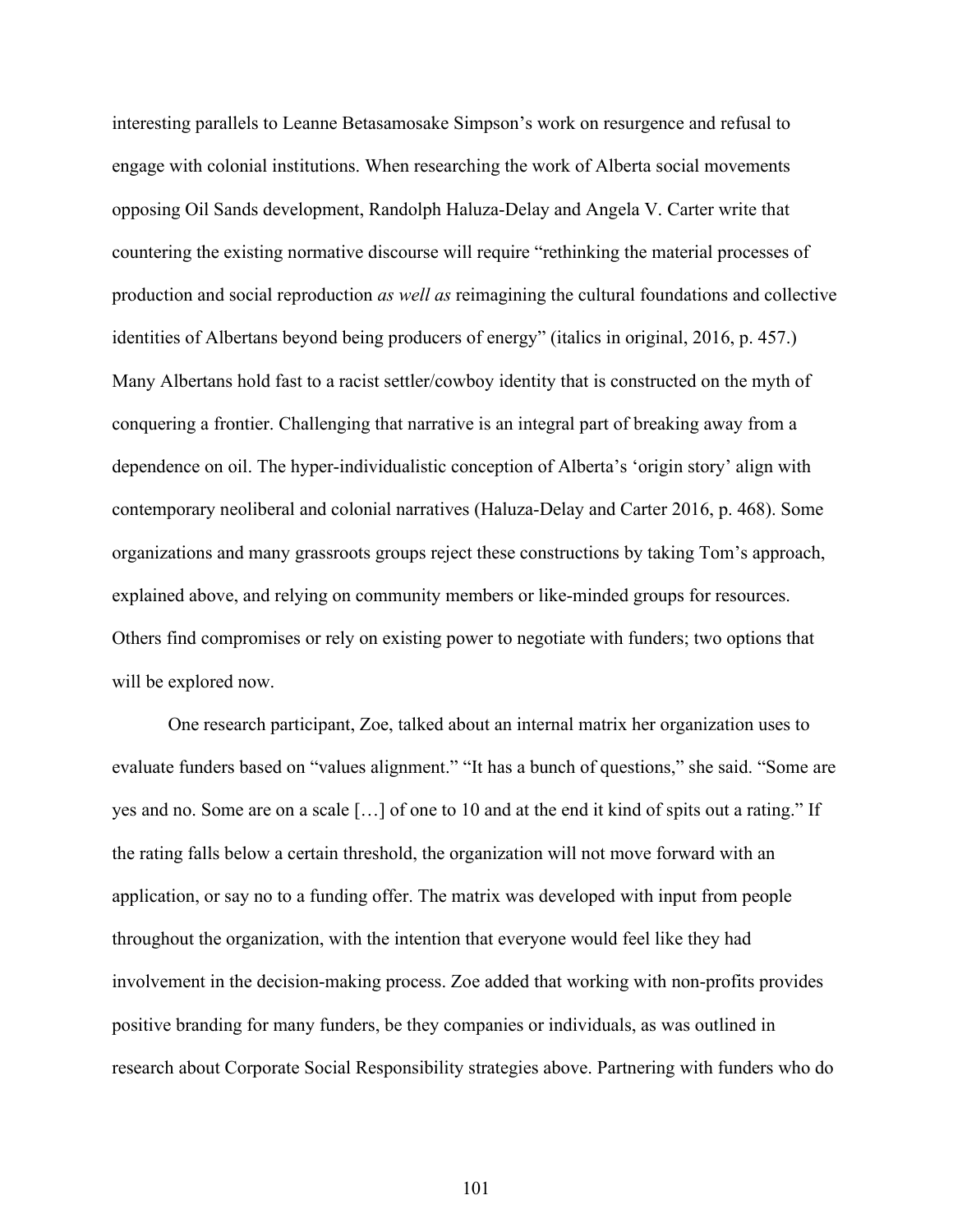not align with core values would lead to brand erosion for the non-profit. "We're not in the business of selling brand association. That's not like our vibe. We want to work with people who want to make the city a better place. So, you know, there are prominent individuals who would absolutely give money that we just can't accept," she said. She added that one question on the matrix is "can we afford to say no." At the end of the day, despite support from across the organization to reject certain funders, they must still find adequate resources to continue working. In this case, Zoe's organization is looking into options for pay-what-you-can programs, and potentially selling an app to coordinate services at a sliding scale. Charging for services would make them ineligible for charity status in Canada, she said.

Not all government funding comes in the form of grants. One research participant, Angela, shared a story of contract negotiations with the province to provide disability services. Provincial officials tried to reduce the amount of funding per person provided, but staff at the organization felt they could not provide adequate supports with that amount and the organization rejected the revised offer. She acknowledged that having board support to do so was unique and that many smaller organizations would not be in a position to refuse. Their size, long history in the community, and the lack of other qualified groups to take on the work gave them ability to negotiate on behalf of their clients and staff.

"The province came in with this new system to remeasure everybody and lo and behold, most people weren't as disabled as they used to be," said Angela. "Our team on the ground was seeing the heartbreak of this." The organization was in the middle of contract negotiations with the province during the changes, and "decided to use [their] leverage" to try and reverse those decisions without success. "We were stuck," she said. The board supported their decision to refuse the initial contract offer, even if this loss of funding "would have devastated that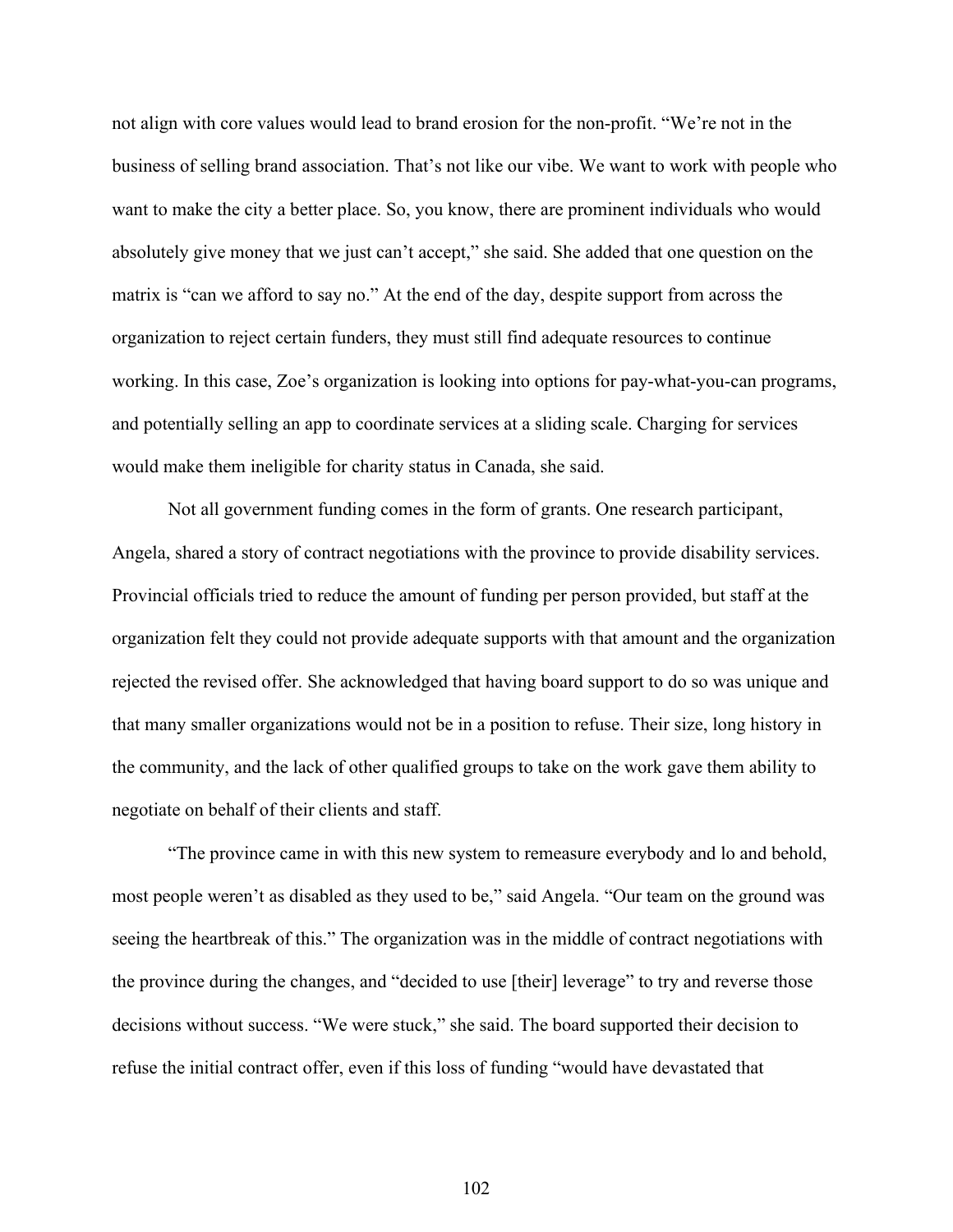organization." Ultimately, they were able to secure a funding contract to provide services at fair levels of compensation. Angela described the back and forth as both liberating and terrifying. Cuts to public spending on the care sector is a common theme in neoliberal governments favouring austerity budgets, and one with clear imbalanced consequences given the gendered and racialized workforce. Research on non-profit disability services in Canada found a quickly increasing need for services, partially due to aging populations, and a sector struggling to grow capacity (Chouinard and Crooks 2008, p. 175). Government funding was consistently shrinking, as was the list of eligible expenses. Over time, some organizations are obligated to cut back on services and overhead, including phone lines, employee health benefits, maintenance and wages (Chouinard and Crooks 2008, p. 183). Cuts to this sector mean more labour is shifted onto volunteers and families or the work is privatized, both outcomes leading to inequalities for gendered and racialized populations and negative impacts on people with disabilities. What is surprising about Angela's anecdote beyond her supportive board, is that the government was not in a position to turn to private providers (Harder 2003, p. 130–138).

Last but not least, the power, reach and influence of grassroots coalitions should not go unrecognized. Crystal, when talking about a multicultural group representing newcomer communities, said most of their funding comes from one grant. That said, "we tend to underestimate people's ability to fundraise. A lot of ethnic cultural communities can mobilize very quickly inside themselves and do a lot of PR [public relations], deliver a lot of programs and services for their families." Yasmin, who also works with racialized and newcomer communities, had similar sentiments. There is a high level of interest and capacity to develop and lead "community action plans" responding to issues like gender-based violence in communities, but only "small pockets of funding available" for implementation. It is often up to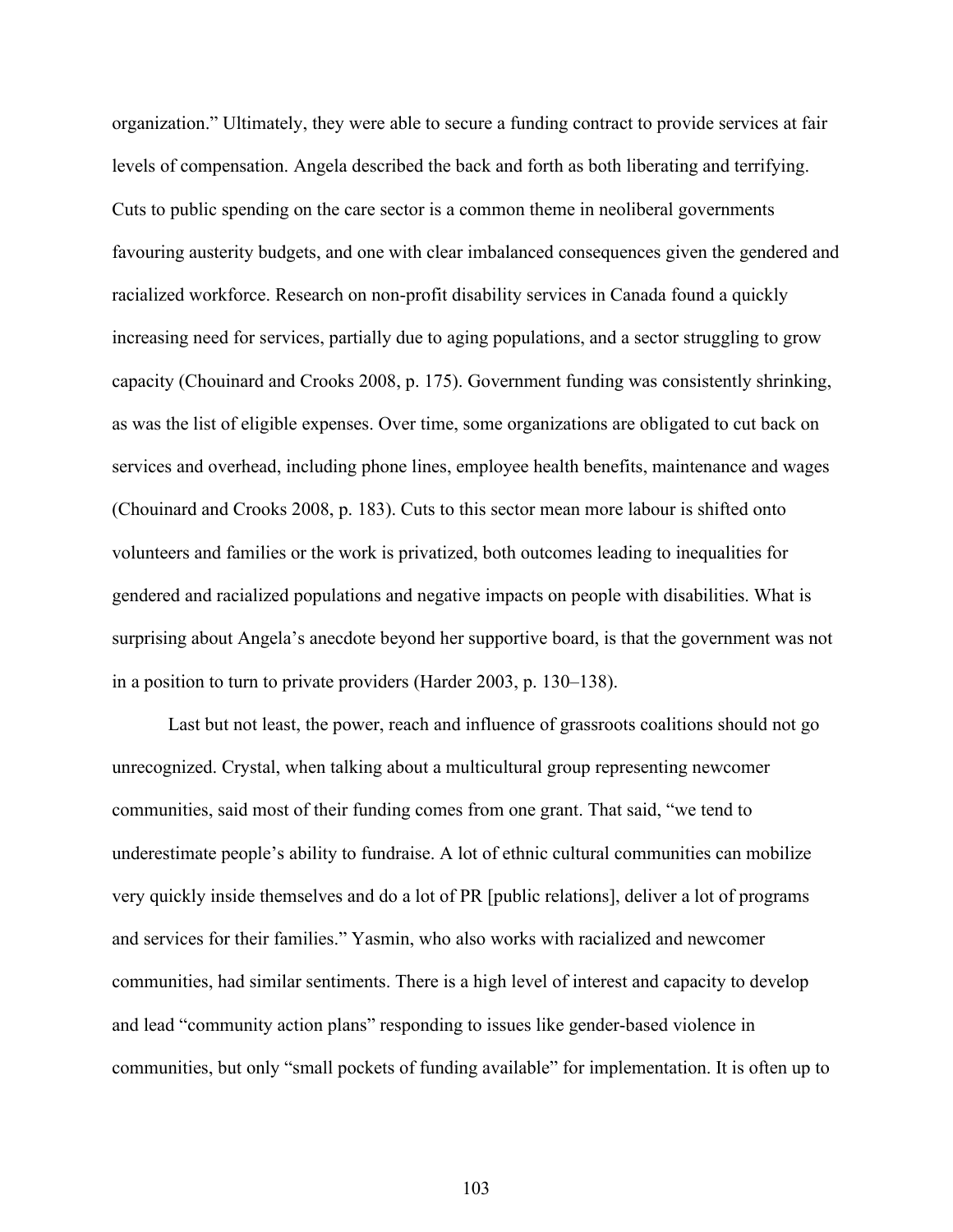the communities themselves to volunteer labour and/or find necessary funds. In research examining the changes to government funding and national feminist women's organizing in Canada, scholars also described dependency on government supports as one reason why larger groups become disconnected from their base, which is "the foundation of their legitimacy and protest capacity" (Rodgers and Knight 2011, p. 574). In many situations, organizations remaining small and independent from formalized sources of funding can benefit the community.

In sum, it would be difficult to underestimate the influence that extractive industries have on advocacy work in Alberta. Oil and gas companies create and uphold violence and poverty, partially fund programs to address the symptoms, and stifle work that targets the root causes. Not only are funds for advocacy difficult to source through these traditional channels, available funding can further limit the radical overhaul needed to address inequity. Whether through corporate donations, foundations or government grants, nearly all sources have some link to these industries and therefore the colonial program of systematic elimination of Indigenous peoples from their land. Working within existing structures can lead to incremental change. Advisory groups like WAVE and the GEDI committee have the ability to inform policy development and city programming to a certain degree. Strong relationships with decisionmakers can lead to positive outcomes. But what was made clear over the course of these conversations was the need to continue developing capacity for leadership within communities, independent of traditional forms of funding. Power to change comes from people striving together toward more equitable communities and organized resistance.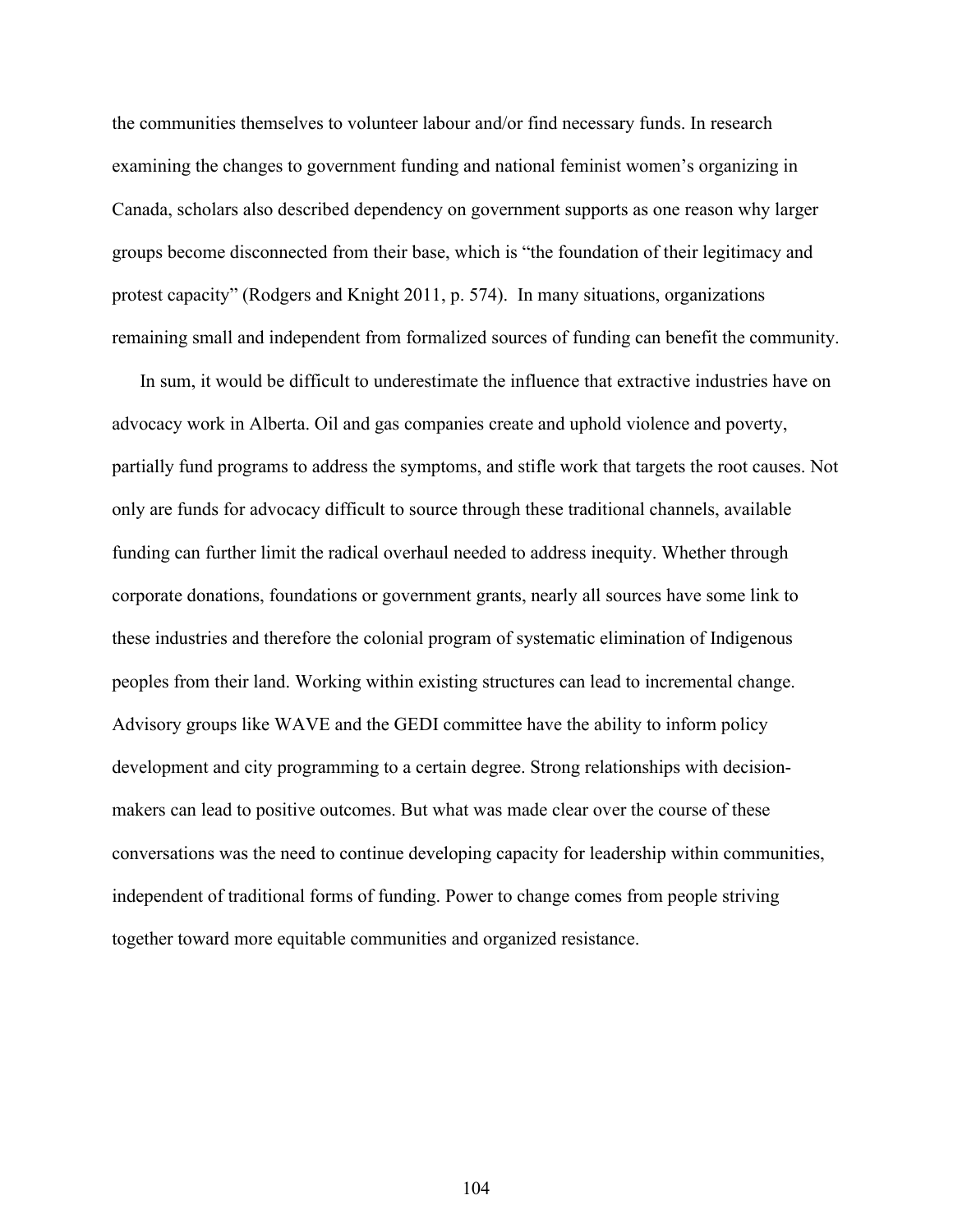## 6. Conclusion

How do you summarize two years of reading, talking and thinking about a single question that spans three lines? Trying to bridge the topics of Gender-Based Analysis Plus, community advocacy, and funding within the context of Alberta's two major cities can lead a researcher in many directions. Literature on GBA+ explores efficacy of various kinds of implementation, debates the role of femocrats, and questions its ability to lead to feminist goals. Research on advocacy chills and funding is plentiful, but there are small gaps when it comes to looking at the Alberta context and linking the oil and gas industry to gender-related advocacy. Ultimately, the advocates who participated in this research project shaped the final outcome by sharing their experiences and opinions on navigating through all of these interconnected forces.

This conclusion will start by asking 'where are we now?' The COVID-19 outbreak will have long lasting effects on gender equity around the world. Community advocates are working to ensure that all levels of government are proposing solutions that do not perpetuate violence, and yet it is too early to know how this will turn out. Next, I will summarize the key themes made by participants when asked about their work with communities, with cities, and with funders. Lastly, I will tackle the question 'what comes next,' looking forward to potential avenues of future research and implementation of Gender-Based Analysis Plus.

#### Where are we now?

*"This provincial government is clearly focused on industries that are male dominated and recovery for jobs that actually weren't even lost because of the pandemic. But we know that it has hit women harder and racialized women hardest of all. There is actually no specific mention or plan for that from this particular government, and I think that it's important for us to fill that gap and shine a light on that particular issue. If the government's not going to do it, then we should." – Cora*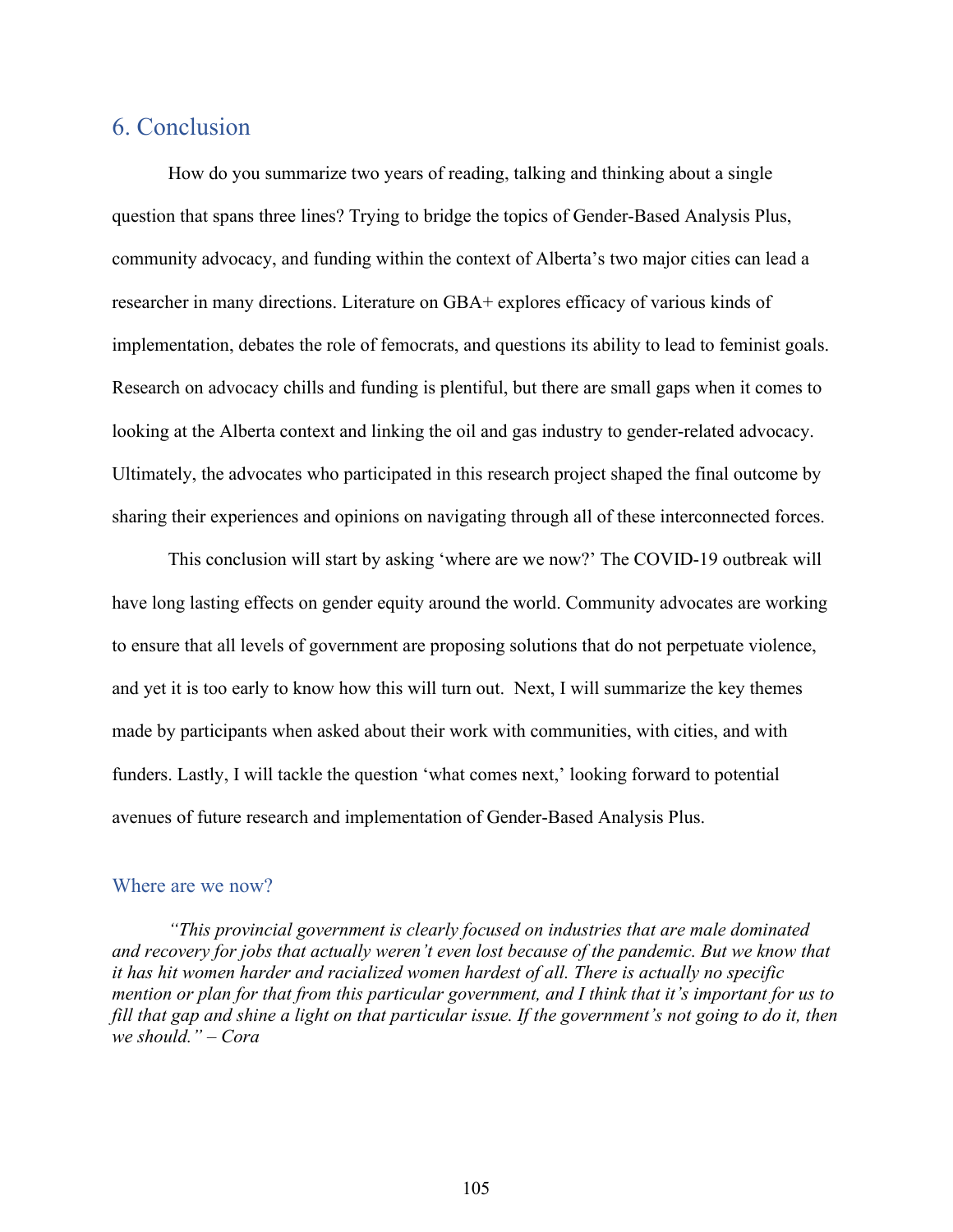Unsurprisingly, both Calgary's GEDI strategy and Edmonton's Women's Initiative have been significantly impacted by COVID-19. Staff cuts and new priorities moved gender equity initiatives to the back burner, despite growing recognition of the unequal impacts of the disease. Looking at gender specifically, research points to worse outcomes for workers in retail or health care (Milliken et al. 2020), increased demands on care workers in Spain and Bangladesh (Farre et al 2020, Sarker 2020), and increased gender-based violence (Chandan et al 2020). Interviews with participants took place during the second wave of COVID-19 infections in Alberta, roughly 6-8 months after the first. By mid-October, there were over 200 new cases daily, over 50 schools were identified to have outbreaks and many non-profits were closed to the public. There will likely be a flood of new research published in coming months about the gendered impacts of COVID-19 on the workforce, education, poverty and other sectors. Support staff for WAVE and across other departments were temporarily laid off. Calgary administrators were furloughed, and capacity significantly reduced. It is too early to fully measure the setbacks to gender equity in either community. Many of the research participants were personally impacted, juggling child raising and education with working from home. In a time when care work is gaining recognition as essential, the gender equity perspective to city responses is lagging.

 Jessica, an Edmonton participant, said financial struggles have forced the city to prioritize spending, and that the Women's Initiative does not seem to be a priority. "I do worry that the Women's Initiative is one of the areas that they may just stop putting attention to," said Jessica. Angela, also from the City of Edmonton, said the group had been well-resourced with support staff and meeting space, but cuts were likely coming. She framed it as positive, "it's a good time to just break and start over again." In Calgary, GEDI committee members asked about a gender

106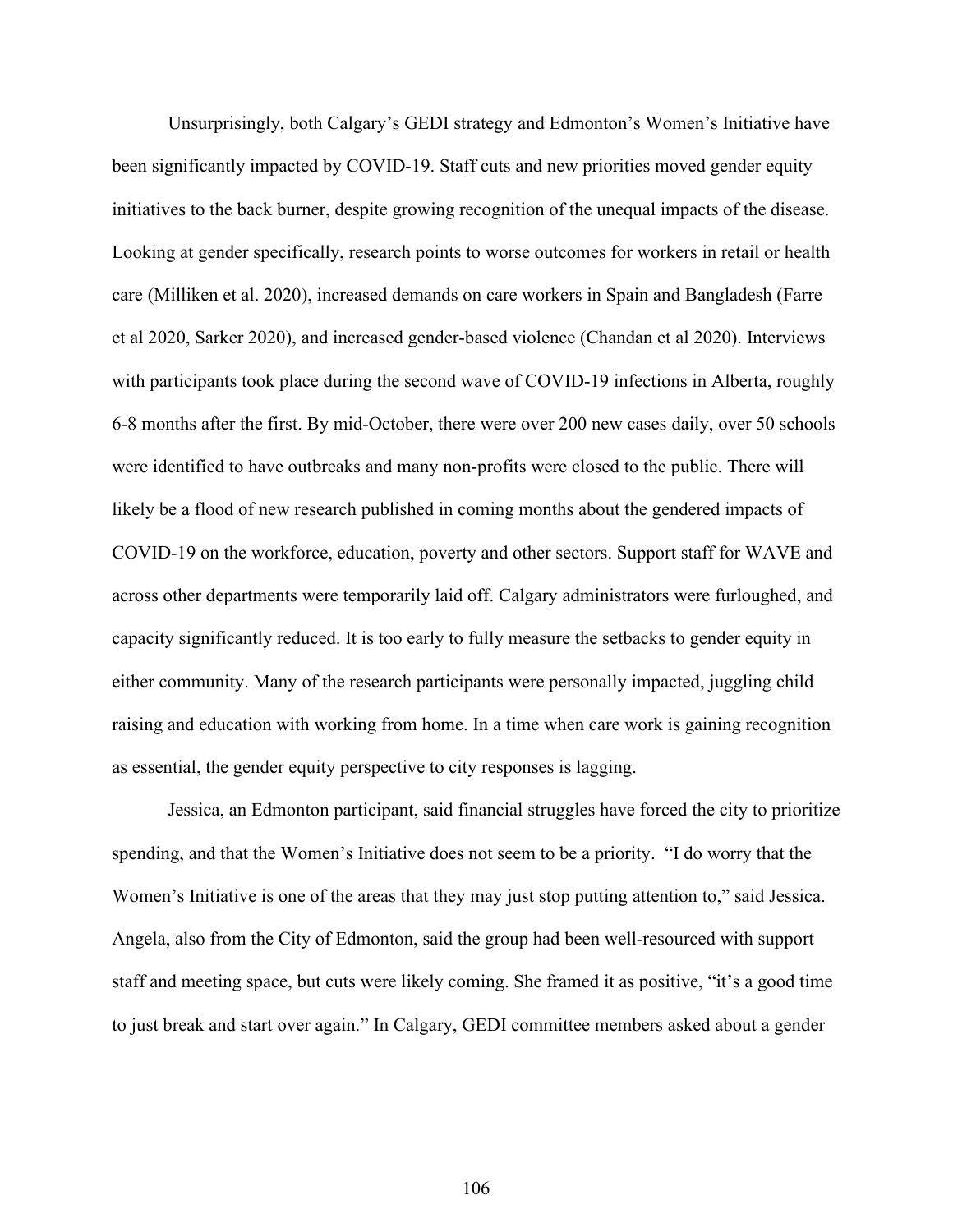lens on the City's recovery planning. Any response to that question has not been made publicly available (Maya Interview 2020).

External to City Hall, non-profits and grassroots organizations are struggling to make ends meet. Annual fundraising events were cancelled or moved online with mixed results. The fall United Way campaigns have also shifted online, and the results have yet to be reported. Apart from funding, the day-to-day activities of many groups were in flux, or on hold for months. Several areas of concern came up during interviews: isolation among communities with limited access to technology, increased isolation in racialized communities or newcomer communities with limited connections, increase in domestic violence, increase in poverty due to lost employment. Demand for counselling services related to domestic violence had increased, said Rachel. Municipalities have some authority over access to technology via libraries, public transit, and community development projects that target isolation. A number of research participants (those working for community groups and several members of city committees) worried that each city's response is lacking GBA+ analysis, and they felt out of the loop.

"When you shut down, we all have to stay home and work and take care of children," said Crystal. "It doesn't feel like the analysis was there to say who's impacted and why."

#### What's been said

Hours of conversations with seventeen research participants and over 90,000 words of transcriptions were analyzed and summarized over the course of this project. Some had shared viewpoints and past experiences, while others differed greatly in how they characterized the political, social and economic environment they worked in. Revisiting the interviews repeatedly revealed layers of potential meaning and avenues of further discussion I wish I had followed. That said, the key themes of the interviews revolved around how power was structured in their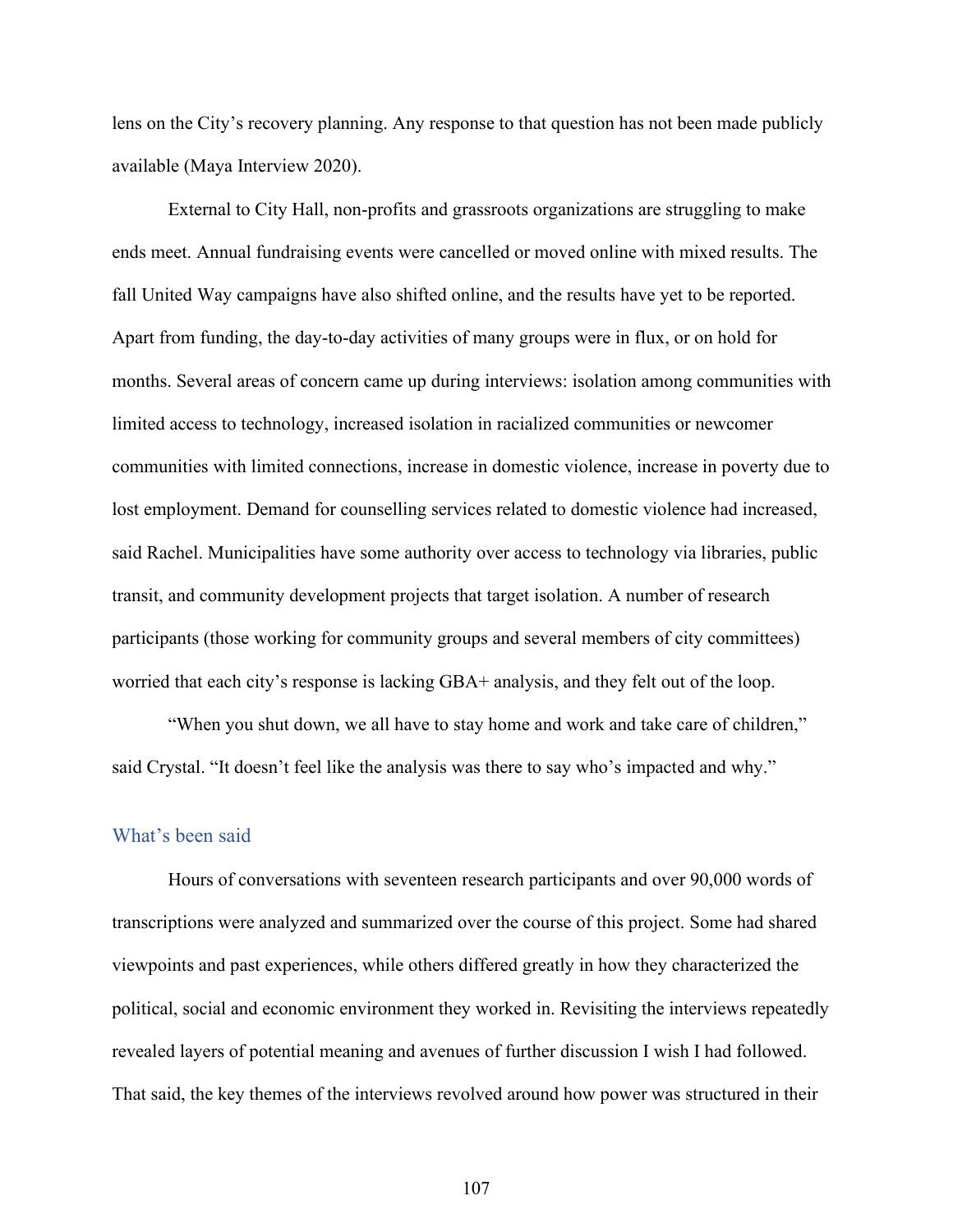cities, and how those formations encouraged or limited different kinds of relationships between administrators, decision-makers, advocates, and communities at large. Applying an intersectional gender lens to policy development happens in many ways; community engagement, gender experts and advisory groups work in parallel if not collaboratively to move towards more equitable futures. Research participants and existing scholarship recognize the limited potential of using this approach to encourage radical change and yet also see the benefits that come from the incremental change it encourages. GBA+ does not replace calls for more substantial shifts in policy that challenge colonial and neoliberal frameworks. It is most effective when there is the capacity to apply this analytical tool to all areas of work and implement findings, when it meaningfully engages with other strategies that also work toward equity, and when there are allies with authority throughout government and community.

Research participants also spoke enthusiastically about the need to connect with communities experiencing various forms of oppression, and many wished they had more time or resources to engage on advocacy. Organizations with a service provision model have many points of contact with community, but this does not always translate into inclusion of the community in policy debate. Within government, some administrators referenced the need to engage with diverse citizens but mentioned they are limited by leadership with different priorities and austerity budgets. Several advocates noted the importance of 'nothing about us without us.' It's a common phrase that calls for inclusivity while also recognizing the separation between 'us' and 'them,' meaning decision makers/authority figures and those without access to power. Defining who 'us' is part of the challenge of integrating an intersectional approach. As was mentioned previously, a focus on equity with an intersectional and inclusive lens may achieve more significant outcomes than a policy approach strictly focused on gender. Calgary is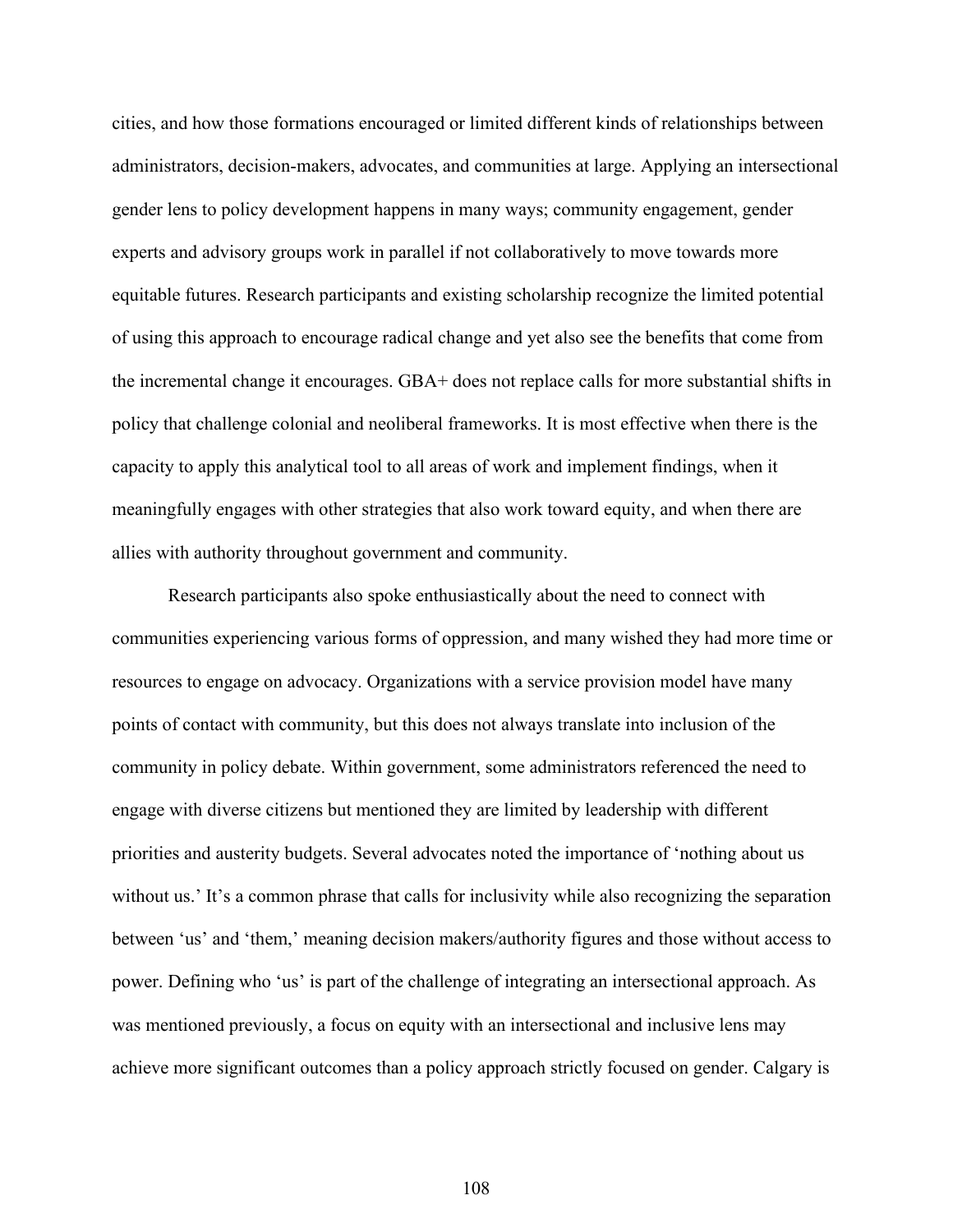in the early stages of understanding what their Gender, Equity and Inclusion Strategy will look like in practice. Edmonton has had a few more years, but continues to adapt to a changing political landscape and shifting levels of influence. In both cities, feminists of all stripes are working toward progress.

The final chapter takes a closer look at two major sources of funding in Alberta, its ties to the oil and gas industry and the possible impacts on community organizing. Again shaped by the experiences of research participants, this portion explores how the colonial roots of these extractivist activities continue to chill the kinds of work that many charities, non-profits and grassroots groups engage in. Some participants talked about the necessity of these resources to provide the many services and programs they offer, while struggling to navigate the pressures of various explicit and implicit limitations on speaking about the underlying causes of issues like poverty and violence. The chapter wrapped up with a few stories about refusing to accept awful contracts and finding strength and resources from within communities to support change. Resistance can be generative and can open doors for different kinds of conversations and organizing.

## What comes next

There are inevitably gaps in this research project. I would have liked to have conversations with community members who are not employed by organizations or volunteering on boards. Their voices would have brought valuable insights to the impacts of policy on lived experience. I would have liked to connect with more Indigenous organizers and learn about their perspectives on municipal policy, resource development, resistance and equity. Both community organizing and Gender Based Analysis Plus are busy fields for researchers, and I am confident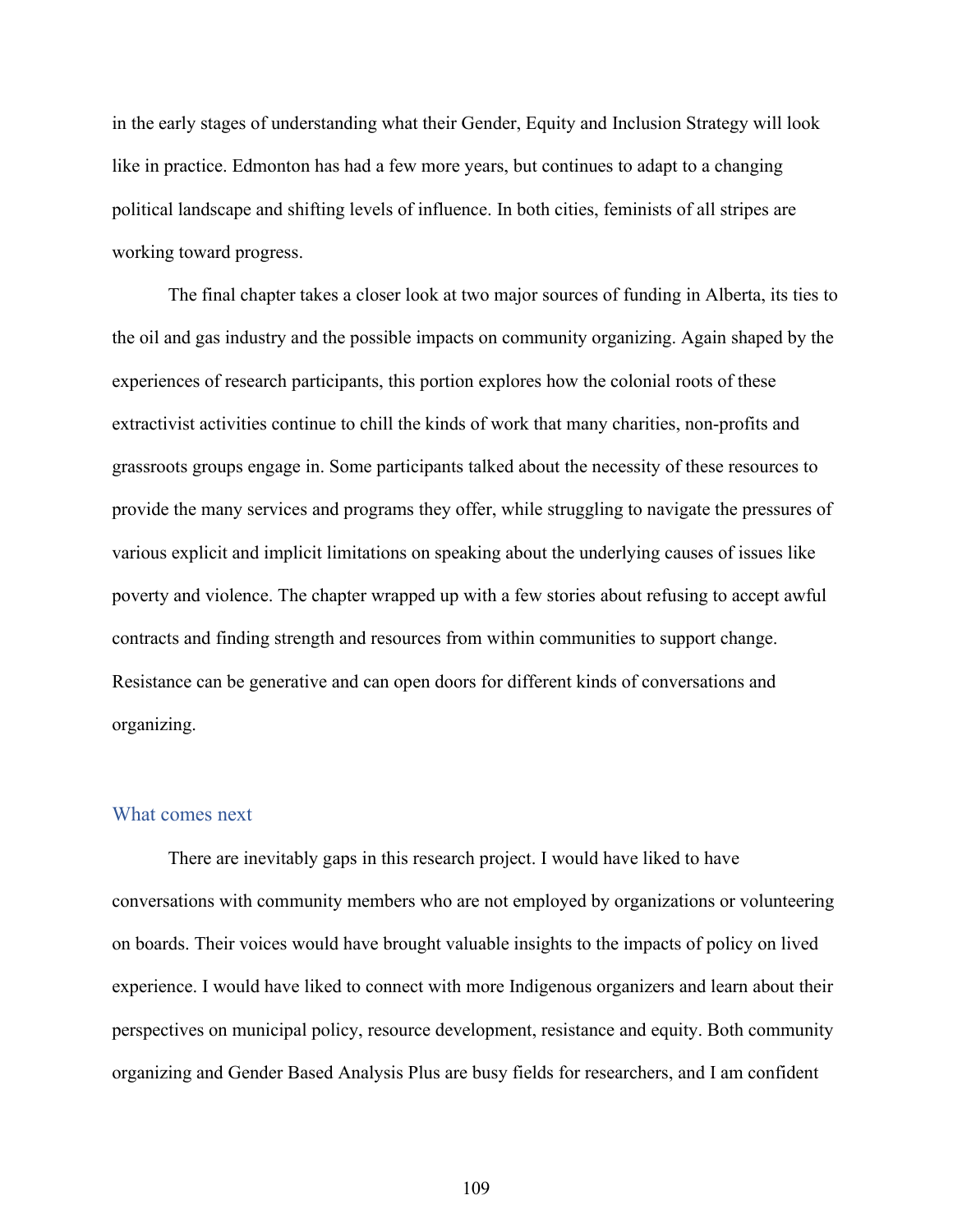there will be more written about the intersections of these concepts in the future. Within communities, COVID-19 and the Black Lives Matter movement has drastically changed the environment for policy development and social justice organizing. Previously neglected or minimized forms of violence and oppression are increasingly shifting into the public consciousness. Calls for equity are not new, but there seems to be a new surge in momentum on some fronts, whether or not policy approaches like GBA+ are along for the ride.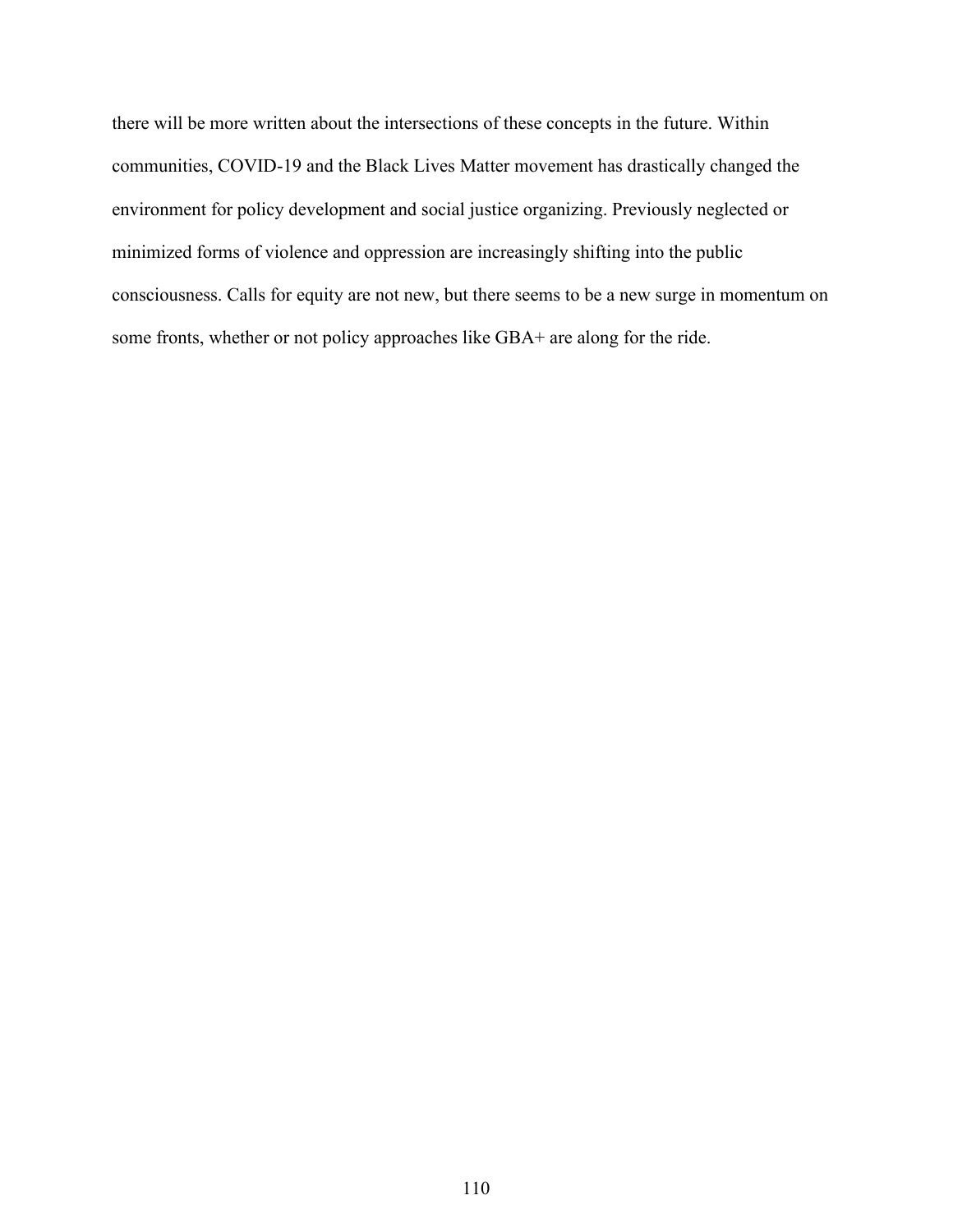## **Bibliography**

"2019 Approved FCSS Funded Agencies" City of Edmonton and Family and Community Support Services, 2019.

[www.edmonton.ca/programs\\_services/documents/PDF/2019FCSSapprovedfundedagencies.pdf.](https://www.edmonton.ca/programs_services/documents/PDF/2019FCSSapprovedfundedagencies.pdf) Accessed 25 Mar. 2021.

"2019 Report to the Community." United Way Alberta Capital Region, 2020. [www.myunitedway.ca/report-to-the-community/.](https://www.myunitedway.ca/report-to-the-community/) Accessed 25 Mar. 2021.

Acker, Joan. "Theorizing gender, race, and class in organizations." In Jeanes, E., Knights, D. and Martin, P.Y. (eds) *Handbook of Gender, Work, and Organization*. Chichester: Wiley, 2011 pp. 65–80.

Alexander-Floyd, Nikol G. "Disappearing Acts: Reclaiming Intersectionality in the Social Sciences in a Post—Black Feminist Era." *Feminist Formations*, vol. 24, no. 1, The Johns Hopkins University Press, 2012, pp. 1–25.

ACWS Alberta Council of Women's Shelters. "2019 Data Release." 2019. [acws.ca/wp](https://acws.ca/wp-content/uploads/2020/05/ACWS_Data-Release-2019._ACWSWEB.pdf)[content/uploads/2020/05/ACWS\\_Data-Release-2019.\\_ACWSWEB.pdf.](https://acws.ca/wp-content/uploads/2020/05/ACWS_Data-Release-2019._ACWSWEB.pdf) Accessed 28 Apr. 2021.

Andrasik, Kristi, and Joseph W. Mead. "Know Me Before You Speak for Me: Substantive Public Representation Among Nonprofits." *Public Performance & Management Review*, vol. 42, no. 1, Jan. 2019, pp. 34–58. doi[:10.1080/15309576.2018.1486212.](https://doi.org/10.1080/15309576.2018.1486212)

Appel, Jeremy. "Inside Calgary City Council's Reversal On Police Funding" *Sprawl Calgary*. 4 Feb. 2021. [www.sprawlcalgary.com/inside-calgary-city-councils-reversal-on-police-funding](https://www.sprawlcalgary.com/inside-calgary-city-councils-reversal-on-police-funding)  Accessed 8 Feb. 2021.

Arvin, Maile, et al. "Decolonizing Feminism: Challenging Connections between Settler Colonialism and Heteropatriarchy." *Feminist Formations*, vol. 25, no. 1, 2013, pp. 8–34. doi[:10.1353/ff.2013.0006.](https://doi.org/10.1353/ff.2013.0006)

Bacchi, Carol, and Joan Eveline. "Mainstreaming and Neoliberalism: A Contested Relationship." Policy and Society, vol. 22, no. 2, 2003, pp. 98–118.

Bacchi, Carol, and Joan Eveline. *Mainstreaming Politics: Gendering Practices and Feminist Theory.* University of Adelaide Press, 2011.

Barnes Jessica L. "Designing Resilient Cities that Work for Women, Too." In: Karácsonyi D., Taylor A., Bird D. (eds) The Demography of Disasters. Springer, Cham. 2021. doi:10.1007/978- 3-030-49920-4\_9.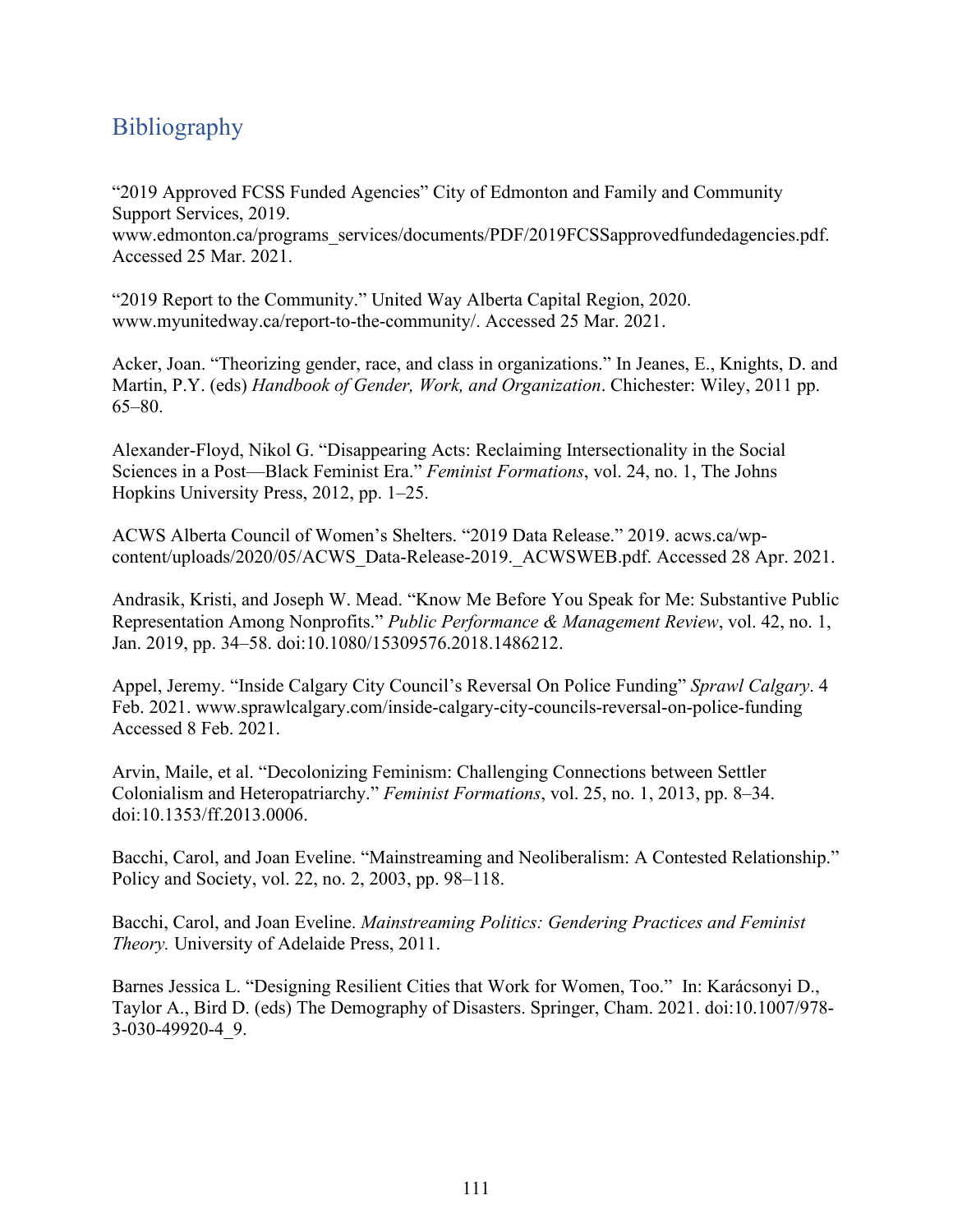Berkowitz, Heloïse, et al. "Collectively Designing CSR Through Meta-Organizations: A Case Study of the Oil and Gas Industry." *Journal of Business Ethics: JBE; Dordrecht*, vol. 143, no. 4, Jul. 2017, pp. 753–69. *ProQuest*, doi:10.1007/s10551-016-3073-2

Boothby, Lauren. "Edmonton city council holds first day of virtual public hearings on racism and police funding cuts." *Edmonton Journal.* 16 Jun. 2020. [edmontonjournal.com/news/local](https://edmontonjournal.com/news/local-news/edmonton-city-council-holds-first-day-of-virtual-public-hearings-on-racism)[news/edmonton-city-council-holds-first-day-of-virtual-public-hearings-on-racism](https://edmontonjournal.com/news/local-news/edmonton-city-council-holds-first-day-of-virtual-public-hearings-on-racism) Accessed 3 Feb. 2021.

Brazil, Jasmin. "Edmonton FCSS 2018 Outcomes Summary Report for Core Funding" City of Edmonton and Family and Community Support Services. 2018. [www.edmonton.ca/programs\\_services/documents/PDF/FCSSCORSummary2018.pdf.](https://www.edmonton.ca/programs_services/documents/PDF/FCSSCORSummary2018.pdf) Accessed Mar. 25, 2021.

Brodie, Janine. "We Are All Equal Now: Contemporary Gender Politics in Canada." *Feminist Theory*, vol. 9, no. 2, Aug. 2008, pp. 145–64. *SAGE Journals*, doi[:10.1177/1464700108090408.](https://doi.org/10.1177/1464700108090408)

Calgary Aboriginal Urban Affairs Committee (CAUAC) and Crowshoe, Lorna. May 2016. "White Goose Flying: A Report to Calgary City Council on the Indian Residential School Truth and Reconciliation Calls to Action 2016."

Carra, Cllr. Gian-Carlo. "Notice of Motion. Re: Gender Equity and Diversity." City of Calgary, City Clerk's Office. [pub-calgary.escribemeetings.com/filestream.ashx?DocumentId=12920](https://pub-calgary.escribemeetings.com/filestream.ashx?DocumentId=12920)  Accessed 20 May 2020.

Census Services, City of Edmonton. "2019 Municipal Census Results." www.edmonton.ca/city\_government/facts\_figures/municipal-census-results.aspx Accessed 8 [February 2021.](https://www.edmonton.ca/city_government/facts_figures/municipal-census-results.aspx%2520Accessed%25208%2520February%25202021)

Chandan, Joht Singh, et al. "COVID-19: A Public Health Approach to Manage Domestic Violence Is Needed." *The Lancet Public Health*, vol. 5, no. 6, Elsevier, June 2020, p. e309. doi[:10.1016/S2468-2667\(20\)30112-2.](https://doi.org/10.1016/S2468-2667(20)30112-2)

Chouinard, Vera, and Valorie A. Crooks. "Negotiating Neoliberal Environments in British Columbia and Ontario, Canada: Restructuring of State – Voluntary Sector Relations and Disability Organizations' Struggles to Survive." *Environment and Planning C: Government and Policy*, vol. 26, no. 1, Feb. 2008, pp. 173–90. *SAGE Jour*nals, doi[:10.1068/c0502r.](https://doi.org/10.1068/c0502r)

Clark N. 2012. Perseverance, determination and resistance: an indigenous intersectional-based policy analysis of violence in the lives of indigenous girls. In An Intersectionality Based Policy Analysis Framework, Hankivsky O (ed). Institute for Intersectionality Research & policy, SFU: Vancouver, BC; pp. 133–159.

Collins, Patricia Hill. "Intersectionality's Definitional Dilemmas." *Annual Review of Sociology*, vol. 41, no. 1, Annual Reviews, Aug. 2015, pp. 1–20.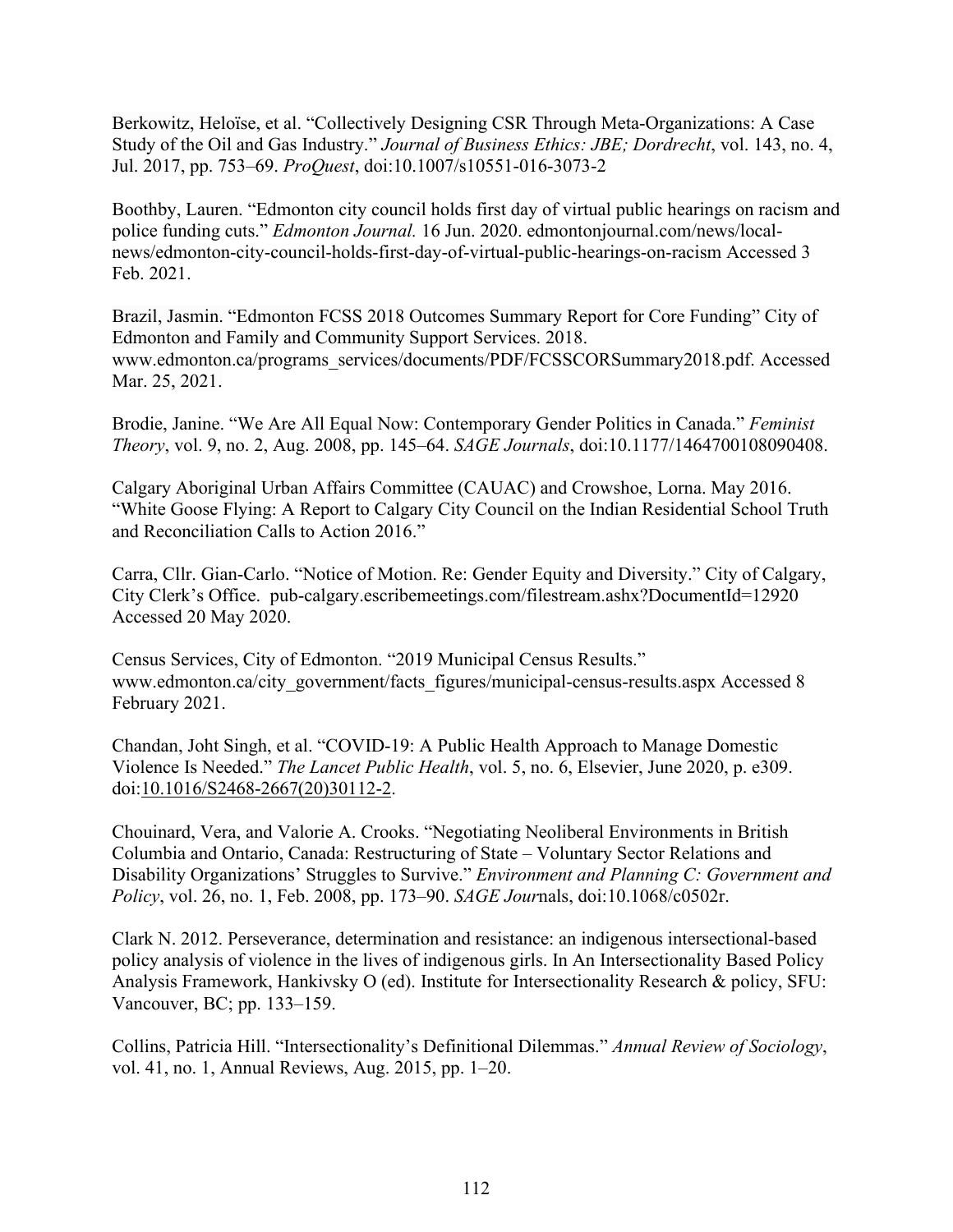Cook, Dustin. "Edmonton city council approves police reform motion, including \$11M budget cut over two years." *Edmonton Journal*. 6 Jul. 2020. [edmontonjournal.com/news/local](https://edmontonjournal.com/news/local-news/edmonton-city-council-approves-20-actions-for-police-service-reform-including-11m-budget-cut-over-two-years)[news/edmonton-city-council-approves-20-actions-for-police-service-reform-including-11m](https://edmontonjournal.com/news/local-news/edmonton-city-council-approves-20-actions-for-police-service-reform-including-11m-budget-cut-over-two-years)[budget-cut-over-two-years](https://edmontonjournal.com/news/local-news/edmonton-city-council-approves-20-actions-for-police-service-reform-including-11m-budget-cut-over-two-years) Accessed 6 Feb. 2021.

Cornwall, Andrea, and Althea-Maria Rivas. "From 'Gender Equality and 'Women's Empowerment' to Global Justice: Reclaiming a Transformative Agenda for Gender and Development." *Third World Quarterly*, vol. 36, no. 2, Feb. 2015, pp. 396–415. doi[:10.1080/01436597.2015.1013341.](https://doi.org/10.1080/01436597.2015.1013341)

Coulthard, Glen, and Leanne Betasamosake Simpson. "Grounded Normativity / Place-Based Solidarity." *American Quarterly*, vol. 68, no. 2, 2016, pp. 249–55. doi[:10.1353/aq.2016.0038.](https://doi.org/10.1353/aq.2016.0038)

Council of Europe, Directorate General of Human Rights. "Gender mainstreaming- Conceptual framework, methodology and presentation of good practices." Strasbourg, 2004. [rm.coe.int/1680596135.](https://rm.coe.int/1680596135) Accessed 2 Mar. 2020.

Crenshaw Williams, Kimberlé. "Mapping the margins: Intersectionality, identity politics, and violence against women of color." 1991. *Stanford Law Review.* vol. 4. no. 6. pp. 1241–99.

Crenshaw, Kimberlé. "Why intersectionality can't wait." 2015. *The Washington Post*, 24 September. Available at: [www.washingtonpost.com/news/in-theory/wp/2015/09/24/why](http://www.washingtonpost.com/news/in-theory/wp/2015/09/24/why-intersectionality-cant-wait/)[intersectionality-cant-wait/](http://www.washingtonpost.com/news/in-theory/wp/2015/09/24/why-intersectionality-cant-wait/) Accessed 2 May 2021.

Cuadraz, Gloria Holguin, and Lynet Uttal. "Intersectionality And In-Depth Interviews: Methodological Strategies For Analyzing Race, Class, And Gender." *Race, Gender & Class*, vol. 6, no. 3, Race, Gender and Class, July 1999, p. 156.

Culture, Multiculturalism and Status of Women, Government of Alberta. "Culture, Multiculturalism and Status of Women 2019–2020 Annual Report." *Government of Alberta.*  Published August 2020. [open.alberta.ca/dataset/4a9716c2-e826-4bdd-bcdd-](https://open.alberta.ca/dataset/4a9716c2-e826-4bdd-bcdd-8aefd8e9fc12/resource/2b1ec7aa-ec4a-40ef-8ef7-66f209c1052a/download/cmsw-annual-report-2019-2020.pdf)[8aefd8e9fc12/resource/2b1ec7aa-ec4a-40ef-8ef7-66f209c1052a/download/cmsw-annual-report-](https://open.alberta.ca/dataset/4a9716c2-e826-4bdd-bcdd-8aefd8e9fc12/resource/2b1ec7aa-ec4a-40ef-8ef7-66f209c1052a/download/cmsw-annual-report-2019-2020.pdf)[2019-2020.pdf](https://open.alberta.ca/dataset/4a9716c2-e826-4bdd-bcdd-8aefd8e9fc12/resource/2b1ec7aa-ec4a-40ef-8ef7-66f209c1052a/download/cmsw-annual-report-2019-2020.pdf) Accessed 8 Jan. 2021.

DeSantis, Gloria C. "Policy Advocacy Experiences of Saskatchewan Nonprofit Organizations: Caught between Rocks and Hard Places with Multiple Constituents?" *The Canadian Geographer / Le Géographe Canadien*, vol. 57, no. 4, 2013, pp. 457–73. *Wiley Online Library*, doi[:10.1111/j.1541-0064.2013.12043.x.](https://doi.org/10.1111/j.1541-0064.2013.12043.x)

Dhamoon, Rita Kaur. "Considerations on Mainstreaming Intersectionality." *Political Research Quarterly*, vol. 64, no. 1, SAGE Publications Inc, Mar. 2011, pp. 230–43. *SAGE Journals*, doi[:10.1177/1065912910379227.](https://doi.org/10.1177/1065912910379227)

Du, Shuili, and Edward T. Vieira. "Striving for Legitimacy Through Corporate Social Responsibility: Insights from Oil Companies." *Journal of Business Ethics*, vol. 110, no. 4, Nov. 2012, pp. 413–27. *Springer Link*, doi[:10.1007/s10551-012-1490-4.](https://doi.org/10.1007/s10551-012-1490-4)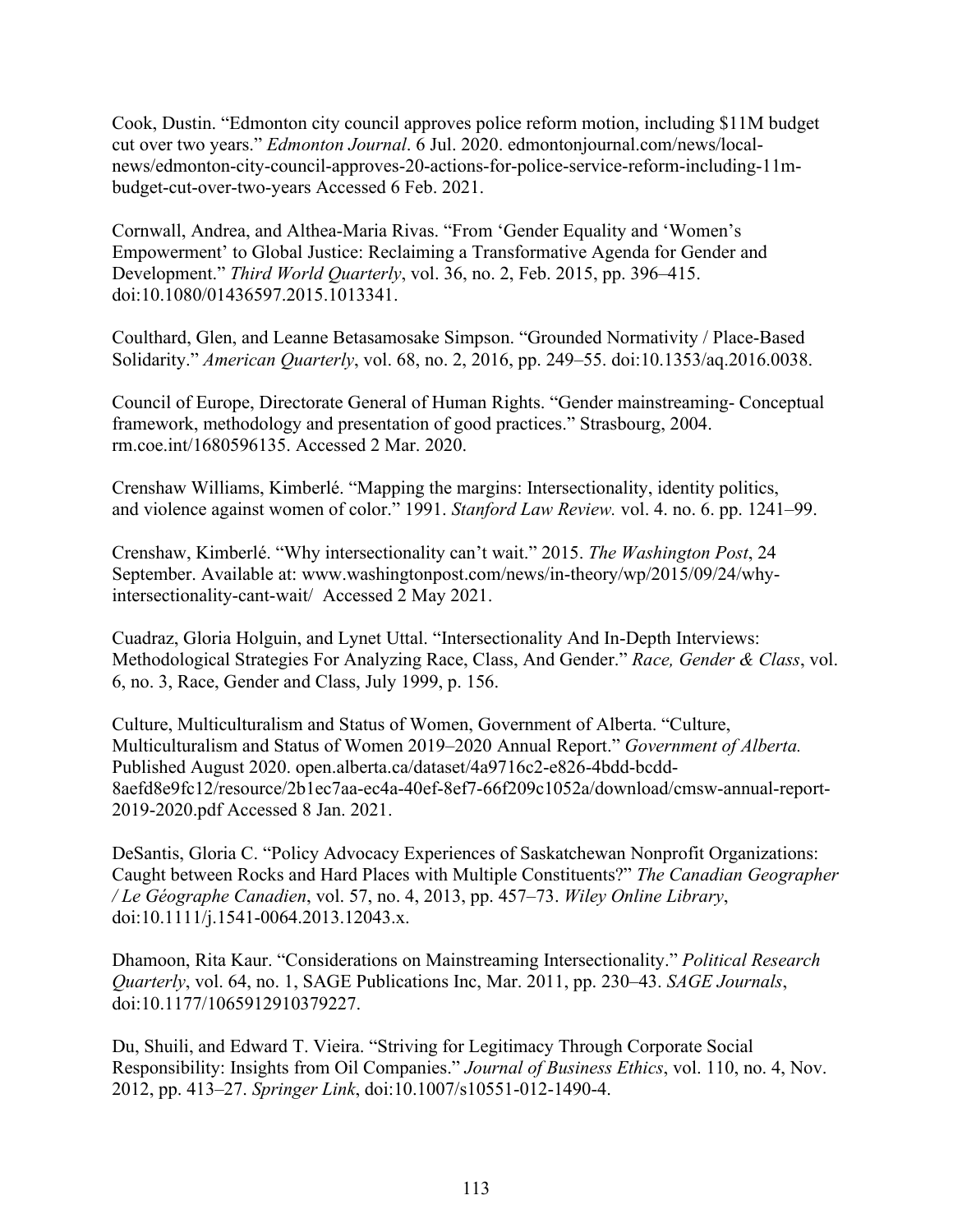Elson, Diane. "Recognize, Reduce, and Redistribute Unpaid Care Work: How to Close the Gender Gap." *New Labor Forum*, vol. 26, no. 2, SAGE Publications Inc, May 2017, pp. 52–61. *SAGE Journals*, doi[:10.1177/1095796017700135.](https://doi.org/10.1177/1095796017700135)

"Family and Community Support Services Program Handbook." Alberta Children and Youth Services. Updated 1 Sep. 2010. [open.alberta.ca/dataset/18ffaf4e-db3b-476c-8901-](https://open.alberta.ca/dataset/18ffaf4e-db3b-476c-8901-9a9d825c366b/resource/2589adce-09c5-4830-9ba2-406c5ae4f4c7/download/2010-family-and-community-support-services-fcss-program-handbook.pdf) [9a9d825c366b/resource/2589adce-09c5-4830-9ba2-406c5ae4f4c7/download/2010-family-and](https://open.alberta.ca/dataset/18ffaf4e-db3b-476c-8901-9a9d825c366b/resource/2589adce-09c5-4830-9ba2-406c5ae4f4c7/download/2010-family-and-community-support-services-fcss-program-handbook.pdf)[community-support-services-fcss-program-handbook.pdf](https://open.alberta.ca/dataset/18ffaf4e-db3b-476c-8901-9a9d825c366b/resource/2589adce-09c5-4830-9ba2-406c5ae4f4c7/download/2010-family-and-community-support-services-fcss-program-handbook.pdf) Accessed 25 Mar. 2021.

"Family and Community Support Services (FCSS) program." Government of Alberta. [www.alberta.ca/family-and-community-support-services-fcss-program.aspx#jumplinks-2.](https://www.alberta.ca/family-and-community-support-services-fcss-program.aspx#jumplinks-2) Accessed 2 Apr. 2021.

"Family and Community Support Services," City of Calgary. [www.calgary.ca/csps/cns/fcss/fcss.html.](https://www.calgary.ca/csps/cns/fcss/fcss.html) Accessed 25 Mar. 2021.

Farre, Lidia, et al. *How the Covid-19 Lockdown Affected Gender Inequality in Paid and Unpaid Work in Spain*. SSRN Scholarly Paper, ID 3643198, Social Science Research Network, 7 July 2020.

Feldman, Guy, et al. "Liquid Advocacy: Social Welfare Advocacy in Neoliberal Times." *International Journal of Social Welfare*, vol. 26, no. 3, Jul. 2017, pp. 254–62. *EBSCOhost*, doi[:10.1111/ijsw.12250.](https://doi.org/10.1111/ijsw.12250)

Findlay, Tammy. "Revisiting GBA/GBA+: Innovations and Interventions." *Canadian Public Administration*, vol. 62, no. 3, Wiley-Blackwell, Sep. 2019, pp. 520–25. *EBSCOhost*, doi[:10.1111/capa.12341.](https://doi.org/10.1111/capa.12341)

Fraser, Nancy. *Unruly practices: power, discourse, and gender in contemporary social theory*. Minneapolis: University of Minnesota Press. 1989.

Fraser, Nancy. *Fortunes of feminism: from state-managed capitalism to neoliberal crisis*. Brooklyn, New York: Verso Books. 2013.

George, Glynis. "Engaging with an Invisible Politics: Gender Mainstreaming as a Practice in Newfoundland and Labrador." *Anthropology in Action; Oxford*, vol. 18, no. 1, Spring 2011, pp. 42–55. *ProQuest*, doi[:10.3167/aia.2011.180106.](http://dx.doi.org.qe2a-proxy.mun.ca/10.3167/aia.2011.180106)

Green, Joyce. "Taking More Account of Indigenous Feminism: An Introduction," *Making Space for Indigenous Feminism*. 2nd Edition. Ed. Joyce Green. Fernwood Publishing. 2017.

Haluza-Delay, Randoph, and Angela V Carter. "14. Social Movements Scaling Up: Strategies and Opportunities in Opposing the Oil Sands Status Quo." *First World Petro-Politics*, edited by Adkin, Laurie. University of Toronto Press, 2016, pp. 456–98. doi[:10.3138/9781442699410-019.](https://doi.org/10.3138/9781442699410-019)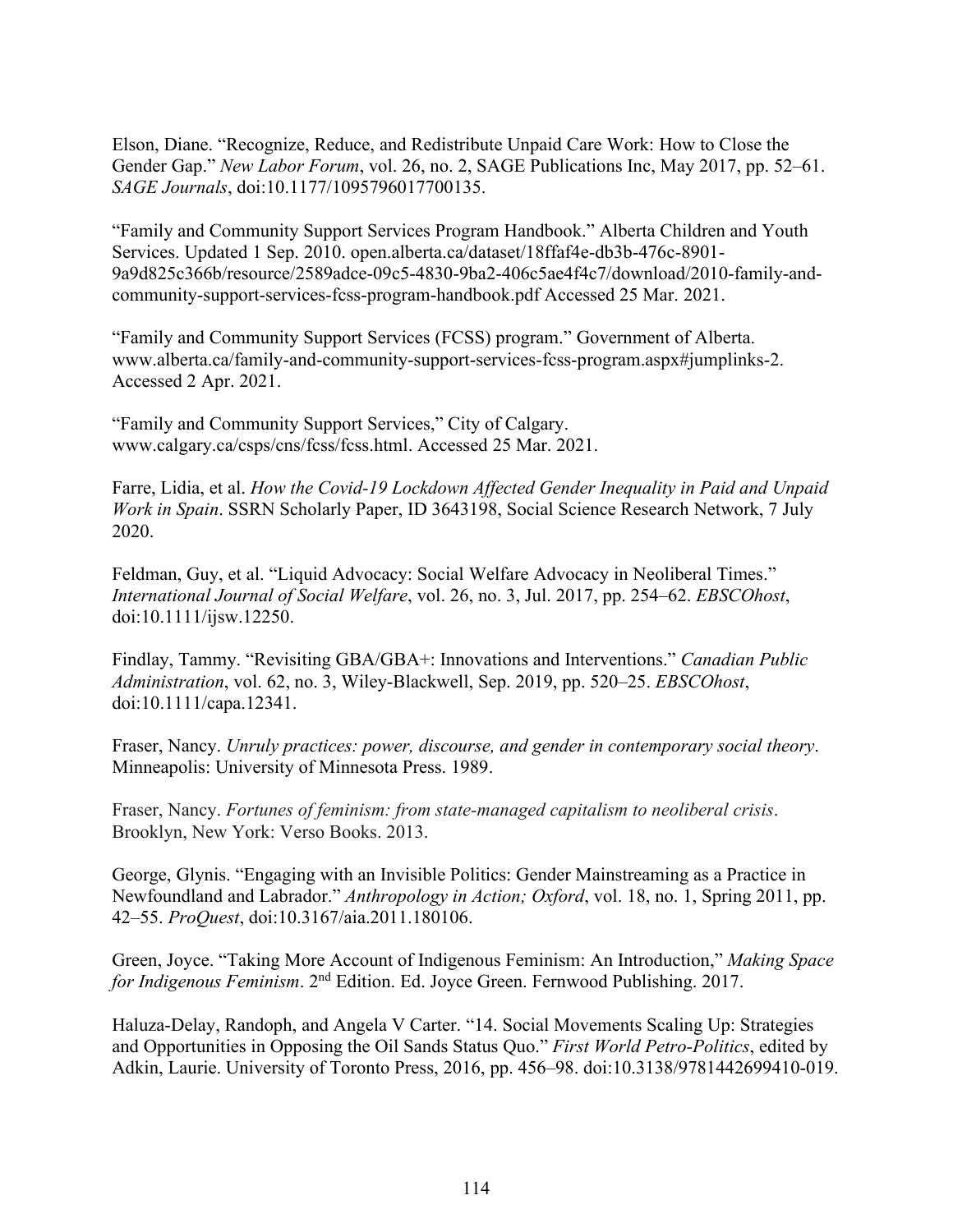Hancock, Ange-Marie. "When Multiplication Doesn't Equal Quick Addition: Examining Intersectionality as a Research Paradigm." *Perspectives on Politics*, vol. 5, no. 1, American Political Science Association, Cambridge University Press, 2007, pp. 63–79.

Hankivsky, Olena, and Linda Mussell. "Gender-Based Analysis Plus in Canada: Problems and Possibilities of Integrating Intersectionality." *Canadian Public Policy*, vol. 44, no. 4, 2018, pp. 303–16.

Hankivsky, Olena, and Renee Cormier. "Intersectionality and Public Policy: Some Lessons from Existing Models." *Political Research Quarterly; Salt Lake City*, vol. 64, no. 1, Mar. 2011, pp. 217–29. doi[:10.1177/1065912910376385.](http://dx.doi.org.qe2a-proxy.mun.ca/10.1177/1065912910376385)

Harder, Lois. *State of Struggle: Feminism and Politics in Alberta*. 1. print, Univ. of Alberta Press, 2003.

Harvey, David. *A Brief History of Neoliberalism*, Oxford University Press, 2005. doi[:10.1093/oso/9780199283262.003.0009.](https://doi.org/10.1093/oso/9780199283262.003.0009)

Hasenfeld, Yeheskel, and Eve E. Garrow. "Nonprofit Human-Service Organizations, Social Rights, and Advocacy in a Neoliberal Welfare State." *Social Service Review*, vol. 86, no. 2, Jun. 2012, pp. 295–322. doi[:10.1086/666391.](https://doi.org/10.1086/666391)

Heine, Alexandra and Kelly Twa. "Bill 1: Criminalizing Protests and Encroaching on Aboriginal and Treaty Rights," ABlawg: The University of Calgary Faculty of Law Blog. 2020. [ablawg.ca/2020/06/17/bill-1-criminalizing-protests-and-encroaching-on-aboriginal-and-treaty](https://ablawg.ca/2020/06/17/bill-1-criminalizing-protests-and-encroaching-on-aboriginal-and-treaty-rights/)[rights/](https://ablawg.ca/2020/06/17/bill-1-criminalizing-protests-and-encroaching-on-aboriginal-and-treaty-rights/) 

Hesse-Biber, Sharlene, and Patricia Leavy. *Feminist Research Practice*. SAGE Publications, Inc., 2007. doi[:10.4135/9781412984270.](https://doi.org/10.4135/9781412984270)

Holmes, Nancy and Dara Lithwick. "The Federal Lobbying System: The Lobbying Act and the Lobbyists Code of Conduct." Library of Parliament. Published Jun. 2011. Revised Apr. 2020. [lop.parl.ca/sites/PublicWebsite/default/en\\_CA/ResearchPublications/201173E](https://lop.parl.ca/sites/PublicWebsite/default/en_CA/ResearchPublications/201173E) 

Horton, Amy. "Financialization and Non-Disposable Women: Real Estate, Debt and Labour in UK Care Homes." *Environment and Planning A: Economy and Space*, Jul. 2019. doi[:10.1177/0308518X19862580.](https://doi.org/10.1177/0308518X19862580)

Hunting, Gemma, and Olena Hankivsky. "Cautioning Against the Co-optation of Intersectionality in Gender Mainstreaming." *Journal of International Development*, vol. 32, no. 3, Apr. 2020, pp. 430–36. doi[:10.1002/jid.3462.](https://doi.org/10.1002/jid.3462)

Jaggar, Alison M., editor. *Just Methods: An Interdisciplinary Feminist Reader.* Paradigm Publishers, 2008.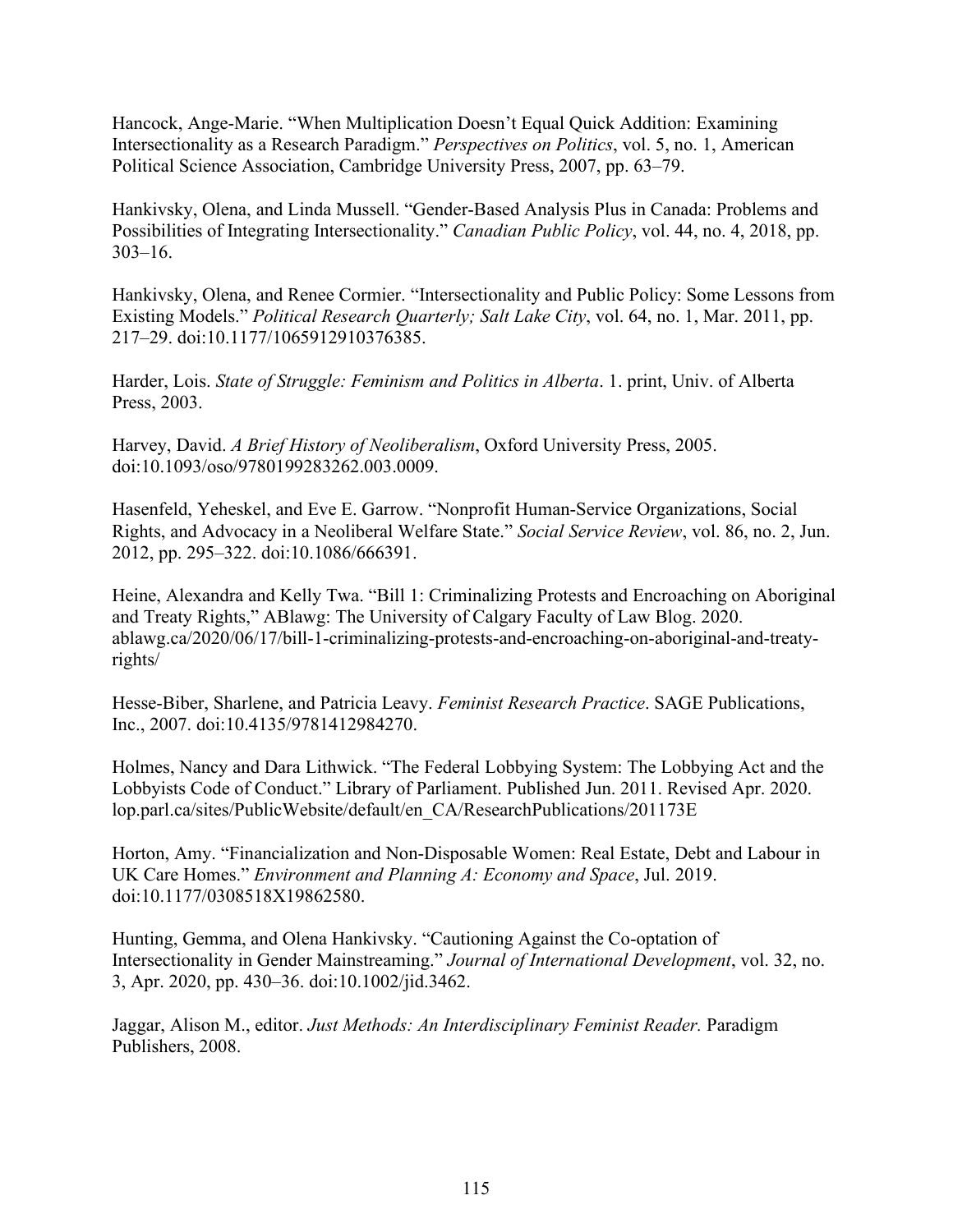Jupp, Victor, editor. "Comparative Method." *Sage Dictionary of Social Research Methods.* Sage Publications Inc. 2006.

Kirkby, Gareth. *An Uncharitable Chill: A Critical Exploration of How Changes in Federal Policy and Political Climate Are Affecting Advocacy-Oriented Charities*. Royal Roads University (Canada), 2014. *ProQuest*, [http://search.proquest.com/docview/1728799450/abstract/FAEE42714E2F431EPQ/1.](http://search.proquest.com/docview/1728799450/abstract/FAEE42714E2F431EPQ/1)

Kirsch, Gesa. *Ethical Dilemmas in Feminist Research: The Politics of Location, Interpretation, and Publication.* State University of New York Press, 1999.

Knapp, Gudrun-Axeli. "Race, Class, Gender: Reclaiming Baggage in Fast Travelling Theories." *European Journal of Women's Studies*, vol. 12, no. 3, SAGE Publications Ltd, Aug. 2005, pp. 249–65. *SAGE Journals*, doi[:10.1177/1350506805054267.](https://doi.org/10.1177/1350506805054267)

LaDuke, Winona, and Deborah Cowen. "Beyond Wiindigo Infrastructure." *The South Atlantic Quarterly,* vol. 119, no. 2, 2020, pp. 243-268.

Lloyd, David & Patrick Wolfe. "Settler colonial logics and the neoliberal regime." *Settler Colonial Studies*, vol. 6, no. 2, 2016, pp. 109-118.

Lu, Jiahuan. "Fear the Government? A Meta-Analysis of the Impact of Government Funding on Nonprofit Advocacy Engagement." *The American Review of Public Administration*, vol. 48, no. 3, SAGE Publications Inc, Apr. 2018, pp. 203–18. *SAGE Journals*, doi[:10.1177/0275074016680024.](https://doi.org/10.1177/0275074016680024)

Lugones, María. "Gender and Universality in Colonial Methodology." *Critical Philosophy of Race*, vol. 8, no. 1, Penn State University Press, 2020, pp. 25–47.

Malakieh, Jamil. "Adult and youth correctional statistics in Canada, 2018/2019." Statistics Canada. 21 Dec. 2020. [www150.statcan.gc.ca/n1/pub/85-002-x/2020001/article/00016-eng.htm.](https://www150.statcan.gc.ca/n1/pub/85-002-x/2020001/article/00016-eng.htm) Accessed 4 Apr. 4, 2021.

Meier, P., and K. Celis. "Sowing the Seeds of Its Own Failure: Implementing the Concept of Gender Mainstreaming." *Social Politics: International Studies in Gender, State & Society*, vol. 18, no. 4, Dec. 2011, pp. 469–89. doi[:10.1093/sp/jxr020.](https://doi.org/10.1093/sp/jxr020)

McNutt, Kathleen, and Daniel Béland. "Implementing an Integrated Governance Strategy: The Quest for Gender Mainstreaming in Canada." *American Review of Canadian Studies*, vol. 45, no. 4, Oct. 2015, pp. 467–85. doi[:10.1080/02722011.2015.1116591.](https://doi.org/10.1080/02722011.2015.1116591)

Milliken, Frances J., et al. "Implications of the COVID-19 Pandemic for Gender Equity Issues at Work." *Journal of Management Studies*, vol. 57, no. 8, 2020, pp. 1767–72. doi:https://doi.org/10.1111/joms.12628.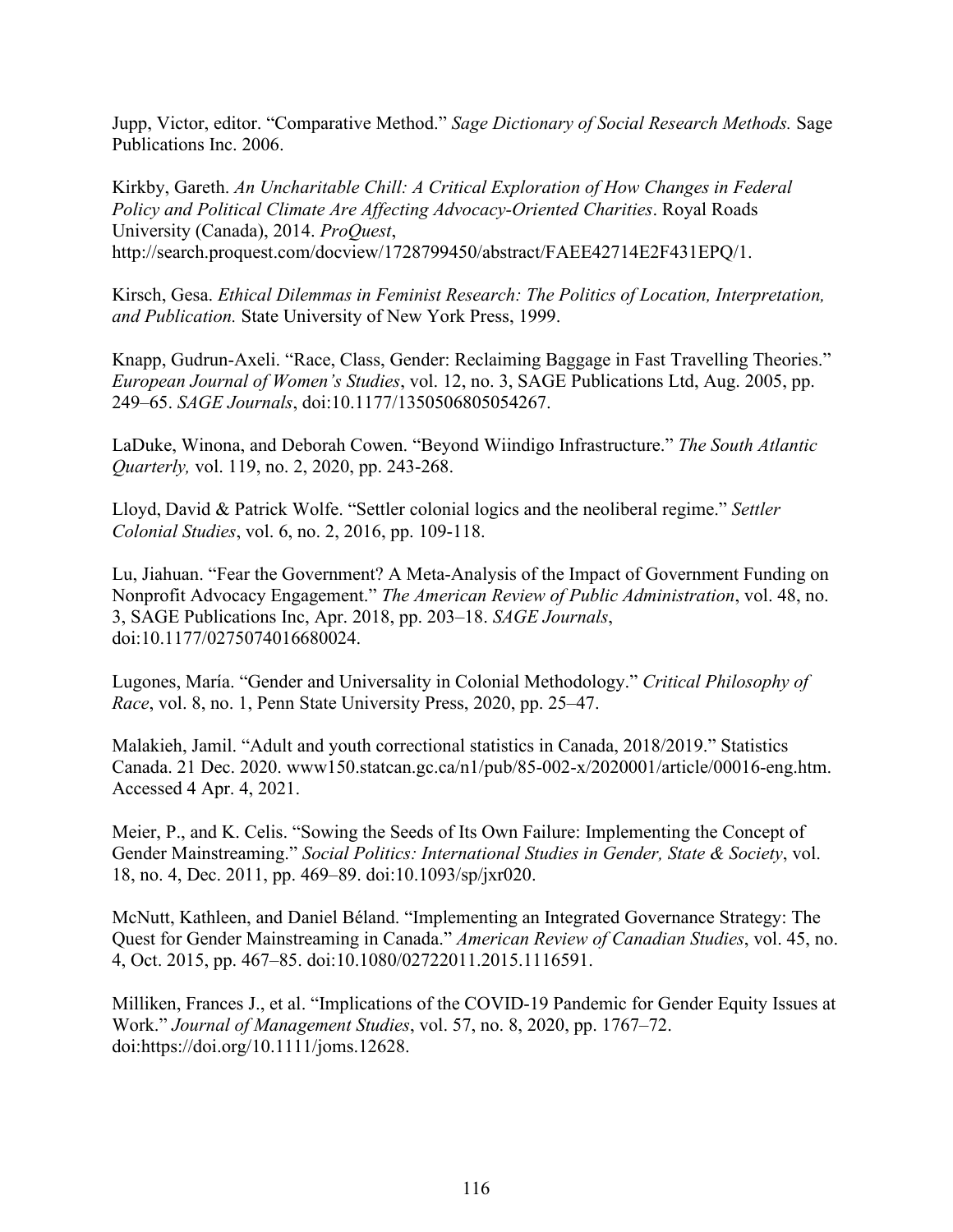Mosley, J. E. "Keeping the Lights On: How Government Funding Concerns Drive the Advocacy Agendas of Nonprofit Homeless Service Providers." *Journal of Public Administration Research and Theory*, vol. 22, no. 4, Oct. 2012, pp. 841–66. doi[:10.1093/jopart/mus003.](https://doi.org/10.1093/jopart/mus003)

Naples, N. A.. *Feminism and method: Ethnography, discourse analysis and activist research*. New York: Routledge. 2003.

Nash, Jennifer. "Rethinking Intersectionality." *Feminist Review*, 89: 1-15. 2008.

Neumayr, Michaela, et al. "Public Funding and Its Impact on Nonprofit Advocacy." *Nonprofit and Voluntary Sector Quarterly*, vol. 44, no. 2, Apr. 2015, pp. 297–318. *SAGE Journals*, doi[:10.1177/0899764013513350.](https://doi.org/10.1177/0899764013513350)

"Our Supporters." United Way Calgary and Area. [calgaryunitedway.org/about-us/our-supporters/](https://calgaryunitedway.org/about-us/our-supporters/)  Accessed 25 Mar. 2021.

O'Shaughnessy, Sarah and Goze Dog'u. "The Gendered and Racialized Subjects of Alberta's Oil Boomtown." *First World Petro-Politics*, edited by Adkin, Laurie. University of Toronto Press, 2016, pp. 263-296. doi[:10.3138/9781442699410-019.](https://doi.org/10.3138/9781442699410-019)

Paterson, Stephanie. "What's the Problem with Gender-Based Analysis? Gender Mainstreaming Policy and Practice in Canada: The Problem with Gender-Based Analysis." *Canadian Public Administration*, vol. 53, no. 3, Sep. 2010, pp. 395–416. doi[:10.1111/j.1754-7121.2010.00134.x.](https://doi.org/10.1111/j.1754-7121.2010.00134.x)

Preston, Jen. "Racial Extractivism and White Settler Colonialism: An Examination of the Canadian Tar Sands Mega-Projects." *Cultural Studies*, vol. 31, no. 2/3, Mar. 2017, pp. 353–75. *EBSCOhost*, doi[:10.1080/09502386.2017.1303432.](https://doi.org/10.1080/09502386.2017.1303432)

"Public policy dialogue and development activities by charities." Government of Canada. Revised 27 Nov. 2020. [www.canada.ca/en/revenue-agency/services/charities](https://www.canada.ca/en/revenue-agency/services/charities-giving/charities/policies-guidance/public-policy-dialogue-development-activities.html)[giving/charities/policies-guidance/public-policy-dialogue-development-activities.html.](https://www.canada.ca/en/revenue-agency/services/charities-giving/charities/policies-guidance/public-policy-dialogue-development-activities.html) Accessed 25 Mar. 2021.

Rankin, L. Pauline, et al. *Women's Movements and State Feminism: Integrating Diversity into Public Policy*. Status of Women Canada, 2001.

Rankin, L. Pauline, and Krista D. Wilcox. "De-Gendering Engagement?: Gender Mainstreaming, Women's Movements and the Canadian Federal State." *Atlantis: Critical Studies in Gender, Culture & Social Justice*, vol. 29, no. 1, 1 Oct. 2004, pp. 52–60.

"Reflections on Civil Society: The State of the Alberta Nonprofit Sector 2019." CCVO. [static1.squarespace.com/static/5aef5b46cef3728571e6c46c/t/5dc47a0ee502072495755d94/15731](https://static1.squarespace.com/static/5aef5b46cef3728571e6c46c/t/5dc47a0ee502072495755d94/1573157395255/State+of+the+Alberta+Nonprofit+Sector+2019.pdf) [57395255/State+of+the+Alberta+Nonprofit+Sector+2019.pdf](https://static1.squarespace.com/static/5aef5b46cef3728571e6c46c/t/5dc47a0ee502072495755d94/1573157395255/State+of+the+Alberta+Nonprofit+Sector+2019.pdf) Accessed 25 Mar. 2021.

Rodgers, Kathleen, and Melanie Knight. "'You Just Felt the Collective Wind Being Knocked out of Us': The Deinstitutionalization of Feminism and the Survival of Women's Organizing in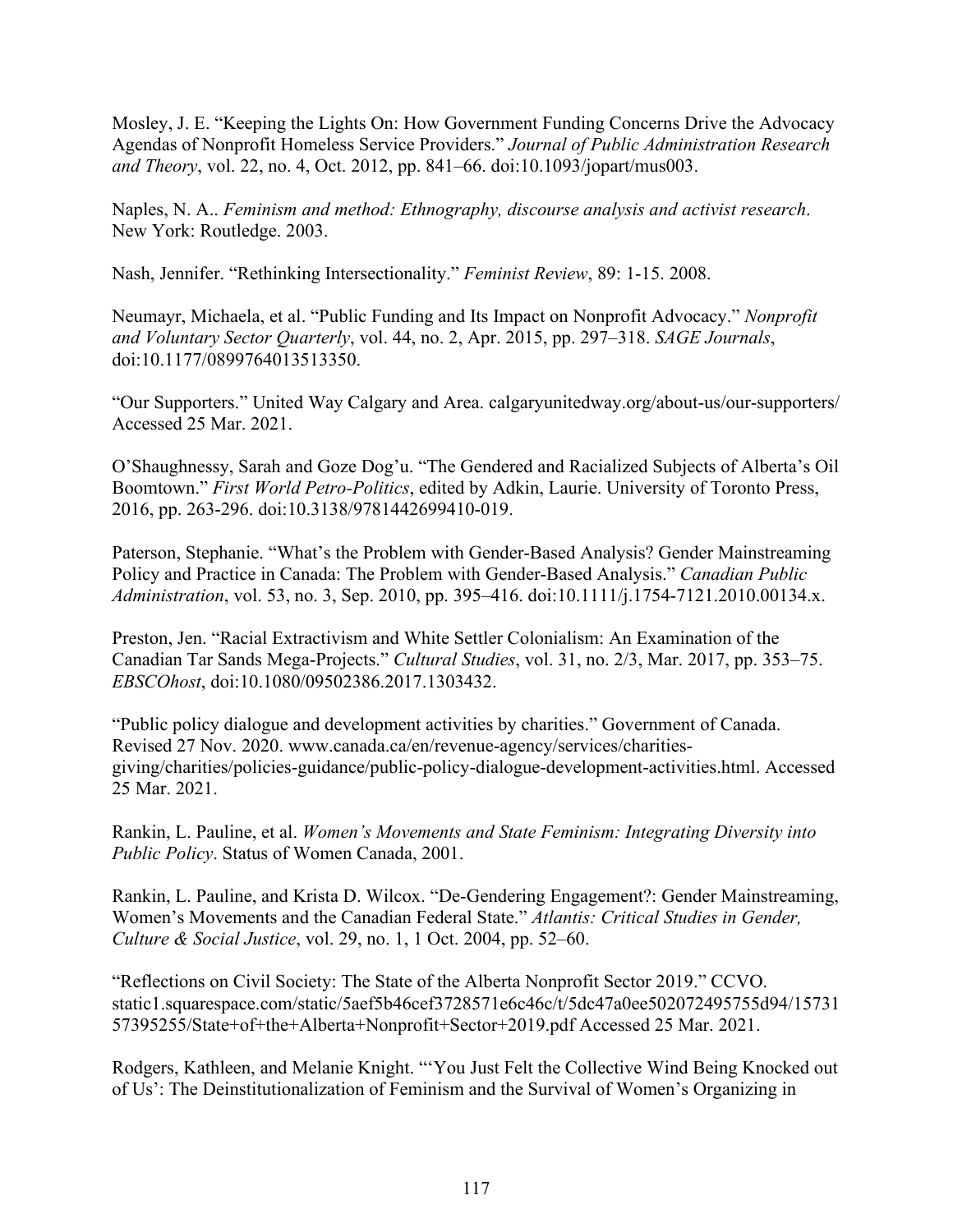Canada." *Women's Studies International Forum*, vol. 34, no. 6, Nov. 2011, pp. 570–81. doi[:10.1016/j.wsif.2011.08.004.](https://doi.org/10.1016/j.wsif.2011.08.004)

Rodriguez, Jenny K., et al. "The Theory and Praxis of Intersectionality in Work and Organisations: Where Do We Go From Here?" *Gender, Work & Organization*, vol. 23, no. 3, Wiley-Blackwell, May 2016, pp. 201–22. doi[:10.1111/gwao.12131.](https://doi.org/10.1111/gwao.12131)

Saldaña, Johnny. *The Coding Manual for Qualitative Researchers*. 3E [Third edition], SAGE, 2016.

Sarker, Mou Rani. "Labor Market and Unpaid Works Implications of COVID-19 for Bangladeshi Women." *Gender, Work & Organization*, Online publication. doi:https://doi.org/10.1111/gwao.12587. 18 Nov. 2020.

Scala, Francesca, and Stephanie Paterson. "Gendering Public Policy or Rationalizing Gender? Strategic Interventions and GBA+ Practice in Canada." *Canadian Journal of Political Science; Cambridge*, vol. 50, no. 2, Jun. 2017, pp. 427–42. doi[:10.1017/S0008423917000221.](http://dx.doi.org.qe2a-proxy.mun.ca/10.1017/S0008423917000221)

Scala, Francesca, and Stephanie Paterson. "Stories from the Front Lines: Making Sense of Gender Mainstreaming in Canada." *Politics & Gender*, vol. 14, no. 2, Jun. 2018, pp. 208–34., doi[:10.1017/S1743923X17000526.](https://doi.org/10.1017/S1743923X17000526)

Scott, Joan. "The Evidence of Experience." *Critical Inquiry*, vol. 17, no. 4. 1992. pp. 773–797.

Scott, Katherine. *The Best and Worst Places to Be a Woman in Canada 2019*. Canadian Center for Policy Alternatives. 2019.

Simpson, Leanne Betasamosake. *As We Have Always Done: Indigenous Freedom through Radical Resistance*. University of Minnesota Press, 2017.

Simpson, Audra. "The State is a Man: Theresa Spence, Loretta Saunders and the Gender of Settler Sovereignty." *Theory & Event; Baltimore.* vol. 19, no. 4, 2016, pp. 1–17.

Smith, Madeline. "Calgary city council sets July date for public hearing on systemic racism." *Calgary Herald.* 26 Jun. 2020. [calgaryherald.com/news/local-news/calgary-city-council-sets](https://calgaryherald.com/news/local-news/calgary-city-council-sets-july-date-for-public-hearing-on-systemic-racism)[july-date-for-public-hearing-on-systemic-racism](https://calgaryherald.com/news/local-news/calgary-city-council-sets-july-date-for-public-hearing-on-systemic-racism) Accessed 3 Feb. 2021.

Status of Women Canada. "Take the GBA+ Course." *Gender-based Analysis Plus (GBA+).* 2018. [cfc-swc.gc.ca/gba-acs/course-cours-en.html](https://cfc-swc.gc.ca/gba-acs/course-cours-en.html) Accessed 10 Feb. 2021.

Status of Women Canada. "Action Plan on Gender Based Analysis 2016-2020." Gender-based Analysis Plus (GBA+). Modified 25 Sep. 2020. [women-gender-equality.canada.ca/en/gender](https://women-gender-equality.canada.ca/en/gender-based-analysis-plus/resources/action-plan-2016-2020.html.%2520Accessed%252010%2520February%25202021)[based-analysis-plus/resources/action-plan-2016-2020.html](https://women-gender-equality.canada.ca/en/gender-based-analysis-plus/resources/action-plan-2016-2020.html.%2520Accessed%252010%2520February%25202021) Accessed 10 Feb. 2021.